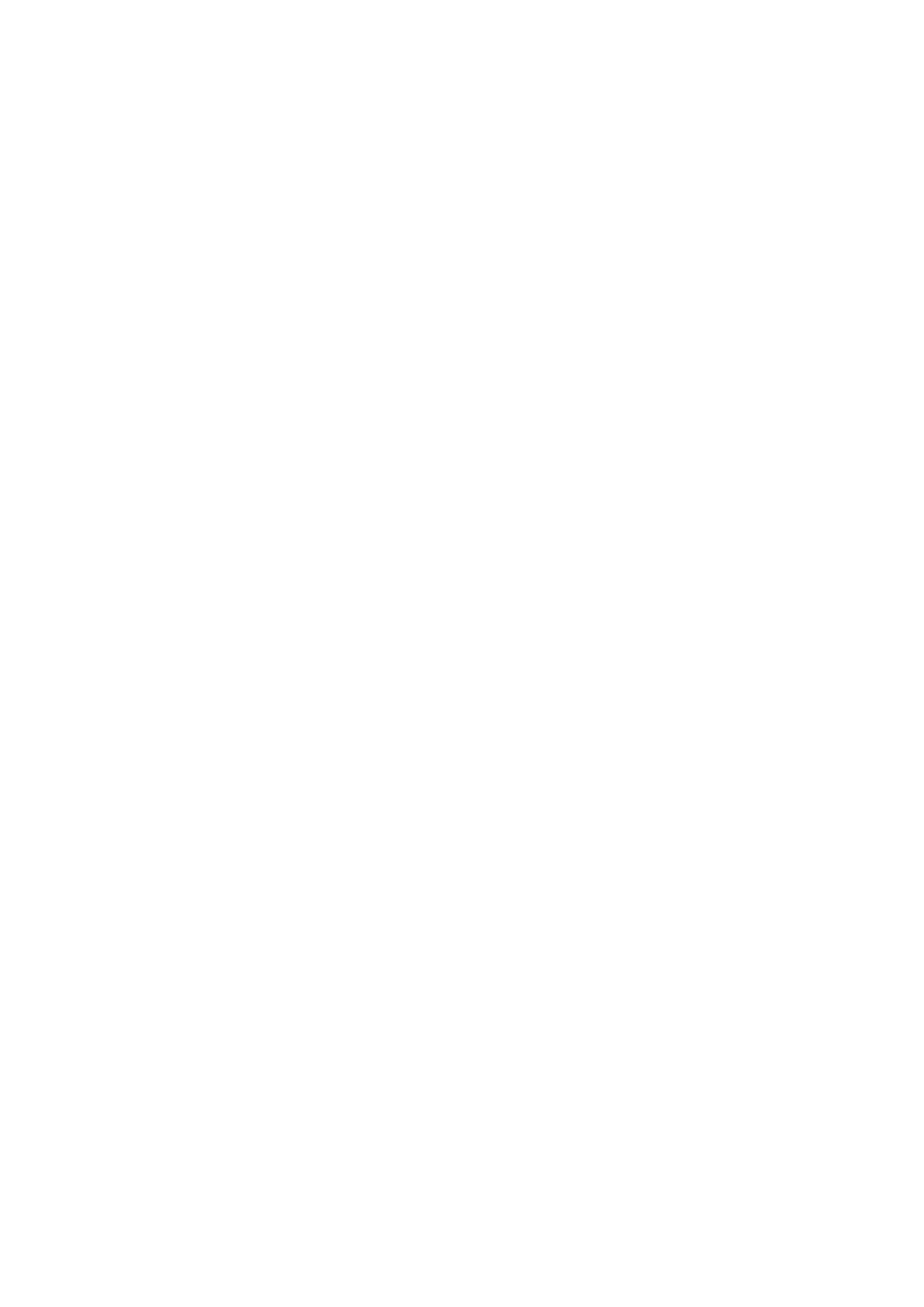## **Contents**

| Thermodynamic activation energy for self diffusion and order-order relaxation in inter-<br>metallic compounds: atomistic model and Monte Carlo simulations | $\mathbf{1}$     |
|------------------------------------------------------------------------------------------------------------------------------------------------------------|------------------|
|                                                                                                                                                            | $\mathbf{1}$     |
|                                                                                                                                                            | $\mathbf{1}$     |
| Looping and direct transit in Brownian particle escape from force-biased and entropic traps                                                                | $\boldsymbol{2}$ |
|                                                                                                                                                            | 3                |
| A Boltzmann-distribution-equivalent for Levy noise and how it leads to thermodynamically                                                                   | $\mathfrak{Z}$   |
| ARC4 stream cipher as a nonlinear mixing dynamical system                                                                                                  | $\overline{4}$   |
| Microscopic derivation of coloured Lévy flights in active swimmers' suspensions                                                                            | $\overline{4}$   |
|                                                                                                                                                            | $\sqrt{5}$       |
| Harmonic spectral components in time sequences of Markov correlated events with an                                                                         | 6                |
| Novel ordered phases in coupled driven systems: large compact clusters and fast dynamics                                                                   | 6                |
| Understanding cooperativity and dynamic disorder in fluctuating enzymes at the single                                                                      | 6                |
| Non - equilibrium translocation dynamics of end pulled polymer chains                                                                                      | 7                |
|                                                                                                                                                            | 8                |
| Life at the edge, complexity and criticality in biological function $\dots \dots \dots \dots \dots$                                                        | $\,8\,$          |
|                                                                                                                                                            | 9                |
| Designing of the membrane's morphology with prescribed structure and diffusion proper-                                                                     | 9                |
| Studies on the structure - diffusion relationship for polymer membranes with different sur-                                                                | 10               |
| Thermodynamic approach to non-relativistic quantum mechanics                                                                                               | 10               |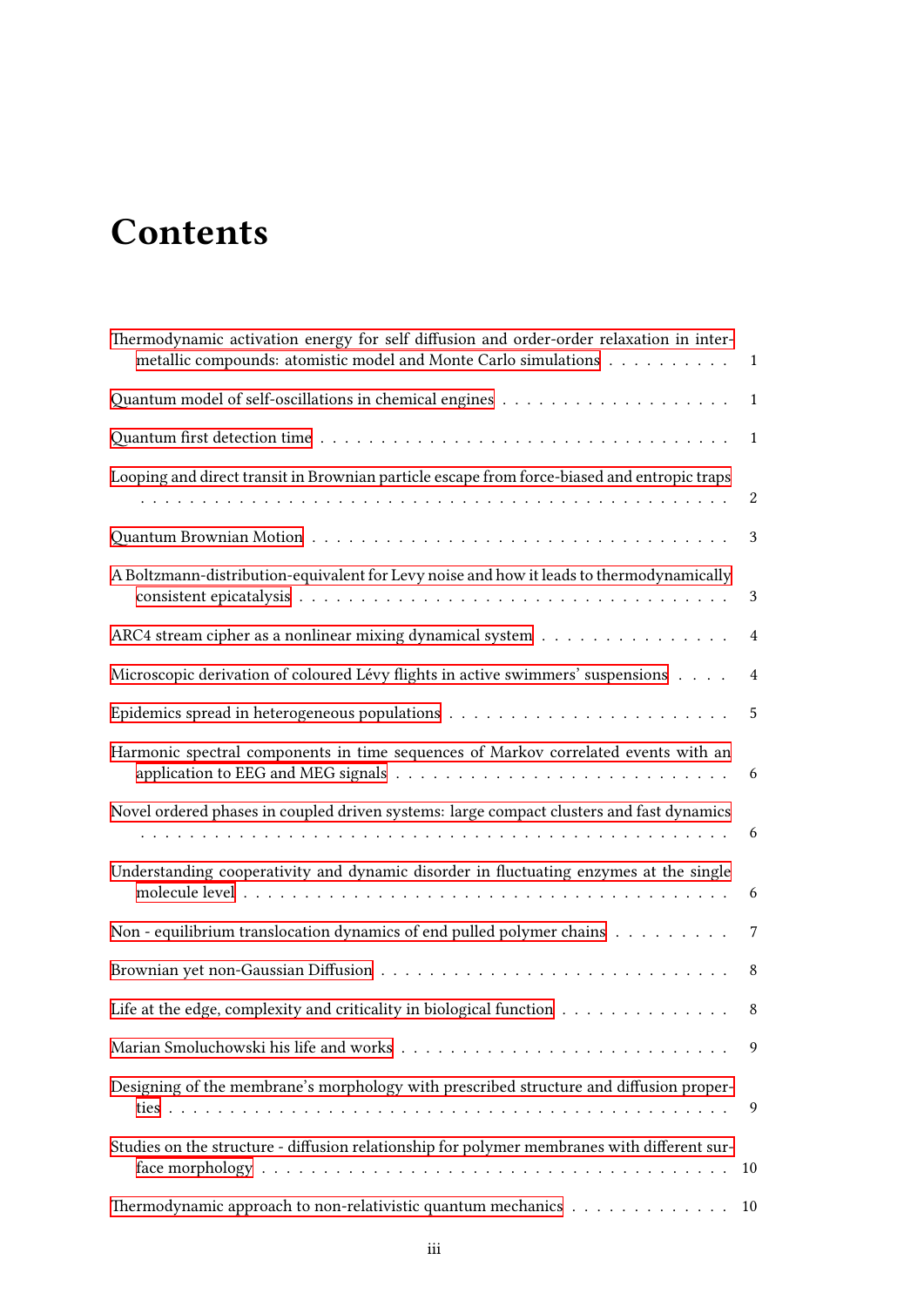| Variational formula for the current generating function and finite-time thermodynamic                                                                                                                               | 12 |
|---------------------------------------------------------------------------------------------------------------------------------------------------------------------------------------------------------------------|----|
| Phase transitions in a molecular zipper: Lee-Yang zeros and large deviation statistics                                                                                                                              | 13 |
|                                                                                                                                                                                                                     | 14 |
| Translational and rotational Brownian motion of particles of complex shapes                                                                                                                                         | 14 |
| Isothermal Langevin dynamics in systems with power-law spatially dependent friction.                                                                                                                                | 15 |
| Population dynamics and pattern transitions in a nonlocal logistic map                                                                                                                                              | 15 |
| A mesoscopic model for the DNA G-quadruplex stability analysis                                                                                                                                                      | 16 |
| How to measure load-dependent kinetics of individual motor molecules without a force-                                                                                                                               | 16 |
| Measuring effective temperatures in a Generalized Gibbs ensemble                                                                                                                                                    | 17 |
| Time-dependent fluctuations and superdiffusivity in the driven lattice Lorentz gas                                                                                                                                  | 17 |
|                                                                                                                                                                                                                     | 18 |
|                                                                                                                                                                                                                     | 18 |
| A tribute to Marian Smoluchowski's legacy on colloid type matter aggregation, and related                                                                                                                           |    |
|                                                                                                                                                                                                                     |    |
| Complex dynamics of genomic sites in the nucleus of live cells 20                                                                                                                                                   |    |
| Microreversibility, current fluctuations, and entropy production in nonequilibrium systems<br>المتحاج والمتحاولة والمتحاولة والمتحاولة والمتحاولة والمتحاولة والمتحاولة والمتحاولة والمتحاولة والمتحاولة والمتحاولة | 21 |
|                                                                                                                                                                                                                     | 21 |
| Generalized Poisson-Kac processes in statistical physics, thermodynamics and transport                                                                                                                              | 22 |
| Dynamics of self-propelled colloidal particles in viscoelastic fluids                                                                                                                                               | 23 |
|                                                                                                                                                                                                                     | 24 |
| Stationary diffusion among partially reactive sinks: from von Smoluchowski to recent ad-                                                                                                                            | 24 |
|                                                                                                                                                                                                                     |    |
| Some analytical methods of solutions to nonlinear diffusion equation $\dots \dots \dots \dots$ 25                                                                                                                   |    |
| Continuous-time random walk with multi-step memory: an application to market dynamic                                                                                                                                |    |
| Nonequilibrium Kosterlitz-Thouless transition in a three-dimensional driven disordered                                                                                                                              |    |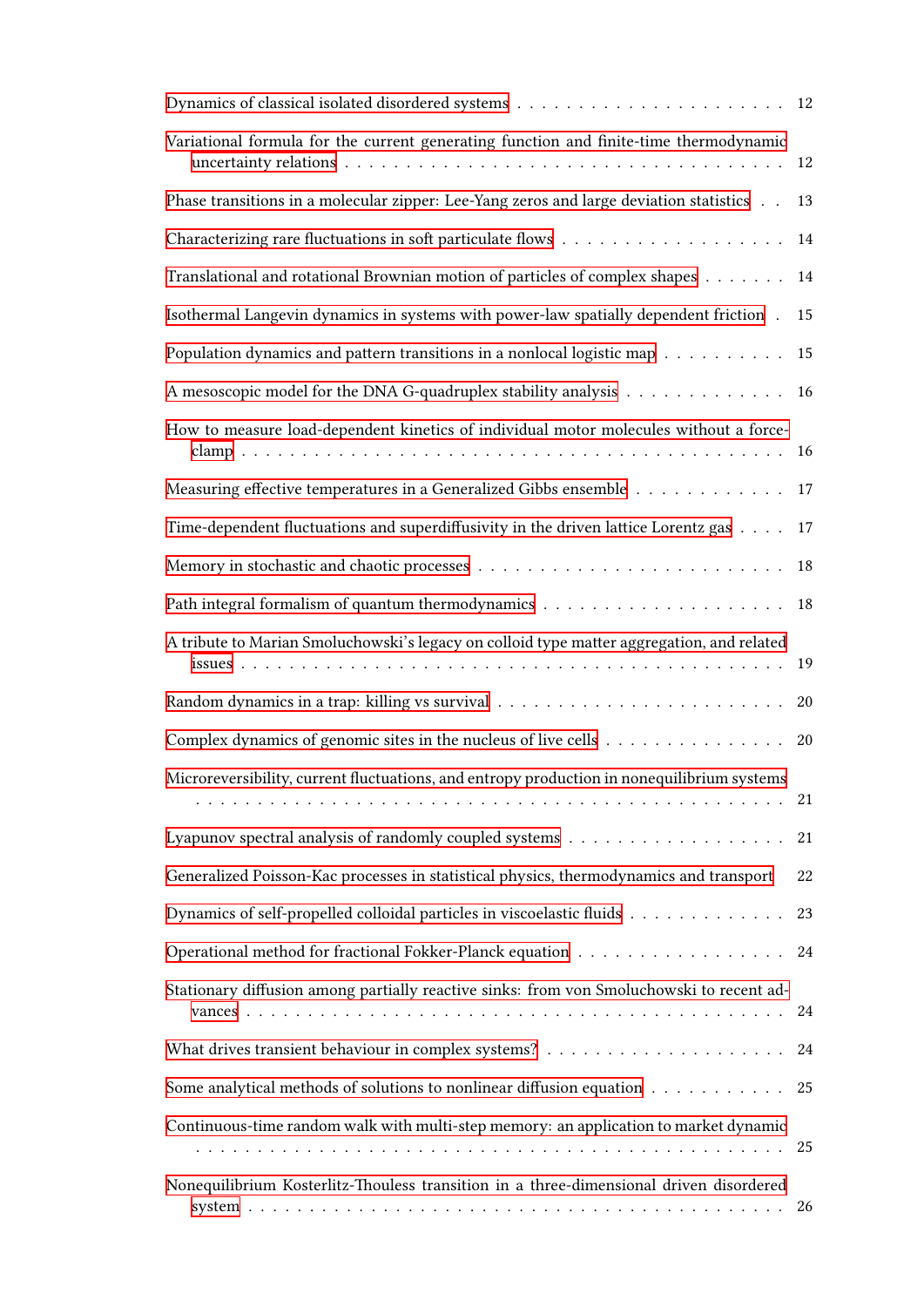| Principles of design of artifical and biological molecular engines                                               | 27 |
|------------------------------------------------------------------------------------------------------------------|----|
|                                                                                                                  | 28 |
| (Quantum)-Thermodynamics at strong coupling and its implications for Stochastic Ther-                            | 28 |
|                                                                                                                  | 29 |
| Universal form of stochastic evolution for slow variables in equilibrium systems                                 | 30 |
|                                                                                                                  | 30 |
| Modeling the ASF (African Swine Fever) spread and risk assessment for Poland                                     | 30 |
| Guessing the direction of Time's Arrow: theory and experiment                                                    | 31 |
| Multipartite entanglement of X-matrices in Davies environment                                                    | 32 |
| Deep learning – results, origin and relation to statistical physics 32                                           |    |
| Aging transient superdiffusive dynamics in in vivo neuronal mRNP transport: a Levy walk                          |    |
| Higher-order interactions in human chromosomes: finding topologically associated do-                             |    |
| Low density lipoproteins (LDL) accumulation in right coronary artery $\dots \dots \dots$                         | 33 |
|                                                                                                                  | 34 |
| Pair approximation for the q-voter model with independence on complex networks                                   | 34 |
| Long range correlations in dynamical systems and in observed data 35                                             |    |
| Modulated phases in two-dimensional systems of bent-core particles                                               | 35 |
| Phase behaviour of monolayers composed of flexible, trimer-like molecules                                        | 36 |
| Stochastic modeling of diffusion in dynamical systems: three examples                                            | 37 |
| Coordination games on networks $\ldots \ldots \ldots \ldots \ldots \ldots \ldots \ldots \ldots \ldots \ldots 37$ |    |
| Switching of wake-mediated interaction caused by blockade effect and collective wake for-                        |    |
| Anomalous quantum diffusion of hydrogen atoms in proteins 38                                                     |    |
|                                                                                                                  | 39 |
| Nonergodic dynamics in the plasma membrane of living cells                                                       | 39 |
| Spin-glass-like transition in the majority vote model with contrarians                                           | 39 |
|                                                                                                                  | 40 |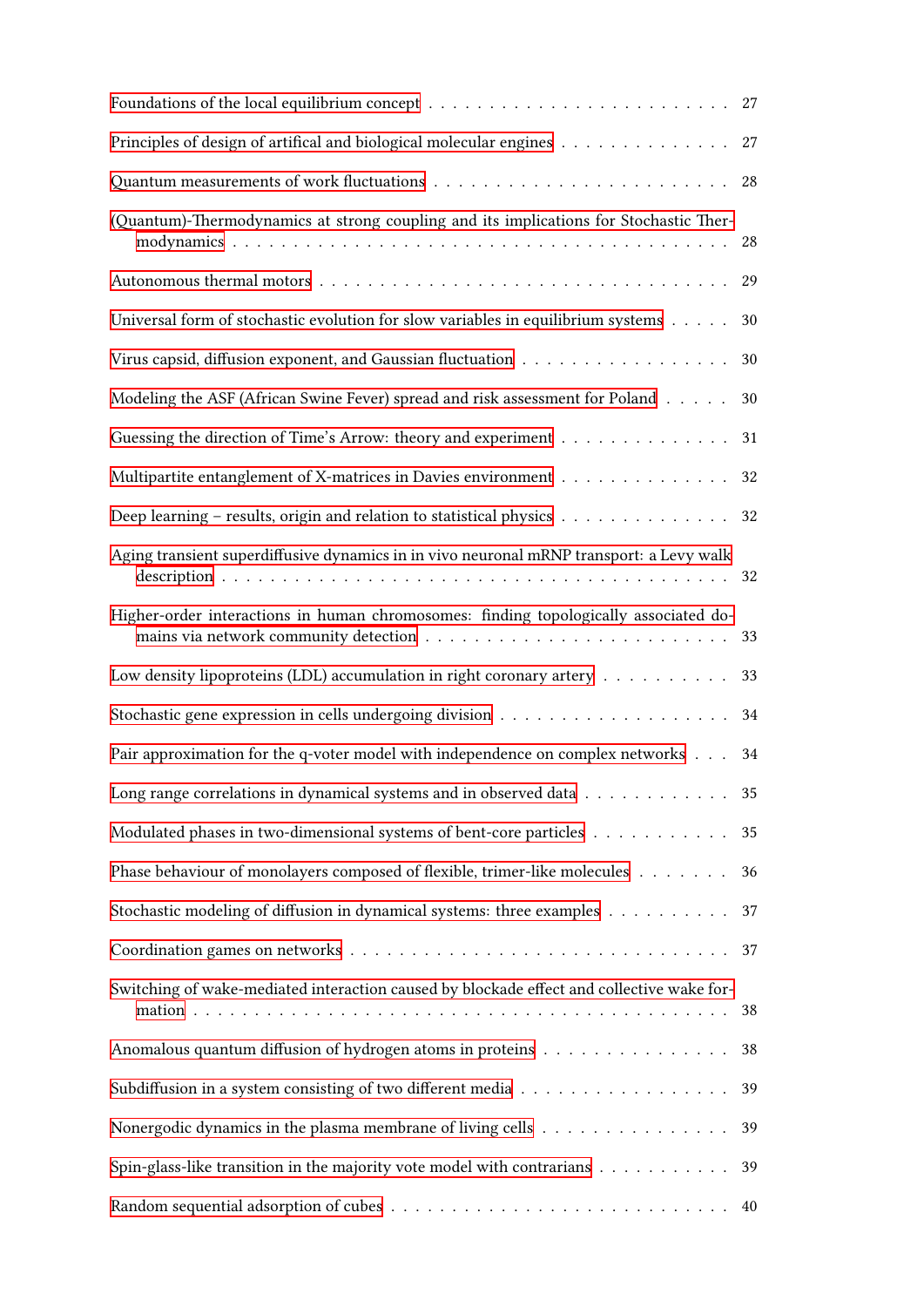| Two forms of heat transfer via interaction with heat bath $\ldots \ldots \ldots \ldots \ldots \ldots$                                                                                                          | 41 |
|----------------------------------------------------------------------------------------------------------------------------------------------------------------------------------------------------------------|----|
|                                                                                                                                                                                                                | 41 |
|                                                                                                                                                                                                                | 42 |
| Nonuniversality of heat engine efficiency at maximum power 42                                                                                                                                                  |    |
| Theoretical and experimental determination of a boundary contition at a thin membrane                                                                                                                          | 43 |
| Resonant tunneling through a finite-width potential barrier in graphene nanoribbons                                                                                                                            | 44 |
|                                                                                                                                                                                                                | 44 |
|                                                                                                                                                                                                                |    |
| Self-averaging of random quantum dynamics $\dots \dots \dots \dots \dots \dots \dots \dots \dots \dots \dots$                                                                                                  |    |
| Diffusion of a tagged particle in two dimensional elastic networks 45                                                                                                                                          |    |
|                                                                                                                                                                                                                |    |
| Evolution of information within sEMG signals in the process of treatment $\dots \dots \dots$                                                                                                                   | 46 |
| Temperature gradient induced solvent coarsening around colloids 47                                                                                                                                             |    |
| Induced motion of a probe in contact with a nonequilibrium medium $\dots \dots \dots \dots$                                                                                                                    | 47 |
|                                                                                                                                                                                                                |    |
| The effects of sub-diffusion in the NTA size measurements of extracellular vesicles                                                                                                                            | 48 |
| Glass transition as the consequence of spatially correlated stochastic dynamics 48                                                                                                                             |    |
| Modelling heart rhytm variability in heart transplant patients by cellular automata on com-<br>plex networks $\dots \dots \dots \dots \dots \dots \dots \dots \dots \dots \dots \dots \dots \dots \dots \dots$ | 49 |
|                                                                                                                                                                                                                | 50 |
|                                                                                                                                                                                                                |    |
| Temperature-abnormal diffusivity and weak ergodicity breaking in space-periodic systems                                                                                                                        | 51 |
| Fast numerical method for Smoluchowski aggregation model with fragmentation terms.                                                                                                                             | 52 |
|                                                                                                                                                                                                                | 52 |
| Large deviations of surface height in the Kardar-Parisi-Zhang equation                                                                                                                                         | 53 |
|                                                                                                                                                                                                                | 53 |
|                                                                                                                                                                                                                | 54 |
| Diffusion and dynamic scaling in concentrated charge-stabilized colloidal suspensions                                                                                                                          | 54 |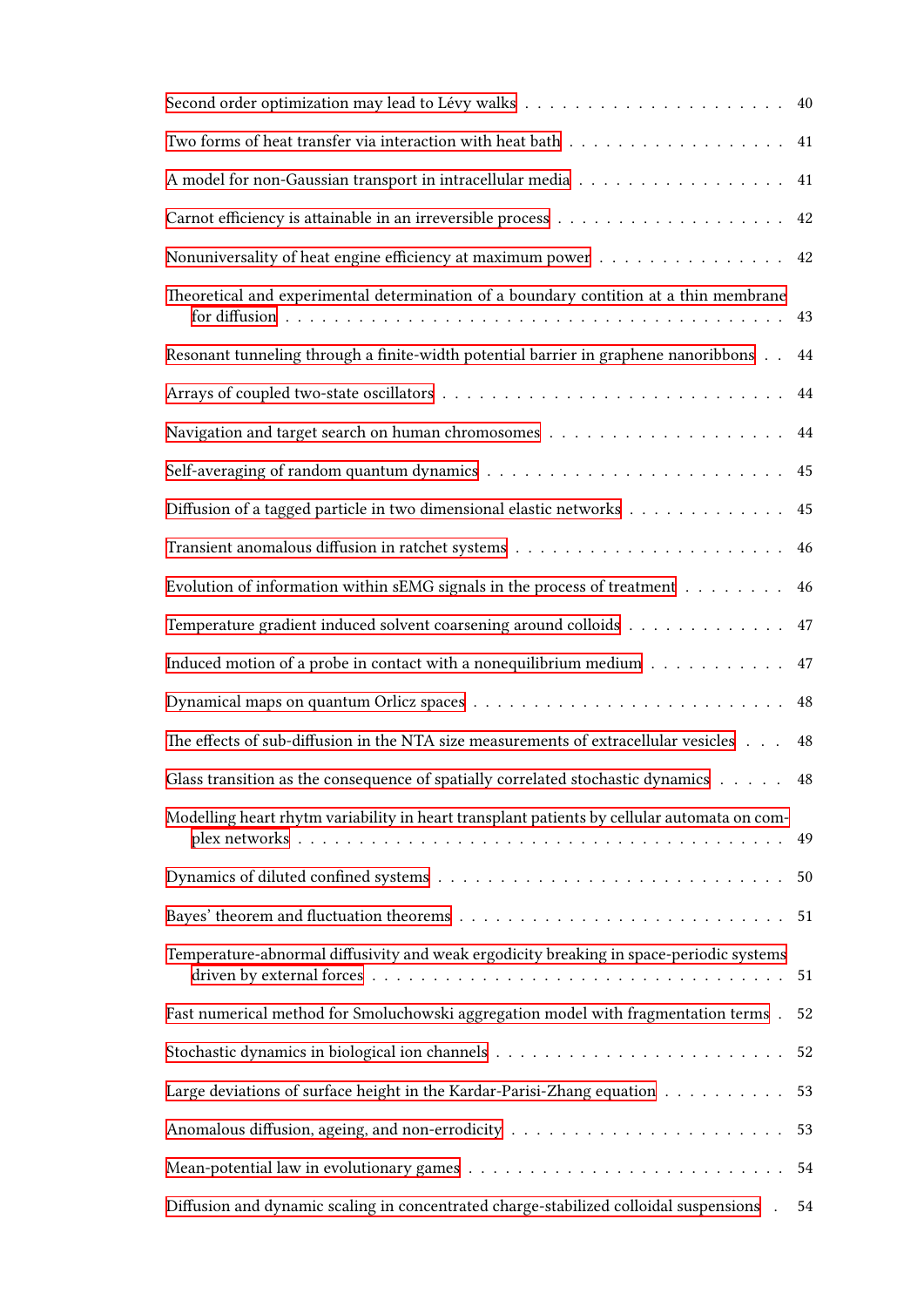| Reinventing the triangle: rule of thumb for assessing detectability of communities in net-      |    |
|-------------------------------------------------------------------------------------------------|----|
|                                                                                                 | 55 |
| Griffiths phases on a large human Open Connectome network                                       | 56 |
|                                                                                                 | 57 |
|                                                                                                 | 57 |
|                                                                                                 | 58 |
|                                                                                                 | 58 |
| Diffusive escape through a narrow opening: new insights into a classic problem                  | 59 |
| Stochastic processes for fractional kinetics with application to anomalous diffusion in living  |    |
| Nonequilibrium steady states in Langevin thermal systems 60                                     |    |
| Bottlebrush polymers: from dilute solutions to super-soft rubbers                               | 61 |
| Aerated Poisson distributions and their exact approximants.                                     | 61 |
|                                                                                                 |    |
| Fluctuating hydrodynamics of one-dimensional nonlinear chains 62                                |    |
| Identification of spatial diffusivity patches by the wavelet processing of single-particle tra- |    |
|                                                                                                 |    |
| Complex dynamics of guest molecules in all-optical poling: kinetic Monte Carlo modelling        |    |
| The q-voter model with nonconformity in freely forming groups: does the size distribution       |    |
| Forces from temperature quenches in thermal and active matter 64                                |    |
|                                                                                                 | 65 |
|                                                                                                 | 66 |
| Out-of-equilibrium physics in spontaneous synchronization                                       | 66 |
|                                                                                                 |    |
| Theory of microwave amplifier based on single Josephson junction 67                             |    |
| Non-monotonic temperature dependence of diffusion coefficient in tilted disordered poten-       |    |
|                                                                                                 |    |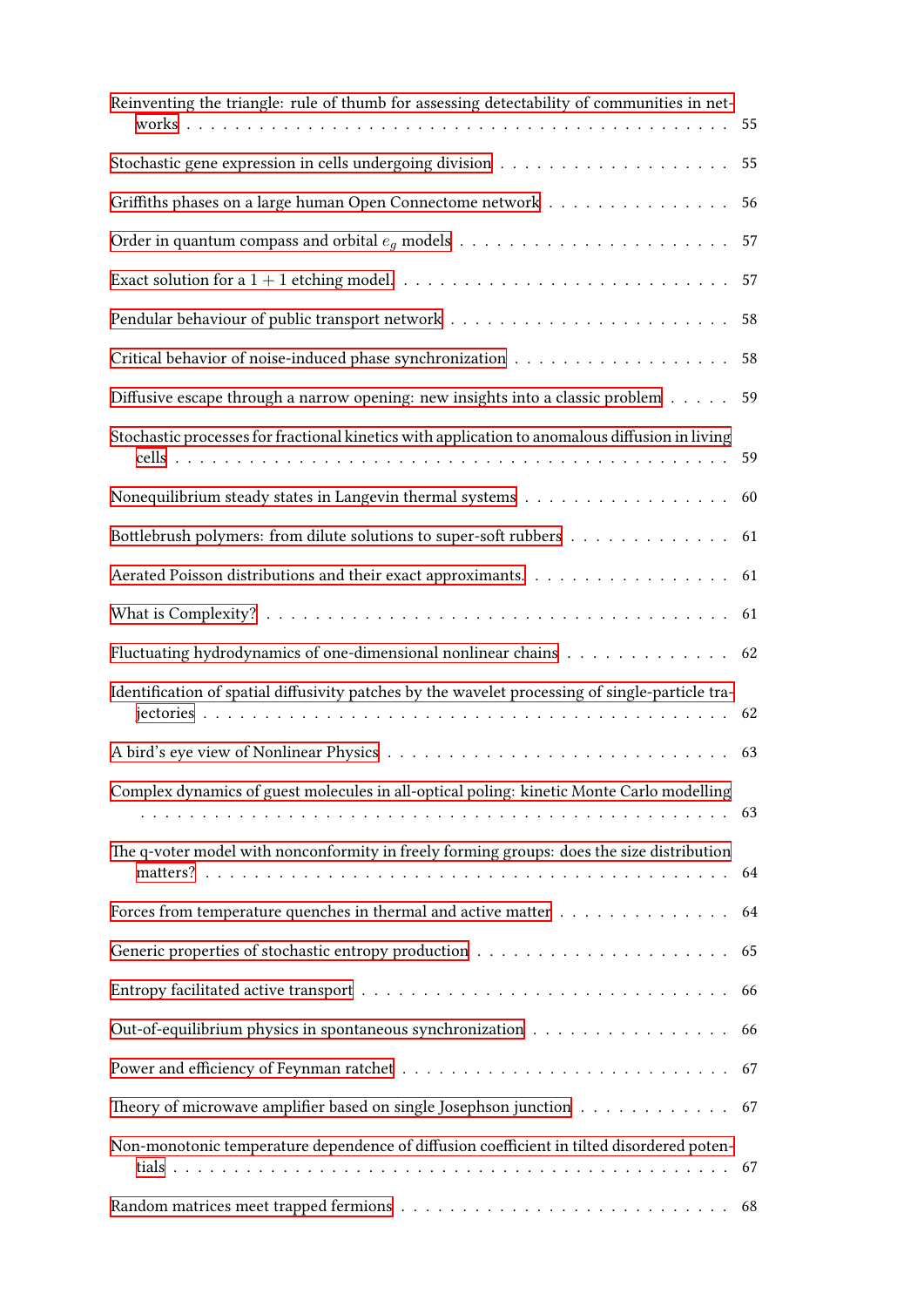| Eliminating inertia of a stochastic microswimmer with constant speed $\dots$                           | 68 |
|--------------------------------------------------------------------------------------------------------|----|
| Transport of granular materials in turbulent flows (or sand in streams)                                | 69 |
|                                                                                                        | 69 |
| Negative mobility of a Brownian particle in the strong damping regime $\dots \dots \dots$              | 70 |
| Asymptotic behaviour of time averages for non-ergodic Gaussian processes                               | 70 |
| Abnormal behavior of rupture force distribution in PEI/SiO <sub>2</sub> system $\dots$                 | 71 |
| Intermediate asymptotics and aging phenomena in anomalous transport by flows.                          | 71 |
|                                                                                                        |    |
| Where are we with the understanding of a collective dynamics of quasi-periodically per-                |    |
| The quantum first detection problem: from the energy spectrum to the detection probabil-               |    |
|                                                                                                        | 74 |
| Entropy-based analysis of the surface electromyography signals                                         | 75 |
| Heterogeneous continuous time random walk on graphs $\ldots \ldots \ldots \ldots \ldots \ldots \ldots$ |    |
| Stronger selection can slow down evolution driven by recombination on a smooth fitness                 | 77 |
| Stochastic advection-reaction-diffusion model for phytoplankton populations in a 2D spa-               |    |
| Quantum thermostatted disordered systems and sensitivity under compression                             | 78 |
| The (random) matrix reloaded. Old tricks for new dogs - and return $\dots \dots \dots \dots \dots$ 79  |    |
| Mechanical interactions affect biological evolution in bacterial colonies 79                           |    |
| Entropy facilitated transport of potassium ions through Kv 1.2 channels 80                             |    |
| An anomalous diffusion approach to stochastic modeling for single molecule tracking of                 |    |
|                                                                                                        |    |
| Brownian dynamics simulation of protein-polyelectrolyte particle formation and growth                  | 82 |
| Eliminating ensembles from equilibrium statistical physics: Maxwell's demon, Szilard's                 | 83 |
|                                                                                                        | 83 |
| Griffiths phases on a large human Open Connectome network 83                                           |    |
|                                                                                                        |    |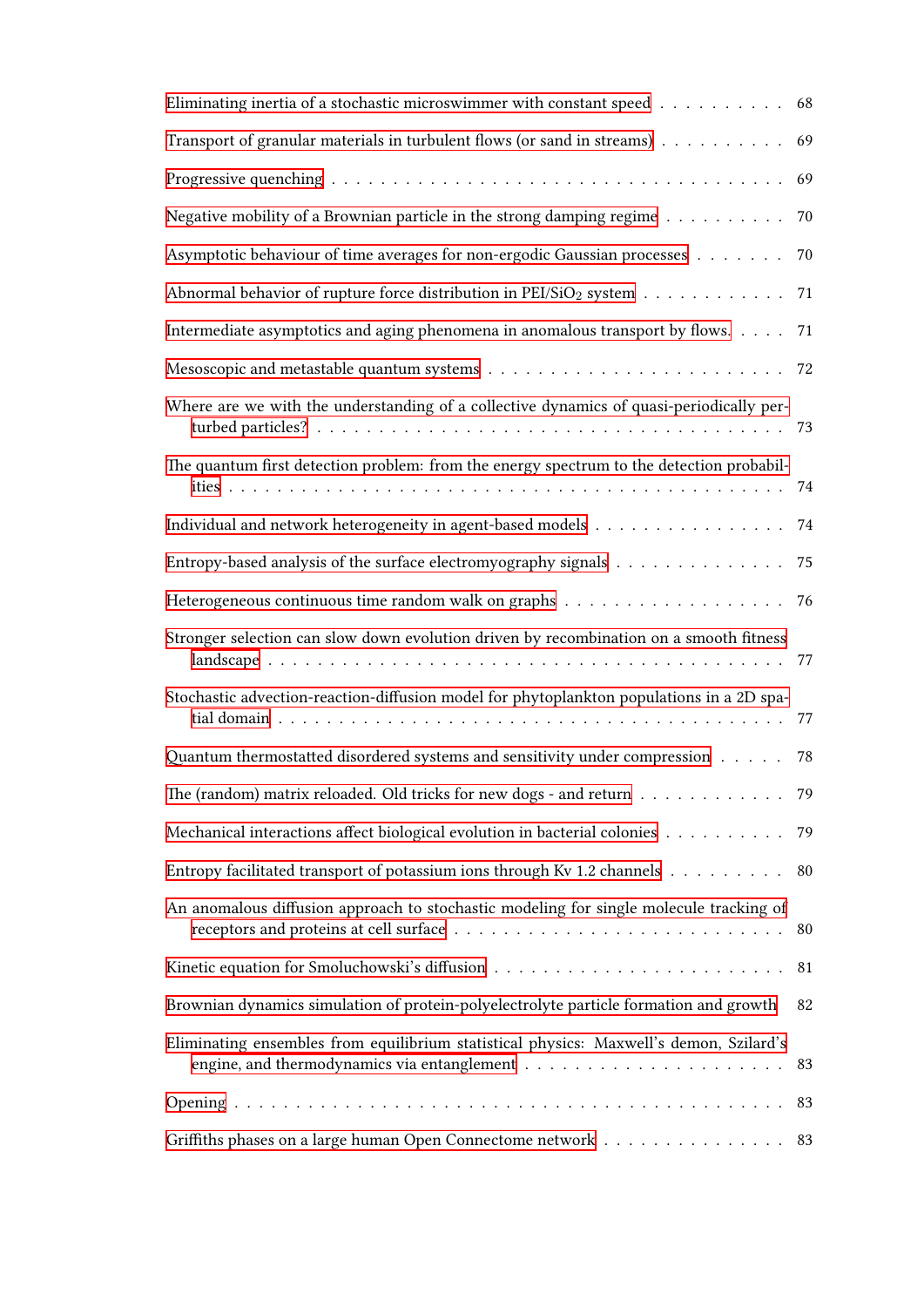#### <span id="page-8-0"></span>**Session 2** / **101**

## **Thermodynamic activation energy for self diffusion and orderorder relaxation in intermetallic compounds: atomistic model and Monte Carlo simulations**

Author(s): Rafal Abdank-Kozubski<sup>1</sup>

**Co-author(s):** Andrzej Biborski  $^2$  ; Graeme E. Murch  $^3$  ; Irina V. Belova  $^3$  ; Piotr Sowa  $^1$ 

<sup>1</sup> *M. Smoluchowski Institute of Physics, Jagiellonian University in Krakow*

- <sup>2</sup> *AGH University of Science and Technology Academic Centre for Materials and Nanotechnology*
- <sup>3</sup> *Centre for Mass and Thermal Transport in Engineering Materials, School of Engineering, The University of Newcastle, Callaghan, Australia*

#### **Corresponding Author(s):** rafal.kozubski@uj.edu.pl

Self-diffusion and the 'order order' relaxation process in intermetallic compounds is described in terms of effective atomic jump frequencies and the current degree of chemical long-range order. It is demonstrated that the thermodynamic activation energies of self-diffusion and the 'order-order' relaxation can be expressed in terms of the activation energies of more elementary processes. As the derived expressions differ from each other, the values of the thermodynamic activation energies for self-diffusion and the 'order order' relaxation can be different although both processes are controlled by the same vacancy-mediated elementary atomic jumps.

In order to assess the the validity of the derived formulae different B2-ordering binary systems are simulated. The results of the computer experiments are in good agreement with the tested formulae. It is shown that the relationship between the activation energies observed in triple defect B2-ordering binaries, where the value of the activation energy for order-order relaxations is substantially lower than that for self-diffusion, does not hold in the case of non-triple-defect binaries. Using the tested formulae, the origin of the effect is elucidated and attributed to the atomistic origin of the tendency for triple-defect disordering.

P. Sowa, A. Biborski, M. Kozłowski, R. Kozubski, I.V. Belova, G.E. Murch: Atomistic origin of the thermodynamic activation energy for self diffusion and order-order relaxation in intermetallic compounds. Part I and Part II, Philos.Mag., **97**, 1361-1374, 1375-1397 (2017).

#### <span id="page-8-1"></span>**Session 5** / **51**

## **Quantum model of self-oscillations in chemical engines**

Robert Alicki<sup>1</sup>

<sup>1</sup> *University of Gdansk*

#### **Corresponding Author(s):** fizra@univ.gda.pl

<span id="page-8-2"></span>A standard textbook picture of solar, thermoelectric and fuel cells based on a direct transformation of light, heat or chemical energy into a direct current (DC) contradicts the basic principles of electrodynamics and thermodynamics. The proposed solution of this problem involves a single oscillating degree of freedom called work reservoir (depository) or a piston, which executes self-oscillations fed by a constant energy supply. In the mentioned examples, it is a mode of plasma oscillations and the resulting charge oscillations are finally rectified to DC by a diode mechanism. The onset of selfoscillations is illustrated by a simple quantum Markovian model of a harmonic oscillator coupled to chemical reservoirs. The proper definition of work output is discussed in terms of ergotropy.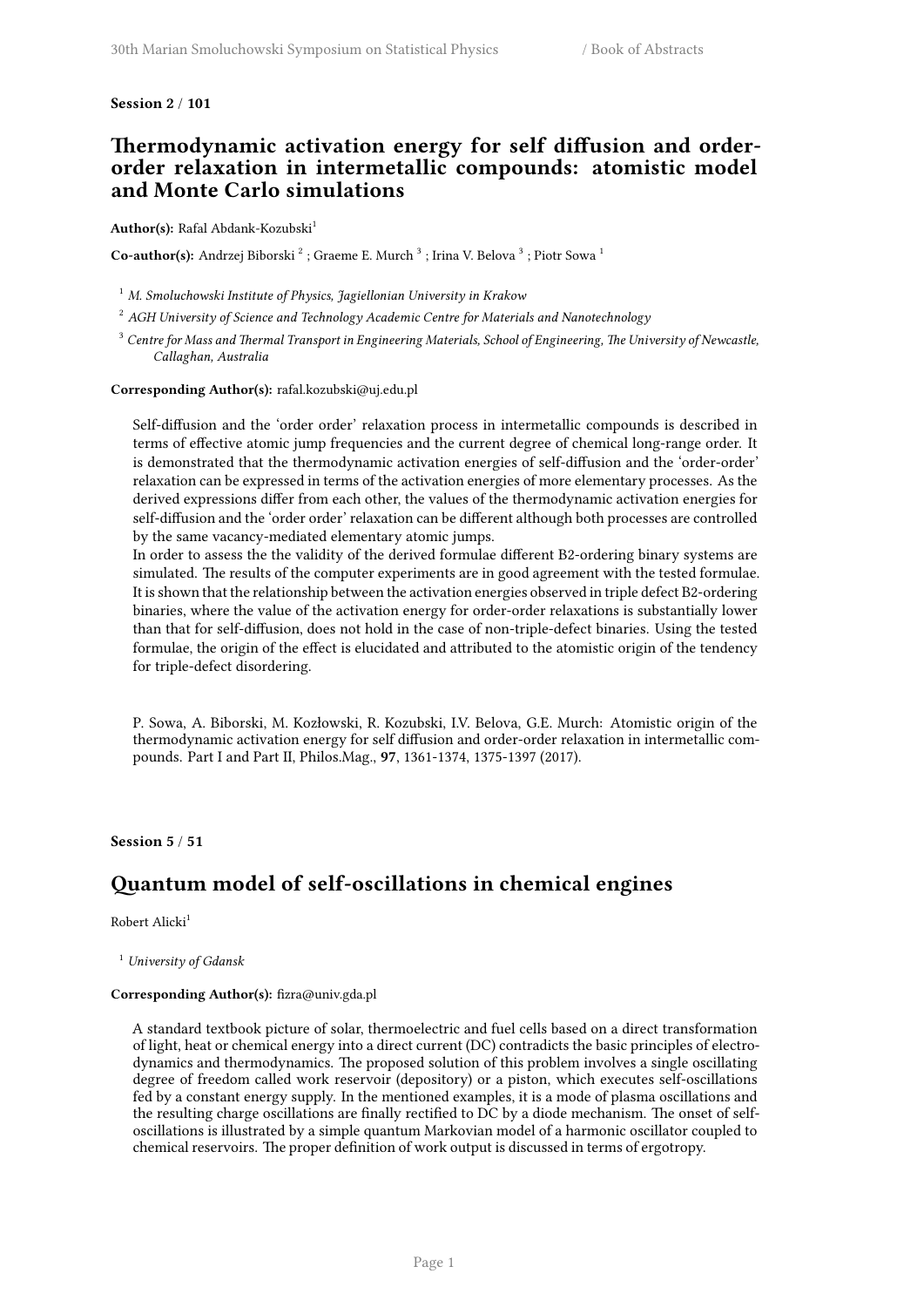#### **Session 2** / **46**

## **Quantum first detection time**

Author(s): Eli Barkai<sup>1</sup>

Co-author(s): David Kessler<sup>1</sup>; Felix Thiel<sup>1</sup>

1 *Bar-Ilan University, Israel*

**Corresponding Author(s):** barkaie@biu.ac.il

We investigate the quantum first detection problem for a quantum walk using projective measurement postulates. A simple relation between the measurement free state function  $|psi|$  and  $|phi|$  n is obtained,

the latter is the first detection amplitude at the n-th attempt. This relation is the quantum renewal equation,

its classical counter part is widely used to find statistics of first passage time for random walks and Brownian motion. We investigate statistics of first detection for open and closed systems (first arrival or passage is not well defined in quantum theory). For closed systems, like a ring, with a

translation invariant Hamiltonian, we find Zeno physics, optimum sampling times, critical sampling effect related to revivals, dark states, and quantisation of the mean detection time. For a quantum walk on the line, with particle starting on  $|x|$  is and detected on the origing  $|0\rangle$ , with a tight-binding Hamiltonian with hops to nearest neighbours, we find the detection probability decays like (time)^(-3) with super imposed quantum oscillation, thus the quantum exponent is double its classical counter part. The Polya problem is discussed, and it is found that in one dimension the total detection probability, does not depend on the initial distance of the particle from detector, though survival of the particle is not unity. There is an optimal sampling time which maximises the total detection probability.

Joint work with Harel Fridman, David Kessler, and Felix Thiel.

<span id="page-9-0"></span>**Session 8** / **61**

## **Looping and direct transit in Brownian particle escape from forcebiased and entropic traps**

Author(s): Sergey Bezrukov<sup>1</sup>

Co-author(s): Alexander Berezhkovskii<sup>1</sup>; Leonardo Dagdug<sup>2</sup>

- <sup>1</sup> *National Institutes of Health, Bethesda, MD 20892, USA*
- <sup>2</sup> *National Institutes of Health, Bethesda, MD 20892, USA and Universidad Autonoma Metropolitana-Iztapalapa, 09340 Mexico City, Mexico*

#### **Corresponding Author(s):** bezrukos@mail.nih.gov

Recent experiments with single biological nanopores, as well as single-molecule fluorescence spectroscopy and pulling studies of protein and nucleic acid folding raised a number of questions that stimulated theoretical and computational studies of the barrier crossing dynamics. We focus on trajectories of Brownian particles that escape from traps either in the presence of an external force or an entropy potential of a cone. To gain new insights into the escape dynamics, we divide the trajectories into two segments: a looping segment, when a particle unsuccessfully tries to escape returning to the trap bottom, and a direct-transit segment, when it finally escapes moving without returning to the bottom. Analytical expressions are derived for the Laplace transforms of the probability densities of the durations of the two segments. These expressions are used to find the mean looping and direct-transit times as functions of the external force or entropy potential. It turns out that the force/potential dependences of the two mean times are qualitatively different. The mean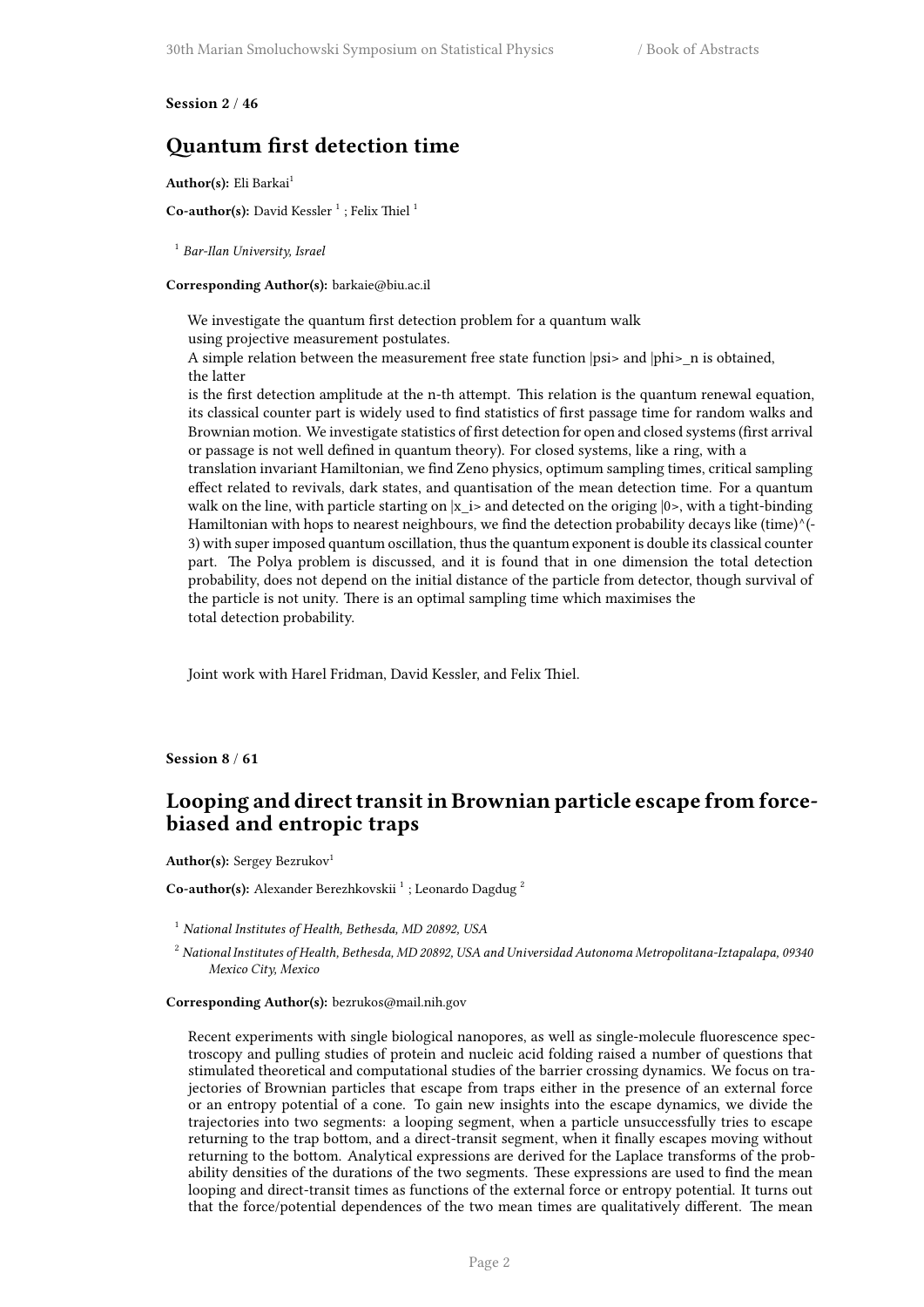looping time monotonically increases with the force pushing the particle to the trap bottom or with the increasing entropic barrier at the exit. In contrast to this intuitively appealing result, the mean direct-transit time shows rather counterintuitive behavior: it is reduced by force application independently of whether the force pushes the particles to the trap bottom or to the trap exit and it turns out to be insensitive to the entropy potential.

<span id="page-10-0"></span>**173**

## **Quantum Brownian Motion**

**Author(s):** Paweł Bialas<sup>1</sup>

Co-author(s): Jerzy Łuczka<sup>1</sup>

<sup>1</sup> *Department of Theoretical Physics, University of Silesia*

#### **Corresponding Author(s):** pawel.bialas@smcebi.edu.pl

Models which contain quantum particle coupled to its environment were analysed many times over recent years or even decades. Nonetheless this old and seemingly well known problem contains some unknown aspects and have not been solved in the general case. Furthermore by analysing behaviour of quantum Brownian motion one could attempt to find answer for many fundamental questions concerning the very essence of the quantum world, investigate transport phenomena or consider the nature and properties of quantum information. The topic of quantum Brownian motion is fundamental for many fields of physics, for instance in statistical physics, condensed matter and atomic physics. There are plenty of methods for analysing such systems for instance path integrals method, van Kampen method or generalised Langevin equation method. In our considerations we utilise the last listed method and as a starting point in our analysis we took quantum fluctuation-dissipation theorem. We would like to present some of interesting properties exhibited by such systems and exact, analytical results which we have obtained. In our investigations we were focused mainly on the kinetic energy of Brownian particle in long-time limit and general formula for autocorrelation function.

<span id="page-10-1"></span>**Session 12** / **106**

## **A Boltzmann-distribution-equivalent for Levy noise and how it leads to thermodynamically consistent epicatalysis**

Martin Bier<sup>1</sup>

1 *East Carolina University*

#### **Corresponding Author(s):** bierm@ecu.edu

Nonequilibrium systems commonly exhibit Levy noise. This means that the distribution for the size of the Brownian fluctuations has a "fat" power tail. Large Brownian kicks are then more common as compared to the ordinary Gaussian distribution that is associated with equilibria.

We consider a two-state system, i.e. two wells and in between a barrier that is sufficiently high for a barrier crossing to be a rare event. When the noise is Levy, we do *not* get a Boltzmann distribution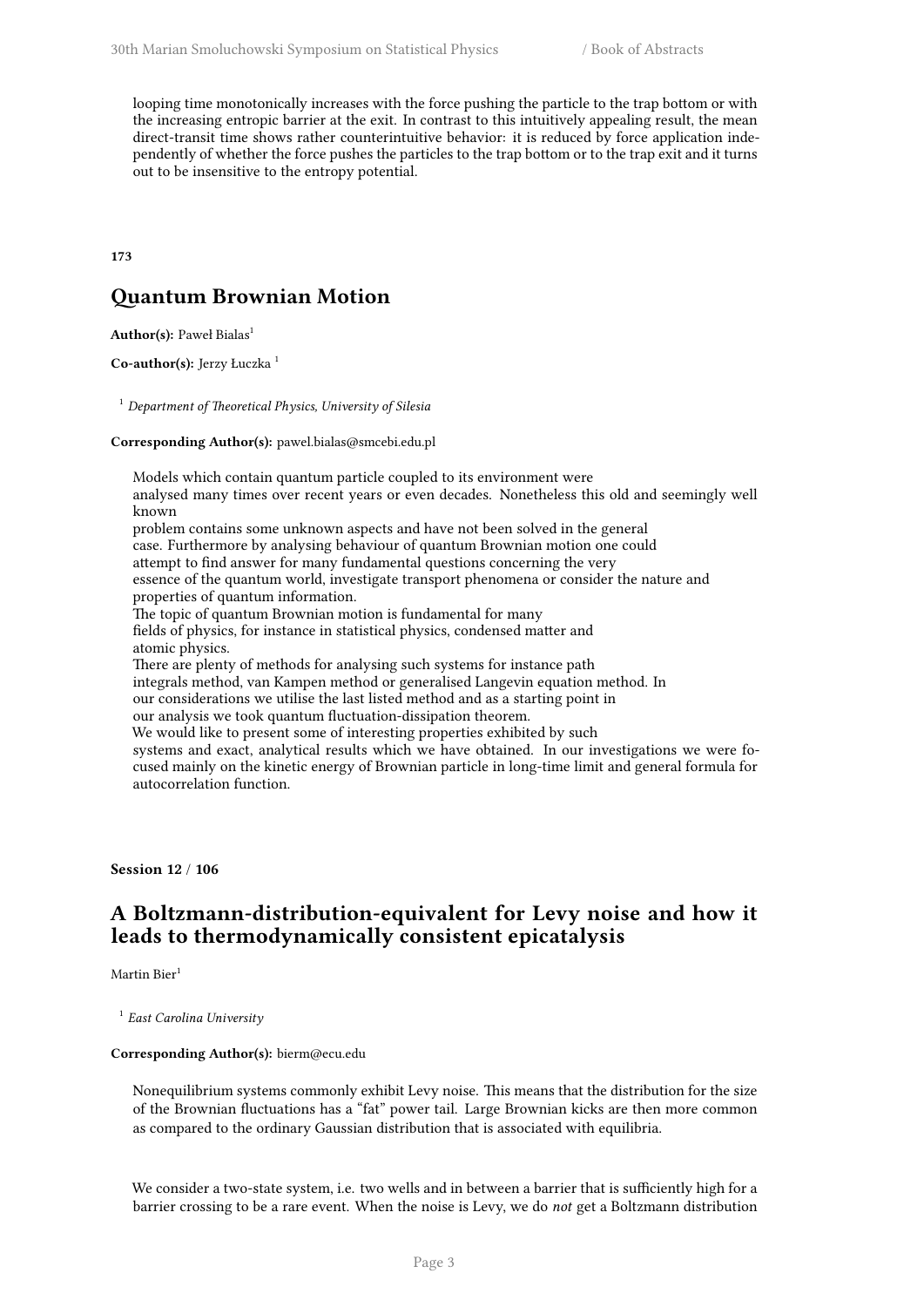between the two wells. Instead we get a situation where the distribution between the two wells also depends on the height of the barrier that is in between.

A catalyst, by lowering the barrier between two states, can speed up the establishment of an equilibrium. It will, however, not change the equilibrium distribution. In an environment with Levy noise, on the other hand, we have the possibility of epicatalysis, i.e. a catalyst effectively altering the steady state distribution between two states by changing the barrier height. We discuss how this idea may possibly apply to nuclear reactions and to biochemical reality in a living cell.

#### <span id="page-11-0"></span>**126**

## **ARC4 stream cipher as a nonlinear mixing dynamical system**

Teodor Buchner<sup>1</sup>

1 *Faculty of Physics, Warsaw University of Technology*

#### **Corresponding Author(s):** buchner@if.pw.edu.pl

Due to outspread of WiFi technology, which utilized stream ciphers, ARC4 has once become the most widespread stream cipher in the world. The idea of the cypher is to use a deterministic dynamics, with strong mixing properties in order to produce a pseudorandom trajectory of symbols, identically distributed, with minimal correlations. A pair of ARC4 sharing common initial condition (secret key) is used to produce the same trajectory on the encrypting and decrypting side.

The aim of this contribution is to show a few results, which may be obtained if we apply standard techniques of nonlinear dynamics to a trajectory generated by some cryptographic system.

The first effect we show is a relation between Renyi entropy distribution of the pseudorandom string and the quality of the key. Various strategies for key selection introduce variability in the minimum and the peak of entropy distribution.

The second effect we show is the nonuniform distribution of sum of two consecutive samples (a digraph). Families of digraphs revealing certain anomalies were known before, but application of the return map, shows a nonuniform probability certain area of phase space in Takens reconstruction. Hence, the generator is distinguishable from random, although the timeseries look completely random.

Some successful attacks upon RC4 have relied on a fact, quite nonlinear in spirit, that within the transient phase, the system did not loose information about its initial conditions fast enough, which produced correlations, which were utilized to reveal the key, and decipher the message. A lack of standard nonlinear operation: i.e. omission of transients led to compromitation of the whole WiFi technology (WEP). Current findings confirm that application of nonlinear techniques in cryptology may provide interesting results.

#### <span id="page-11-1"></span>**Session 12** / **58**

## **Microscopic derivation of coloured Lévy flights in active swimmers' suspensions**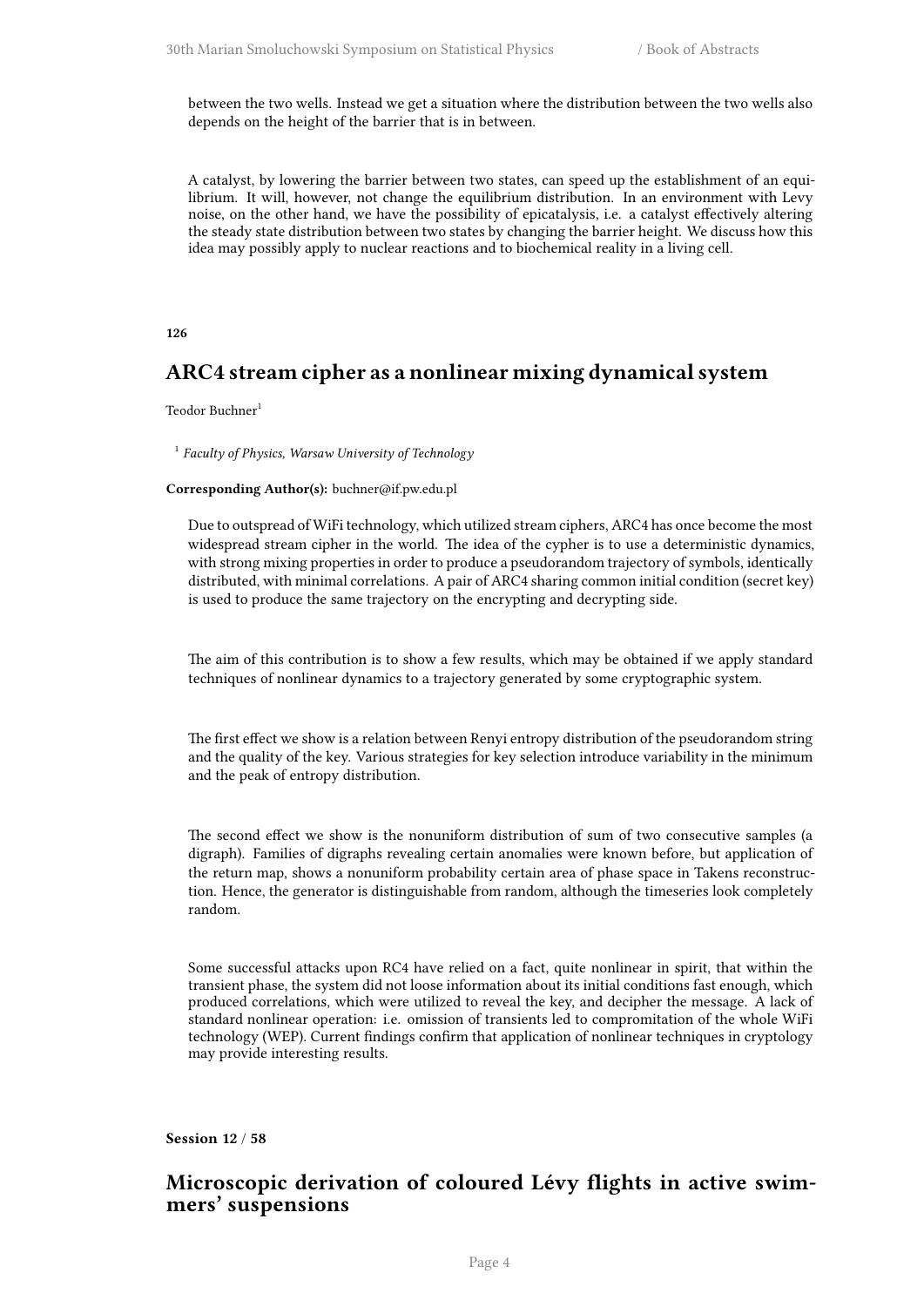#### Adrian Baule $^1$  ; Andrea Cairoli $^2$  ; Kiyoshi Kanazawa $^3$  ; Tomohiko G. Sano $^4$

- <sup>1</sup> *Queen Mary University of London*
- 2 *Imperial College London*
- 3 *Institute of Innovative Research, Tokyo Institute of Technology*
- <sup>4</sup> *Department of Physical Sciences, Ritsumeikan University*

#### **Corresponding Author(s):** andrea.cairoli11@imperial.ac.uk

The motion of a tracer particle in a complex medium typically exhibits anomalous diffusive patterns, characterised, e.g, by a non-liner mean-squared displacement and/or non-Gaussian statistics.

Modelling such fluctuating dynamics is in general a challenging task, that provides, despite all, a fundamental tool to probe the rheological properties of the environment.

A prominent example is the dynamics of a tracer in a suspension of swimming microorganisms, like bacteria, which is driven by the hydrodynamic fields generated by the active swimmers.

For dilute systems, several experiments confirmed the existence of non-Gaussian fat tails in the displacement distribution of the probe particle, that has been recently shown to fit well a truncated Lévy distribution.

This result was obtained by applying an argument first proposed by Holtsmark in the context of gravitation: the force acting on the tracer is the superposition of the hydrodynamic fields of spatially random distributed swimmers.

This theory, however, does not clarify the stochastic dynamics of the tracer, nor it predicts the non monotonic behaviour of the non-Gaussian parameter of the displacement distribution.

Here we derive the Langevin description of the stochastic motion of the tracer from microscopic dynamics using tools from kinetic theory.

The random driving force in the equation of motion is a coloured Lévy Poisson process, that induces power-law distributed position displacements.

This theory predicts a novel transition of their characteristic exponents at different timescales. For short ones, the Holtzmark-type scaling exponent is recovered; for intermediate ones, it is larger.

Consistently with previous works, for even longer ones the truncation appears and the distribution converge to a Gaussian.

Our approach allows to employ well established functional methods to characterize the displacement statistics and correlations of the tracer. In particular, it qualitatively reproduces the non monotonic behaviour of the non-Gaussian parameter measured in recent experiments.

#### <span id="page-12-0"></span>**185**

## **Epidemics spread in heterogeneous populations**

Author(s): Karol Capała<sup>1</sup>

Co-author(s): Bartłomiej Dybiec<sup>1</sup>

1 *Institute of Physics, Jagiellonian University*

#### **Corresponding Author(s):** karol.capala@student.uj.edu.pl

Individuals building populations are subject to variability. This variability affects progress of epidemic outbreaks, because individuals tend to be more or less resistant. Agents also differ with respect to their recovery rate. Here, properties of the SIR model in inhomogeneous populations are studied. It is shown that a small change in model's parameters, e.g recovery or infection rate, can substantially change properties of final states which is especially well-visible in distributions of the epidemic size.

In addition to the epidemic size and radii distributions first passage time properties of epidemic outbreaks are explored.

K. Capala, B. Dybiec, Eur. Phys. J. B 90 85 (2017).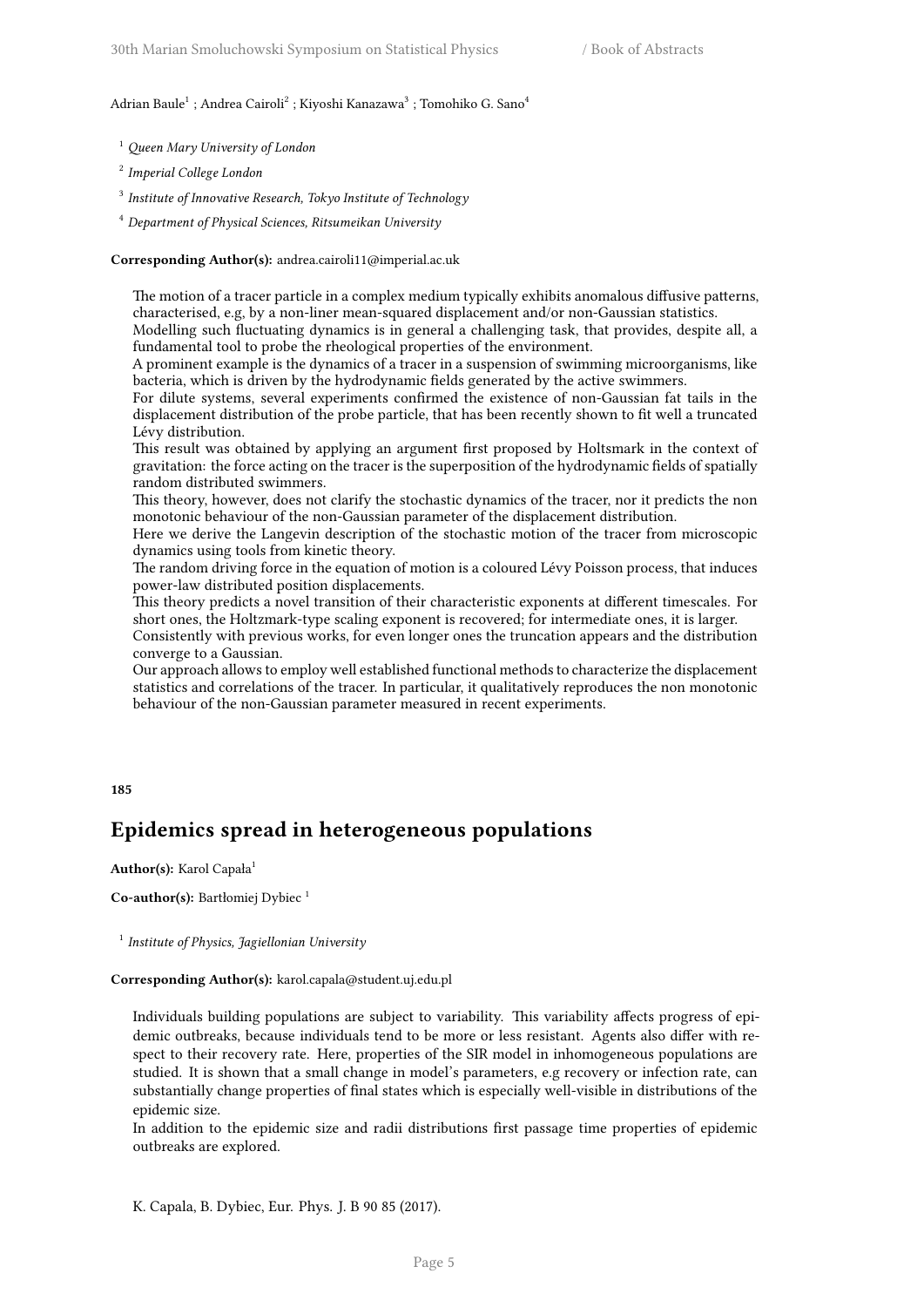#### <span id="page-13-0"></span>**Session 3** / **95**

## **Harmonic spectral components in time sequences of Markov correlated events with an application to EEG and MEG signals**

Anna Carbone<sup>1</sup> ; Piero Mazzetti<sup>1</sup>

1 *Politecnico di Torino*

#### **Corresponding Author(s):** anna.carbone@polito.it

The talk is addressed to the analysis of time sequences of Markov correlated events give rise to a line power spectrum having a relevant physical interest. In particular, Markov matrices able to represent closed loop sequences of events with arbitrary distribution, generated in a steady physical condition, generate a large set of line spectra, covering a very broad frequency range. The spectral lines is given by a matrix equation based on a generalized Markov matrix involving the Fourier transform of the distribution functions representing the time intervals between successive events of the sequence. The theoretical power spectra is then applied to describe the emergence of a broad set of waves found in the electro and magneto-encephalograms, whose frequency ranges from 0.5 to about 40 Hz, in terms of the effects produced by chains of firing neurons within the complex neural network of the brain. Synchronized closed loop sequences of firing neurons are considered and a few numerical simulations are reported.

<span id="page-13-1"></span>**Session 8** / **89**

## **Novel ordered phases in coupled driven systems: large compact clusters and fast dynamics**

Author(s): Sakuntala Chatterjee<sup>1</sup>

**Co-author(s):** Mustansir Barma<sup>2</sup>; Shauri Chakraborty<sup>1</sup>; Sukla Pal<sup>1</sup>

1 *S.N. Bose National Centre for Basic Sciences, Kolkata, India*

2 *TIFR Hyderabad*

#### **Corresponding Author(s):** sakuntala.chatterjee@gmail.com

We demonstrate particle clustering on macroscopic scales in a coupled nonequilibrium system where two species of particles are advected by a fluctuating landscape and modify the landscape in the process. The phase diagram generated by varying the particle-landscape coupling, valid for all particle density and in both one and two dimensions, shows novel nonequilibrium phases. While particle species are completely phase separated, the landscape develops macroscopically ordered regions coexisting with a disordered region, resulting in coarsening and steady state dynamics on time scales which grow algebraically with size, not seen earlier in systems with pure domains.

(1) Large compact clusters and fast dynamics in coupled nonequilibrium systems, S Chakraborty, S Pal, S Chatterjee, M Barma, Phys Rev E **93**, 050102(R) (2016).

(2) Ordered phases in coupled nonequilibrium systems: static properties, S Chakraborty, S Chatterjee, M Barma, Phys Rev E (accepted), arXiv 1704.03309.

<span id="page-13-2"></span>(3) Ordered phases in coupled nonequilibrium systems: dynamic properties, S Chakraborty, S Chatterjee, M Barma, Phys Rev E (accepted), arXiv 1704.03320.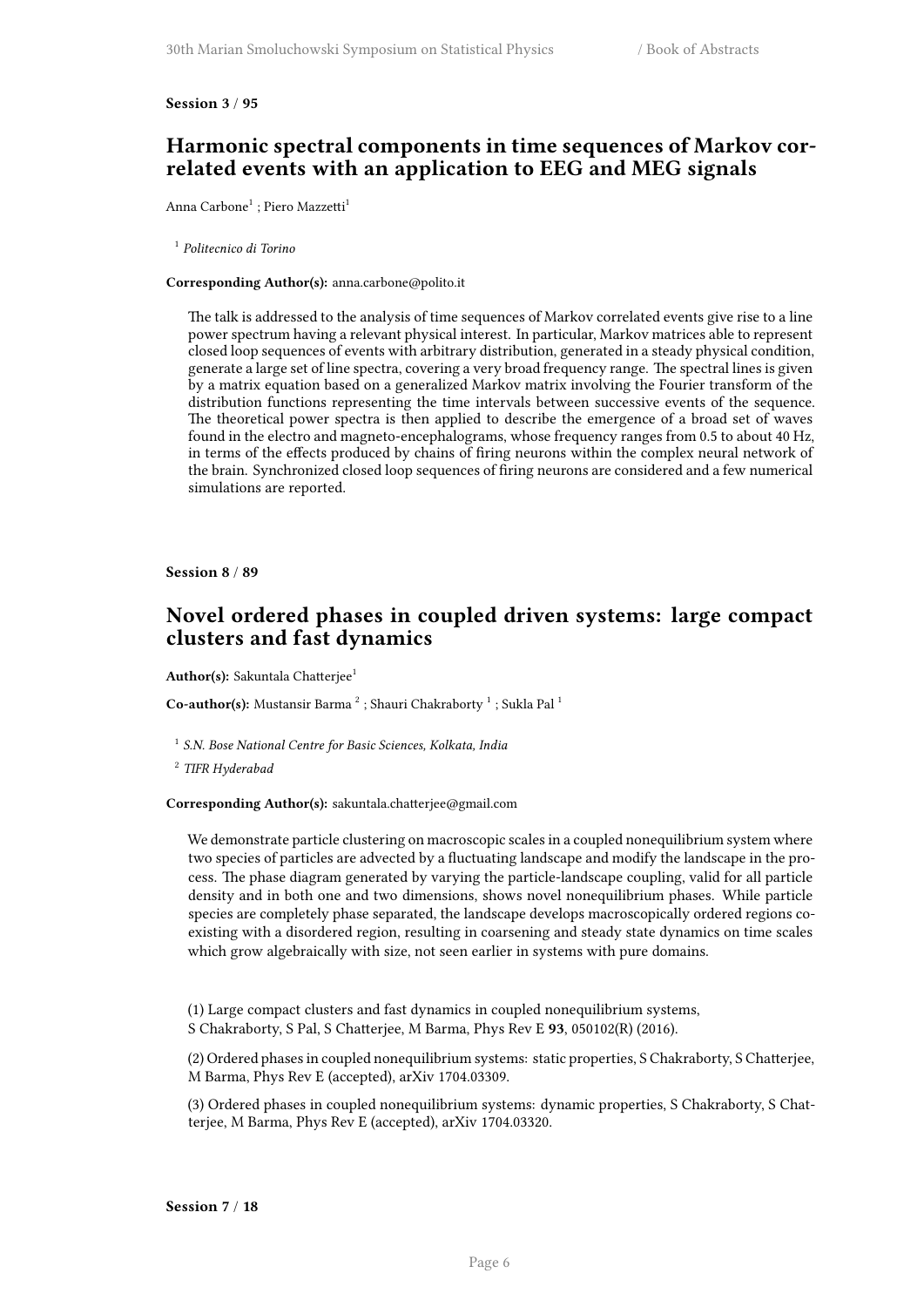## **Understanding cooperativity and dynamic disorder in fluctuating enzymes at the single molecule level**

**Author(s):** Srabanti Chaudhury<sup>1</sup>

**Co-author(s):** Divya Singh<sup>1</sup>

1 *Indian Institute of Science Education and Research*

**Corresponding Author(s):** srabanti@iiserpune.ac.in

Single molecule techniques allow researchers to study not only the average reaction rates but also the statistics of single molecule transitions in the context of enzymatic reactions. Such measurements show that the slow fluctuation between enzyme conformers can lead to fluctuations in the rate constants of the reaction, a phenomenon known as dynamic disorder [1]. The most accessible characteristics of reactivity fluctuations in individual enzyme molecules relate to the second moment of turnover time statistics and is defined by the randomness parameter. Measurement of this quantity can serve as an indicator for dynamic disorder in the catalytic step of the reaction. Such enzymatic fluctuations can also lead to deviation in Michaelis- Menten behavior of the reaction rates and the emergence of dynamic cooperativity in single enzymes. In this talk I will discuss about a few such biologically relevant enzyme reaction schemes with multiple binding sites and slow fluctuations between the binding sites. I will propose a simple analytical model based on the first passage time distribution between successive catalytic turnover events that can be used to calculate the average reaction rate and obtain closed-form analytical expressions of the randomness parameter in terms of constant parameters [2, 3]. Our results confirm that slow fluctuations between the free enzyme conformers can lead to dynamic cooperativity whereas dynamic disorder at high substrate concentration is determined only by the slow fluctuations between the enzyme – substrate conformers [4]. Our theoretical findings are well supported by comparison with experimental data on the single enzyme beta-galactosidase [5].

[1] S. C. Kou, B. J. Cherayil, W. Min, B. P. English and X. S. Xie, J. Phys. Chem. B, 109, 19068-19081 (2005).

[2] S. Chaudhury, J. Cao and N. A. Sinitsyn, J. Phys. Chem. B, 117, 503-509 (2013).

- [3] S. Chaudhury, J. Phys. Chem. B, 118, 10405-10412 (2014).
- [4] D. Singh and S. Chaudhury, J. Chem. Phys. 146, 145103 (2017).

[5] B. P. English, W. Min, A. M. van Oijen, K. T. Lee, G. Luo, H. Sun, B. J. Cherayil, S. C. Kou and X. S. Xie, Nat. Chem. Biol., 2, 87-92 (2006).

#### <span id="page-14-0"></span>**17**

## **Non - equilibrium translocation dynamics of end pulled polymer chains**

**Author(s):** Srabanti Chaudhury<sup>1</sup>

Co-author(s): Bappa Ghosh<sup>1</sup>

1 *Indian Institute of Science Education and Research*

#### **Corresponding Author(s):** srabanti@iiserpune.ac.in

The translocation dynamics of a polymer chain driven through a nanopore by an external bias between the cis and trans side of the chain is a far from equilibrium process. With the emergence of single molecule techniques, the translocation of a polymer can be studied by applying a mechanical force on one end of the polymer by using an optical or a magnetic tweezer. In this work, we consider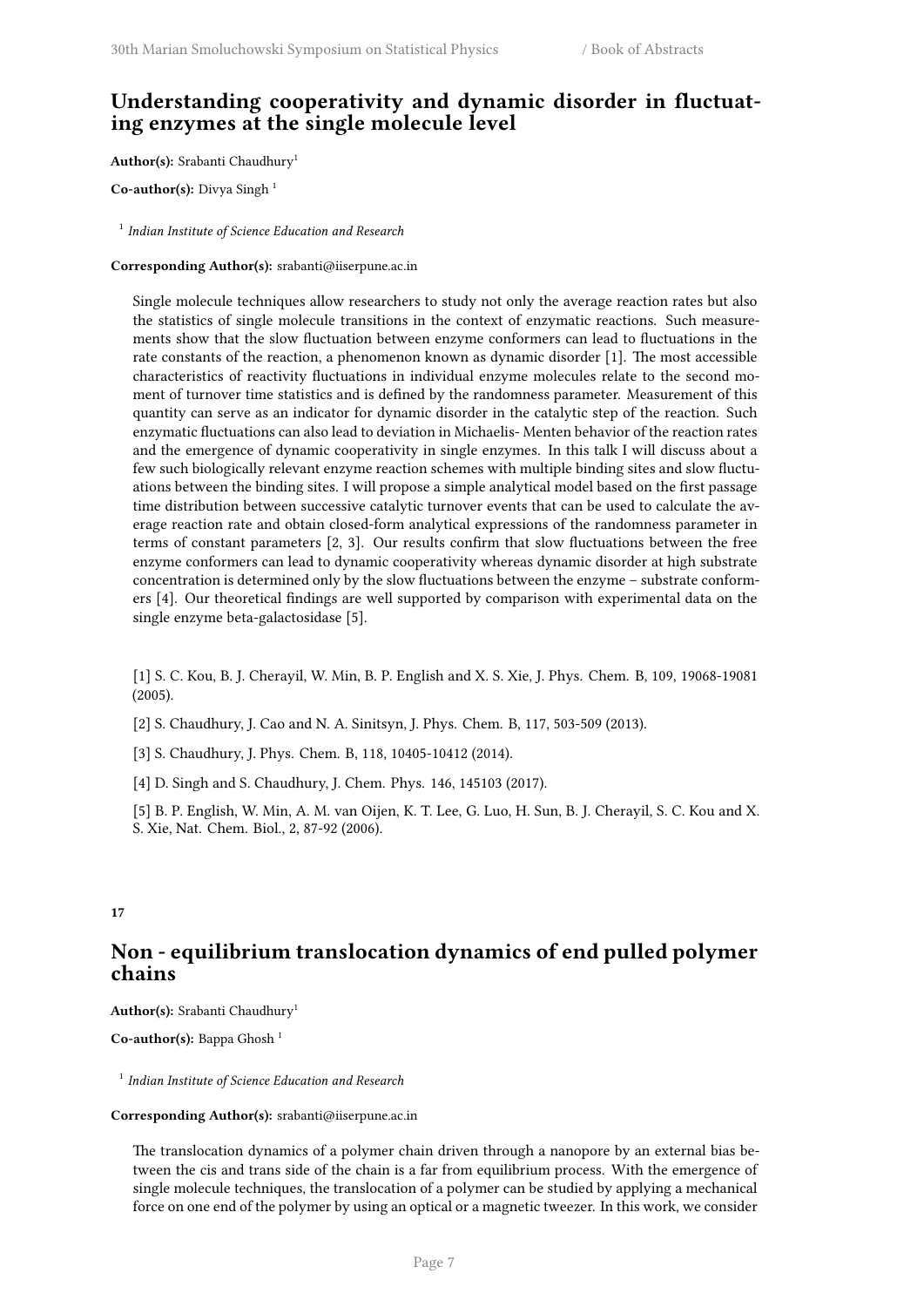the translocation dynamics of a polymer chain pulled through a nanopore with a strong driving force applied at the head end of the chain using Langevin dynamics simulations [1]. The translocation time distribution, the mean translocation time and waiting time distributions are calculated. The waiting time as a function of the monomer number is non- monotonic in nature which clearly indicates that the translocation is a far from equilibrium process. The velocity profile of the monomer at different times shows that translocation process is accompanied by the propagation of tension front along the polymer chain [2]. The distribution of waiting times reaches a maximum when the tension front has propagated to the last monomer bead. Our simulation results are supported by theoretical studies by using the iso- flux tension propagation theory (IFTP) of driven translocation to derive explicit equations of motion for the dynamics [3,4], and include the friction term arising from the trans side of the subchain. The theoretical results are in excellent agreement with the molecular dynamics simulations. We obtain exact analytical expression for the scaling behavior of the average translocation time as a function of the chain length and the exteranal driving force.

- [1] Huopaniemi, K. Luo, T. Ala-Nissila, and S. Ying, Phys. Rev. E 75, 061912 (2007).
- [2] T. Ikonen, A. Bhattacharya, T. Ala-Nissila and W. Sung, J. Chem. Phys. 137, 085101 (2012).
- [3] T. Sakaue, Phys. Rev. E 76, 021803 (2007).
- [4] J. Sarabadani, T. Ikonen and T. Ala-Nissila, J. Chem. Phys. 141, 214907 (2014).

<span id="page-15-0"></span>**Session 5** / **56**

### **Brownian yet non-Gaussian Diffusion**

Author(s): Aleksei Chechkin<sup>1</sup>

**Co-author(s):** Flavio Seno<sup>2</sup>; Igor Sokolov<sup>3</sup>; Ralf Metzler<sup>4</sup>

<sup>1</sup> *Akhiezer Institute for Theoretical Physics*

<sup>2</sup> *University of Padova*

<sup>3</sup> *Humboldt University Berlin*

<sup>4</sup> *University of Potsdam*

**Corresponding Author(s):** aleksei.chechkin@gmail.com

A growing number of biological, soft, and active matter systems are observed to exhibit normal diffusive dynamics with a linear growth of the mean-squared displacement, yet with a non-Gaussian distribution of increments. Based on the Chubinsky-Slater idea of a diffusing diffusivity, we here establish and analyze a minimal model framework of diffusion processes with fluctuating diffusivity. In particular, we demonstrate

the equivalence of the diffusing diffusivity process with a superstatistical approach with a distribution of diffusivities, at times shorter than the diffusivity correlation time. At longer times, a crossover to a Gaussian distribution with an effective diffusivity emerges. Specifically, we establish a subordination picture of Brownian but non-Gaussian diffusion processes, which can be used for a wide class of diffusivity fluctuation statistics. Our results are shown to be in excellent agreement with simulations and numerical evaluations.

<span id="page-15-1"></span>Aleksei V. Chechkin, Flavio Seno, Ralf Metzler, and Igor M. Sokolov, PHYSICAL REVIEW X 7, 021002 (2017).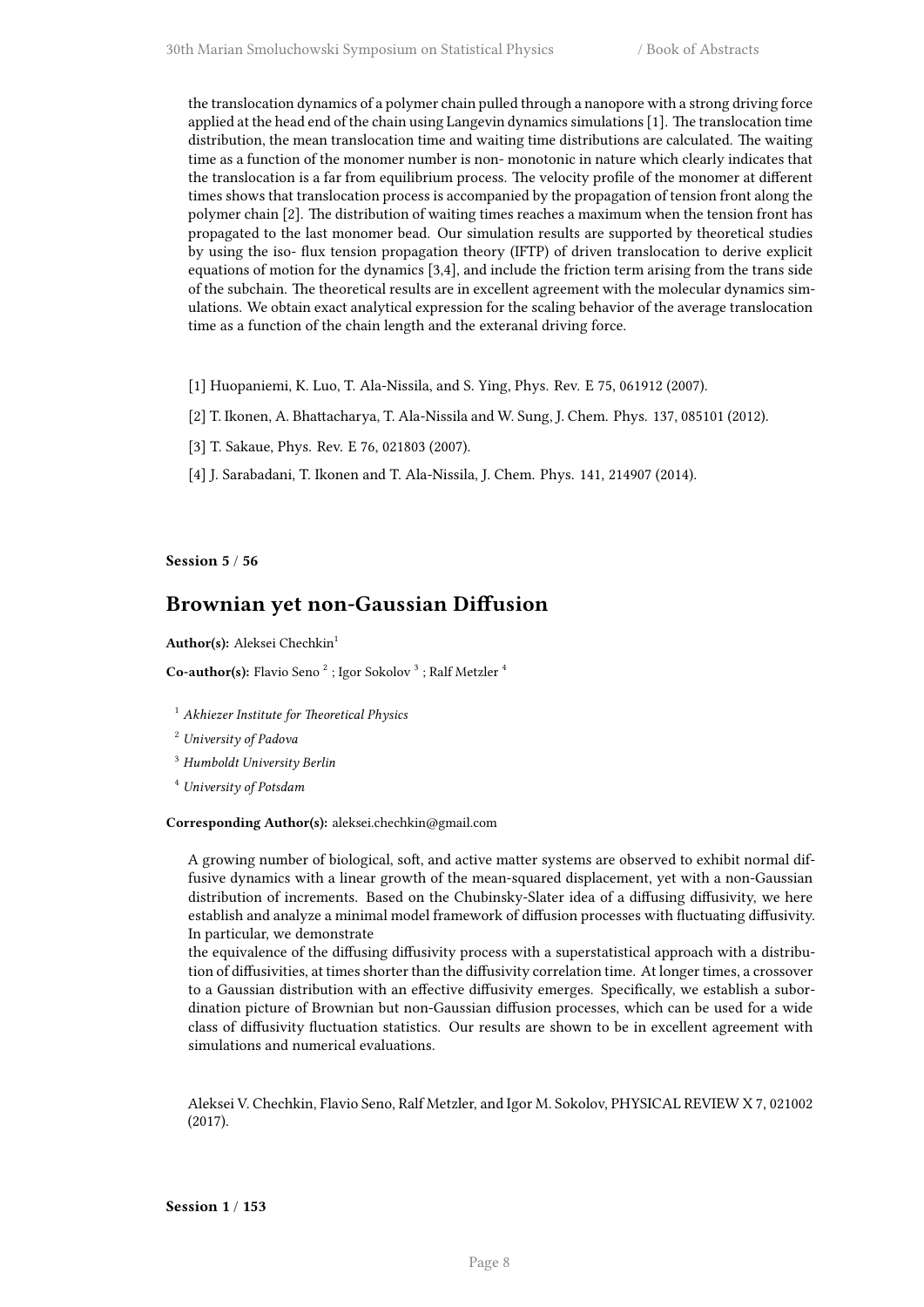## **Life at the edge, complexity and criticality in biological function**

#### Dante Chialvo<sup>1</sup>

<sup>1</sup> *Center for Complex Systems & Brain Sciences (CEMSC3). Universidad Nacional de San Martin & CONICET. San Martin, Buenos Aires, Argentina*

#### **Corresponding Author(s):** dchialvo@conicet.gov.ar

The organization of biological form and function is a classic problem, cut-crossing disciplines, which include a variety of complex spatiotemporal patterns. Historically, work focussed first into the understanding of self-organization and later attention shifted to scale-free collective fluctuations, many of them shown to correspond to critical phenomena. In that context, I will review our work on critical dynamics across several scales uncovering novel understanding of proteins, mitocondria and brain function.

<span id="page-16-0"></span>**Session 0** / **186**

## **Marian Smoluchowski his life and works**

#### Bogdan Cichocki<sup>1</sup>

1 *Instytut Fizyki Teoretycznej Uniwersytetu Warszawskiego*

**Corresponding Author(s):** cichocki@fuw.edu.pl

#### <span id="page-16-1"></span>**78**

## **Designing of the membrane's morphology with prescribed structure and diffusion properties**

Anna Strzelewicz $^1$  ; Gabriela Dudek $^1$  ; Michał Cieśla $^2$  ; Monika Krasowska $^1$ 

<sup>1</sup> *Department of Physical Chemistry and Technology of Polymers, Silesian University of Technology, Gliwice, Poland*

<sup>2</sup> *M. Smoluchowski Institute of Physics, Jagiellonian University, Kraków, Poland*

#### **Corresponding Author(s):** michal.ciesla@uj.edu.pl

Preparation of a membrane with prescribed properties, which can provide a chance to control mass transport and decide about the time and number of particles released from the membrane is nowadays one of great importance scientific problems. In our previous papers it was shown that at intermediate and long time-scale the diffusion type depends on the membrane structure but not on the specific process that causes the movement. The effective diffusion exponent seems to depend on an average size of domains that are penetrated by randomly moving tracers and density of obstacles [1-3]. This work describes an attempt to create an accurate computer model of a particular morphology of membrane i.e. polymeric matrix with dispersed nanoparticles. In particular to develop a computer program to design the structure of membrane with prescribed the size and shape distribution of obstacles (nanoparticles, aggregates of nanoparticles). Good qualitative and quantitative agreement can be seen between graphical output of the models and microscopy images. The presented results may be used in the design and preparation of polymeric membrane with nanofillers for separation and pervaporation process.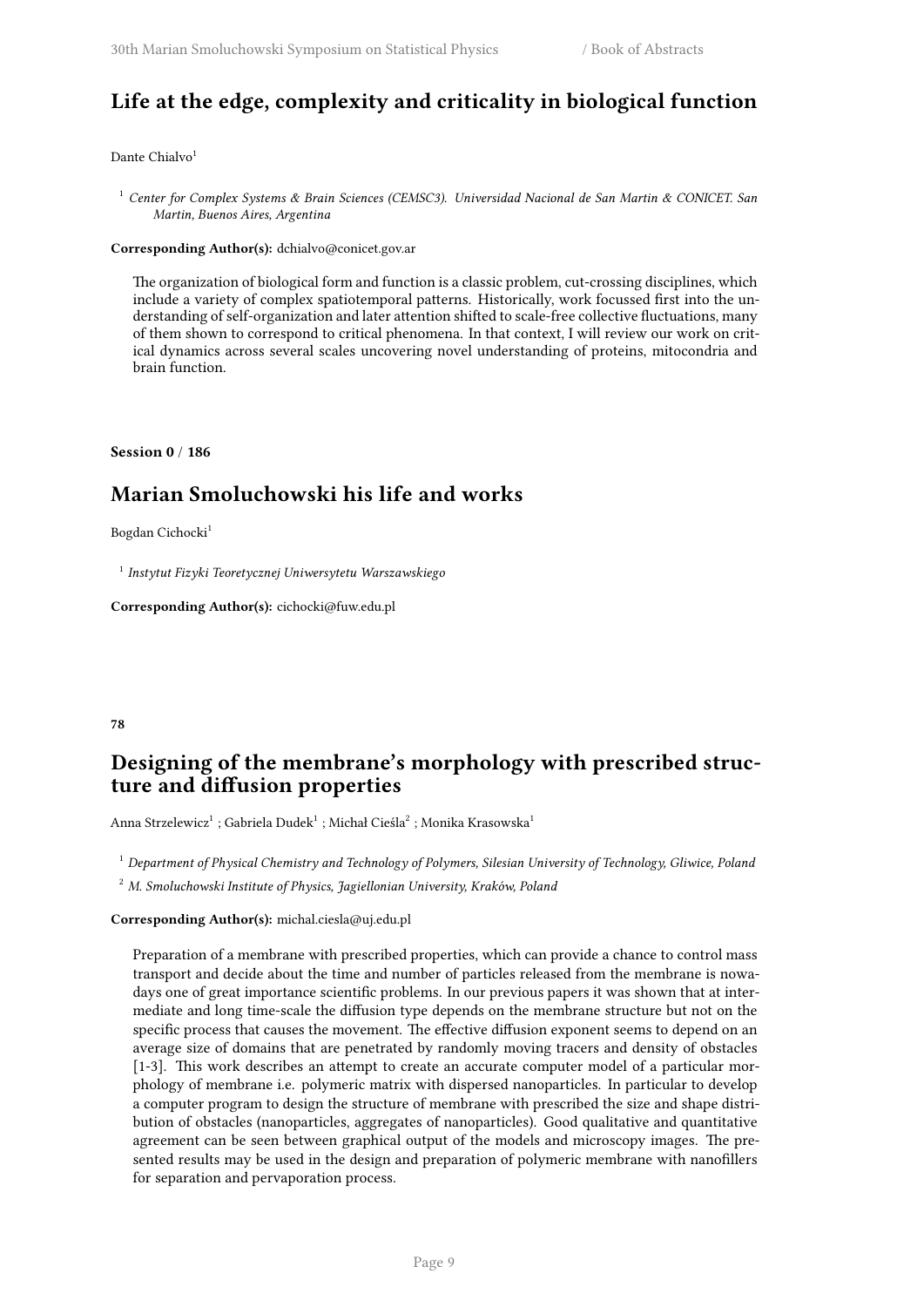[1] M. Krasowska, A. Strzelewicz , A. Rybak, G. Dudek, M. Cieśla, *Structure and transport properties of ethylcellulose membranes with different types and granulation of magnetic powder*, Physica A: Statistical Mechanics and its Applications, **452** 241 (2016)

[2]M. Cieśla, E. Gudowska-Nowak, F. Sagues, I.M. Sokolov, *Tracer diffusion inside fibrinogen layers*, Journal of Chemical Phycics, **144** 044706 (2014)

[3] M. Krasowska, A. Strzelewicz, G. Dudek, M. Cieśla, *Structure-diffusion relationship of polimer membranes with different texture*, Physical Review E **95**, 012155 (2017)

#### <span id="page-17-0"></span>**77**

## **Studies on the structure - diffusion relationship for polymer membranes with different surface morphology**

Anna Strzelewicz $^1$  ; Gabriela Dudek $^1$  ; Michał Cieśla $^2$  ; Monika Krasowska $^1$ 

<sup>1</sup> *Department of Physical Chemistry and Technology of Polymers, Silesian University of Technology, Gliwice, Poland*

<sup>2</sup> *M. Smoluchowski Institute of Physics, Jagiellonian University, Kraków, Poland*

#### **Corresponding Author(s):** michal.ciesla@uj.edu.pl

The relationship between membranes morphology, which is characterized by different parameters, and the characteristics of diffusive transport in the membranes is studied. Membranes comprising of polymer with dispersed inorganic fillers are characterized by polymer matrix density, its fractal dimension, the average size of domains and average number of near obstacles. Diffusive transport is investigated by simulation of a particle motion in the membrane environment. Comparison of diffusion driven by Gaussian random walk and Lévy flights shows that the effective diffusion exponent at long time limit is subdiffusive and it does not depend on the details of the underlying random process causing diffusion. Additionally, the determined ergodicity breaking parameter shows nonergodic behavior in the case of structures that consist of a mix of a large number of small obstacles. Analysis of several parameters describing membrane structure shows that the most important factor for diffusion character is the average size of domain penetrated by diffusing particle. Obtained results might be useful in the design and preparation of the membrane structures with specific diffusion properties.

[1] M. Krasowska, A. Rybak, G. Dudek, A. Strzelewicz, K. Pawelek, Z.J. Grzywna, *Structure morphology problems in the air separation by magnetic membranes*, Journal of Membrane Science, **415** 864 (2012)

[2] A. Strzelewicz M. Krasowska, G. Dudek, A. Rybak, R. Turczyn, M. Cieśla, *Anomalous diffusion on fractal structure of magnetic membranes*, Acta Physica Polonica B, **44** 955 (2013)

[3] M. Cieśla, B. Dybiec, I. Sokolov, E. Gudowska-Nowak, *Taming Lévy flights in confined crowded geometries*, Journal of Chemical Phycics, **142** 16904 (2015)

[4] M. Krasowska, A. Strzelewicz , A. Rybak, G. Dudek, M. Cieśla, Structure and transport properties of ethylcellulose membranes with different types and granulation of magnetic powder, Physica A: Statistical Mechanics and its Applications, **452** 241 (2016)

[5] M. Cieśla, E. Gudowska-Nowak, F. Sagues, I.M. Sokolov, *Tracer diffusion inside fibrinogen layers*, Journal of Chemical Phycics, **144** 044706 (2014)

[6] M. Krasowska, A. Strzelewicz, G. Dudek, M. Cieśla, *Structure-diffusion relationship of polimer membranes with different texture*, Physical Review E **95**, 012155 (2017)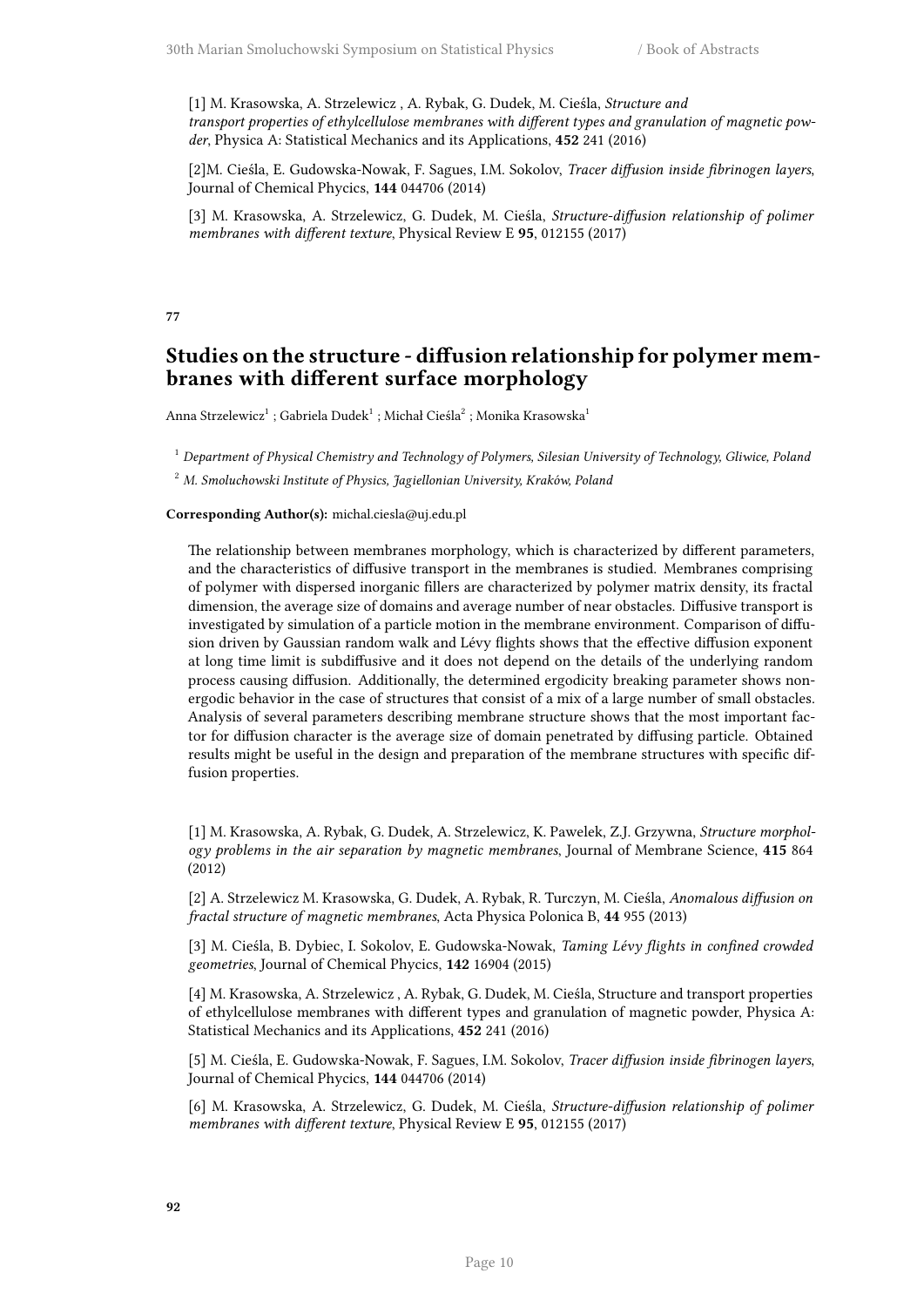## **Thermodynamic approach to non-relativistic quantum mechanics**

Author(s): Davide Cocco<sup>1</sup>

Co-author(s): Massimiliano Giona<sup>1</sup>

<sup>1</sup> *Università di Roma La Sapienza*

**Corresponding Author(s):** cocco.1487501@studenti.uniroma1.it

In this contribution we explore the derivation of quantum mechanics from a classical field theory, or more precisely from a thermodynamic approach involving two field phases. This attempt is in line with the analysis of Laughlin and Pines on the emergent characters of physical laws, including quantum physics (PNAS, 97, 2000, 28).

The first

part of the presentation analyzes in detail the stochastic interpretation of quantum physics grounded on the "Advective Quantum Gauge" (AQG for short), i.e., on the equivalence between the Schrodinger and the advection diffusion equations in a Wick-rotated time.

Albeit this connection have been addressed by a huge and extensive literature, several implications of the above equivalence are fairly novel and of physical interest.

Specifically:

(i) The AQG approach provides for quantum system a kinematic equation of motion (complex Langevin equation) of the form

 $d\mathbf{x}(t) = i\,\mathbf{v}_q(\mathbf{x}(t))\,dt + \sqrt{i\,2\,D_h}\,d\mathbf{w}(t)$  where  $d\mathbf{w}(t)$  the increments of a *n*-dimensional real-valued Wiener process. In the absence of stochastic fluctuations, from the above model one recovers the semiclassical limit of the Newton equations of motion.

(ii) The AQG furnishes an interesting interpretation of Bohmian quantum dynamics, as a mean field theory in which quantum fluctuations are accounted for by the quantum potential which depends on the modulus of the wavefunction.

(iii) The AQG provides a way to obtain the wavefunction or the quantum propagators in a simple and efficient way from random walk simulations. This is particularly relevant for quantum problems involving many degrees of freedom.

The stochastic interpretation of quantum mechanics, and specifically the AQG approach, is essentially a particle-based description of a physical system intrinsically subjected to fluctuations. This approach shows some limitations in the presence of time-dependent (and, a fortiori} stochastic) potentials.

The second part of the presentation provides a classical field-theoretical interpretation of the Schrodinger equation, in which quantum (field) fluctuations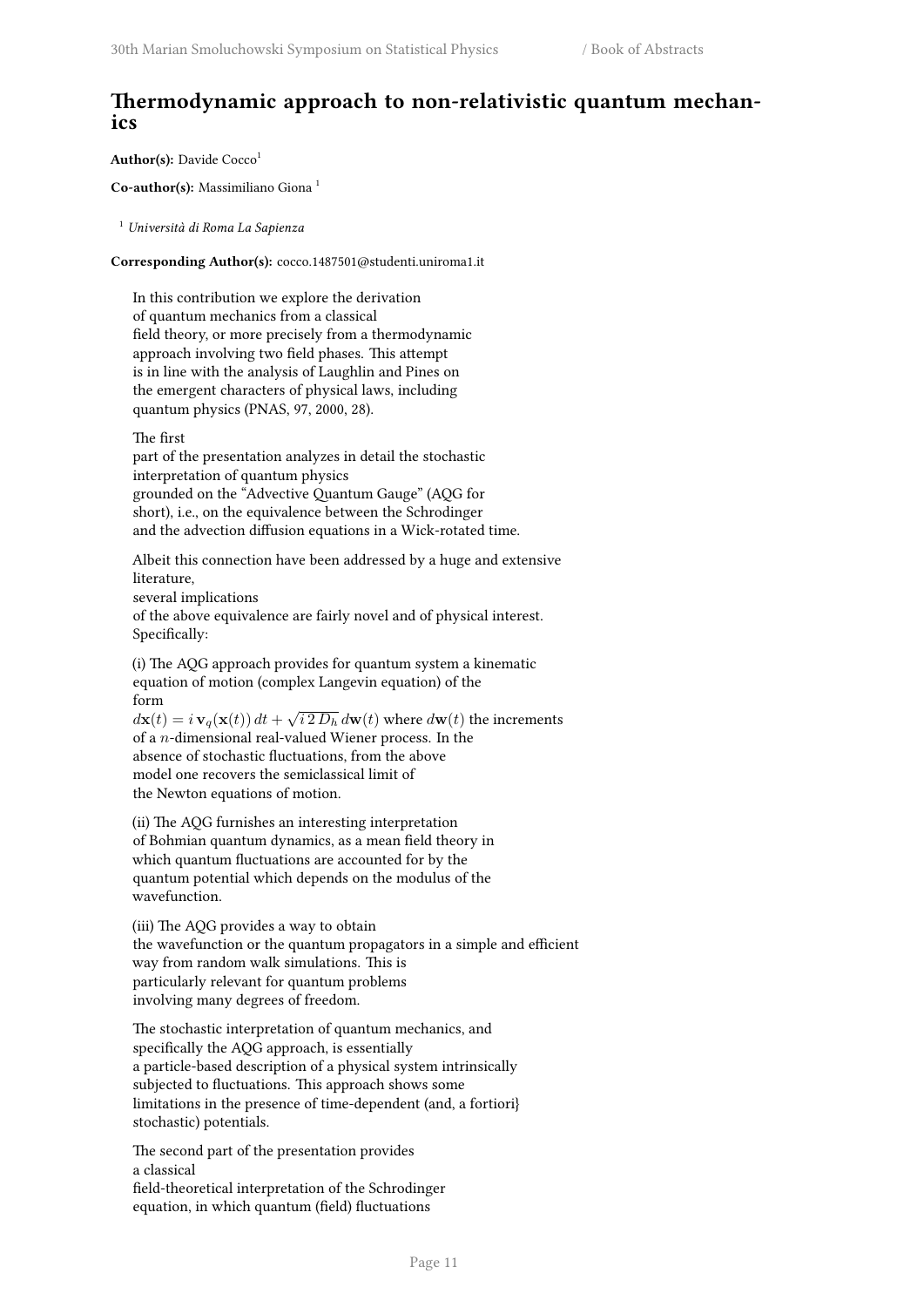still play a leading role, but a quantum system is viewed as a statistical mechanical system in which two field-phases coexist.

In the present thermodynamic model we assume that a quantum system corresponds to a two-phase thermodynamic system in which a "distributed" (radiating) field coexists with a "condensed field phase". Quantum equation of motion emerges from the interaction between the two phases by assuming a quasi steady-state approximation. As regards the condensed phase, it is at present described in a particle-like way via position and momentum.

As mentioned above, from a quasi-state approximation on the statistical description of the condensed field phase, Schrodinger equation is recovered. More precisely, a system of hyperbolic first-order equations analogous to the statistical description of Generalized Poisson-Kac processes is derived. The Kac limit of these equations provides the classical Schrodinger model containing the Laplacian operator accounting for the kinetic energy.

<span id="page-19-0"></span>**Session 2** / **158**

## **Dynamics of classical isolated disordered systems**

Leticia, F Cugliandolo $<sup>1</sup>$ </sup>

<sup>1</sup> *Universite Pierre et Marie Curie*

#### **Corresponding Author(s):** leticia@lpthe.jussieu.fr

We study the dynamics of classical disordered macroscopic models completely isolated from the environment reproducing, in a classical setting, the 'quantum quench' protocol. We use two classes of models, distinguished by the complexity of their energy landscape. We identify quenches after which the evolution approaches a stationary state that can be associated to equilibrium at a single temperature (related to the energy change during the quench), cases in which an ageing asymptotic dynamics persists asymptotically, and quenches in which a steady state characterised by a Generalised Gibbs Ensemble is found. In the latter case we show that all the GGE effective temperatures can be obtained from the standard fluctuation dissipation relation, in the frequency domain. The parameter dependence of the asymptotic states is rationalised in terms of dynamic phase diagrams.

[1] Leticia F. Cugliandolo, Gustavo S. Lozano, Nicolas Nessi J. Stat. Mech. (2017) 083301.

<span id="page-19-1"></span>[2] Laura Foini, Andrea Gambassi, Robert Konik, Leticia F. Cugliandolo Phys. Rev. E 95, 052116 (2017)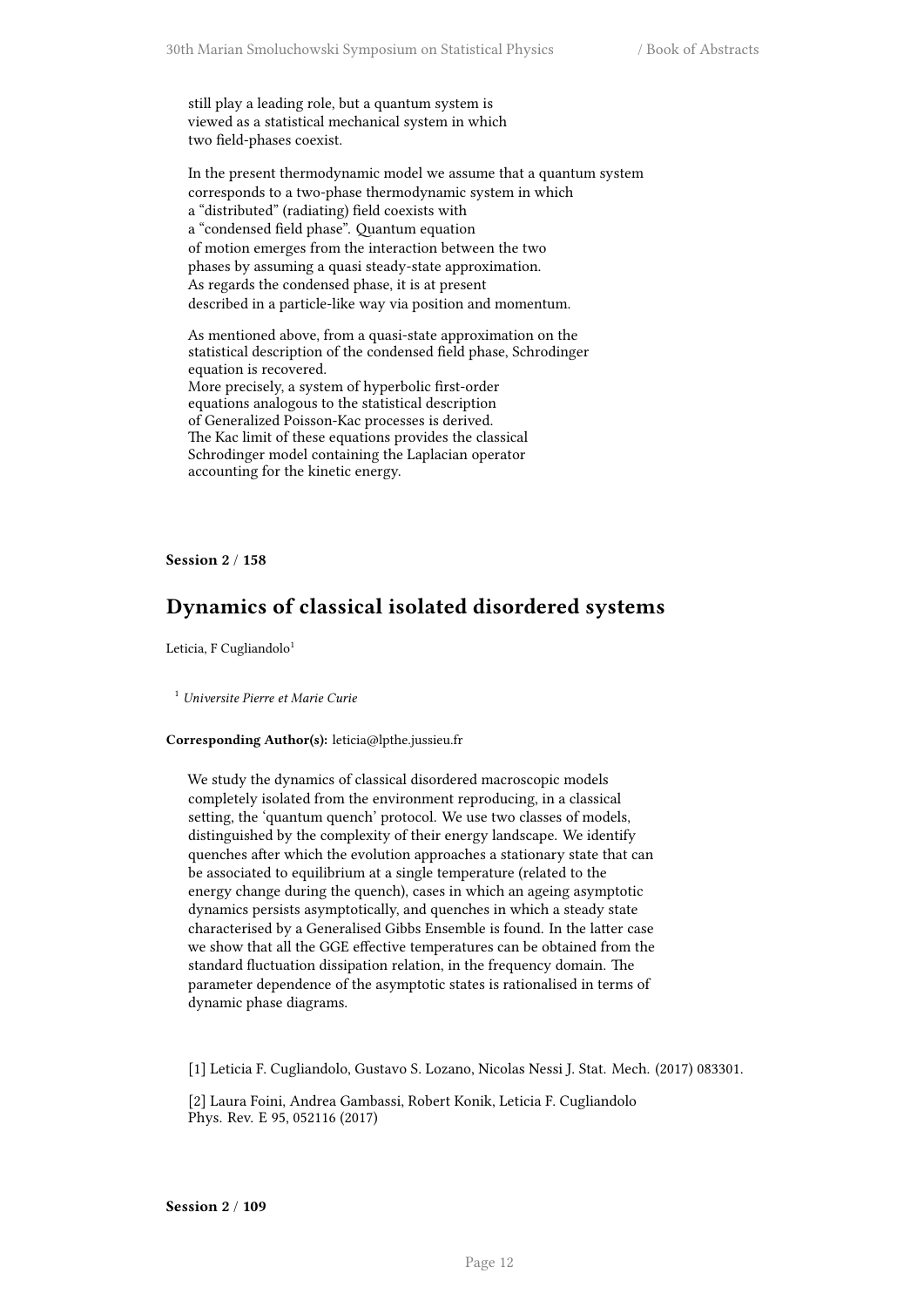## **Variational formula for the current generating function and finitetime thermodynamic uncertainty relations**

**Author(s):** Andreas Dechant<sup>1</sup>

Co-author(s): Shin-ichi Sasa<sup>1</sup>

<sup>1</sup> *Kyoto University*

**Corresponding Author(s):** andreas.dechant@outlook.com

Bounds on the current generating function for stochastic dynamics and the thermodynamic uncertainty relations that follow from them have recently attracted much attention. Here, we focus on the space-time continuous case of Langevin dynamics. We derive a variational formula for the generating function of a generalized current, which is valid at finite time, extending the previously known results for the long-time limit. We show that the proof of the recently proposed finite-time thermodynamic uncertainty relation follows from the variational formula in a straightforward way. This relation provides a universal bound on any current in a non-equilibrium steady state in terms of the entropy production. We also discuss possible extensions to the transient case and to systems with time-dependent driving.

#### <span id="page-20-0"></span>**30**

## **Phase transitions in a molecular zipper: Lee-Yang zeros and large deviation statistics**

Author(s): Aydin Deger<sup>1</sup>

**Co-author(s):** Christian Flindt <sup>1</sup>; Kay Brandner <sup>1</sup>

<sup>1</sup> *Department of Applied Physics, Aalto University, Finland*

#### **Corresponding Author(s):** aydin.deger@aalto.fi

Originally introduced to explain the behavior of a condensing gas, Lee-Yang zeros have nowadays become a universal and powerful tool for the unified description of phase transitions in equilibrium and non-equilibrium systems, see for example [1, 2]. Here, we use Lee-Yang zeros to analyze a paradigmatic model for thermal phase transitions in molecular systems. For the most simple version of this model, we explicitly calculate the Lee- Yang zeros with respect to inverse temperature. Extrapolation then allows us to infer a phase transition in the macroscopic limit, from the analysis of systems containing only a few molecular units. In a second step, we in- crease the complexity of the model. The Lee-Yang zeros can still be obtained using a recently established relation involving high-order cumulants of the energy. Finally, we show that, even when the system does not undergo a phase-transition, the Lee-Yang zeros still encode valuable physical information; they crucially determine the large deviation statistics of energy fluctuations. Specifically we show that the large deviation function generically has the form of an ellipse, whose tilt and width can be inferred from the complex Lee-Yang zeros. Our analysis reveals an interesting duality between the energy fluctuations of small-size systems in equilibrium and their phase- behavior in the thermodynamic limit [3]. To what extent this relation is valid in more complex systems, such as the two-dimensional Ising model, is a topic of future research.

[1] C. Flindt, and J. P. Garrahan, Trajectory Phase Transitions, Lee-Yang Zeros, and High-Order Cumulants in Full Counting Statistics, Phys. Rev. Lett. 110, 050601 (2013)

[2] K. Brandner, V. F. Maisi, J. P. Pekola, J. P. Garrahan, and C. Flindt, Experimental Observation of Dynamical Lee-Yang Zeros, Phys. Rev. Lett. 118, 180601 (2017)

[3] A. Deger, K. Brandner, and C. Flindt (2017 - In preparation)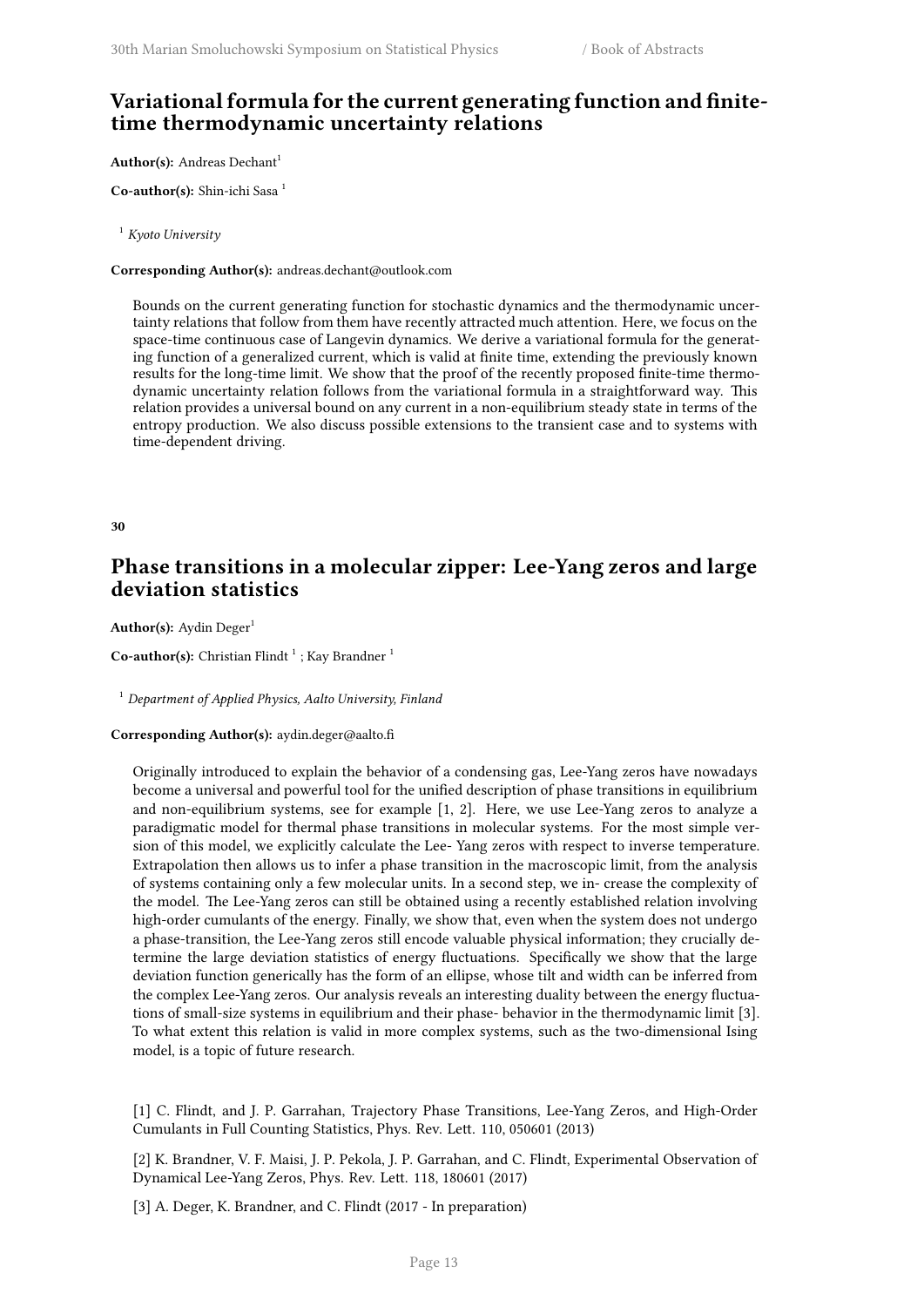#### <span id="page-21-0"></span>**Session 3** / **11**

## **Characterizing rare fluctuations in soft particulate flows**

#### Author(s): S. H. E. Rahbari<sup>1</sup>

Co-author(s): Abbas Ali Saberi<sup>2</sup>; Hyunggyu Park<sup>1</sup>; Juergen Vollmer<sup>3</sup>

<sup>1</sup> *KIAS*

2 *Tehran University*

3 *Polito Torino*

#### **Corresponding Author(s):** habib.rahbari@gmail.com

Soft particulate media include a wide range of systems involving athermal dissipative particles both in non-living and biological materials. Characterization of flows of particulate media is of great practical and theoretical importance. A fascinating feature of these systems is the existence of a critical rigidity transition in the dense regime dominated by highly intermittent fluctuations that severely affects the flow properties. Here, we unveil the underlying mechanisms of rare fluctuations in soft particulate flows. We find that rare fluctuations have different origins above and below the critical jamming density and become suppressed near the jamming transition. We then conjecture a time-independent local FR, which we verify numerically, and that gives rise to an effective temperature. We discuss similarities and differences between our proposed effective temperature with the conventional kinetic temperature in the system by means of a universal scaling collapse.

<span id="page-21-1"></span>**Session 12** / **29**

## **Translational and rotational Brownian motion of particles of complex shapes**

**Author(s):** Maria L. Ekiel-Jezewska<sup>1</sup>

Co-author(s): Bogdan Cichocki<sup>2</sup>; Eligiusz Wajnryb<sup>1</sup>

1 *Institute of Fundamental Technological Research, Polish Academy of Sciences*

2 *Institute of Theoretical Physics, University of Warsaw*

**Corresponding Author(s):** mekiel@ippt.pan.pl

The characteristic time scales of the translational and rotational Brownian diffusion for nanoparticles are typically much smaller than time resolution of the experiments. In this case, nanoparticles can be treated as point-like, and described by the standard Brownian theory. However, for microparticles, the characteristic Brownian time scales are of the order of seconds, and therefore non-negligible in comparison to the typical time scales of the measured Brownian motion. For microparticles of complex shapes, a more general theoretical approach is needed. The exact analytical expressions for the time-dependent cross-correlations of the translational and rotational Brownian displacements of a particle with arbitrary shape have been recently derived [1,2], and it has been demonstrated how to benefit from these results while analyzing experimental data [3].

[1] Cichocki B., Ekiel-Jeżewska M. L., Wajnryb E., J. Chem. Phys. 142, 214902, 2015.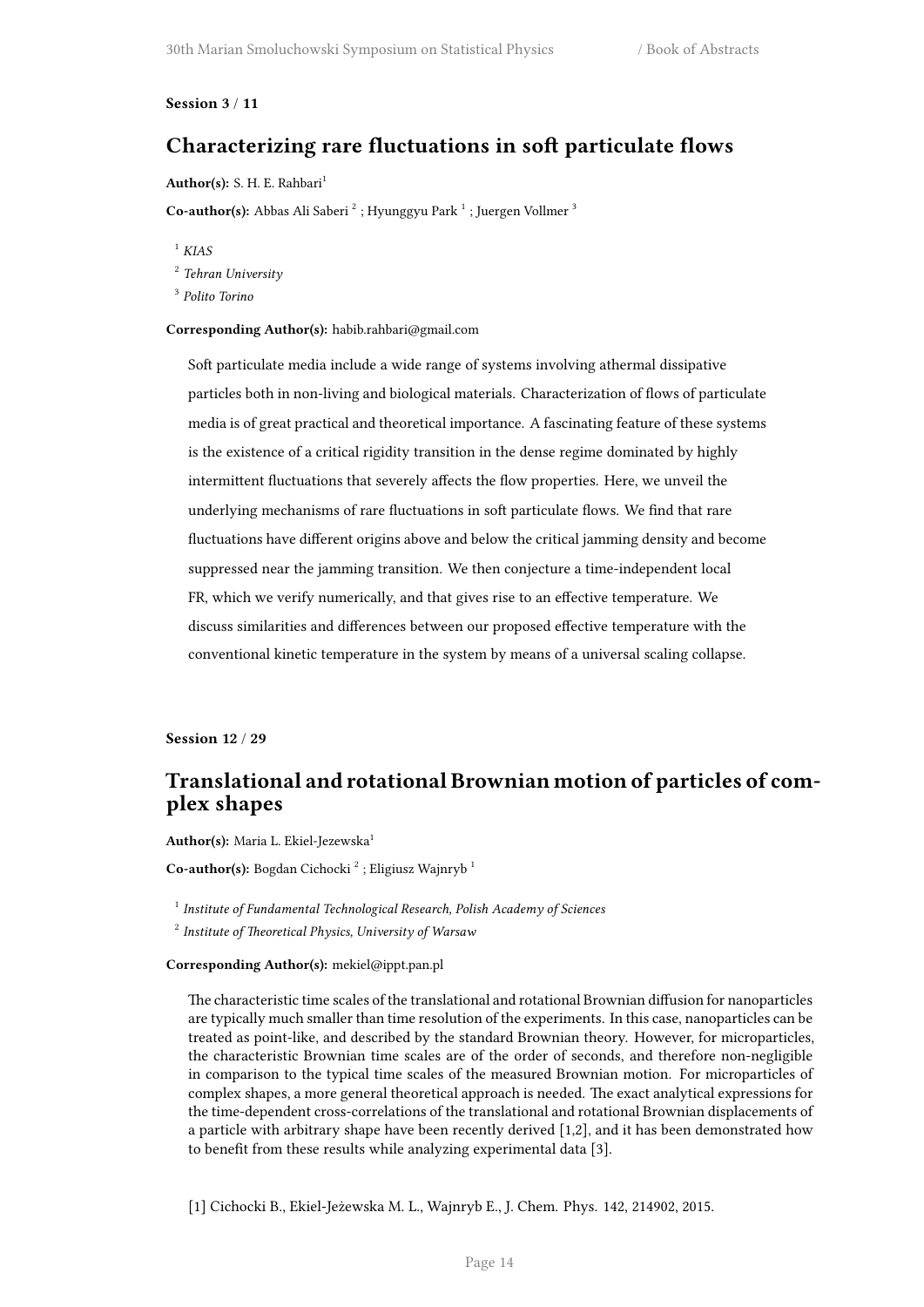[2] Cichocki B., Ekiel-Jeżewska M. L., Wajnryb E., J. Chem. Phys. 144, 076101, 2016.

[3] Cichocki B., Ekiel-Jeżewska M. L., Wajnryb E., Arch. Mech. 69, 1. 2017.

<span id="page-22-0"></span>**Session 4** / **114**

## **Isothermal Langevin dynamics in systems with power-law spatially dependent friction**

Oded Farago<sup>1</sup>

1 *Ben Gurion University*

**Corresponding Author(s):** ofarago@bgu.ac.il

We study the dynamics of Brownian particles in a heterogeneous one-dimensional medium with a spatially-dependent diffusion coefficient of the form  $D(x) \sim |x|^c$ , at constant temperature. The particle's probability distribution function (PDF) is calculated both analytically, by solving Fick's diffusion equation, and from numerical simulations of the underdamped Langevin equation. At large times, the PDFs calculated by both approaches yield identical results, corresponding to subdiffusion for  $c < 0$ , and superdiffusion for  $0 < c < 1$ . For  $c > 1$ , the diffusion equation predicts that the particles accelerate. Here, we show that this phenomenon, previously considered in several works as an illustration for the possible dramatic effects of spatially-dependent thermal noise, is unphysical. We argue that in an isothermal medium, the motion cannot exceed the ballistic limit  $(\langle x2 \rangle t^2)$ . The ballistic limit is reached when the friction coefficient drops sufficiently fast at large distances from the origin, and is correctly captured by Langevin's equation.

[1] S. Regev, N. Gronbech-Jensen, and O. Farago, Phys Rev. E **94**, 012116 (2016).

#### <span id="page-22-1"></span>**123**

## **Population dynamics and pattern transitions in a nonlocal logistic map**

André Penna<sup>1</sup> ; Fernando Barbosa<sup>2</sup> ; Fernando Oliveira<sup>1</sup> ; Jefferson Cunha<sup>3</sup> ; Keila Novais<sup>1</sup> ; Rogelma Ferreira<sup>4</sup>

<sup>1</sup> *Universidade de Brasília*

2 *Instituto Federal de Brasília*

<sup>3</sup> *Universidade Federal de Goiás*

<sup>4</sup> *Universidade Federal do Recôncavo da Bahia*

#### **Corresponding Author(s):** rogelma.maria@gmail.com

We examine the pattern solutions in a generalized nonlocal logistic map that includes spatial kernels in both growth and competition terms. We show that this map includes as a particular case the nonlocal Fisher–Kolmogorov equation, and we demonstrate the

existence of three kinds of stationary nonlinear solutions: one uniform, one cosine type that we refer to as wavelike solution, and another in the form of Gaussian. We also obtain analytical expressions that describe the nonlinear pattern behavior in the system, and we establish the stability criterion. We define thermodynamics quantities such as entropy and the order parameter. Based on this, the pattern-no-pattern and pattern–pattern transitions

are properly analyzed. We show that these pattern solutions may be related to the recently observed peak adding phenomenon in nonlinear optics.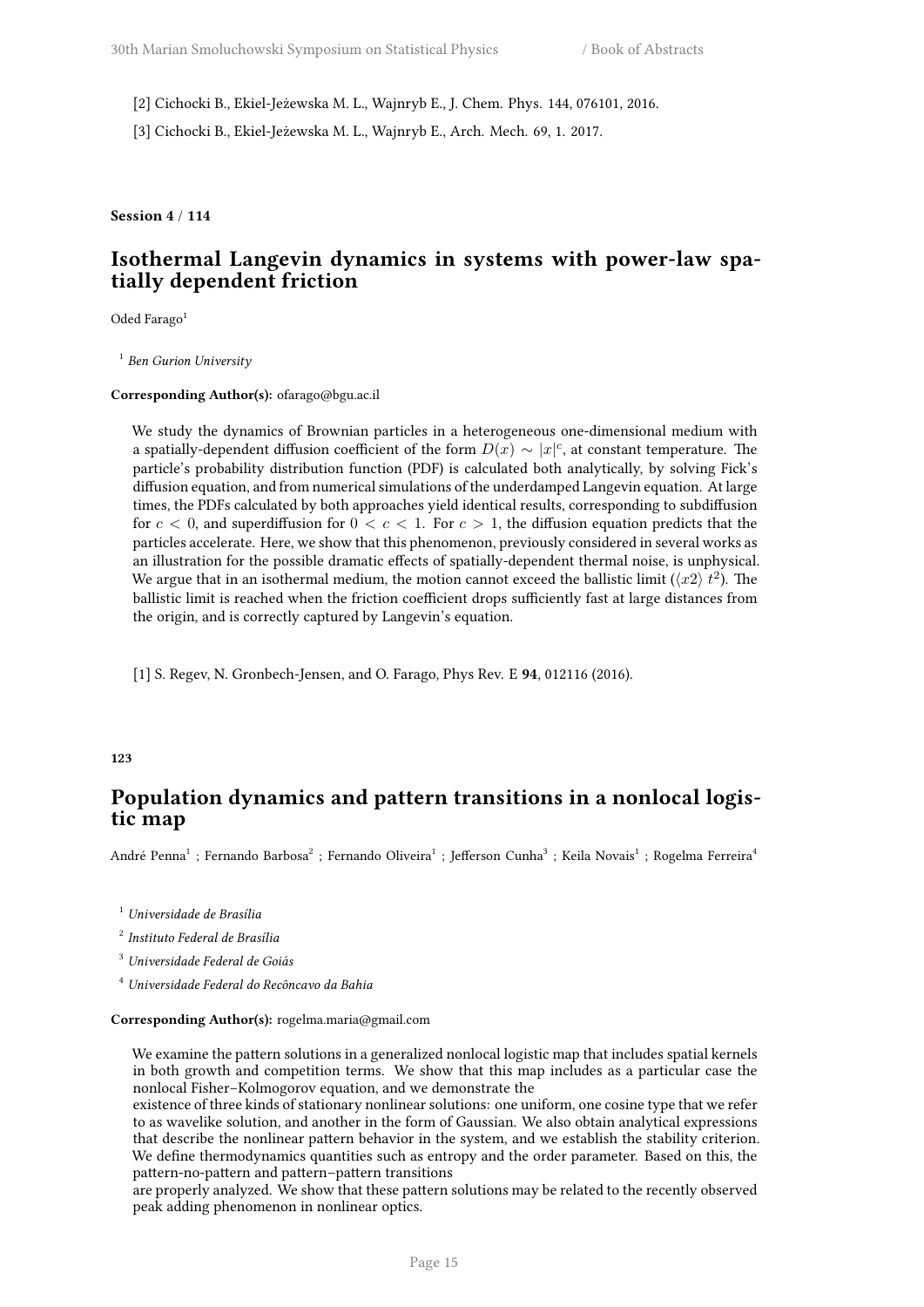#### <span id="page-23-0"></span>**Session 5** / **134**

## **A mesoscopic model for the DNA G-quadruplex stability analysis**

 $\mathbf{Author(s)}:\mathbf{A} \mathbf{les}$ sandro Fiasconaro $^1$  ; Ana Elisa Bergues-Pupo $^1$  ; Fernando Falo $^1$ 

Co-author(s): Irene Gutierrez<sup>2</sup>; José Ricardo Arias-Gonzalez<sup>2</sup>

<sup>1</sup> *Universidad de Zaragoza, Spain*

2 *Instituto Madrileño de Estudios Avanzados en Nanociencia, Madrid, Spain*

#### **Corresponding Author(s):** afiascon@unizar.es

The G-quadruplexes (G4) are non-canonical secondary DNA and RNA structures composed of four guanine basis bonded each other in a quartets forming piled planes. They have been found both in vivo and in vitro cultures, and have important role in telomere end-protection, and chromosome stability. Their folding patterns and structures are also found in eukaryotic promoter regions of oncogenes, making them increasingly recognized among chemists and biologists due to their potential applications in Nanomedicine as therapeutic targets in cancer treatments.

In the last years, single-molecule techniques have attracted much attention between the scientific community and a number of groups have used it extensively to analyze the mechano-chemical behavior of DNA and RNA. Optical and magnetic tweezers, as well as Atomic Force Microscopies, are employed to characterize not only the mechanical stability and unfolding dynamics of G-quadruplexes, but also to unveil structural intermediates not accessible to ensemble-average techniques due to their relatively low occurrence.

The stability of the G-quadruplex structure is related, among the others, to the specific structural G-quadruplex conformation, and the presence of a cation between each G4 planes.

To date, many experiments have been conducted, which want to finely analyze rupture profiles in single force-extension curves.

Although the increasing number of experiments on the subject, the theoretical predictions remain difficult, due essentially to the long computational time required by atomistic simulations, which, moreover, use parameter values (for example the velocity at which one extreme of the quadruplex is pulled to induce the rupture) some orders of magnitude far away from the experimental values.

With the aim to bridge the gap between experiment and theoretical expectations, we build a mesoscopic physical model of the G-quadruplex structure with a reduced number of degrees of freedom and effective potential that permits to study the mechanical unfolding in a wider interval of time scales than those allowed in all atom simulations, in particular under different pulling velocities. The subsequent analysis on the light of the most recent stochastic theories for rupture force - as those of Bell, Dudko and Yoreo - permit the estimations of the potential barriers and positions that characterize the energy landscape of the unfolding process.

Some validation of the model with the results of experiments will be presented.

#### <span id="page-23-1"></span>**Session 4** / **154**

## **How to measure load-dependent kinetics of individual motor molecules without a force-clamp**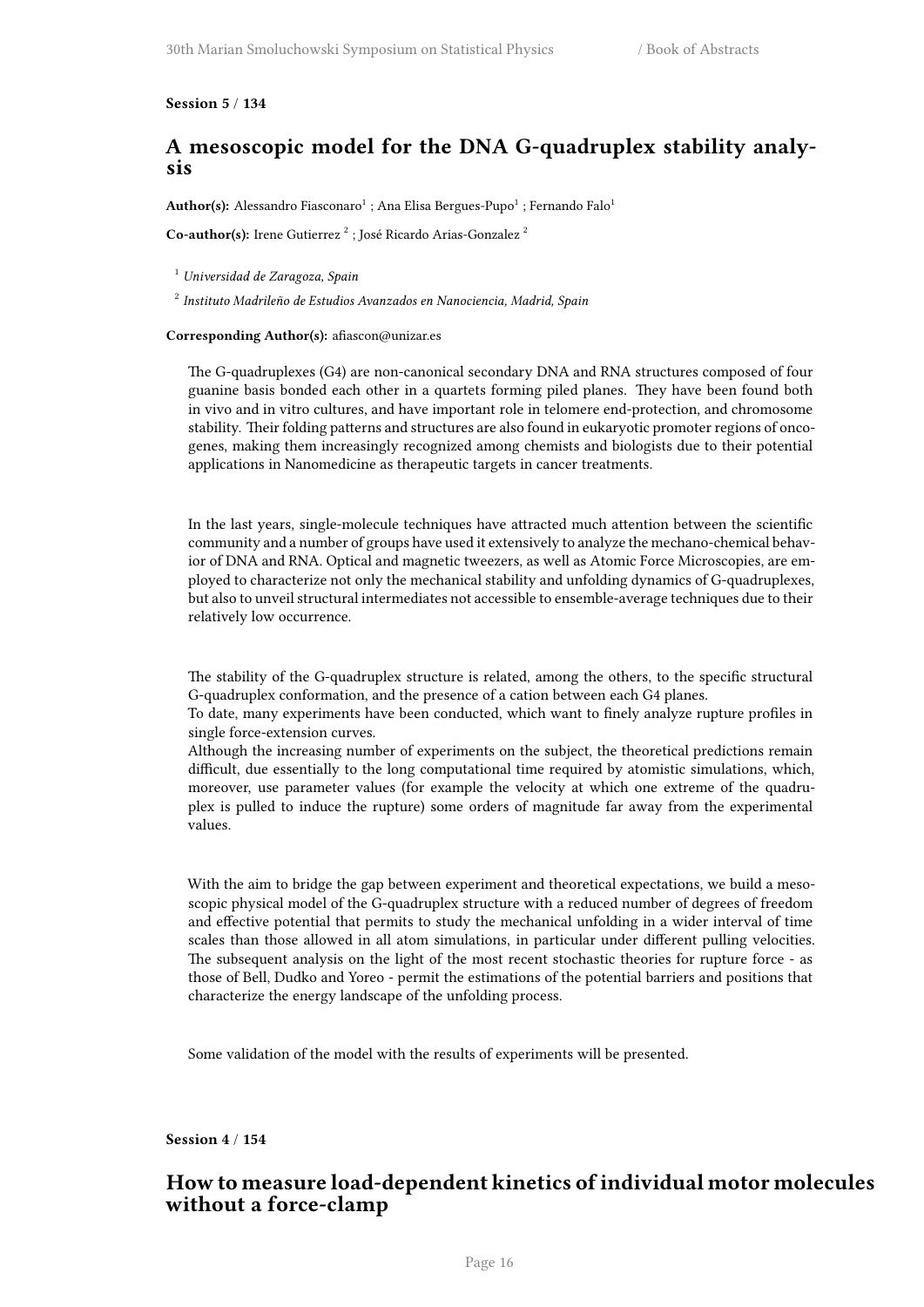#### Author(s): Henrik Flyvbjerg<sup>1</sup>

Co-author(s): James A. Spudich<sup>2</sup>; Jongmin Sung<sup>3</sup>; Kim Mortensen<sup>1</sup>

- <sup>1</sup> *Department of Micro- and Nanotechnology, Technical University of Denmark, Kongens Lyngby, Denmark*
- <sup>2</sup> *Department of Biochemistry, Stanford University School of Medicine*
- <sup>3</sup> *Department of Cellular and Molecular Pharmacology, The Howard Hughes Medical Institute, University of California, San Francisco*

**Corresponding Author(s):** henrik.flyvbjerg@nanotech.dtu.dk

Molecular motors are responsible for numerous cellular processes from cargo transport to heart contraction. Their interactions with other cellular components are often transient and exhibit kinetics that depend on load. Here, we measure such interactions using a new method, "Harmonic Force Spectroscopy." In this method, harmonic oscillation of the sample stage of a laser trap immediately, automatically and randomly applies sinusoidally varying loads to a single motor molecule interacting with a single track along which it moves. The experimental protocol and the data analysis are simple, fast and efficient. The protocol accumulates statistics fast enough to deliver single-molecule results from single-molecule experiments. We demonstrate the method's performance by measuring the force-dependent kinetics of individual human beta-cardiac myosin molecules interacting with an actin filament at physiological ATP concentration. We show that a molecule's ADP release rate depends exponentially on the applied load. This points to Kramer's Brownian diffusion model of chemical reactions as explanation why muscle contracts with a velocity inversely proportional to external load.

<span id="page-24-0"></span>**EPS** / **161**

### **Measuring effective temperatures in a Generalized Gibbs ensemble**

Andrea Gambassi<sup>1</sup> ; Jacopo De Nardis<sup>2</sup> ; Laura Foini<sup>2</sup> ; Leticia Cugliandolo<sup>3</sup> ; Milosz Panfil<sup>4</sup> ; Robert Konik<sup>5</sup>

- 1 *SISSA Trieste*
- 2 *École Normale Supérieure, Paris*
- <sup>3</sup> *Universite Pierre et Marie Curie*
- <sup>4</sup> *University of Warsaw*
- 5 *Brookhaven National Laboratory*

#### **Corresponding Author(s):** laura.foini@gmail.com

In Gibbs equilibrium, fluctuation-dissipation relations can be generically used to

probe the thermal properties of the system and measure its temperature.

When the system under study is integrable, though, the dynamics fails to approach such a Gibbs state, reaching instead a generalized ensemble with a macroscopic number of temperature-like parameters which enforce the value of the underlying conserved quantities.

In this setting we show that generalized fluctuation-dissipation relations for appropriately chosen – yet very physical – observables, can be used to infer such temperatures allowing us to reconstruct the non-thermal state.

These results can be applied to a large variety of models including the one dimensional Bose gas where the relevant correlation function is provided by the structure factor, a quantity that can be experimentally accessed.

<span id="page-24-1"></span>**Session 2** / **26**

## **Time-dependent fluctuations and superdiffusivity in the driven lattice Lorentz gas**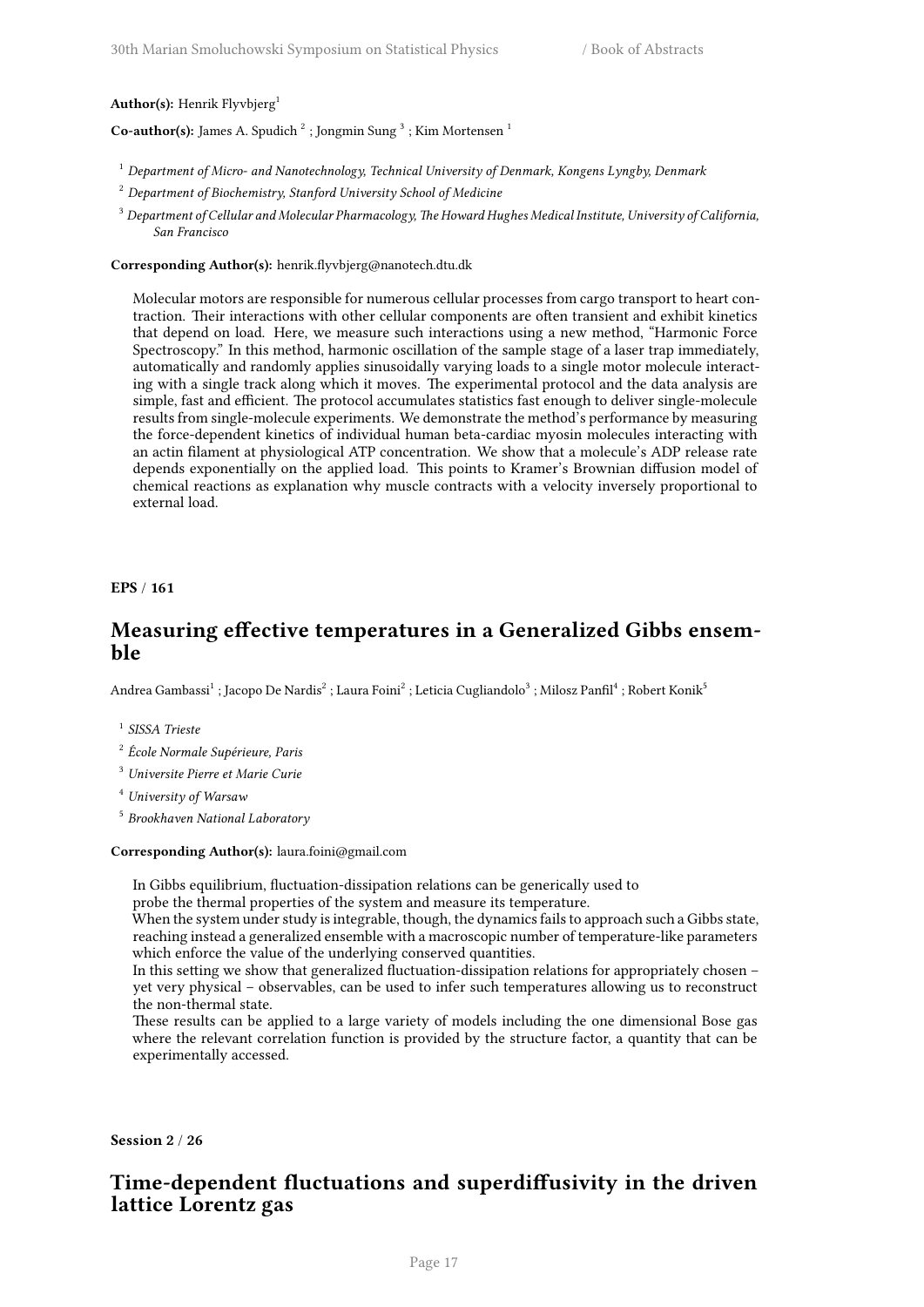#### **Author(s):** Thomas Franosch<sup>1</sup>

#### **Co-author(s):** Sebastian Leitmann <sup>2</sup>

<sup>1</sup> *Universität Innsbruck*

<sup>2</sup> *UIBK Innsbruck*

#### **Corresponding Author(s):** thomas.franosch@uibk.ac.at

We consider a tracer particle on a lattice in the presence of immobile obstacles. Starting from equilibrium, a force pulling on the particle is switched on, driving the system to a new stationary state. We solve for the complete transient dynamics of the fluctuations of the tracer position along the direction of the force. The analytic result, exact in first order of the obstacle density and for arbitrarily strong driving, is compared to stochastic simulations. Upon strong driving, the fluctuations grow superdiffusively for intermediate times; however, they always become diffusive in the stationary state. The diffusion constant is nonanalytic for small driving and is enhanced by orders of magnitude by increasing the force.

#### <span id="page-25-0"></span>**Session 6** / **166**

## **Memory in stochastic and chaotic processes**

Andrzej Fulinski<sup>1</sup>

<sup>1</sup> *M. Smoluchowski Institute of Physics, Jagiellonian University, Łojasiewicza 11, Kraków, Poland Polish Academy of Arts & Sciences, Sławkowska 17, 31-016 Kraków, Poland*

#### **Corresponding Author(s):** andrzej.fulinski@uj.edu.pl

Detection and quantification of presence of memory in various stochastic and chaotic processes is discussed. Short introduction of definitions, signatures, and measures is presented, and several examples of the application of the introduced formalism are discussed in detail.

These examples show that nonmarkovian are: most of proceses with stationary correlation function  $C(t, s) = \tilde{C}(|t - s|)$  (with notable exception of stationary Ornstein-Uhlenbeck process), chemical reaction, fractional Brownian motions, chaotic processes from Feigenbaum cascade, and quantum processes interacting with heat bath. The discussed methods can be applied also to experimental data in the form of sample paths. It is shown in this way that nonmarkovian are, among others, the driven transport through nanochannels, and Brownian motions of nanoparticles inside living cells.

#### <span id="page-25-1"></span>**Session 5** / **108**

## **Path integral formalism of quantum thermodynamics**

Ken  $Func<sup>1</sup>$ 

#### 1 *Peking University*

#### **Corresponding Author(s):** funo1920@tc5.so-net.ne.jp

Path integral formalism of quantum mechanics and quantum field theory has greatly influenced the theoretical developments of physics. For example, a path integral description of open quantum systems has been used to study the dissipative dynamics of the quantum systems, known as the Caldeira-Leggett model of the quantum Brownian motion. Studies of thermodynamics in the dissipative quantum systems have attracted renewed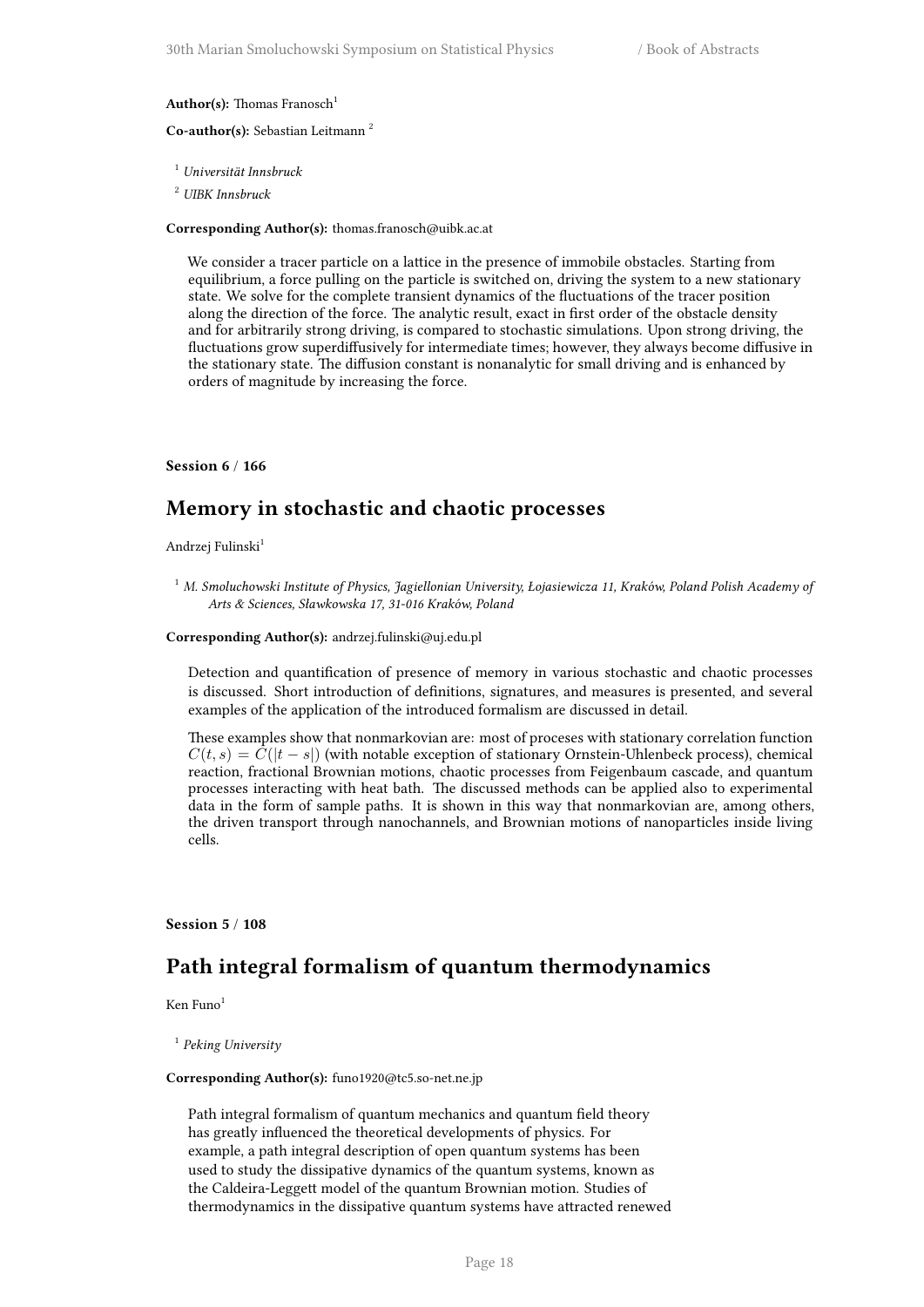interest quite recently, owing to the experimental verification of the nonequilibrium equalities and the experimental implementation of quantum information heat engines.

In this presentation, we develop a formalism for quantum thermodynamics based on path integral methods. This may give new insights and understandings about the work and heat in quantum systems. In doing so, we use the Caldeira-Leggett model and study the work and heat statistics. This allows us to study the non-Markov, non-rotating wave, strong coupling regime without making any approximations. Using the path integral method, we have derived the quantum work and heat functionals depending on the path integral trajectories of the system. Taking the semi-classical limit, we proved analytically the convergence of the work and heat functionals (and thus their statistics) to their classical counterparts.

<span id="page-26-0"></span>**Session 2** / **74**

## **A tribute to Marian Smoluchowski's legacy on colloid type matter aggregation, and related issues**

Author(s): Adam Gadomski<sup>1</sup>

**Co-author(s):** Marcel Ausloos <sup>2</sup>

<sup>1</sup> *UTP University of Science and Technology Bydgoszcz, Poland*

<sup>2</sup> *GRAPES, Liège, Belgium & University of Leicester, UK*

**Corresponding Author(s):** agad@utp.edu.pl

In 1916 Marian Smoluchowski proposed a case of constant-kernel cluster cluster aggregation, for which it is manageable to find analitycally by employing scaling arguments, a solution in terms of the cluster size  $(k)$  distribution function,  $n(k)$  [1,2].

By applying this scaling function it is then possible to get, within the long times' limit, the results for the mean cluster size  $\{k\}$  and the total number of the clusters N, both scalable in terms of time t with a single exponent, g [2].

The clustering arguments, first introduced by Smoluchowski [1], are easily applicable to statistical description of physical-metallurgical processes and ceramic-polycrystalline evolutions, termed the normal grain growth, in which bigger clusters grow at the expense of their smaller neighboring counterparts due to capillary conditions [3].

The normal grain growth, and its dynamics, can be expressed in d-dimensional space (d - Euclidean dimension of the space). Upon identifying  $\{k\}$  from the Smoluchowski description with  $\{R\}$ , the mean cluster radius' size from the normal grain growth approach, and by taking the "extreme" condition of k » 0, one is able to embark on their equivalence by stating rigorously that  $g=1/(d+1)$ , since the asymptotic scaling rule for N (here: the number of grains) goes via a simple logarithmic depiction as:  $\ln[N]$  ~- $\ln[g]$ .

The crucial assumption, however, that assures the equivalence claimed, appears to be fully feasible when rearranging the time domain by substituting t in a way such that a new rescaled time variable T(t) is given by a definite integral in [0,t] upon  $dT(t)=dt/f(t)$ , with an adjustable function f, coming from the dispersive or long-tail, or fractal kinetics' arguments [4].

The arguments may at least qualitatively concern biomembranes dynamics; they can also contribute to nucleation-growth processes in (psychodynamic-clustering) living matter conditions [5-7].

[1] M. von Smoluchowski, Physikalische Zeitschrift **17**, 585 (1916).

[2] R. Jullien, Croatica Chemica Acta **65**(2), pp. 215-235 (1992).

[3] P.A. Mulheran, J.H. Harding, Materials Science Forum **94-96**, pp. 367-372, 1992.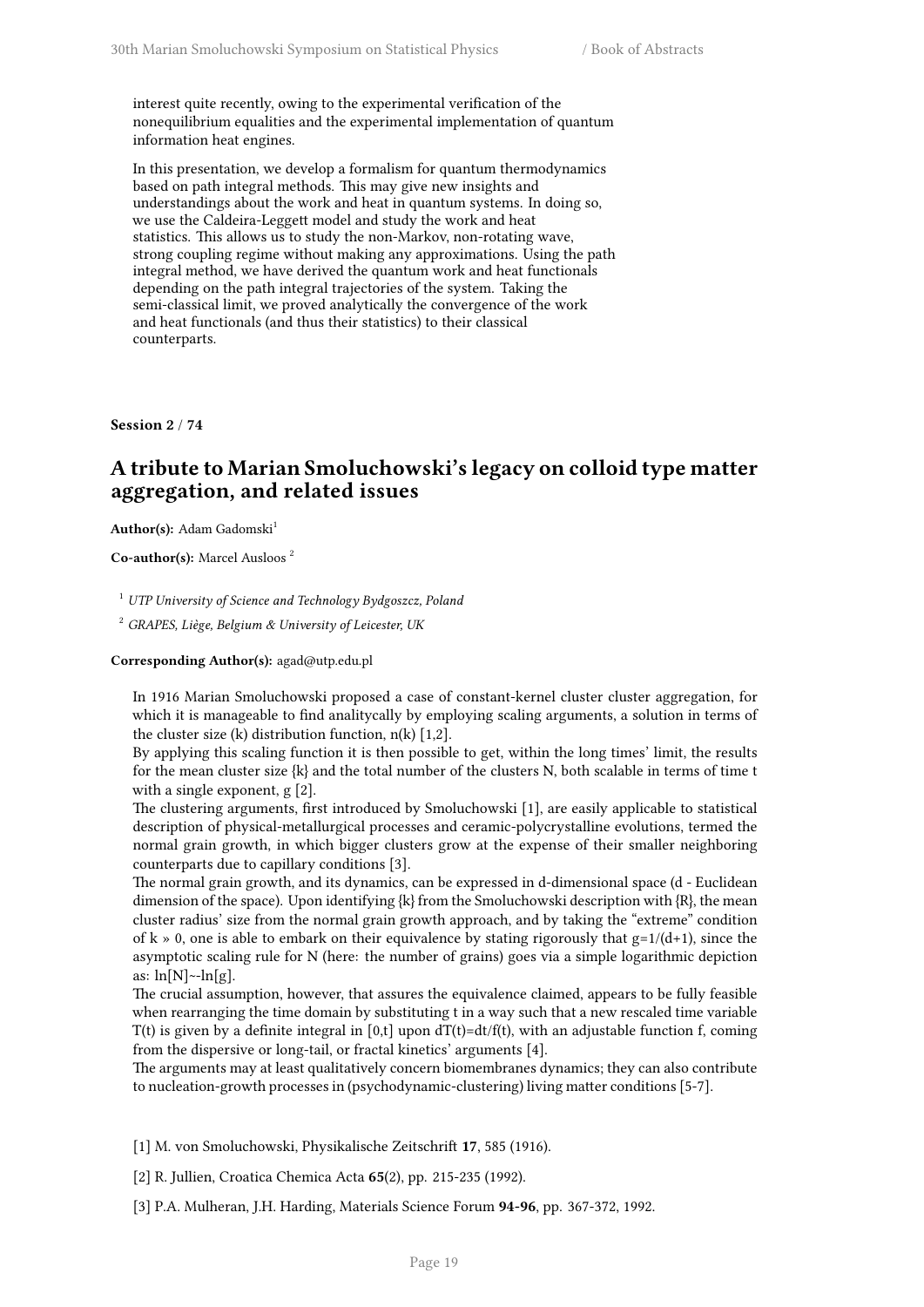[4] A. Plonka, Dispersive Kinetics, Kluwer, Dordrecht, 2002.

[5] A. Gadomski, A. Gadomski, European Physical Journal B **9**, 569 - 571 (1999).

[6] A. Gadomski, M. Ausloos, T. Casey, Nonlinear Dynamics in Psychology & Life Sciences **21**/2, 129-141 (2017).

[7] A. Gadomski, Philosophical Magazine Letters **70**, 335 (1994).

<span id="page-27-0"></span>**Session 9** / **3**

## **Random dynamics in a trap: killing vs survival**

Piotr Garbaczewski<sup>1</sup>

<sup>1</sup> *University of Opole*

#### **Corresponding Author(s):** pgar@uni.opole.pl

We consider the random dynamics in a bounded domain, while concentrating on somewhat unexplored links between the absorbing and inaccessible boundarz data impact upon random motion. Both Brownian and Levy-stable dynamics will be discussed , with a focus on tyhe long term surival, and the permanent trapping scenarios.

<span id="page-27-1"></span>**Session 6** / **88**

## **Complex dynamics of genomic sites in the nucleus of live cells**

Yuval Garini<sup>1</sup>

1 *Bar Ilan University*

#### **Corresponding Author(s):** yuval.garini@biu.ac.il

The DNA in a human cell is ~3 meters long. It is dynamic and yet is well organized. What are the mechanisms that organizes the chromatin and chromosomes in the nucleus?

Using dynamic methods in live cells, we identified a mechanism that maintains the genome organization in the nucleus. We claim that lamin A forms chromatin loops by lamin A dimers (or oligomers) thereby restricting the chromatin dynamics significantly. This can explain the maintenance of chromosome territories in the nucleus.

We use advanced methods for studying the dynamics of chromatin and proteins in the nucleus. These methods are based on measuring the signal and fluctuations of fluorescent molecules and the use of biophysical models based on Smoluchowski equation and modified diffusion equations. It allowed us to identify that ~50% of a crucial protein named lamin A is bound to the chromatin everywhere in the nucleus interior.

Specific sites along the chromatin commonly exhibit anomalous diffusion (alpha in the range of 0.4- 0.7). When lamin A is eliminated, the diffusion dramatically changes to normal diffusion, which is difficult to understand. By analyzing the diffusion in specific time-windows, we show that the dynamics of the genomic sites is bimodal; they are normally constrained and exhibit anomalous diffusion, except for short time-windows where they super-diffuse.

By using single-molecule methods including tethered particle motion (TPM) and atomic force microscopy (AFM) we show the type of bonds formed by lamin A and demonstrate the actual bonding that lamin A forms on the DNA.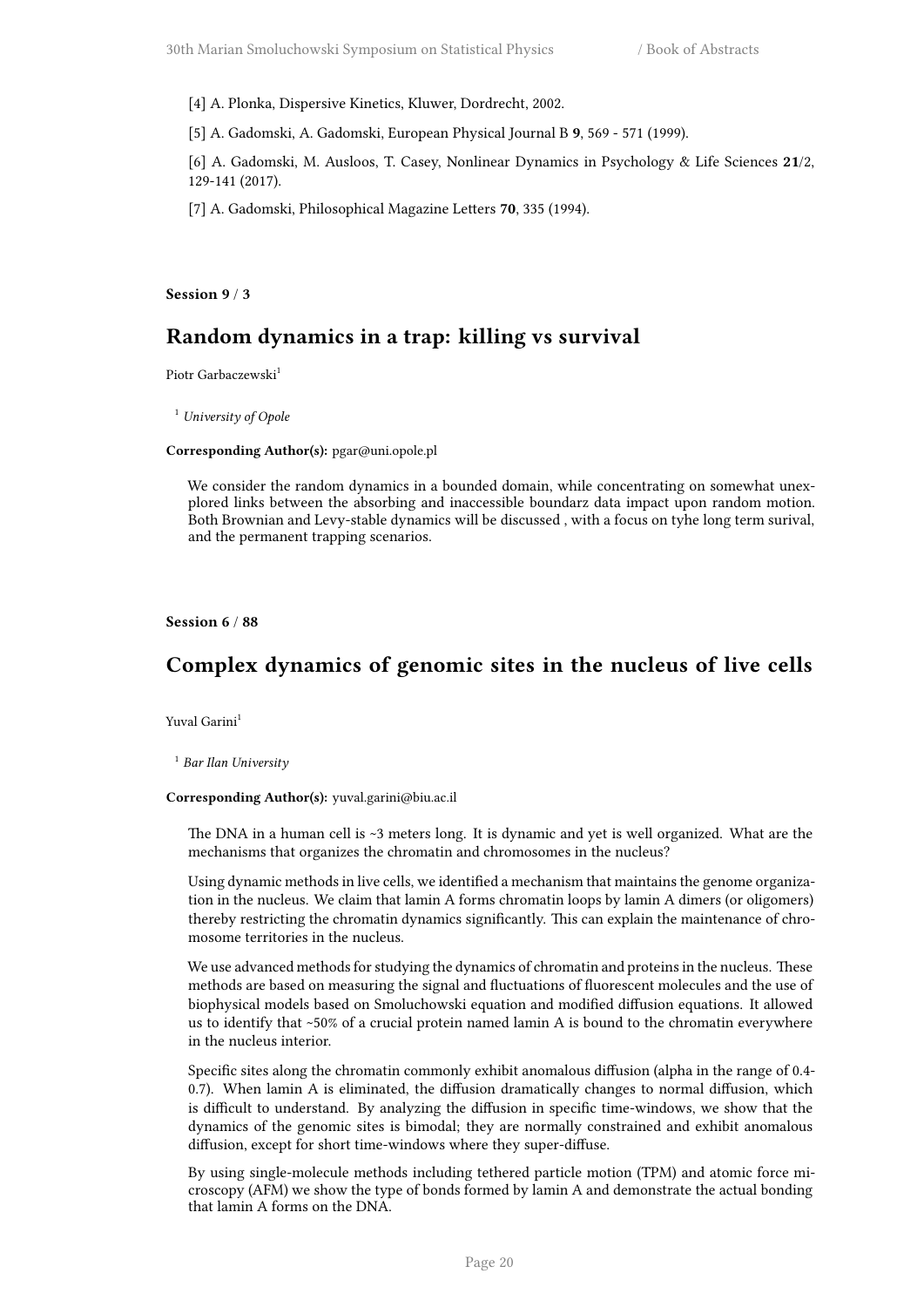#### <span id="page-28-0"></span>**Session 13** / **57**

## **Microreversibility, current fluctuations, and entropy production in nonequilibrium systems**

Pierre Gaspard<sup>1</sup>

<sup>1</sup> *Universite Libre de Bruxelles (U.L.B.)*

#### **Corresponding Author(s):** gaspard@ulb.ac.be

On the basis of microreversibility, fluctuation relations are established for the counting statistics of coupled currents flowing across classical or quantum systems sustaining nonequilibrium steady states. Thanks to these relations, the Green-Kubo formulae and the Casimir-Onsager reciprocity relations can be generalized from linear to nonlinear response properties. These advances provide a framework to formulate nonequilibrium thermodynamics in small systems. In this framework, the entropy production can be interpreted as the order parameter of time-reversal symmetry breaking at the statistical level of description. These results apply to hydrodynamic flows, driven Brownian motion, active particles, molecular motors, polymerizations, reactions, as well as to quantum transport in mesoscopic devices.

[1] P. Gaspard, Multivariate fluctuation relations for currents, New J. Phys. **15** (2013) 115014.

[2] P. Gaspard, Time-reversal symmetry relations for fluctuating currents in nonequilibrium systems, Acta Phys. Pol. B **44** (2013) 815.

[3] P. Gaspard, Time-reversal symmetry relation for nonequilibrium flows ruled by the fluctuating Boltzmann equation, Physica A **392** (2013) 639.

[4] D. Lacoste and P. Gaspard, Isometric fluctuation relations for equilibrium states with broken symmetry, Phys. Rev. Lett. **113** (2014) 240602.

[5] P. Gaspard, Force-velocity relation for copolymerization processes, New J. Phys. **17** (2015) 045016.

#### <span id="page-28-1"></span>**Session 8** / **90**

## **Lyapunov spectral analysis of randomly coupled systems**

Anandamohan Ghosh<sup>1</sup>

1 *Indian Institute of Science Education and Research Kolkata*

#### **Corresponding Author(s):** anandamohan@iiserkol.ac.in

The collective dynamics of coupled units arranged on a random network exhibits complex dynamics ranging from synchronization to spatio-temporal chaos. It is often important to identify if perturbations spread across the network or are confined locally, in

the presence of quenched disorder. The spectrum of Lyapunov exponents, quantifying the sensitivity to perturbations, can be analyzed analogously to the spectrum of eigenvalues of a random matrix. Simple tools of Random Matrix Theory applied to the Lyapunov spectrum reveal

universal features and localization properties emergent from classical deterministic dynamics.

SK Patra & A Ghosh, PRE **93** (3), 032208 [2016],

SK Patra & A Ghosh, EPL **117** (6), 60002 [2017].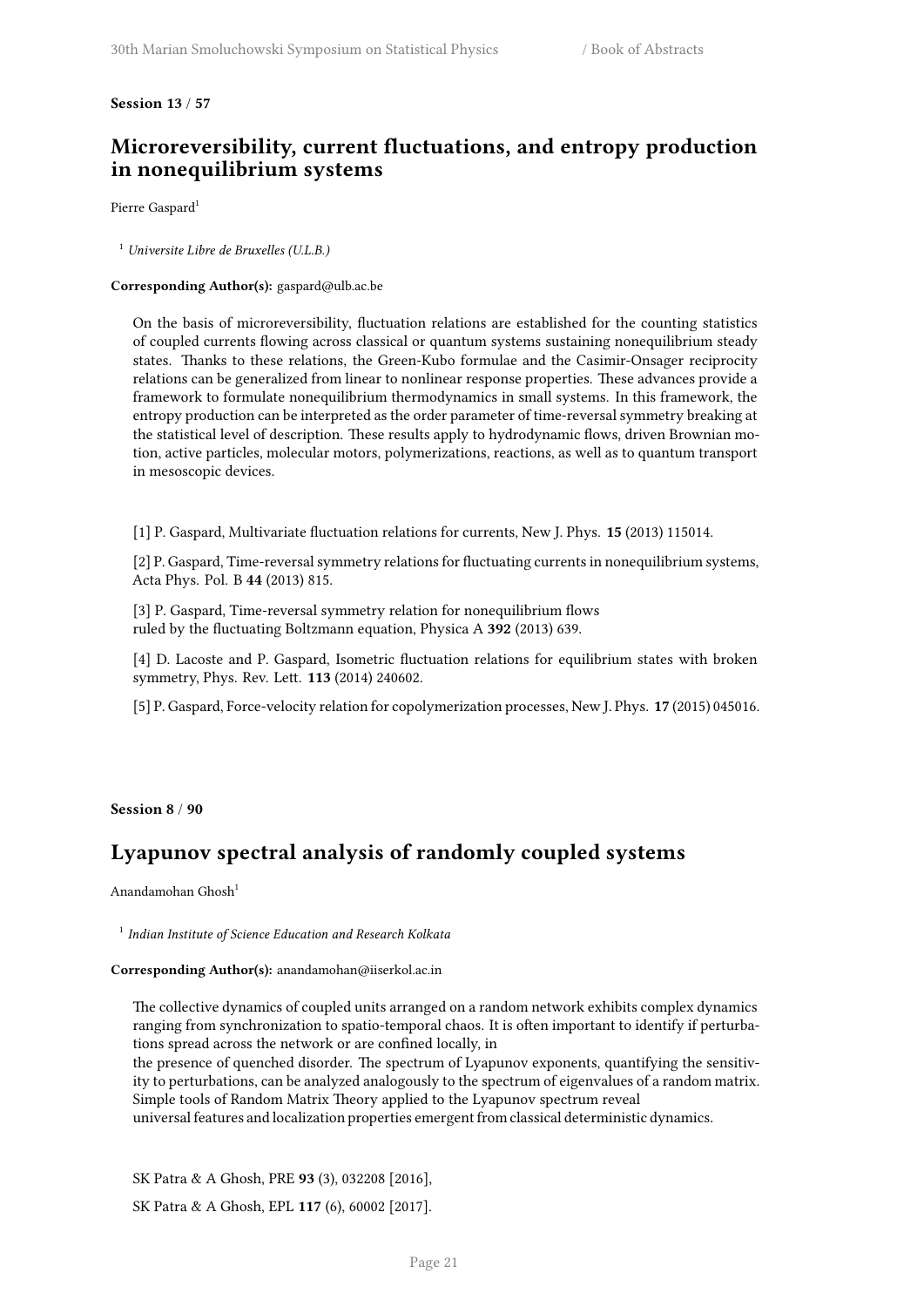#### <span id="page-29-0"></span>**Session 6** / **91**

## **Generalized Poisson-Kac processes in statistical physics, thermodynamics and transport**

Massimiliano Giona<sup>1</sup>

<sup>1</sup> *University of Rome La Sapienza DICMA*

**Corresponding Author(s):** massimiliano.giona@uniroma1.it

```
Langevin equations driven by vector-valued Wiener noise
represent the prototypical model
of evolution equations for a physical system driven
by a deterministic velocity field in the presence of
superimposed stochastic fluctuations. The statistical
nature of a Wiener process
can be
regarded as the natural legacy of a large number ansatz, in which
the effects of many unknown and uncorrelated perturbations justifies
the Gaussian nature for the increments of the stochastic forcing.
Analogously, in dealing with stochastic field equations
(stochastic partial differential equations),
\partial \phi(\mathbf{x}, t)/\partial t = \mathcal{N}[\phi(\mathbf{x}, t)] + a(\phi(\mathbf{x}, t)) f_s(\mathbf{x}, t),the most
common assumption for the stochastic spatio-temporal
forcing f_s(\mathbf{x}, t) is its delta-correlated
nature
in space and time ("derivative of a Wiener process").
Notwithstanding the analytical advantages, the assumption
of stochastic perturbation of Wiener nature entails some
intrinsic shortcomings. The most striking one is
the unbounded speed of propagation of stochastic
perturbations that, at a microscopic level, is one-to-one
with the fractal nature (almost nowhere differentiability)
of the graph of a generic realization of a Wiener process.
The resolution of the infinite propagation velocity problem
has been proposed by C. Cattaneo in the form of a
hyperbolic diffusion equation, now bearing his name.
In 1974 M. Kac
provided
a simple stochastic model, for which the associated probability
density function is a solution of the Cattaneo equation.
In point of fact, it is well known that the
Cattaneo model in spatial dimension higher than one
does not admit any stochastic interpretation and that
the solutions of the Cattaneo model do not preserve positivity.
```
In order to overcome this problem and to provide a stochastic background to the extended thermodynamic theories of irreversible phenomena, the original Kac model has been recently extended and generalized in any spatial dimension via the concept of Generalized Poisson-Kac (GPK) processes. In this presentation, after a brief review of GPK theory we discuss some new results and applications in statistical physics.

#### Specifically:

(i) Motivated by the title of the present conference "On the Uniformity of Laws of Nature", it is addressed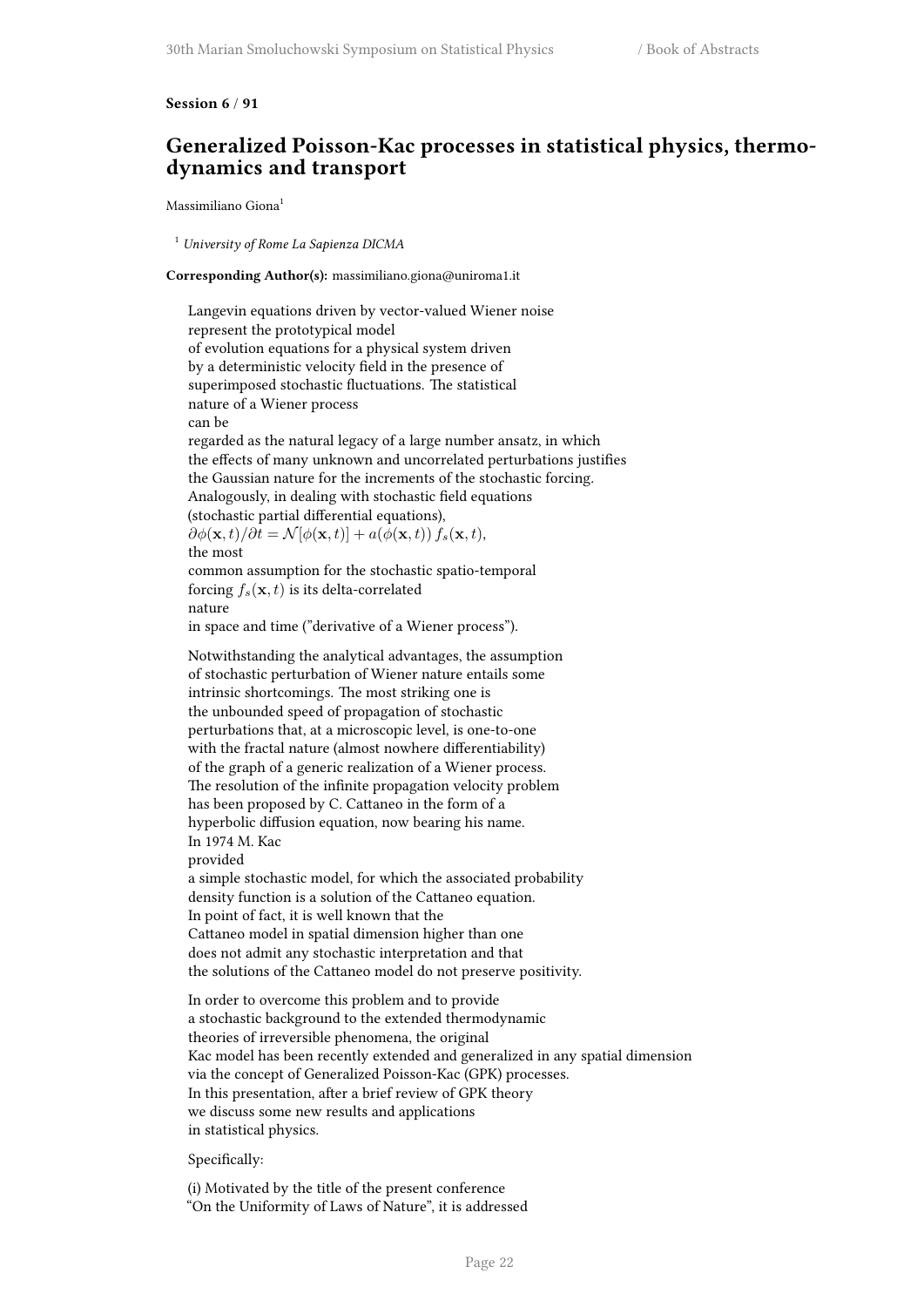how Poisson-Kac and GPK processes permit to resolve the "singularities" in the solutions of classical parabolic transport equations. This is not only related to the resolution of the paradox of infinite propagation velocity, but involves also the description of boundary-layer dynamics and the group properties of the associated Markov operator.

(ii) The latter issue is closely related to the intrinsic "spinorial" statistical description of GPK processes, that naturally emerges from the relativistic description of stochastic kinematics.

(iii) It is addressed how the application of GPK fluctuations in stochastic partial differential equation ensures the preservation of positivity of the field variable (if required by physical principles, for instance whenever  $\phi(\mathbf{x}, t)$  represents a concentration) and avoids the occurrence of diverging correlation function, problem that arises even in the simplest (linear) stochastic partial differential equations in the presence of delta-correlated noise fields. The most striking example is the Edwards-Wilkinson model in spatial dimensions higher than one.

(iv) Finally, the application of GPK is addressed in connection with the modeling of systems of interacting particles.

<span id="page-30-0"></span>**Session 9** / **12**

## **Dynamics of self-propelled colloidal particles in viscoelastic fluids**

Juan Ruben Gomez Solano<sup>1</sup>

<sup>1</sup> *Universitaet Stuttgart*

#### **Corresponding Author(s):** r.gomez@physik.uni-stuttgart.de

The motion of many natural microswimmers, e.g. bacteria and spermatozoa, commonly takes place in viscoelastic fluids and under confinement close to solid walls. The understanding of their swimming mechanisms has triggered a lot of experimental and theoretical work in recent years as well as the development of self-propelled colloidal particles. Although the motion of such synthetic microswimmers in Newtonian fluids has been extensively studied, and they are nowadays a paradigm in non-equilibrium soft matter [1], so far only few investigations have focused on the swimming of microorganisms in viscoelastic fluids [2]. In our work, we experimentally investigate the dynamics of spherical colloidal microswimmers in viscoelastic fluids, which are self-propelled by local demixing of a critical binary polymer mixture induced by laser illumination. Unlike the motion in Newtonian liquids, we observe a pronounced enhancement of rotational diffusion with increasing particle velocity [3], thereby revealing an unexpected breakdown of the Stokes-Einstein relation for the particle orientation. We demonstrate that this non-equilibrium effect originates from the coupling between the directed particle motion, and the slow microstructural relaxation of the surrounding fluid [4]. Furthermore, we show that such a coupling gives rise to a wealth of new non-equilibrium phenomena with no counterpart in Newtonian liquids, e.g. for the particle translational and rotational dynamics close to solid walls, as well as for collective motion in crowded environments.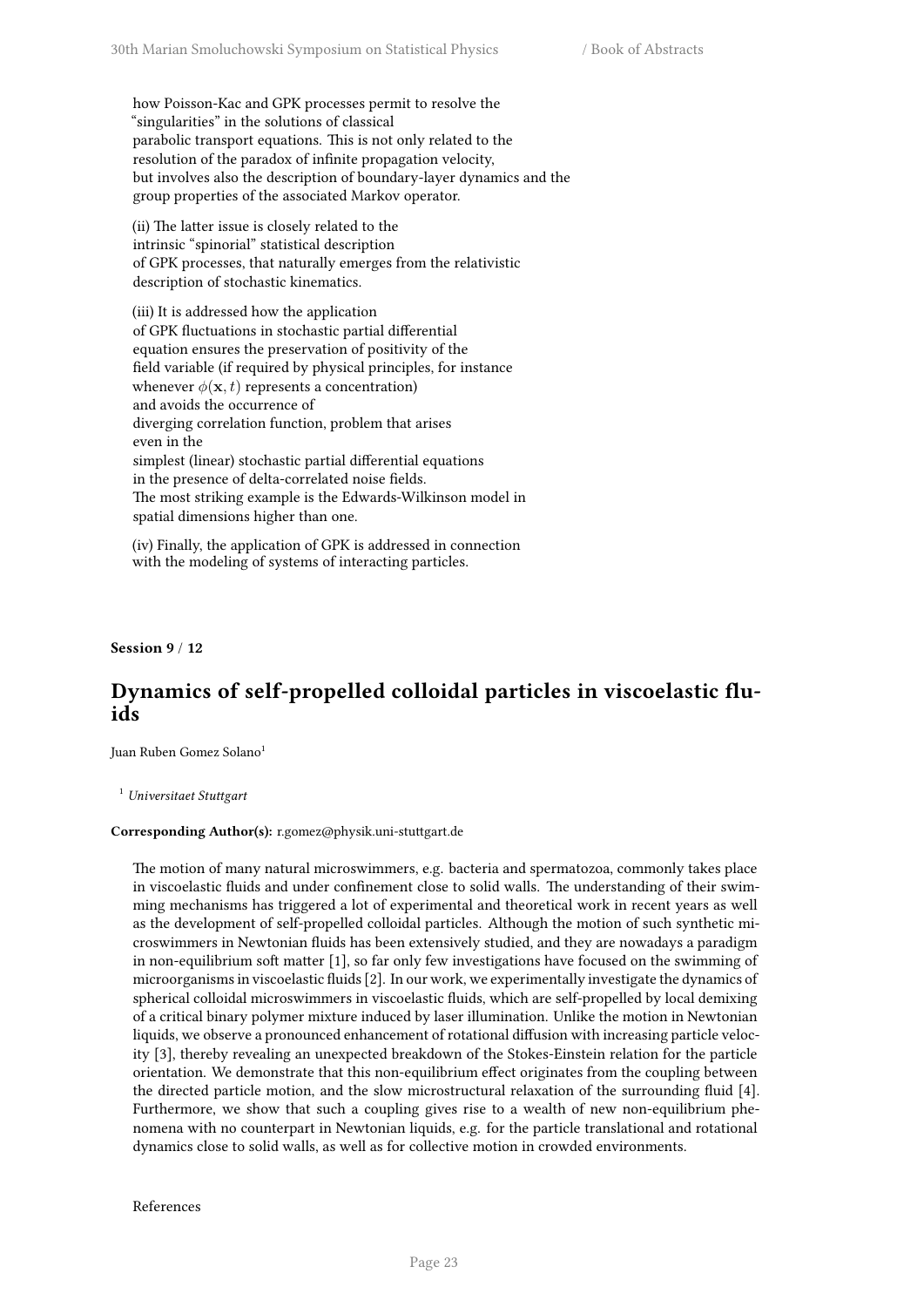- [1] C. Bechinger, R. Di Leonardo, H. Löwen, C. Reichhardt, G. Volpe, and G. Volpe, Rev. Mod. Phys. 88, 045006 (2016).
- [2] A. Patteson, A. Gopinath, and P. E. Arratia, Curr. Opin. Colloid Interface Sci., 21, 86 (2016).
- [3] J. R. Gomez-Solano, A. Blokhuis, and C. Bechinger, Phys. Rev. Lett. 116, 138301 (2016).
- [4] J. R. Gomez-Solano, and C. Bechinger, New J. Physics 17, 103032 (2015).

<span id="page-31-0"></span>**Session 12** / **150**

## **Operational method for fractional Fokker-Planck equation**

Katarzyna Gorska<sup>1</sup>

1 *Institute of Nuclear Physics, Polish Academy of Sciences*

#### **Corresponding Author(s):** k.gorska80@gmail.com

I will present the results for fractional equations of Fokker-Planck type using evolution operator method. I will employ exact forms of one-sided Levy stable distributions to generate a set of selfreproducing solutions. Explicit cases are reported and studied for various fractional order of derivatives, different initial conditions, and for different versions of Fokker-Planck operators.

<span id="page-31-1"></span>**Session 2** / **8**

## **Stationary diffusion among partially reactive sinks: from von Smoluchowski to recent advances**

Author(s): Denis Grebenkov<sup>1</sup>

**Co-author(s):** Sergey Traytak<sup>2</sup>

<sup>1</sup> *CNRS*

2 *Semenov Institute of Chemical Physics of the Russian Academy of Sciences*

#### **Corresponding Author(s):** denis.grebenkov@polytechnique.edu

In 1917, von Smoluchowski founded the first mathematical theory of diffusion-limited reactions by computing the diffusive flux towards a perfect spherical sink. In spite of many advances over the past hundred years, stationary diffusion in complex media with numerous sinks of various shapes and reactivities remains poorly understood. After a brief overview, we present a recently developed generalized method of separation of variables (GMSV) to solve boundary value problems for the Poisson equation in three-dimensional canonical domains (e.g., parallelepipeds, cylinders, spheres, spheroids, …,

<span id="page-31-2"></span>and their combinations). In particular, we derive a semi-analytical representation of the Green function for an arbitrary configuration of non-overlapping partially reactive spherical sinks. This is the key object to determine various characteristics of stationary diffusion such as reaction rate, escape probability, harmonic measure, residence time, and mean first passage time, to name but a few. Based on this solution, we introduce and investigate an effective reaction radius of individual sinks or their clusters that significantly generalizes the famous Smoluchowski formula by accounting for diffusion interactions between sinks and their mutual screening.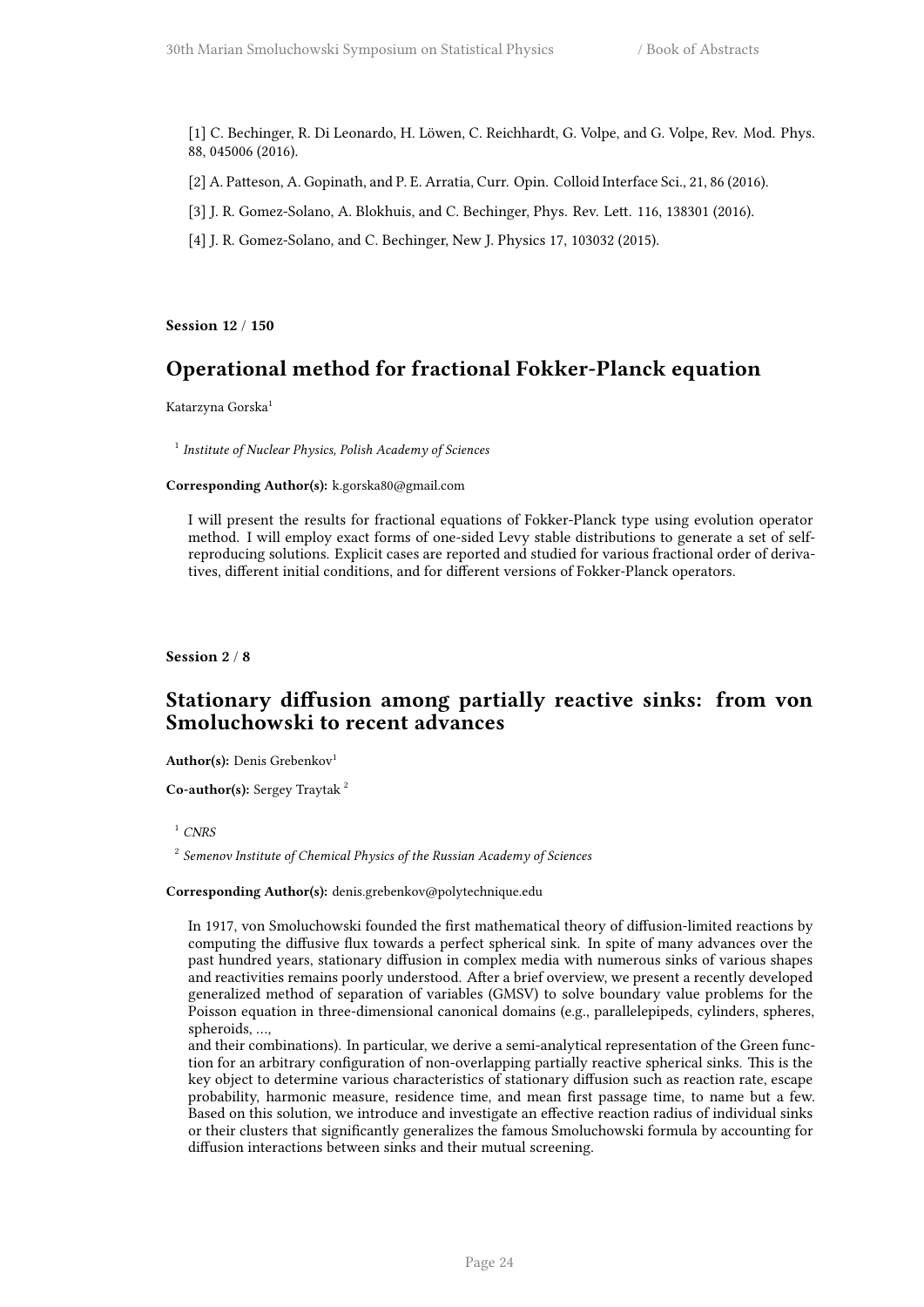#### **94**

## **What drives transient behaviour in complex systems?**

Jacek Grela<sup>1</sup>

1 *LPTMS, Universite Paris-Sud*

#### **Corresponding Author(s):** jacekgrela@gmail.com

We study transient behaviour in the dynamics of complex systems described by a set of non-linear ODE's. Destabilizing nature of transient trajectories is discussed and its connection with the eigenvaluebased linearization procedure. The complexity is realized as a random matrix drawn from a modified May-Wigner model. Based on the initial response of the system, we identify a novel stable-transient regime. We calculate exact abundances of typical and extreme transient trajectories finding both Gaussian and Tracy-Widom distributions known in extreme value statistics. We identify degrees of freedom driving transient behaviour as connected to the eigenvectors and encoded in a nonorthogonality matrix  $T_0$ . We accordingly extend the May-Wigner model to contain a phase with typical transient trajectories present. An exact norm of the trajectory is obtained in the vanishing *T*<sup>0</sup> limit where it describes a normal matrix.

Based on:

https://arxiv.org/abs/1705.08758

**Session 7** / **180**

## **Some analytical methods of solutions to nonlinear diffusion equation**

**Author(s):** Zbigniew Grzywna<sup>1</sup>

**Co-author(s):** Przemyslaw Borys <sup>1</sup>

1 *Silesian University of Technology, Faculty of Chemistry*

#### **Corresponding Author(s):** zbigniew.grzywna@polsl.pl

From a reach family of nonlinear diffusion equations the Burgers' and Porous Medium equations have been chosen to demonstrate the possibility of getting their analytical solutions of some practically important IBVs problems. A comparison between numerical and analytical solutions have also been provided.

<span id="page-32-0"></span>**132**

## **Continuous-time random walk with multi-step memory: an application to market dynamic**

**Author(s):** Tomasz Gubiec<sup>1</sup>

**Co-author(s):** Ryszard Kutner<sup>1</sup>

<sup>1</sup> *University of Warsaw*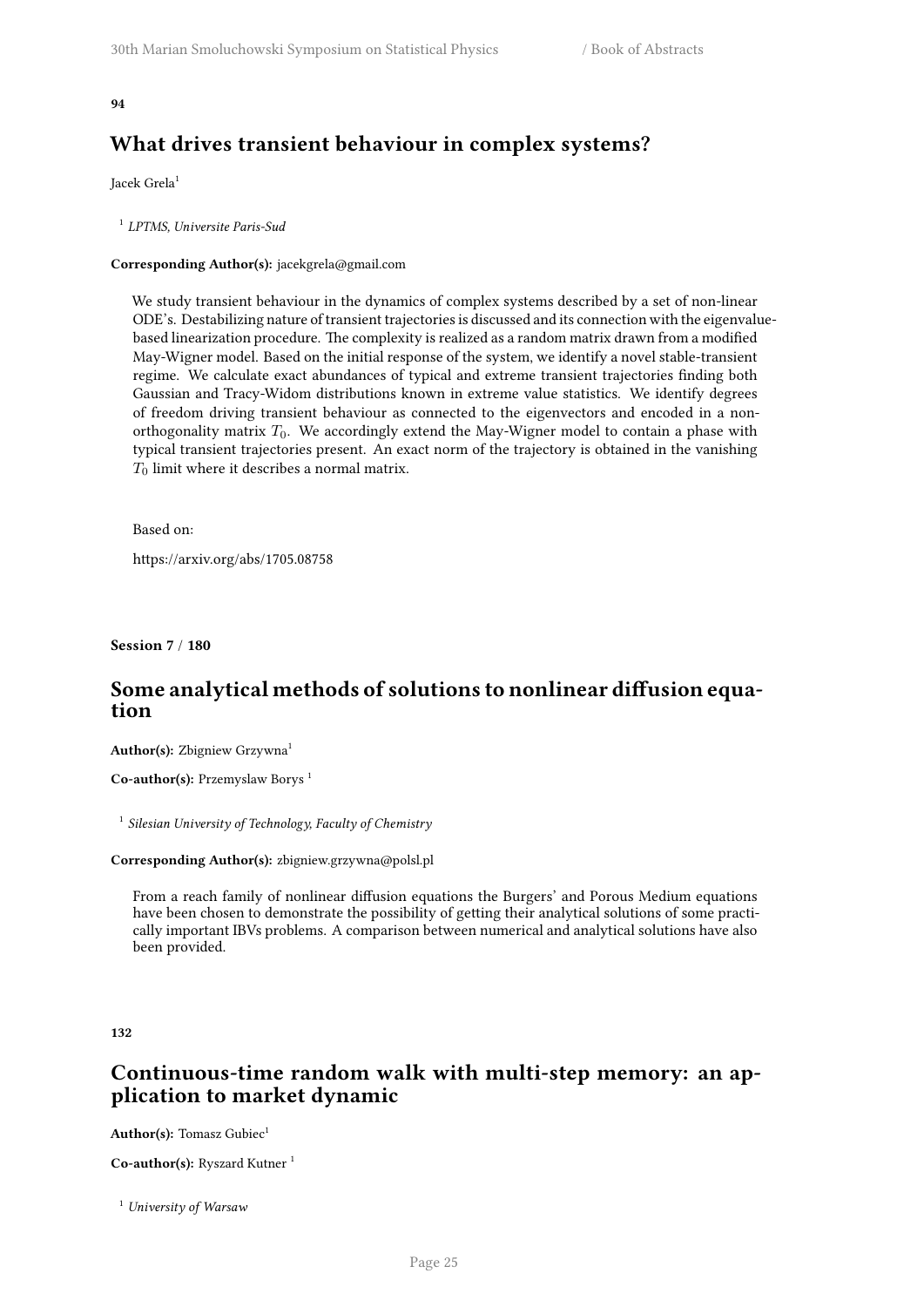#### **Corresponding Author(s):** tomasz.gubiec@fuw.edu.pl

An extended version of the Continuous-Time Random Walk (CTRW) model with memory is herein developed [1,2].

This memory involves the dependence between arbitrary number of successive jumps of the process while waiting times between jumps are considered as i.i.d. random variables.

This dependence was established analyzing of empirical histograms for the stochastic process of a single share price on a market within the high frequency time scale.

Then, it was justified theoretically by considering bid-ask bounce mechanism containing some delay characteristic for any double-auction market.

Our model appeared exactly analytically solvable.

Therefore, it enables a direct comparison of its predictions with their empirical counterparts, for instance, with empirical velocity autocorrelation function.

Thus, the present research significantly extends capabilities of the CTRW formalism.

[1] T. Gubiec, R. Kutner, *Continuous-Time Random Walk with multi-step memory: An application to market dynamics*, accepted to EPJB

[2] T. Gubiec, R. Kutner, *Backward jump continuous-time random walk: An application to market trading*, Physical Review E 82 (4), 046119

#### **97**

## **Nonequilibrium Kosterlitz-Thouless transition in a three-dimensional driven disordered system**

Taiki Haga<sup>1</sup>

<sup>1</sup> *Kyoto University*

#### **Corresponding Author(s):** haga@scphys.kyoto-u.ac.jp

Two dimensional (2D) systems with global  $U(1)$  symmetry such as liquid Helium films and superconducting arrays of Josephson junctions exhibit a topologically ordered phase, which is characterized by power-law decay of the correlation function. The transition from such a quasi-long-range order (QLRO) phase to a disordered phase is called the Kosterlitz-Thouless (KT) transition. The peculiarity of this transition comes from the fact that it is caused by the structural changes in topological defects. Since the geometries and interactions of the topological defects crucially depend on the spatial dimensions, it is intriguing to understand the role of spatial dimensionality in the realization of the KT transition. In the first step toward clarifying this problem, we ask whether there exists a topologically ordered phase and a KT transition in higher dimensions.

It is well known that a quenched disorder can significantly change the large-scale physics of phase ordering systems. One might expect the possibility that the disorder leads to a novel type of KT transition. In fact, some 2D disordered systems are known to exhibit a disorder-induced KT transition at zero temperature. However, to the best of our knowledge, there is no example of a higherdimensional disordered system which exhibits a KT transition in equilibrium.

In this study, we show that the three-dimensional random field XY model exhibits a topologically ordered phase and a KT transition when it is driven at a uniform velocity. In the first part of this study, we consider the spin-wave model in which the vortices are ignored. By applying the nonperturbative renormalization group approach, we show that the spin-wave model exhibits a QLRO phase, wherein the correlation function shows power-law decay with an exponent that depends on the disorder strength and the driving velocity. This QLRO phase resembles the topologically ordered phase in the 2D pure XY model. In the second part, we develop a phenomenological theory of the KT transition by taking into account the effect of the vortices. The change in the vortex structure at the transition point is also discussed.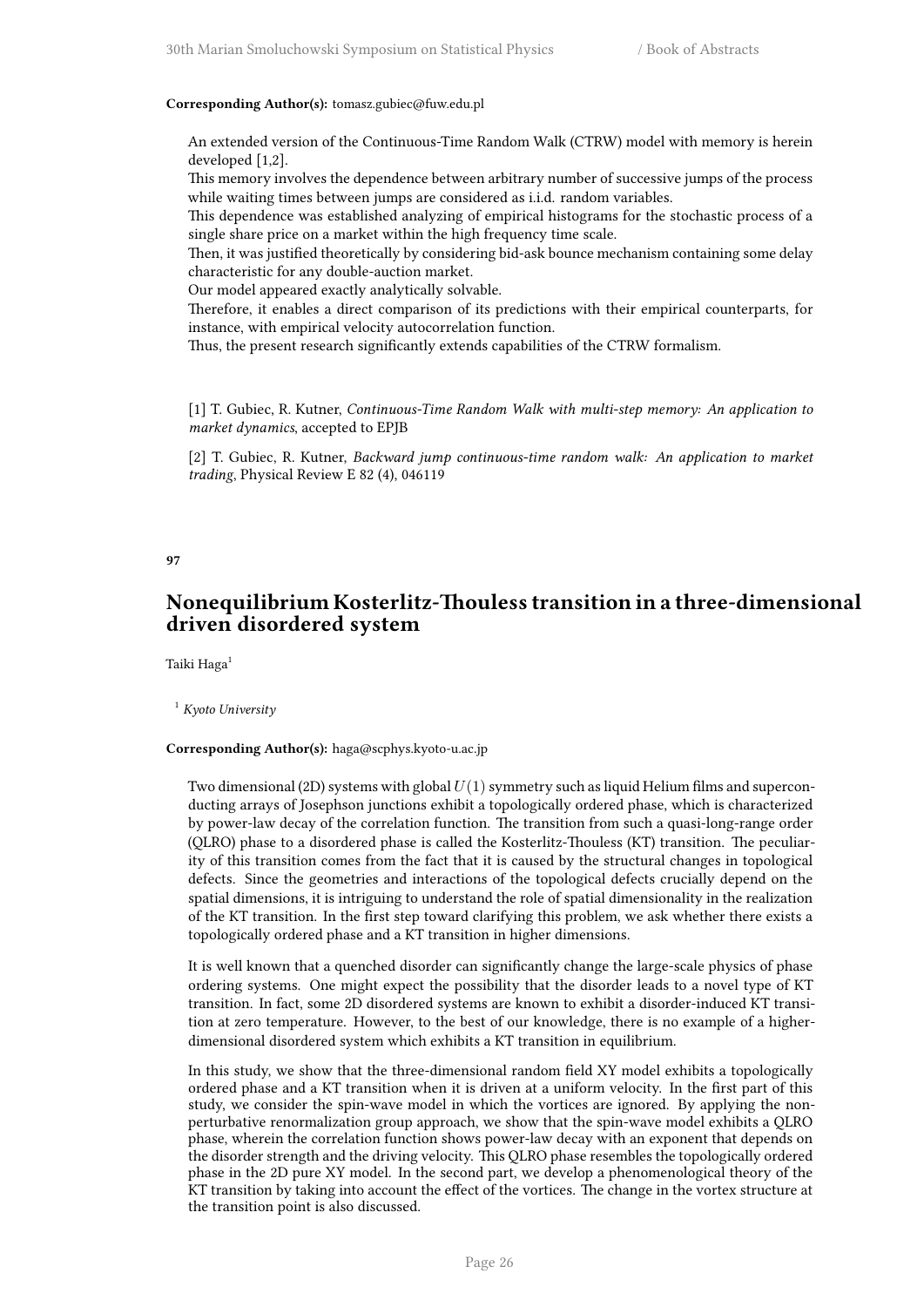#### <span id="page-34-0"></span>**Session 3** / **52**

## **Foundations of the local equilibrium concept**

 $Rudolf Hilfer<sup>1</sup>$ 

<sup>1</sup> *Universitaet Stuttgart*

#### **Corresponding Author(s):** hilfer@icp.uni-stuttgart.de

Local equilibrium states change slowly in time because they are almost stationary. As a consequence local equilibrium states have to be related to local states that are time-invariant. It has been argued in the literature that a proper mathematical formulation of local equilibrium states must start from the class of time-invariant measures for infinitely extended systems [1]. This presentation argues that the set of time-invariant measures of infinite systems is too small [2]. A suitable extension are states of bounded mean oscillation (BMO-states) that are also close to time-invariant states. BMO-states are states for which the expectation values of all observables are functions of bounded mean oscillation in time. Results for long time scaling limits of induced time flows on subsets of BMO-states then provide the mathematical foundation for the local equilibrium concept.

[1] H. Spohn, Large Scale Dynamics of Interacting Particles, 1991

[2] R. Hilfer, Analysis, 36, 49-64 (2016)

#### <span id="page-34-1"></span>**Session 6** / **6**

## **Principles of design of artifical and biological molecular engines**

Robert Holyst<sup>1</sup>

1 *Institute of Physical Chemistry PAS*

#### **Corresponding Author(s):** robert.holyst@gmail.com

Molecular engines are based on different principles than macroscopic motors. I will present two examples: artifical engine created in our lab namely nano-wind mill driven by evaporation of water and the motion of kinesin motor walking on microtubules. This biological engine, of incredibly efficiency, is driven by thermal noise, while consumption of ATP is mainly used for detachment of its parts from microtubule. The key principle in its design is the proper synchronization of its diffusion driven by thermal noise with the hydrolysis of ATP, detachment of ADP and further attachement of ATP, as we show in our experiment. Our nano-wind mill does work due to spatial organization and synchronization of many motors, which in concerto respond to flux of water.

The presentation was supported by the National Science Centre, Poland within the grant Maestro UMO-2016/22/A/ST4/00017.

[1] K. Sozanski et al Small Crowders Slow Down Kinesin-1 Stepping by Hindering Motor Domain Diffusion, PHYSICAL REVIEW LETTERS, 115, 218102, (2015).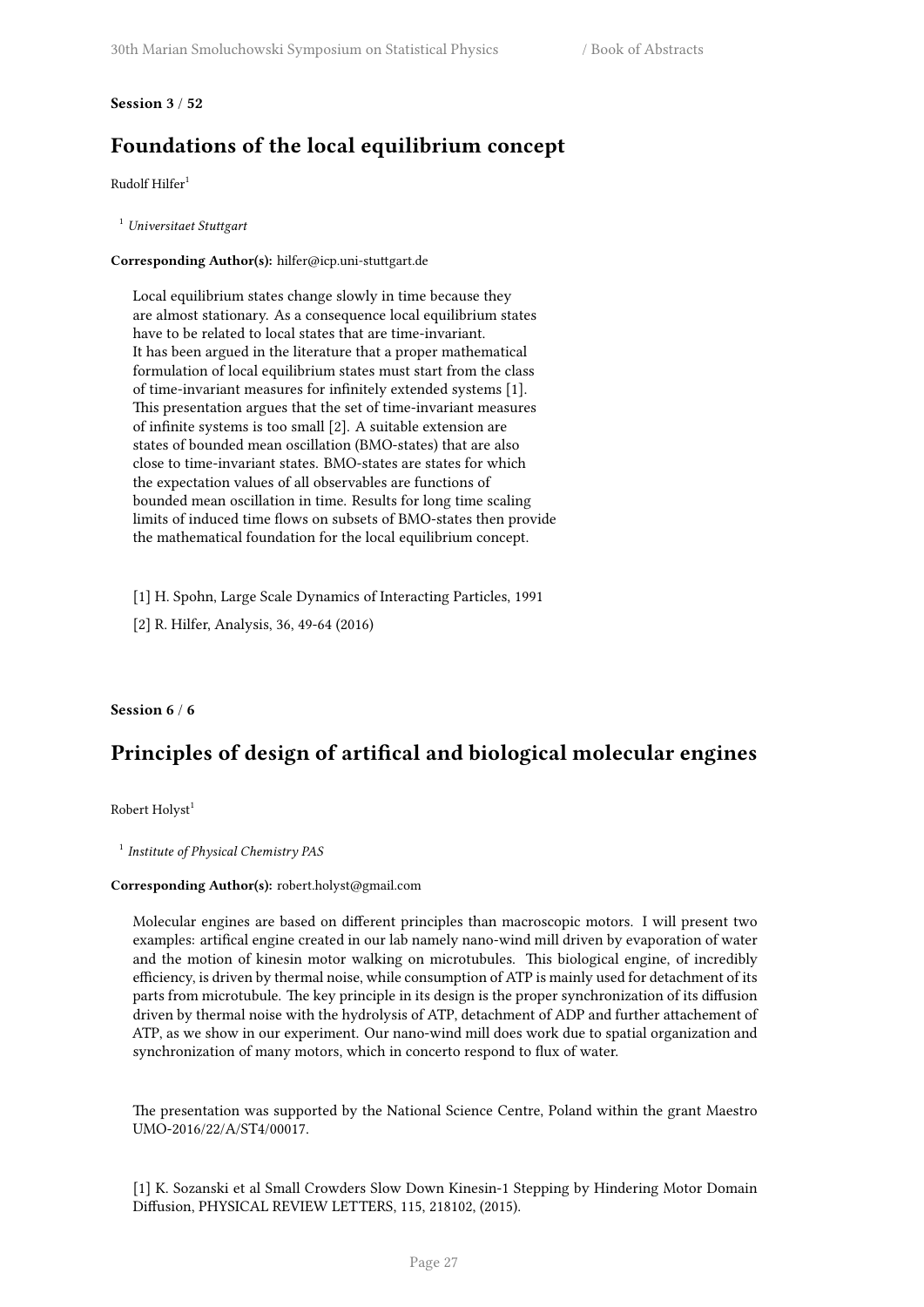[2] P.Niton et al A "nano-windmill" driven by a flux of water vapour: a comparison to the rotating ATPase, NANOSCALE 5, 9732-9738, (2013).

[3] K.Sozanski et al Activation Energy for Mobility of Dyes and Proteins in Polymer Solutions: From Diffusion of Single Particles to Macroscale Flow, PHYSICAL REVIEW LETTERS 111, 228301, (2013).

[4] T.Kalwarczyk et al Motion of nanoprobes in complex liquids within the framework of the lengthscale dependent viscosity model, ADVANCES IN COLLOID AND INTERFACE SCIENCE 223, 55-63, (2015).

<span id="page-35-0"></span>**Session 5** / **13**

## **Quantum measurements of work fluctuations**

Author(s): Karen Hovhannisyan<sup>1</sup>

Co-author(s): Antonio Acín<sup>2</sup>; Elisa Bäumer<sup>3</sup>; Marcus Huber<sup>4</sup>; Martí Perarnau-Llobet<sup>2</sup>

<sup>1</sup> *Department of Physics and Astronomy, University of Aarhus, DK-8000 Aarhus C, Denmark*

- 2 *ICFO-Institut de Ciencies Fotoniques, The Barcelona Institute of Science and Technology, 08860 Castelldefels, Barcelona, Spain*
- 3 *Institute for Theoretical Physics, ETH Zurich, 8093 Zürich, Switzerland*
- 4 *Institute for Quantum Optics and Quantum Information (IQOQI), Austrian Academy of Sciences, Boltzmanngasse 3, A-1090 Vienna, Austria*

**Corresponding Author(s):** karen@phys.au.dk

Work is one of the central notions in (statistical) mechanics and thermodynamics. In fact, it is *the* quantity that connects thermodynamics and mechanics. Unlike in the macroscopic regime, at the microscale, fluctuations of work become relevant and sometimes even dominant, which makes their characterization a question of fundamental importance. In classical mechanics, the solution is straightforward: to each phase-space trajectory, one assigns the value of the work performed along it. In the quantum regime, however, there is no notion of trajectory, and defining fluctuations of work becomes problematic, especially for coherent processes. In this work, we approach the problem in the most general form, and, therefore, consider closed systems and ask whether there exists at all a definition satisfying two minimal conditions: (1) Average work should be given by the difference of initial and final average energies of the system and (2) the classical limit should be respected. Among many possible ways to define the classical limit, we choose arguably the weakest one – the Jarzynski equality must hold for all thermal initial states. First, we prove that the only work measurement scheme satisfying (2) is the widely-used two-projective-energy-measurements (TPEM) scheme, where the energy is measured both at the beginning and at the end of the process. Second, we show that there exists no state-independent measurement protocol that can simultaneously satisfy (1) for all states and coincide with the TPEM scheme for energy-diagonal initial states. Having thus ruled out the possibility of existence of universal, state-independent generalized quantum measurements for work estimation, we go on asking whether there exist state-dependent schemes capable of satisfying both (1) and (2). It turns out that such measurements do exist, and we describe a simple and intuitive scheme based on the notion of *ergotropy* and its fluctuations as given by a time-reversed TPEM scheme.

<span id="page-35-1"></span>**Session 1** / **37**

## **(Quantum)-Thermodynamics at strong coupling and its implications for Stochastic Thermodynamics**

Author(s): Peter Hänggi<sup>1</sup>

**Co-author(s):** Peter Talkner<sup>1</sup>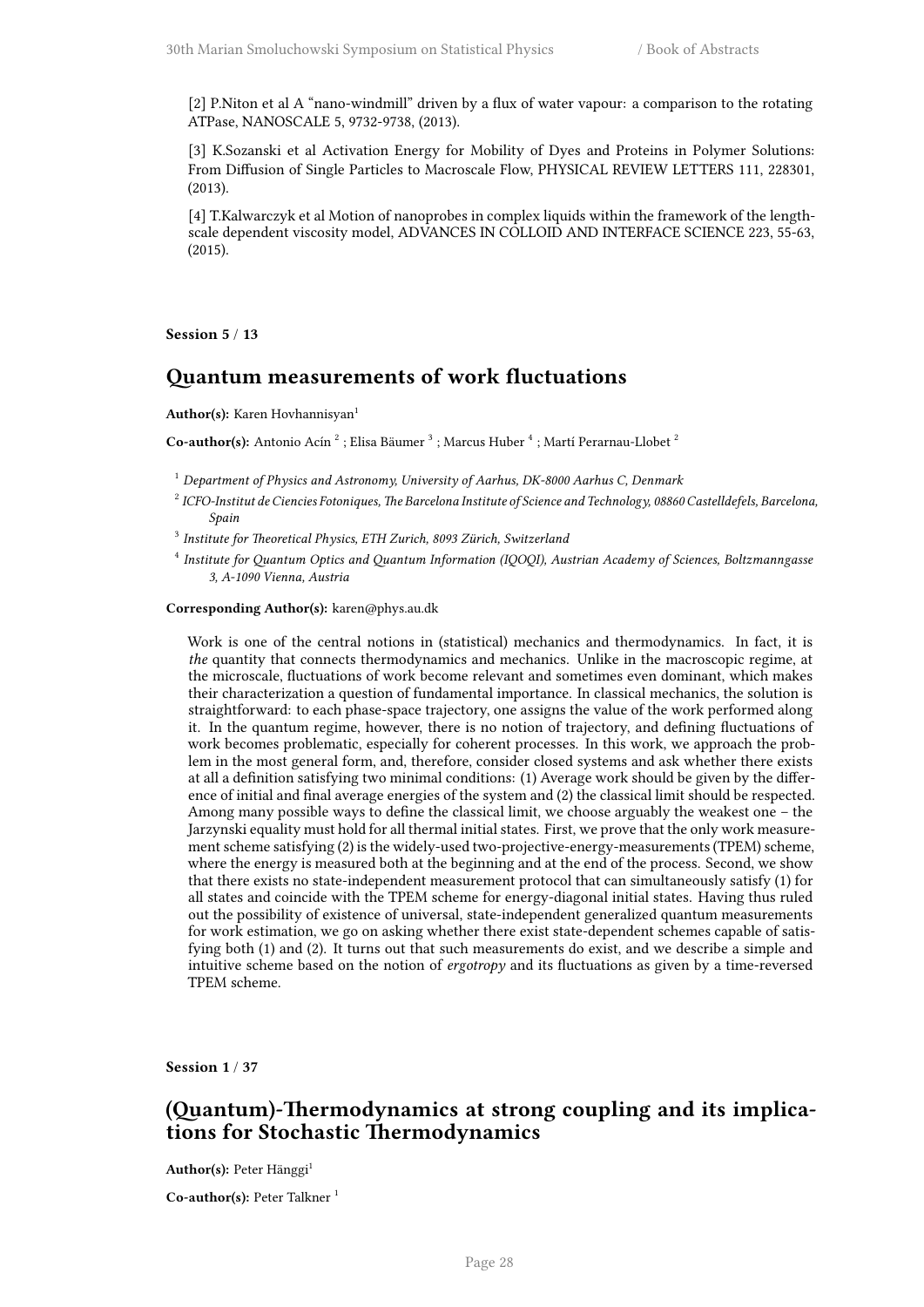<sup>1</sup> *University of Augsburg*

### **Corresponding Author(s):** hanggi@physik.uni-augsburg.de

The case of strong system-environment coupling plays an increasingly seminal role when it comes to describe systems of small size which are in contact with an environment. The commonly known textbook situation refers solely to a weak coupling situation for which the equilibrium state of the system is described by a Gibbs state. This situation changes drastically, however, when strong coupling is at work; then, the interaction energy can be of the order of the (sub)-system energy of interest [1]. Let us consider first an overall thermal equilibrium of a total setup composed of a system Hamiltonian  $H<sub>S</sub>$ , coupling Hamiltonian  $H<sub>int</sub>$  and a bath Hamiltonian  $H<sub>B</sub>$ .

Based on an explicit knowledge of the so termed *Hamiltonian of mean force* [2], the classical statistical mechanics and, as well, the quantum thermodynamics of open systems which are in contact with a thermal environment – at arbitrary strong interaction strength – can be formulated. Yet, even though the Hamiltonian of mean force uniquely determines the thermal phase space probability density (or the density operator, respectively) of a strongly coupled open system, the knowledge of this quantity alone is *insufficient* to determine the Hamiltonian of mean force itself; the latter must be known for constructing an underlying Stochastic Thermodynamics. This fact presents a major stumbling block for any classical Stochastic Thermodynamics scenario which solely builds upon the knowledge of (observed or calculated) open system trajectories. – In the classical case we demonstrate that under the assumption that the Hamiltonian of mean force is known explicitly, an extension of thermodynamic structures from the level of averaged quantities to *fluctuating* objects (such as internal fluctuating energy, heat, entropy, or free energy); i.e., a Stochastic Thermodynamics, is possible. However, such a construction is by far not unique but involves a vast ambiguity.

Generally, however, the situation becomes a No-Go if we consider an initial nonequilibrium where even the concept of a Hamiltonian of mean force does not exist [1, 3].

[1] P. Talkner and P. Hänggi, Open system trajectories specify fluctuating work but not heat, Phys. Rev. E 94, 022143 (2016).

[2] M. Campisi, P. Talkner, and P. Hänggi, Fluctuation theorem for arbitrary open quantum systems, Phys. Rev. Lett. 102, 210401 (2009).

[3] H. Grabert, P. Talkner, and P. Hänggi, Microdynamics and Time-Evolution of Macroscopic Non-Markovian System, Z. Physik B 26, 389–395 (1977).

**Session 8** / **100**

## **Autonomous thermal motors**

Alberto Imparato $1$ 

<sup>1</sup> *University of Aarhus, Department of Physics and Astronomy*

**Corresponding Author(s):** imparato@phys.au.dk

We present a minimal model

of autonomous thermal motor, made of two interacting

Brownian particles, sitting on two periodic potentials, and kept at different temperatures. We show that such a system does not require ratchet potentials (with

, e.g., an asymmetric saw-tooth shape) in order to exhibit direct

transport, but presents a spontaneous symmetry breaking.

Both the dynamic and thermodynamic properties of the model are discussed.

We find that while the model can be solved exactly in the limit of strong coupling between the particles, the optimal operation regime occurs at moderate coupling strength.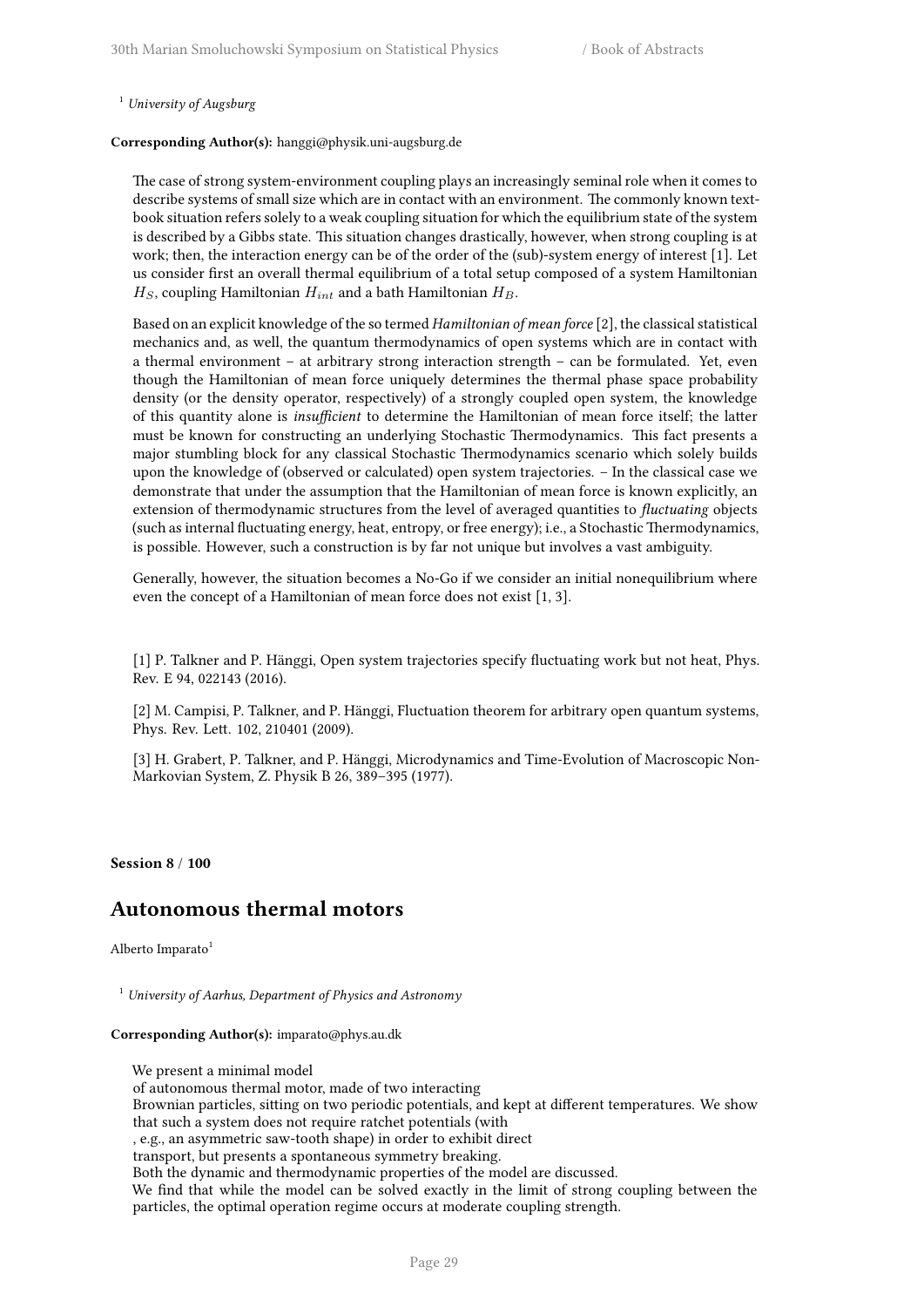#### **115**

## **Universal form of stochastic evolution for slow variables in equilibrium systems**

#### **Author(s):** Masato Itami<sup>1</sup>

Co-author(s): Shin-ichi Sasa<sup>1</sup>

<sup>1</sup> *Kyoto University*

### **Corresponding Author(s):** itami@fukui.kyoto-u.ac.jp

Nonlinear, multiplicative Langevin equations for a complete set of slow variables in equilibrium systems are generally derived on the basis of the separation of time scales. The form of the equations is universal and equivalent to that obtained by Green. An equation with a nonlinear friction term for Brownian motion turns out to be an example of the general results. A key method in our derivation is to use different discretization schemes in a path integral formulation and the corresponding Langevin equation, which also leads to a consistent understanding of apparently different expressions for the path integral in previous studies.

## **133**

## **Virus capsid, diffusion exponent, and Gaussian fluctuation**

Yuichi Itto<sup>1</sup>

<sup>1</sup> *Aichi Institute of Technology*

#### **Corresponding Author(s):** itto@aitech.ac.jp

Virus capsid exhibits an exotic diffusion phenomenon in a cell nucleus [1,2]. The distribution of the diffusion exponent takes a universal Gaussian form for two different types of the virus. Here, the statistical property of the local fluctuations of the diffusion exponent over the nucleus is discussed [3]. It is shown that the statistical distribution of the fluctuations derived by an entropic approach [4] is consistent with the Gaussian form. Local areas of interchromatin corrals are regarded as cubic blocks, (following a discussion originally made for a different cell [5]), and it is examined how large the number of blocks is. Based on the fluctuation distribution, a proposition is also presented for the form of the distribution of waiting time that the virus capsid stays in a given block.

#### References

[1] J. B. Bosse, I. B. Hogue, M. Feric, S. Y. Thiberge, B. Sodeik, C. P. Brangwynne, and L. W. Enquist, Proc. Natl. Acad. Sci. USA **112**, E5725 (2015).

[2] J. B. Bosse and L. W. Enquist, Nucleus **7**, 13 (2016).

[3] Y. Itto, e-print 1706.01285.

[4] Y. Itto, in *Frontiers in Anti-Infective Drug Discovery*, Vol. 5, edited by Atta-ur-Rahman and M. Iqbal Choudhary (Bentham Science Publishers, Sharjah, 2017); and the references therein.

[5] Y. Itto, Physica A **462**, 522 (2016).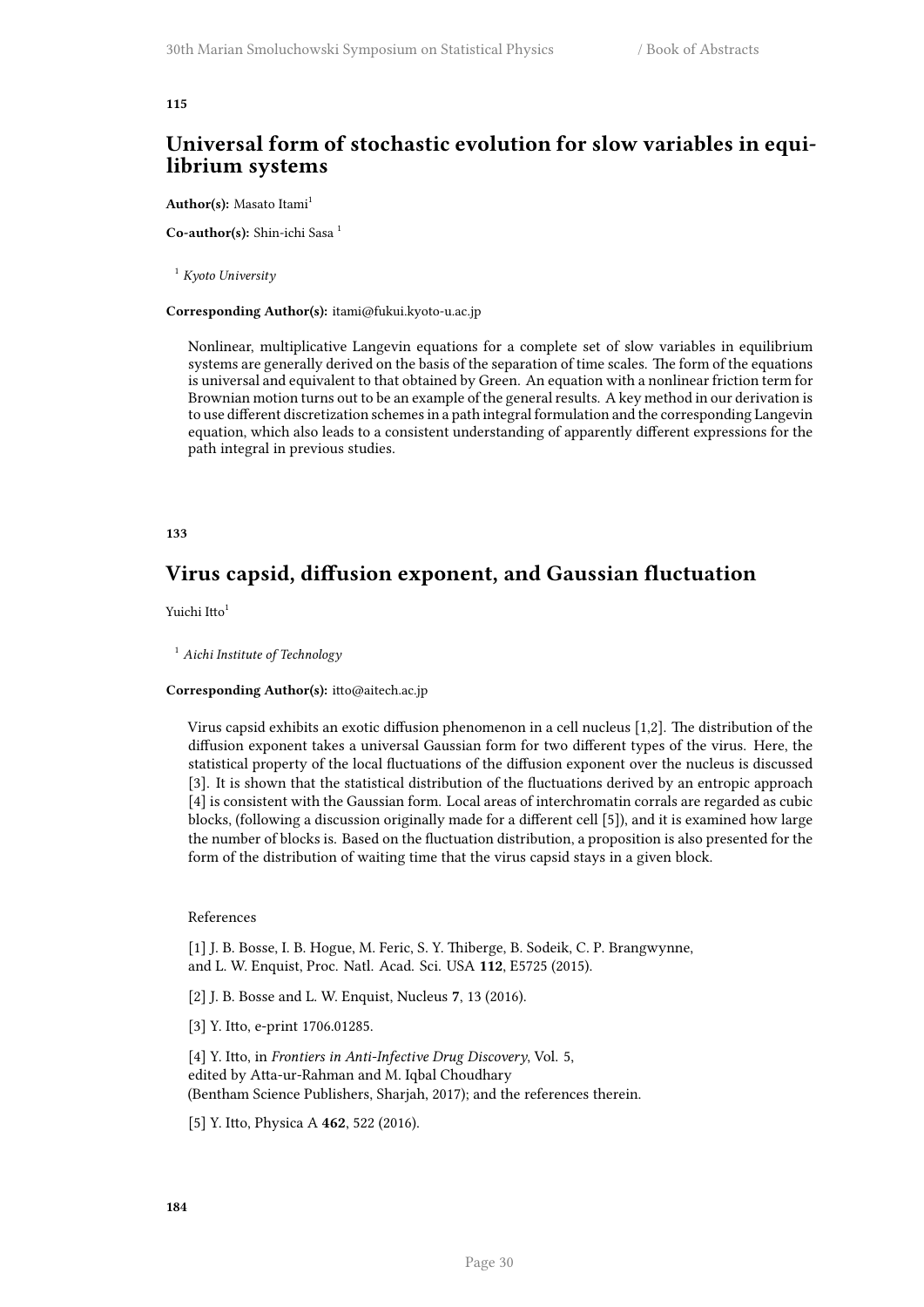# **Modeling the ASF (African Swine Fever) spread and risk assessment for Poland**

Author(s): Andrzej Jarynowski<sup>1</sup>

**Co-author(s):** Vitaly Belik <sup>2</sup>

1 *Smoluchowski Institute of Physics, Jagiellonian University*

<sup>2</sup> *Department of Veterinary Medicine, Freie Universitaet Berlin*

**Corresponding Author(s):** andrzej.jarynowski@uj.edu.pl

Problem: Recent rapid spread of the African Swine Fever (ASF) in the Northeast Poland during summer 2017 encourages us to prepare risk assessment for the whole country and predict future geographical transmission paths. The disease has been occurring in Poland since February 2014, however, only in 2017 it exceeded the so-called population reproduction number of the epidemic (adjusted epidemic reproduction rate). The time is running and most of Poland is currently at the highest risk of becoming endemic. Although the Polish Veterinary Inspection with and National Research Institutes are monitoring and controlling the disease spread, a mathematical model of the spatial and temporal dynamics of the disease spread is missing.

Aims: We focus on a predictive stochastic ASF model based on empirical geographical data incorporating organizational network of regions, empirical forest, swine, and wild boar density theoretical organizational structure of the pork production supply chain. This model would be equipped with decision support systems as a tool for epidemiologists. In the preliminary setup, we perform early epidemic growth estimation and simulate landscape-based propagation.

Methods and Data: The early growth estimation can be easily done by matching incidence trajectory to the exponential function, resulting in the approximation of the force of infection. With these calculations the basic reproduction rate of the epidemic, the effective outbreaks detection and elimination times could be estimated. In the spatial model we use forest coverage, pig population in poviats and the distance between centroids of poviats. We use pseudo-gravitational models of short and long-range interactions referring to the socio-migratory behavior of wild boars and the pork production chain. We estimate the model parameters specific for Poland, using a prior Russian and Ukrainian data on ASF spread.

Results and Preliminary Conclusions: Early epidemic growth estimation indicates that to keep the epidemiological status quo will require a very fast response from veterinary services (less than one week after detection to eliminate a single outbreak). Spatial modeling in a certain range of parameters proves the existence of a natural protective barrier within boarders of the 'Congress Poland'. The spread of the disease to the 'Greater Poland' should result in the accelerated outbreak of ASF.

**Session 13** / **124**

# **Guessing the direction of Time's Arrow: theory and experiment**

Christopher Jarzynski<sup>1</sup>

<sup>1</sup> *University of Maryland, College Park*

### **Corresponding Author(s):** cjarzyns@umd.edu

As famously articulated by Sir Arthur Eddington, the second law of thermodynamics implies a directionality to the flow of time: the arrow of time points in the direction of increasing entropy. This deep fact of Nature is something that we intuitively grasp in our everyday lives, which is why we typically find it easy to distinguish between a movie played forward in time, and one played backward. With nanoscale systems the situation becomes more subtle due to the prominence of statistical fluctuations. At sufficiently small length and time scales, a system may behave in a manner that appears contrary to the second law. Surprisingly, our ability to distinguish the direction of the arrow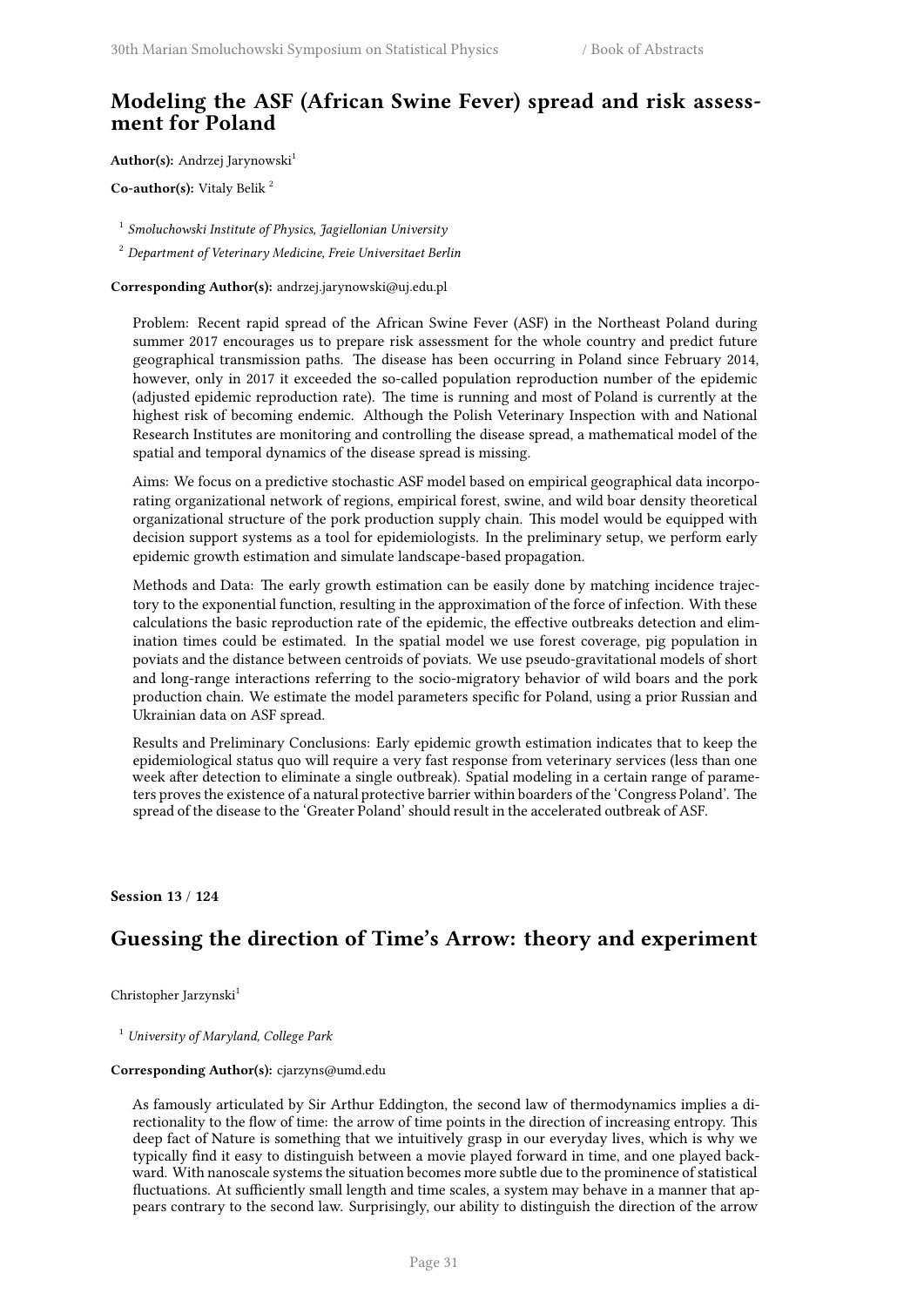of time can be quantified and shown to obey a universal law. I will show how this law emerges from non-equilibrium fluctuation relations, and I will present experimental results that have verified its validity, using a driven quantum dot.

**174**

# **Multipartite entanglement of X-matrices in Davies environment**

Author(s): Konrad Jałowiecki<sup>1</sup>

Co-author(s): Jerzy Dajka<sup>1</sup>

1 *Institute of Physics, University of Silesia in Katowice, Katowice, Poland*

**Corresponding Author(s):** konrad.jalowiecki@smcebi.edu.pl

We consider time evolution of genuinely multipartite entangled *N*-qubit states initially prepared in the form of *X*-matrices.

In the scenario that we analyse, one qubit of the considered system is coupled to the thermal environment modelled using the rigorous

Davies theory. We present analytical formulae for the genuinely multipartite concurrence in such system as a function of time both in

scenario with and without energy dissipation. In particular, we analyse the neccessary and sufficient conditions for presence of so

called entanglement sudden death phenomenon.

## **Session 6** / **140**

# **Deep learning – results, origin and relation to statistical physics**

Czeslaw Jedrzejek<sup>1</sup>

1 *Poznan University of Technology*

#### **Corresponding Author(s):** czeslaw.jedrzejek@put.poznan.pl

Machine learning (ML), a fundamental concept of AI research, has recently been dominated by advanced statistical techniques (known as deep learning). The origin the methods comes from network optimization and prior knowledge of brain with serious physics inputs. The progress in theoretical architectural models (such as Recurrent Neural Networks (RNN, Convolutional Neural Networks, Long Short-Term Memory networks (LSTM) and Deep Boltzmann Machines) as well as numerical methods make advanced NN to approximate arbitrary functions better than traditional ML methods given sufficiently large amounts of data. A list of cognitive tasks that deep learning systems beat humans grows monthly. This fact changes the way society operates technologically. Among others, instead of coding (i.e. entitling computers with rules) it would be more effective to teach a system providing data.

The examples of applications mainly from Natural Language Processing and understanding area will be given. Increasingly larger number of companies are bringing to market innovative, smart products and services using AI. Search, mapping genotype to phenotype, advanced medical diagnosis and testing and drug creation are one of the most promising applications. Further progress will be achieved by using knowledge from reverse engineered brain functions.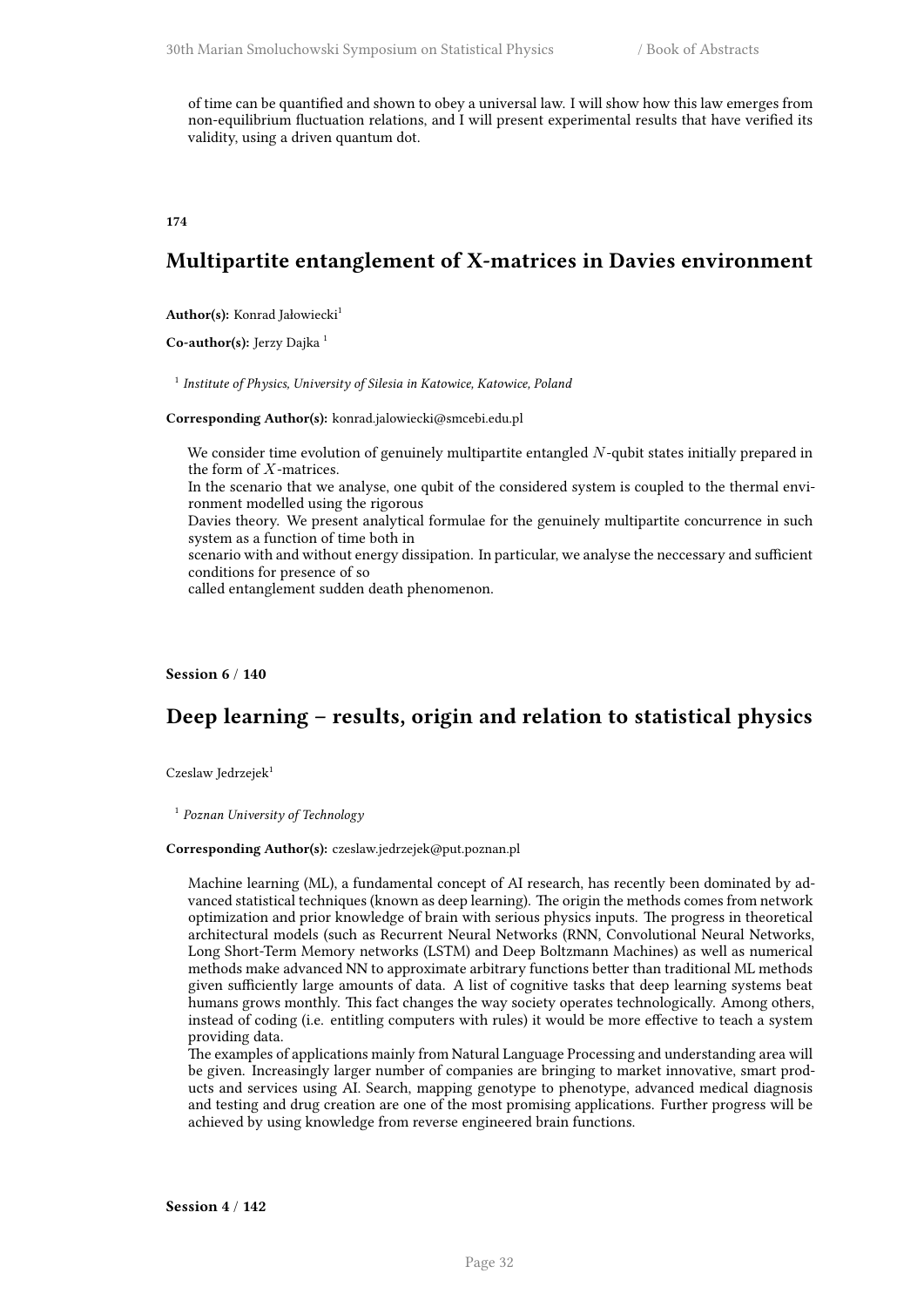# **Aging transient superdiffusive dynamics in in vivo neuronal mRNP transport: a Levy walk description**

Heyoon Park $^1$  ; Hyungseok Moon $^1$  ; Jae Hyung Jeon $^2$  ; Minho Song $^1$ 

1 *Seoul National University*

<sup>2</sup> *Department of Physics, Pohang University of Science and Technology(POSTECH)*

**Corresponding Author(s):** jeonjh@postech.ac.kr

Localization of messenger ribonucleoproteins (mRNPs) plays an essential role in the regulation of gene expression required for long-term memory formation and neuronal development. Knowledge concerning the nature of neuronal mRNP transport is thus crucial for understanding how mRNPs are delivered to their target synapses. In this talk, we show experimental and theoretical evidence that the active transport dynamics of neuronal mRNPs, which is distinct from the previously reported motor-driven transport, follows an aging Levy walk. Such nonergodic, transient superdiffusion occurs because of two competing dynamic phases: the motor-involved ballistic run and static localization of mRNPs. Our proposed Levy walk model reproduces the experimentally extracted key dynamic characteristics of mRNPs with quantitative accuracy. Moreover, the aging status of the mRNP particles in an experiment is inferred from the model. The potential physical mechanisms for the observed aging behaviors are shortly discussed.

**181**

# **Higher-order interactions in human chromosomes: finding topologically associated domains via network community detection**

Author(s): Sang Hoon Lee<sup>1</sup>

 $\mathbf C$ o-a**uthor(s):** JAE HYUNG Jeon  $^2$  ; Ludvig Lizana  $^3$ 

<sup>1</sup> *Korea Institute for Advanced Study*

<sup>2</sup> *Department of Physics, Pohang University of Science and Technology(POSTECH)*

<sup>3</sup> *Umeå University*

### **Corresponding Author(s):** jeonjh@postech.ac.kr, ludvig.lizana@umu.se, lshlj82@kias.re.kr

In this post-genome sequence era, the investigation of the genomic interactions on top of the identified sequence is of great importance. There exist nontrivial structural properties in the interactions, despite the fact that the sequence itself is a topologically simple one-dimensional structure. In particular, topologically associated domains (TADs), representing the group or modular structures, are crucial substructures of chromosome interactions. As the weighted network structures effectively capture the genomic interactions, the identification of TADs naturally corresponds to finding the modular or community structures in the genomic interaction network. In this work, we suggest a systematic way to identify TADs using network community identification algorithms. As a concrete example, we take a representative genomic interaction data called the Hi-C map and apply algorithms for network community detection, in particular, with the tunable resolutions parameter that enables us to find TADs with various resolutions. For validity of our method, we compare several known biological markers for the TAD boundary, such as the enrichment of transcriptional repressor CTCF, with our systematically identified TADs

**152**

# **Low density lipoproteins (LDL) accumulation in right coronary artery**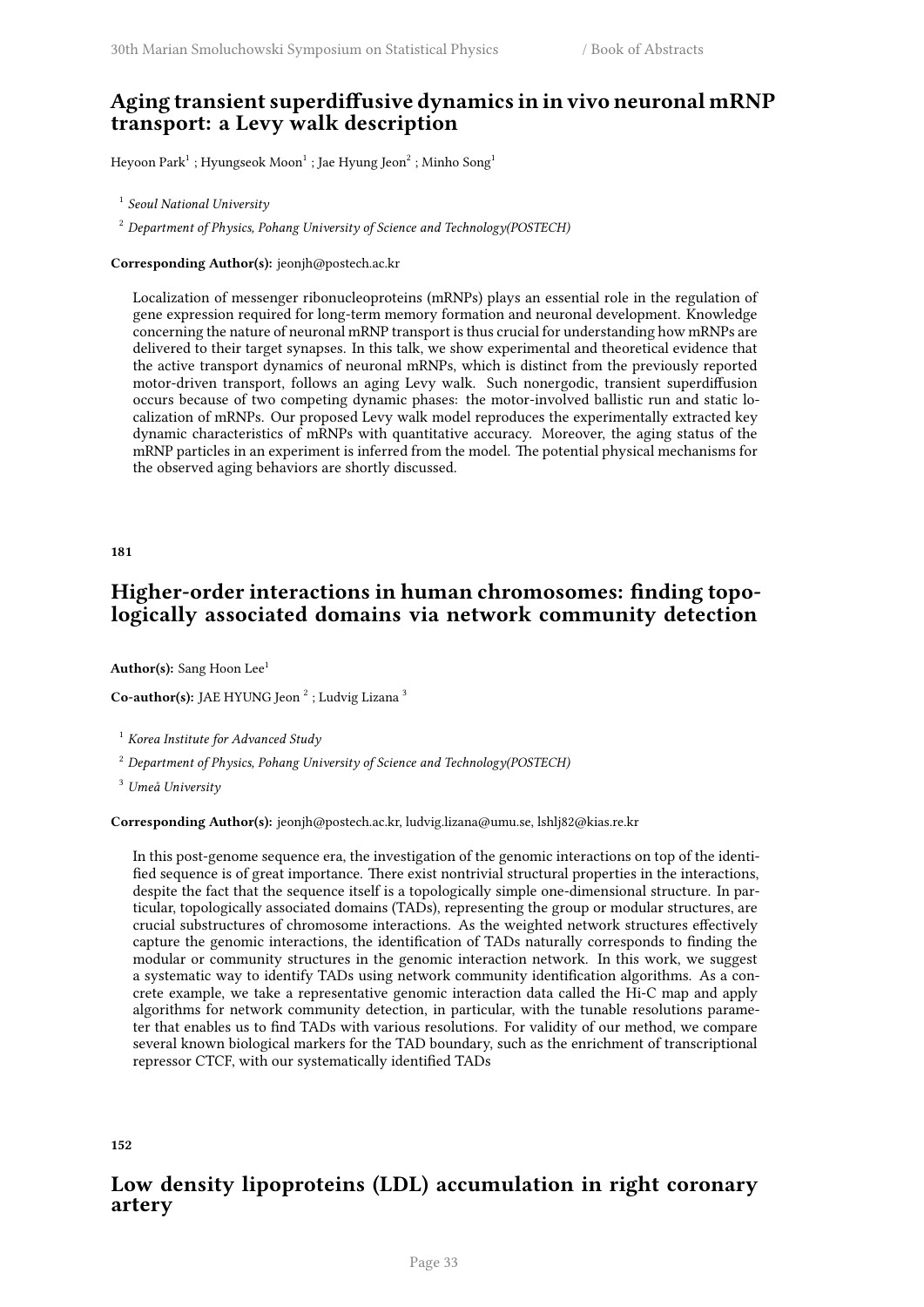### Author(s): Katarzyna Jesionek<sup>1</sup>

#### **Co-author(s):** Marcin Kostur<sup>1</sup>

<sup>1</sup> Institute of Physics, University of Silesia, 40-007 Katowice, Poland and Silesian Center for Education and Interdisci*plinary Research, University of Silesia, 41-500 Chorzow, Poland*

**Corresponding Author(s):** katarzyna.jesionek@smcebi.edu.pl

The convection-diffusion-reaction equation can be used to model the transport of the low-density lipoproteins (LDL) in the

arterial wall. LDL is a lipoprotein associated with the development of the atherosclerotic plaque and coronary artery disease. In this poster we present LDL concentration profiles obtained for patient specific right coronary artery. The case with normal pressure

and hypertension are discussed. Simulations of the LDL concentration based on medical imaging may become an important diagnostic tool. Simulation results indicate points, where atherosclerosis may occur.

**98**

# **Stochastic gene expression in cells undergoing division**

Author(s): Jakub Jędrak<sup>1</sup>

**Co-author(s):** Anna Ochab-Marcinek <sup>2</sup>

1 *Instytut Chemii Fizycznej PAN, ul. Kasprzaka 44/52, 01-224 Warszawa*

2 *Institute of Physical Chemistry, Polish Academy of Sciences*

**Corresponding Author(s):** jakub.s.jedrak@gmail.com

Stochasticity in gene expression is one of the most important problems of quantitative biology. It has been shown that, in the systems as small as living cells, production of proteins is strongly affected by random fluctuations coming from various sources. As a result, the biological noise is a meaningful factor influencing cellular processes and cell-fate decisions. The particular questions explored within the field of quantitative biology are, among others, the correct identification of noise sources and correct estimation of noise parameters, e.g., frequencies and sizes of the random bursts of protein production.

We propose a stochastic model of gene expression in cells undergoing division. The model combines a deterministic approximation of protein degradation and the two sources of noise: 1) Random bursts of protein production, and 2) more or less random duration of the cell cycle. Random partitioning of proteins between daughter cells is also possible as the third source of noise.

In the classical model proposed by the Xie group, the effect of cell division was tacitly identified with the effect protein degradation. We show that this may not be a correct assumption and the values of mean burst size and mean burst frequency inferred from the experiments using the classical model may be wrong. We show that our model provides more reasonable estimates for these quantities. Moreover, our model demonstrates that the "noise floor", observed in the experiments and previously ascribed to an unidentified extrinsic noise, may be the effect of cell division. Our model sets physical constraints, based on the degree of randomness in cell cycle duration, for the levels of noise in gene expression.

**193**

## **Pair approximation for the q-voter model with independence on complex networks**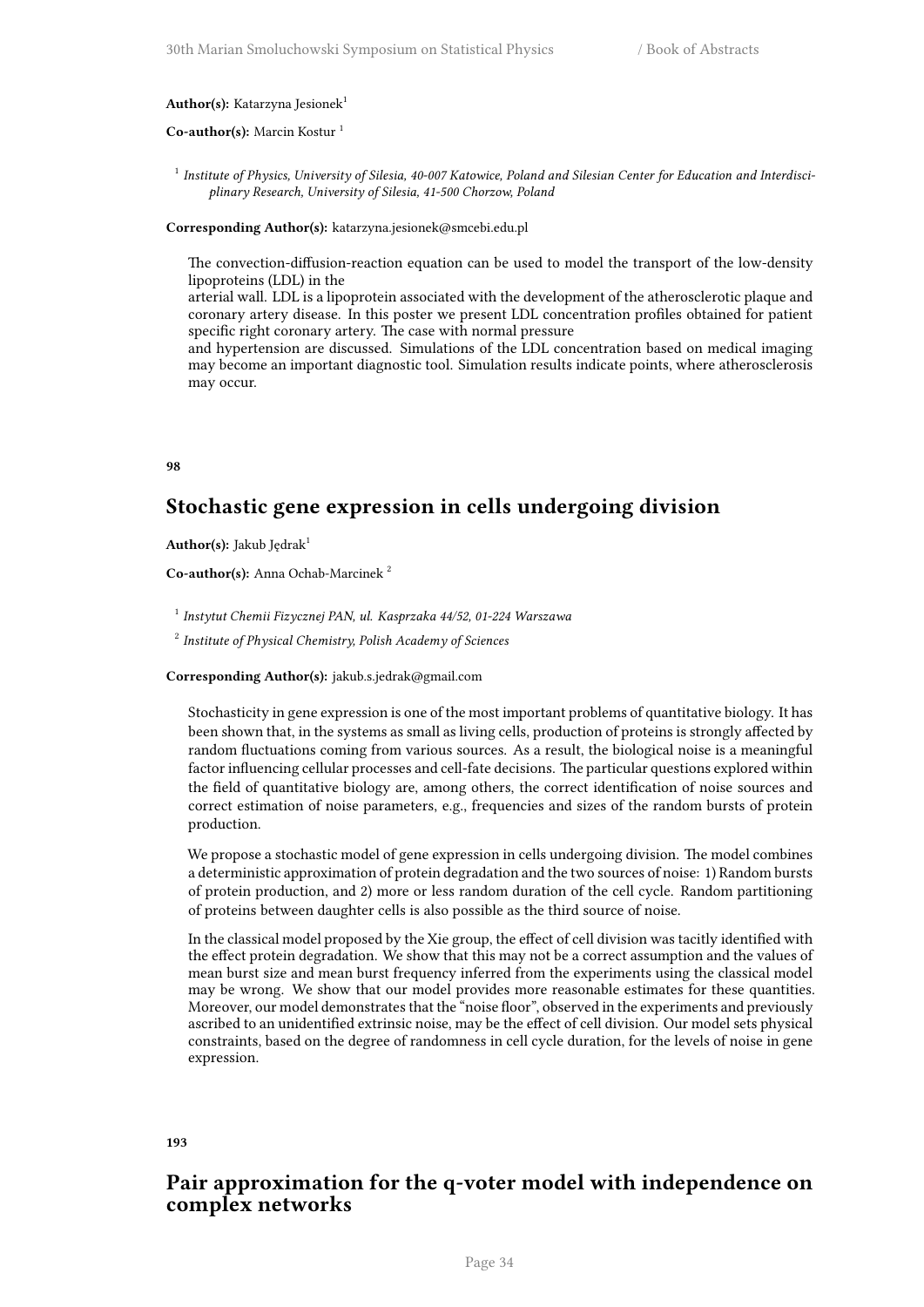#### Arkadiusz Jędrzejewski<sup>1</sup>

<sup>1</sup> *Department of Theoretical Physics, Faculty of Fundamental Problems of Technology, Wrocław University of Science and Technology*

**Corresponding Author(s):** arkadiusz.jedrzejewski@pwr.edu.pl

We investigate the q-voter model with stochastic noise arising from independence on complex networks. Using the pair approximation, we provide a comprehensive, mathematical description of its behavior and derive a formula for the critical point. The analytical results are validated by carrying out Monte Carlo experiments. The pair approximation prediction exhibits substantial agreement with simulations, especially for networks with weak clustering and large average degree. Nonetheless, for the average degree close to q, some discrepancies originate. It is the first time we are aware of that the presented approach has been applied to the nonlinear voter dynamics with noise. Up till now, the analytical results have been obtained only for a complete graph. We show that in the limiting case the prediction of pair approximation coincides with the known solution on a fully connected network.

### **Session 3** / **162**

# **Long range correlations in dynamical systems and in observed data**

Author(s): Holger Kantz<sup>1</sup>

 $Co\text{-}author(s):$  Katja Polotzek $^1$  ; Marc Hoell  $^1$  ; Mozhdeh Massah  $^1$ 

<sup>1</sup> *Max Planck Institute for the Physics of Complex Systems*

## **Corresponding Author(s):** kantz@pks.mpg.de

Long range temporal correlations (LRC) in noise-like signals can be detected through the scaling behaviour of the mean squared displacement (MSD) of the pathes which one obtains by integrating over the signal. Detrended fluctuation analysis has become a standard tool which beyond a simple MSD analysis is able to remove the effects of trends on the signal. In the first part of this talk we present a sketch of theoretical considerations which give a better justification for DFA than it has been presented before. In the second part, we show the consequences of LRC on the convergence of time averages, on the probability for large deviations, and for the estimation of trends. In order to transfer these findings to real world data, we need paradigmatic data models with a minimum of free parameters.

#### **187**

## **Modulated phases in two-dimensional systems of bent-core particles**

Agnieszka Chrzanowska $^1$  ; Lech Longa $^2$  ; Michał Cieśla $^2$  ; Paweł Karbowniczek $^1$ 

<sup>1</sup> Institute of Physics, Cracow University of Technology, Poland

<sup>2</sup> *M. Smoluchowski Institute of Physics, Jagiellonian University, Kraków, Poland*

**Corresponding Author(s):** pkarbowniczek@pk.edu.pl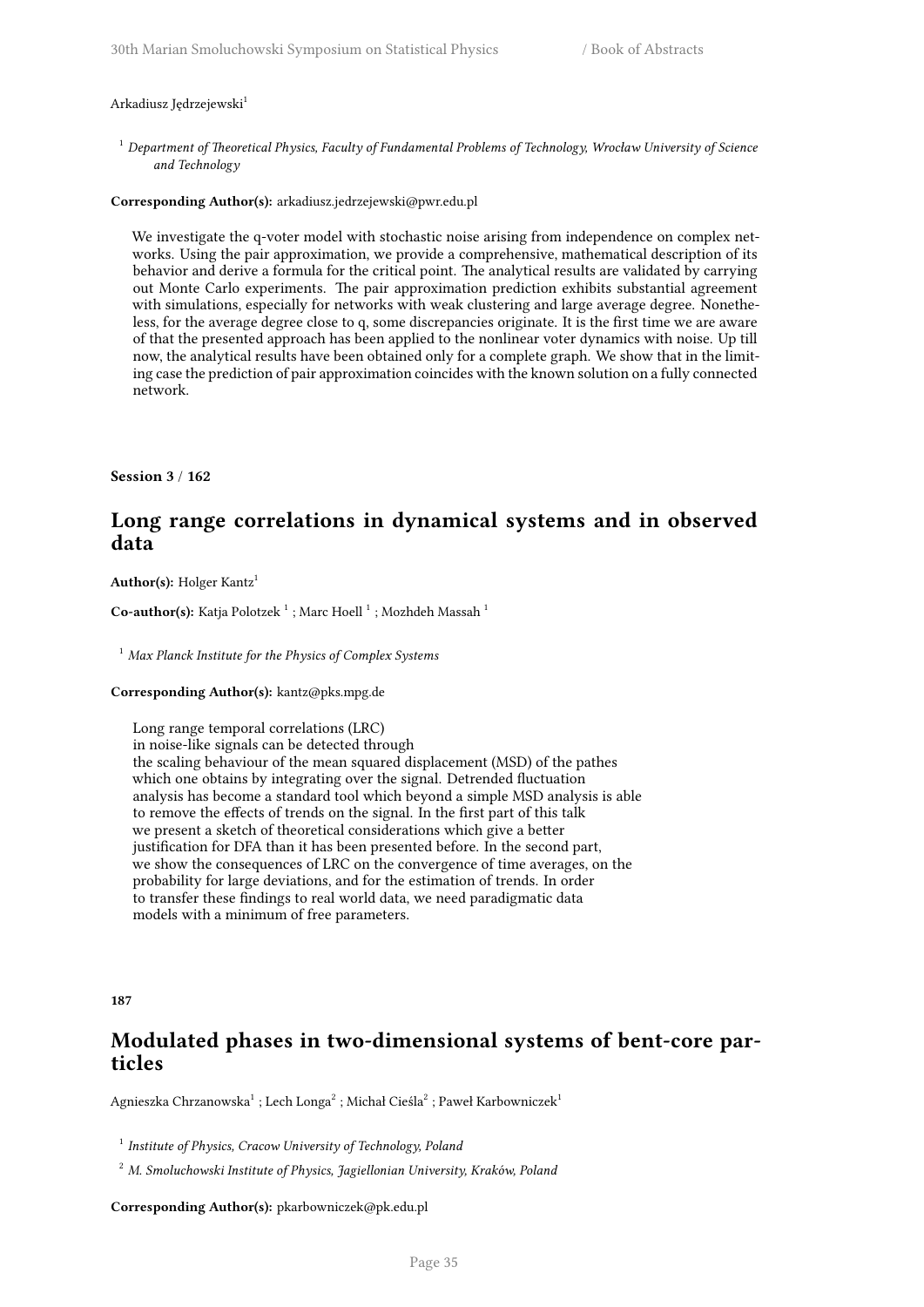We study the role of excluded-volume effects for the stabilization of different phases in systems composed of hard bent-core particles placed on a planar surface. In particular, we analyze molecular systems, in which modulated phases can appear. By the use of combined theoretical and simulational approaches, such as Onsager's Density Functional Theory and Monte Carlo simulations, we investigate how the details of bent-core particles composed of needles, polygons and disks can affect stability of surface order. We start by analyzing bent-core particles with two arms, for which we identified the nematic splay-bend phase, which turned out to be more stable than two-dimensional smectic ordering for particles with large opening angles and thin arms. Then, we present results for particles with three arms, for which we also identified modulated phases for wide range of molecular parameters. Lastly, we discuss the possibility of existence of nematic splay-bend in systems of banana-shaped molecules composed of connected disks.

This work was supported by Grant No. DEC-2013/11/B/ST3/04247 of the National Science Centre in Poland.

P. Karbowniczek, M. Cieśla, L. Longa, and A. Chrzanowska, Liq. Cryst. **44**, 254 (2017).

### **80**

## **Phase behaviour of monolayers composed of flexible, trimer-like molecules**

Lech Longa $^1$  ; Michał Cieśla $^1$  ; Paweł Karbowniczek $^2$ 

<sup>1</sup> *M. Smoluchowski Institute of Physics, Jagiellonian University, Kraków, Poland*

2 *Institute of Physics, Cracow University of Technology, Kraków, Poland*

**Corresponding Author(s):** pkarbowniczek@pk.edu.pl

Using Onsager-type of Density Functional Theory and constant pressure MC simulations we study the effect of conformational degrees of freedom on orientational and positional ordering of trimerlike molecules confined to monolayers.

The molecules are composed of three linked line segments. Each of the terminal segments is allowed to occupy one of the two internal states:  $\alpha$  and  $-\alpha$ , where  $\alpha$  is an angle between the central and the terminal segment. Depending on the internal state of its terminal segments this flexible hardneedle can dynamically adopt either a chiral zigzag or achiral bow-shaped conformation. A system composed of such molecules has a rich spectrum of stable, liquid-crystalline structures. The Density Functional Theory admits

the existence of nematic and lamellar nonchiral and chiral phases, while Monte Carlo simulation also suggest existence of more complex, modulated structures, with splay-bend

signature. The model is a generalization of recent studies [1-3], where separately zigzag and/or bow-shaped hard-needles were considered.

This work is supported by Grant No. DEC-2013/11/B/ST3/04247 of the National Science Centre in Poland.

[1] J. Peón, J. Saucedo-Zugazagoitia, F. Pucheta-Mendez, R. A. Perusquía, G. Sutmann, and J. Quintana-H, J. Chem. Phys. **125**, 104908 (2006).

[2] J. Martínez-González, J. C. Armas-Pérez, and J. Quintana-H, J. Stat. Phys. **150**, 559 (2012).

[3] R. Tavarone, P. Charbonneau, and H. Stark, J. Chem. Phys. **143**, 114505 (2015).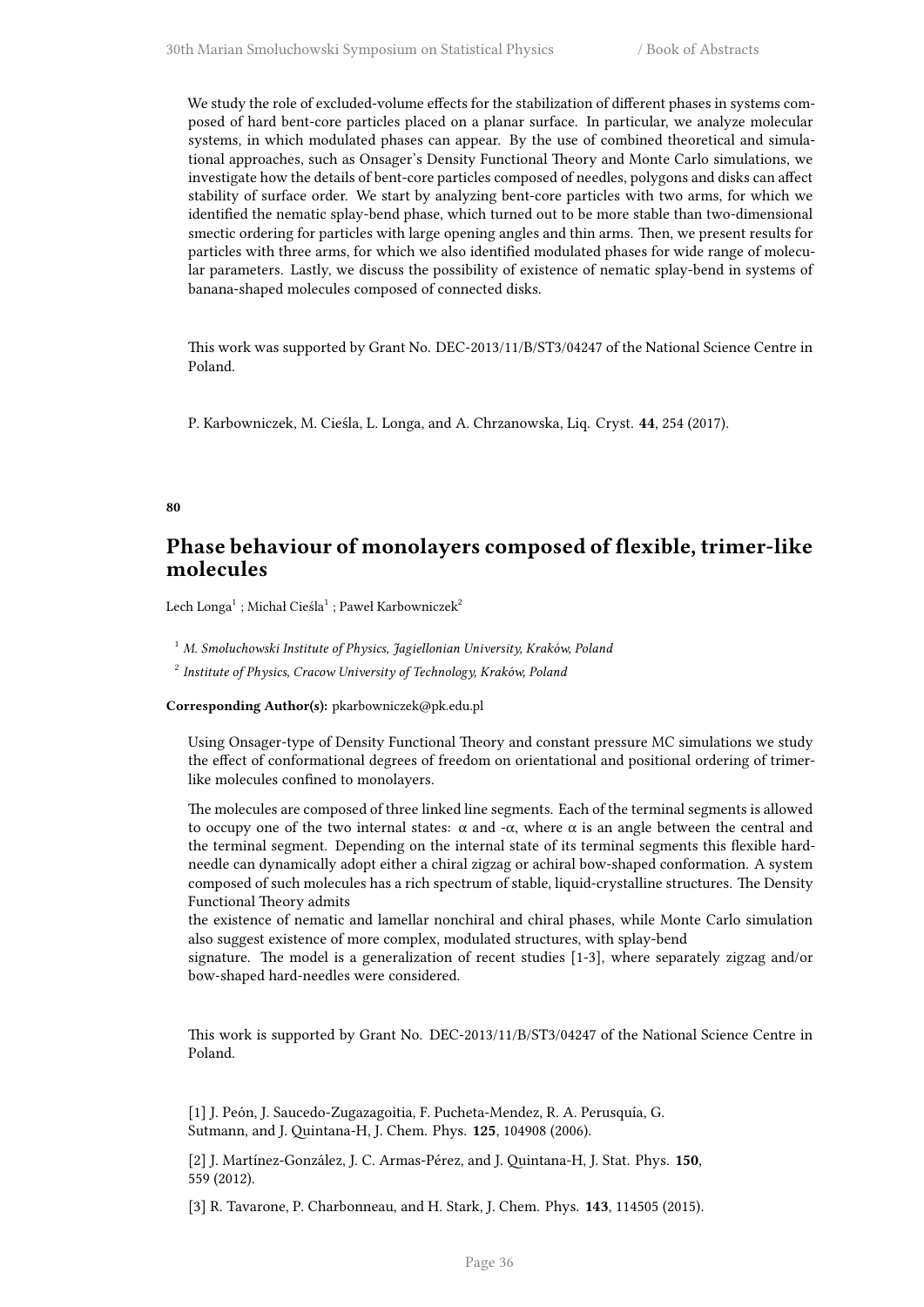## **Session 7** / **141**

# **Stochastic modeling of diffusion in dynamical systems: three examples**

Rainer Klages<sup>1</sup>

<sup>1</sup> *Queen Mary University of London*

### **Corresponding Author(s):** r.klages@qmul.ac.uk

Consider equations of motion that generate dispersion of an ensemble of particles. For a given dynamical system an interesting problem is not only what type of diffusion is generated by its equations of motion but also whether the resulting diffusive dynamics can be reproduced by some known stochastic model. I will discuss three examples of dynamical systems generating different types of diffusive transport: The first model is fully deterministic but non-chaotic by displaying a whole range of normal and anomalous diffusion under variation of a single control parameter [1]. The second model is a dissipative version of the paradigmatic standard map. Weakly perturbing it by noise generates subdiffusion due to particles hopping between multiple attractors [2]. The third model randomly mixes in time chaotic dynamics generating normal diffusive spreading with non-chaotic motion where all particles localize. Varying a control parameter the mixed system exhibits a transition characterised by subdiffusion. In all three cases I will show successes, failures and pitfalls if one tries

to reproduce the resulting diffusive dynamics by using simple stochastic models.

Joint work with all authors on the references cited below.

[1] L. Salari, L. Rondoni, C. Giberti, R. Klages, Chaos 25, 073113 (2015)

[2] C.S. Rodrigues, A.V. Chechkin, A.P.S. de Moura, C. Grebogi and R. Klages, Europhys. Lett. 108, 40002 (2014)

[3] Y.Sato, R.Klages, to be published.

**Session 12** / **50**

## **Coordination games on networks**

Author(s): Adam Kleczkowski<sup>1</sup>

**Co-author(s):** Michael Redenti<sup>1</sup>; Nicholas Hanley<sup>2</sup>

<sup>1</sup> *University of Stirling, Scotland*

<sup>2</sup> *University of St Andrews, Scotland*

### **Corresponding Author(s):** ak@maths.stir.ac.uk

One of the key contributions of Marian Smoluchowski was to show that even small, apparently random, contributions from individuals can combine to produce significant shifts in the collective behaviour. This paradigm is not limited to physics but has become increasingly influential in biological and social sciences. Models have been developed to describe such diverse systems like the market failure or spread and control of infectious diseases. We present a model that combines game theoretical framework for decision-making process involved in controlling plant infection or pest spread with a network model. We study a repeated cooperation game describing actions of plant nursery managers. We show that although the cooperation strategy is not stable (due to the existence of a risk-dominant strategy), the decay rate non-trivially depends on the initial density of cooperators, on the weight they assign to past events, and whether the decision involves an element of a chance.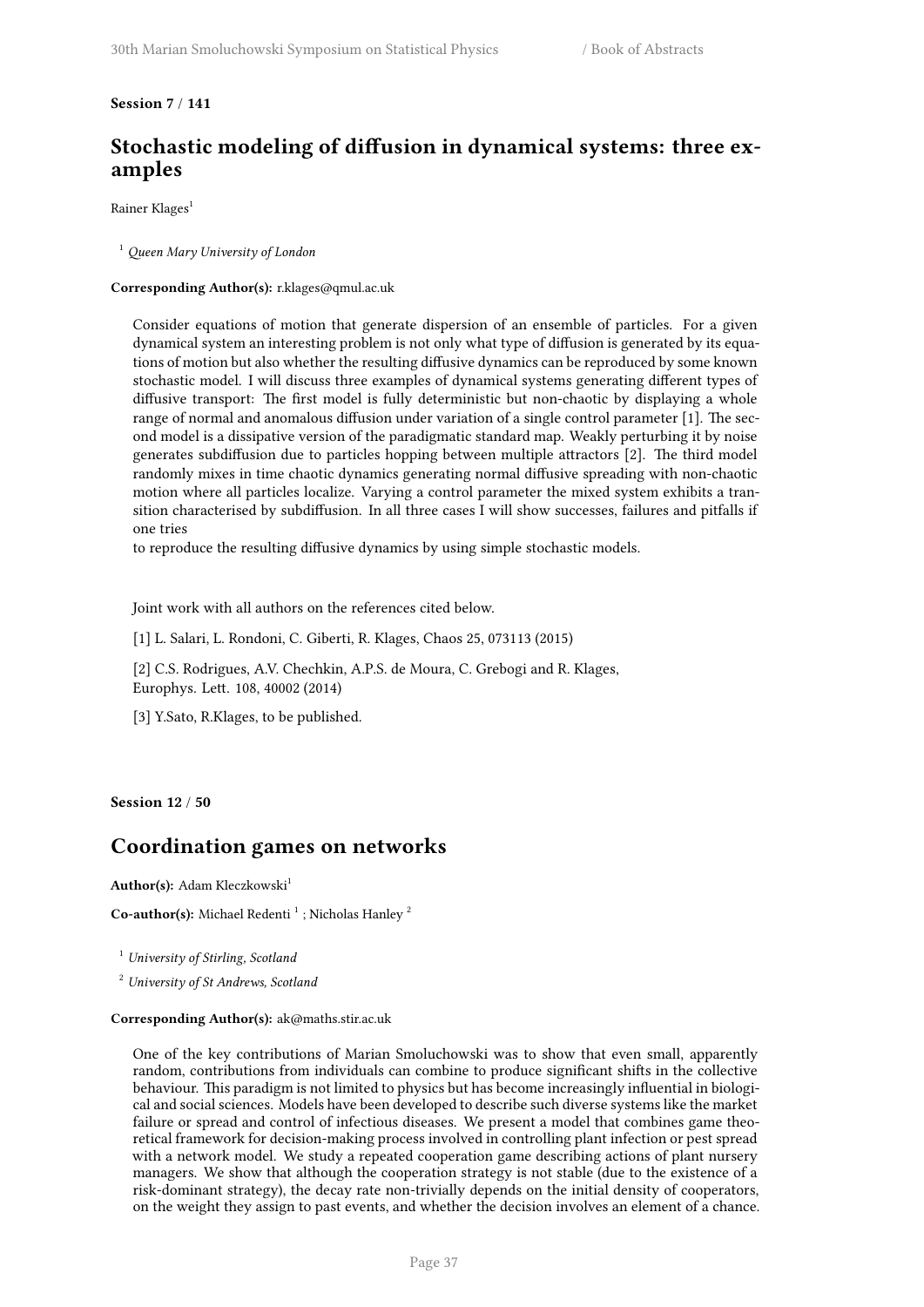By considering an agent quantal response learning process, we also study how 'irrationality' of decisions influence potential for collaborative actions. Finally, we show that the network structure also impacts on the emergence of cooperation.

**Session 9** / **14**

## **Switching of wake-mediated interaction caused by blockade effect and collective wake formation**

Oleksandr Kliushnychenko<sup>1</sup>; Sergey Lukyanets<sup>1</sup>

1 *Institute of Physics, NASU, Kiev, Ukraine*

#### **Corresponding Author(s):** kliushnychenko@iop.kiev.ua

The effect of concentration-dependent switching of the wake-mediated interaction between obstacles in a gas flow of interacting Brownian particles is presented. When increasing bath fraction exceeds half-filling, the interaction between obstacles switches from effective attraction to repulsion or vice-versa, depending on the mutual alignment of obstacles with respect to the gas flow. It is shown that for an ensemble of small and widely separated obstacles the dissipative interaction takes the form of induced dipole-dipole interaction governed by an anisotropic screened Coulomblike potential. This allows one to give a qualitative picture of the interaction between obstacles and explain switching effect as a result of changes of anisotropy direction. The non-linear blockade effect is shown to be essential near closely located obstacles, that manifests itself in the additional screening of gas flow and generation of a pronounced step-like profile of gas density distribution. It is established that behavior of the magnitude of dissipative effective interaction is, generally, nonmonotonic in relation to both the bath fraction and the external driving field. It has characteristic peaks corresponding to the situation when the common density "coat" formed around the obstacles is most pronounced. The possibility of the dissipative pairing effect and the effects of enhanced shock-wave formation of wake profiles under the collective scattering of gas flow on impurities are discussed. All the results are obtained within the classical lattice-gas model.

**Session 8** / **40**

## **Anomalous quantum diffusion of hydrogen atoms in proteins**

Gerald Kneller<sup>1</sup>

<sup>1</sup> *University of Orleans / CNRS*

#### **Corresponding Author(s):** gerald.kneller@cnrs.fr

Gerald Kneller

Centre de Biophysique Moléculaire CNRS/University of Orléans, France

Quasielastic neutron scattering (QENS) from biomolecular systems, such as proteins, probes essentially the diffusive single particle dynamics of the hydrogen atoms. As far as the internal dynamics is considered, the motion of the hydrogen atoms exhibits both multiscale and quantum properties. Starting from the definition for the mean square displacement of a quantum particle, it will be shown how both aspects can be combined within a theory of QENS experiments, which is asymptotically exact for long times/low frequencies and for moderate momentum transfers.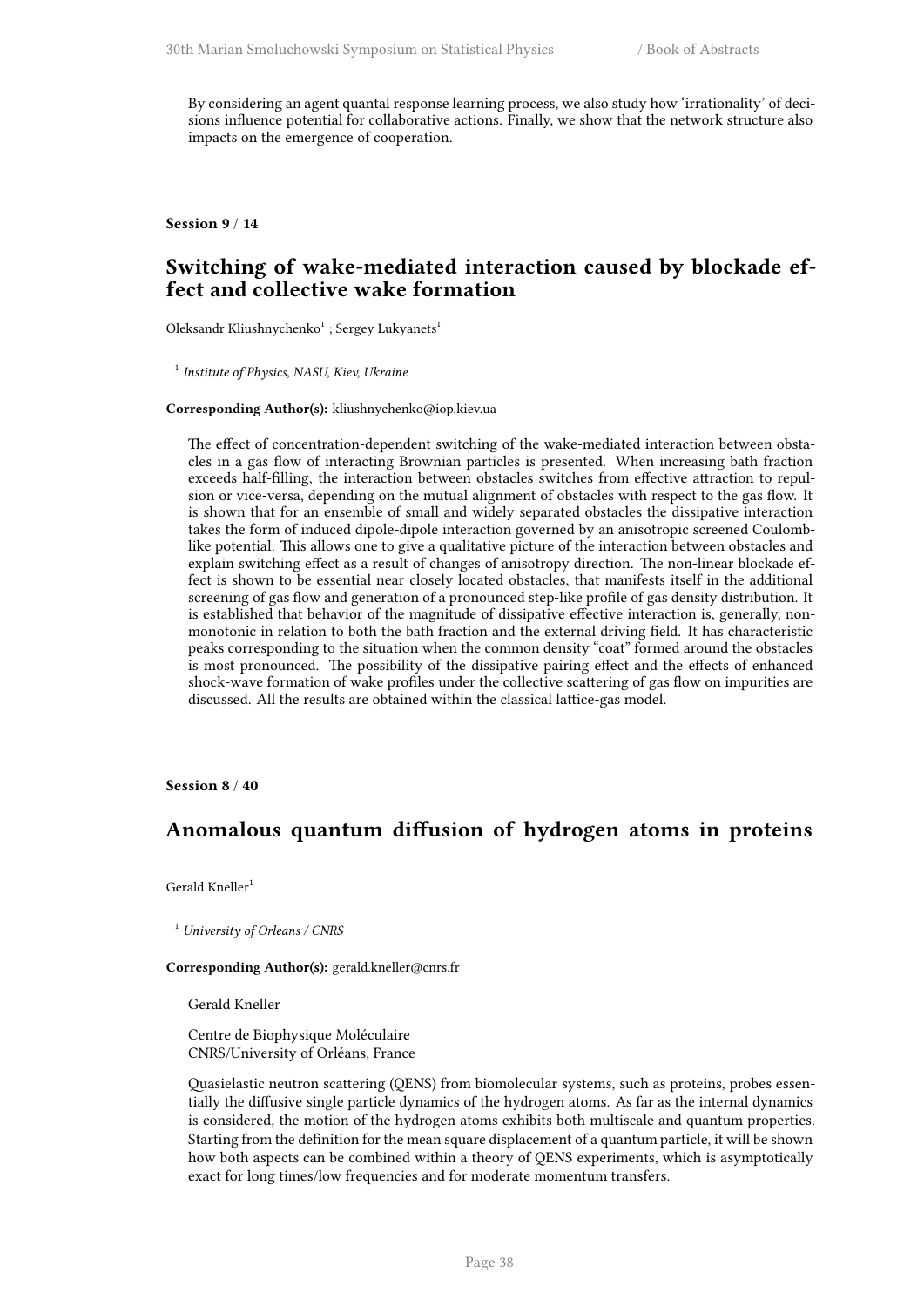[1] G.R. Kneller, J Chem Phys 145, 044103 (2016) [2] G.R. Kneller, J Chem Phys 134, 224106 (2011)

**Session 9** / **23**

# **Subdiffusion in a system consisting of two different media**

Author(s): Tadeusz Kosztolowicz<sup>1</sup>

**Co-author(s):** Katarzyna Lewandowska <sup>2</sup>

1 *Institute of Physics, Jan Kochanowski University in Kielce*

<sup>2</sup> *Medical University of Gdansk*

#### **Corresponding Author(s):** tadeusz.kosztolowicz@ujk.edu.pl

We consider subdiffusion in a system which consists of two homogeneous media joined together; subdiffusion parameters can be different in both media [1,2]. We also consider subdiffusion with absorption in a composite system. The application of the theoretical model to describe a real diffusion processes in the considered system is also presented. Confronting the theoretical formulas with the experimental data we estimate subdiffusive parameters of colistin in aqueous agarose solution and we show the subdiffusive character of colistin transport in the gel.

[1] T. Kosztołowicz, Int. J. Heat Mass Transf. 111, 1322 (2017).

[2] T. Kosztołowicz, J. Chem. Phys. 146, 084114 (2017).

### **Session 4** / **34**

## **Nonergodic dynamics in the plasma membrane of living cells**

Diego Krapf<sup>1</sup>

<sup>1</sup> *Colorado State University*

#### **Corresponding Author(s):** krapf@engr.colostate.edu

Tracking individual proteins on the surface of live mammalian cells reveals complex dynamics involving anomalous diffusion and clustering into nanoscale domains. Theoretical models show that anomalous subdiffusion can be caused by different processes. Here we study the nonergodic dynamics of voltage gated ion channels in human embryonic kidney (HEK) cells and in hippocampal neurons. We perform time series and ensemble analysis of extensive single-molecule tracking. We show that in HEK cells, weak ergodicity breaking is found to be maintained by immobilization events that take place when the proteins are captured within clathrin-coated pits. However, in hippocampal neurons, ergodicity breaking is caused by transient confinement into nanoclusters with a 230-nm mean diameter. Ergodicity breaking in these cells is manifested in two different ways. First, significant differences are observed between time- and ensemble-averaged mean square displacements. Second, a dynamical functional test unmasks ergodicity breaking at the individual trajectory level.

**Session 12** / **25**

## **Spin-glass-like transition in the majority vote model with contrarians**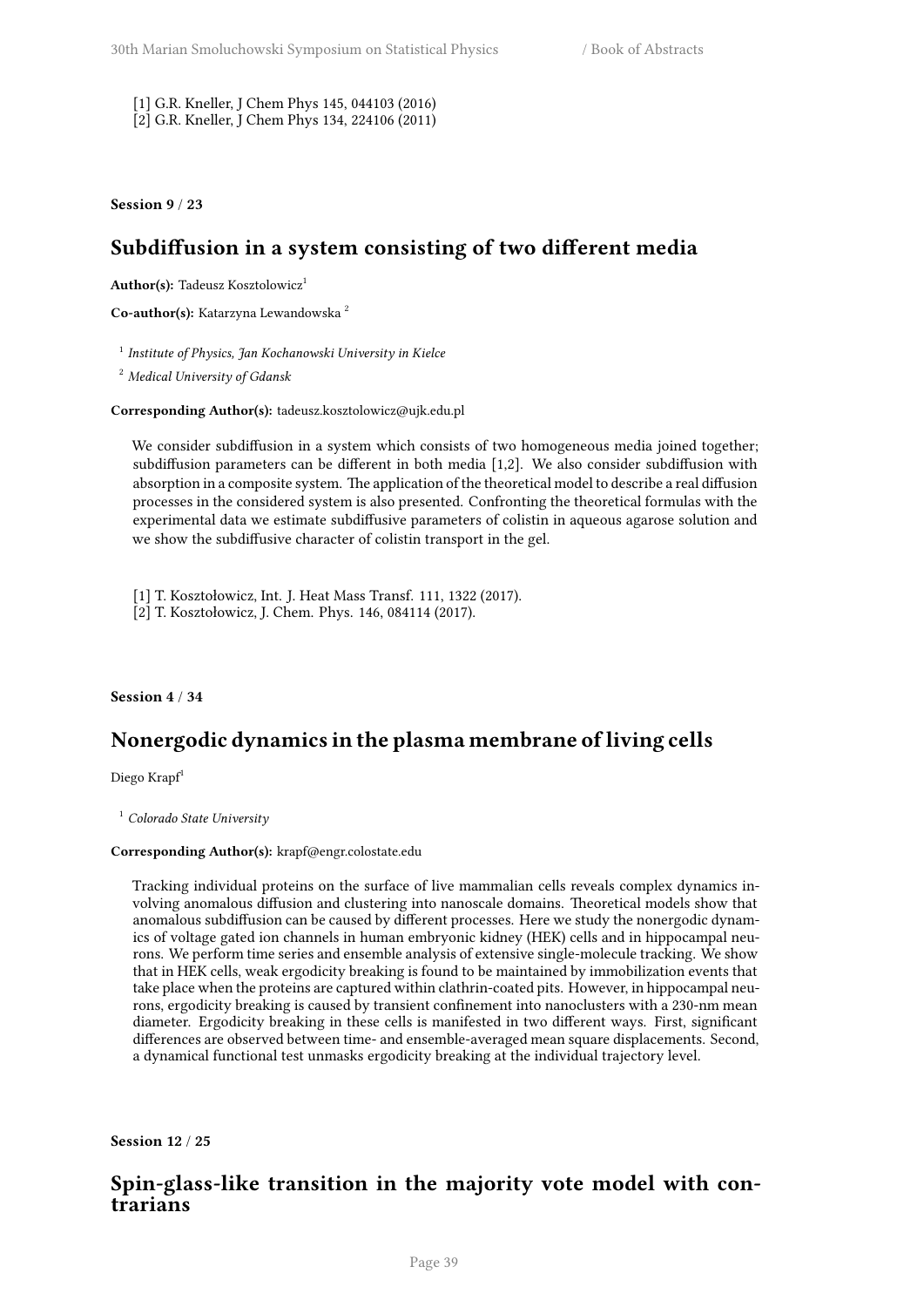#### Andrzej Krawiecki<sup>1</sup>

1 *Faculty of Physics, Warsaw University of Technology*

### **Corresponding Author(s):** akraw@if.pw.edu.pl

Majority vote model on random graphs and scale-free networks is investigated, in which a fraction p of agents (called contrarians or anticonformists)

follows an antiferromagnetic update rule, i.e., they assume, with

probability governed by a parameter  $q$  ( $0 < q < 1/2$ ), the opinion opposite to that of the majority of their neighbors, while the remaining 1-p fraction of agents follows the usual ferromagnetic update rule assuming, with probability governed by the same parameter q, the opinion in accordance with that of the majority of their neighbors. For  $p=1$  it is shown by Monte Carlo simulations and using the Binder cumulants method that for decreasing q the model undergoes second-order phase transition from a disordered (paramagnetic) state to a spin-glass-like state, characterized by a non-zero value of the spin-glass order parameter measuring the overlap of agents' opinions in two replicas of the system, and simultaneously by the magnetization close to zero. Besides, in this state the correlation of the agents' opinions exhibits exponentially decaying oscillations, as expected in the spin-glass phase.

In the case of the model on scale-free networks the critical value of the parameter q weakly depends on the details of the degree distribution. As p is decreased, the critical value of q falls quickly to zero and only the disordered phase is observed. On the other hand, for p close to zero for decreasing q the usual ferromagnetic transition is observed.

### **79**

## **Random sequential adsorption of cubes**

Michał Cieśla $^1$  ; Piotr Kubala $^1$ 

<sup>1</sup> *M. Smoluchowski Institute of Physics, Jagiellonian University, Kraków, Poland*

#### **Corresponding Author(s):** pkua.log@gmail.com

Study of properties of hard objects random packings provide insight into a structure of granular media, soft- and bio-matter as well as heterogeneous or composite materials. Numerical modeling of such packing, reveals rules responsible for different processes occurring in them like for example self-assembly of nanoparticles or glass formation, etc.

One approach to random packings uses random sequential adsorption (RSA) algorithm, which is based upon iterations of the following steps:

- a virtual particle is created. Its position and orientation inside a packing are selected randomly.
- the virtual particle is tested for overlaps with any of the other, previously placed, particles. If no overlap is found, it is placed, holding its position and orientation until the end of simulations. Otherwise, the virtual particle is removed and abandoned.

The packing is called saturated or jammed when no more particles can be added to it.

In this study we focus on three dimensional random packings built of unoriented cubes. Previous works considering two-dimensional random packings of unoriented squares provided, among others, unexpected information about kinetics of RSA.

This work was supported by Grant No. 2016/23/B/ST3/01145 of the National Science Centre in Poland.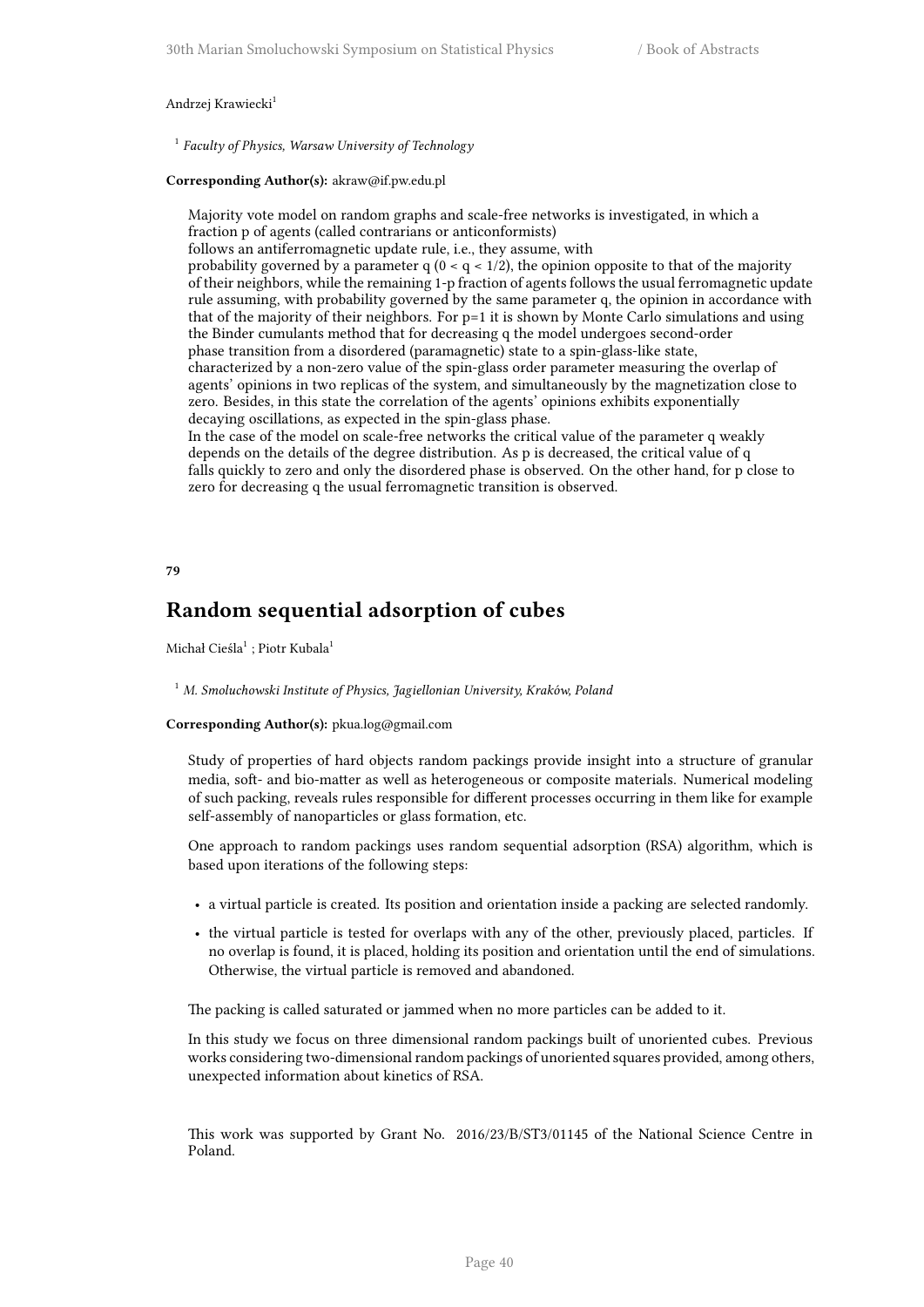### **Session 12** / **103**

# **Second order optimization may lead to Lévy walks**

Lukasz Kusmierz $^1$  ; Taro Toyoizumi $^1$ 

1 *RIKEN Brain Science Institute*

### **Corresponding Author(s):** nalewkoz@gmail.com

Most living organisms perform two different types of search: a directed search (taxis) and a random search. The former is observed when the environment provides cues to guide the motion towards targets, whereas the latter may not involve any memory and information processing and can be modeled by random walks. There is a large body of experimental results showing that the random walk adopted by many organisms is described well by Lévy walks, which raises questions about the reasons and underlying mechanisms of such a behavior. Here we show that Lévy walks may emerge from a directed gradient based search, which bridges the gap between the two modes of a search. For a wide range of scenarios our model reproduces the tail index  $\alpha$  = 1, in line with previous experimental observations in foraging organisms and predictions based on optimality considerations for sparse targets. Moreover, the model predicts specific relations between features of the search and the curvature of the optimized function, which can be tested experimentally.

## **Session 7** / **4**

# **Two forms of heat transfer via interaction with heat bath**

Chulan Kwon<sup>1</sup>

<sup>1</sup> *Myongji University*

## **Corresponding Author(s):** ckwon58@gmail.com

We consider a classical open system in contact with heat bath via interaction Hamiltonian. We investigate two forms of energy transfer via the change of interaction Hamiltonian, which are interpreted as heats. One is heat dissipation from the system and the other is heat absorption by the heat bath, which are usually expected to be the same. Since the change of interaction Hamiltonian leads to the difference between the two heats, the two are not the same in non-stationary period. In non-equilibrium stationary state, the two are only equal to each other in average and may differ in probability distribution. We investigate the difference of the forms of heat for toy models and molecular dynamic systems. It will be an interesting question which is a relevant choice of heat used for the first and second laws of thermodynamics. Further study on open quantum systems will be interesting.

### **157**

# **A model for non-Gaussian transport in intracellular media**

**Author(s):** Yann Lanoiselée<sup>1</sup>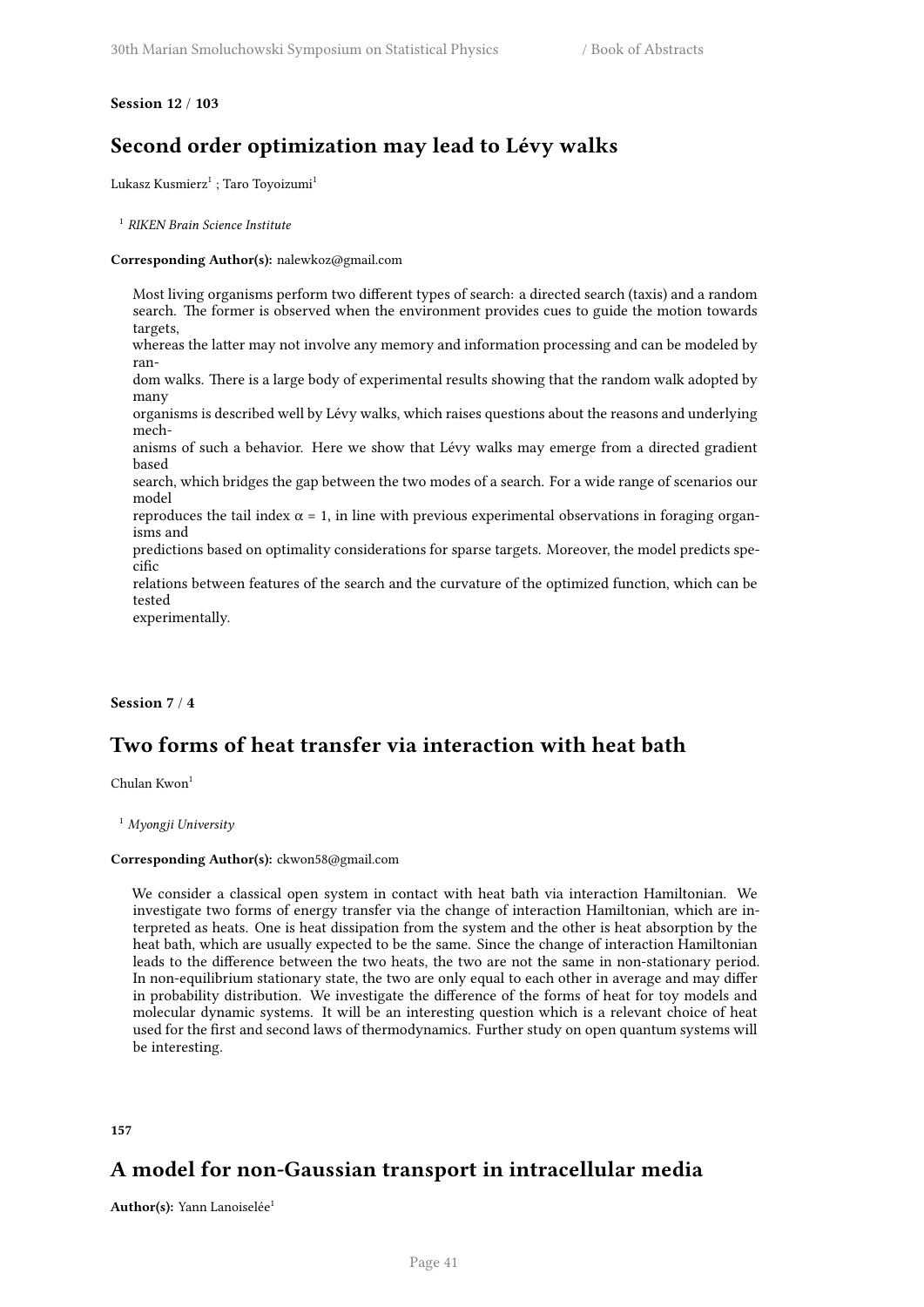**Co-author(s):** Denis Grebenkov <sup>2</sup>

1 *PMC lab - École Polytechnique*

<sup>2</sup> *CNRS*

**Corresponding Author(s):** yann.lanoiselee@polytechnique.edu

Recent progresses in single particle tracking have shown evidences of non-Gaussian distribution of displacements in biological media either near the cellular membrane or inside the cytoskeleton. A similar behavior has also been reported in granular media, turbulent flows, gels, colloidal suspensions. Its emergence in various fields suggests that this is a general feature of diffusion in complex media. A possible interpretation of this phenomenon is that tracers experience a medium with spatio-temporal fluctuations which result in local changes of diffusivity. We propose and investigate an ergodic easily interpretable model, which is based on diffusing diffusivity. Depending on the parameters, the displacement distribution can exhibit either a pure exponential shape, or a Gaussian-like behavior at small displacements with an exponential tail at large displacements, or be reduced to a purely Gaussian one in the Brownian limit. We show that the distribution converges to a Gaussian one slowly, as 1/t. We calculate relevant statistical properties and propose steps to estimate the model parameters from a sufficiently long single trajectory.

**Session 7** / **16**

## **Carnot efficiency is attainable in an irreversible process**

Author(s): Jaesung Lee<sup>1</sup>

**Co-author(s):** Hyunggyu Park <sup>1</sup>

<sup>1</sup> *Korea Institute for Advanced Study*

## **Corresponding Author(s):** jslee@kias.re.kr

In thermodynamics, there exists a conventional belief that "the Carnot efficiency is reachable only when a process is reversible." However, there is no theorem proving that the Carnot efficiency is impossible in an irreversible process. Here, we show that the Carnot efficiency is attainable in an irreversible process through investigation of the Feynman-Smoluchowski ratchet (FSR). Thus, this finding gives us a new possibility to develop a novel design of thermodynamic engines with high efficiency regardless of the reversibility. Our result also answers the long-standing question of whether the Carnot efficiency is possible in the FSR.

**Session 7** / **27**

## **Nonuniversality of heat engine efficiency at maximum power**

**Author(s):** Sang Hoon Lee<sup>1</sup>

**Co-author(s):** Hyunggyu Park<sup>1</sup>; Jaegon Um<sup>2</sup>

<sup>1</sup> *Korea Institute for Advanced Study*

2 *Seoul National University*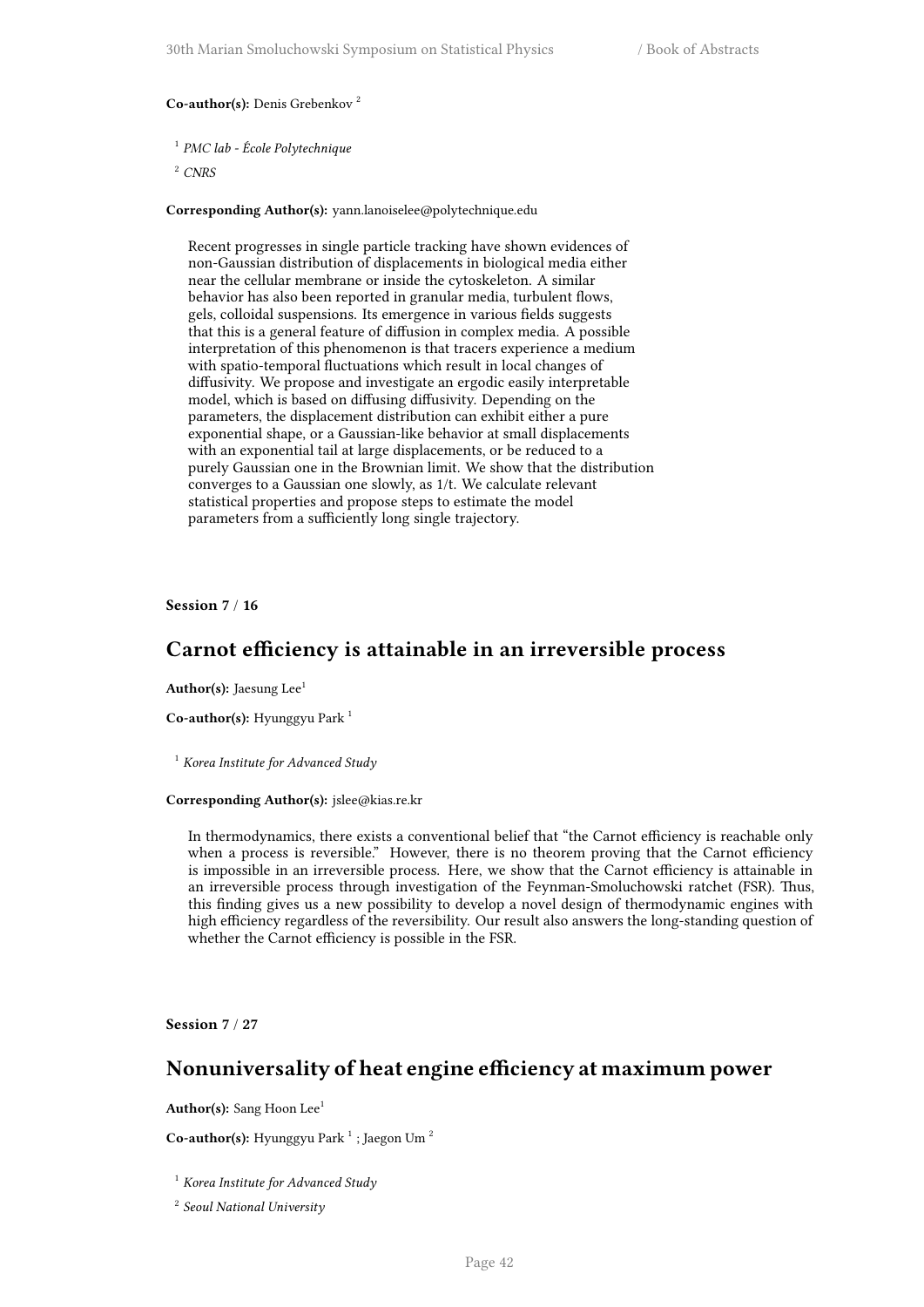### **Corresponding Author(s):** lshlj82@kias.re.kr

We study the efficiency of a quantum dot engine in the condition of the maximum power output. In contrast to the quasi-statically operated Carnot engine whose efficiency reaches the theoretical maximum, recent research on more realistic engines operated in finite time has revealed other classes of efficiency such as the Curzon-Ahlborn efficiency maximizing the power. The linear coefficient of such power-maximizing efficiency as a function of the reservoir temperature ratio has been argued to be universal as 1/2 under the tight-coupling condition between thermodynamic fluxes. By taking the quantum dot heat engine, however, we show that depending on the constraint posed on the engine, the linear coefficient can be unity, which implies that the efficiency at the maximum power actually approaches the Carnot efficiency in the equilibrium limit. As a result, we dismiss the notion of universal linear coefficient of the efficiency at the maximum power, and discuss the implication of such a result in terms of entropy production and irreversible thermodynamics. We claim that the particular scheme for the linear coefficient of unity is actually more realistic and experimentally realizable, as it corresponds to controlling the gate voltage of the quantum dot, for given temperatures and chemical potentials of the leads connected to the quantum dot.

**192**

## **Theoretical and experimental determination of a boundary contition at a thin membrane for diffusion**

Author(s): Tadeusz Kosztołowicz<sup>1</sup>

**Co-author(s):** Katarzyna Lewandowska <sup>2</sup> ; Sławomi Wąsik <sup>1</sup>

1 *Institute of Physics, Jan Kochanowski University in Kielce*

<sup>2</sup> *Medical University of Gdansk*

**Corresponding Author(s):** kale@gumed.edu.pl

We present a method of deriving a boundary condition for diffusion at a thin membrane from experimental data. Within this method the Laplace transform of a boundary condition is assumed to be in the form

$$
\hat{C}_2(0^+,p) = \hat{\Phi}(p)\hat{C}_1(0^-,p) ,
$$

where  $\hat{\Phi}(p)$  is a function to be determined. Next, we find the Laplace transform of some theoretical function containing Φ, which is a relatively easy to measure experimentally. Then, this function is also determined by means of a numerical calculation of the Laplace transform of the experimental data obtained for normal diffusion of ethanol in water in a system with a nephrophan membrane. Finally, comparing both Laplace transforms mentioned above, we find the function Φ. The derived boundary condition at a membrane contains a term with a Riemann-Liouville fractional time derivative

$$
\alpha C_2(0^+,t) + \beta \frac{\partial^{1/2}}{\partial t^{1/2}} C_2(0^+,t) = C_1(0^-,t) .
$$

Such a form of the boundary condition shows that particles transfer through a thin membrane is a "long-memory process." The presented method is an example that an important part of the mathematical model of physical processes may be derived directly from experimental data.

This work was partially supported by the Polish National Science Centre under Grant No. 2014/13/D/ST2/03608.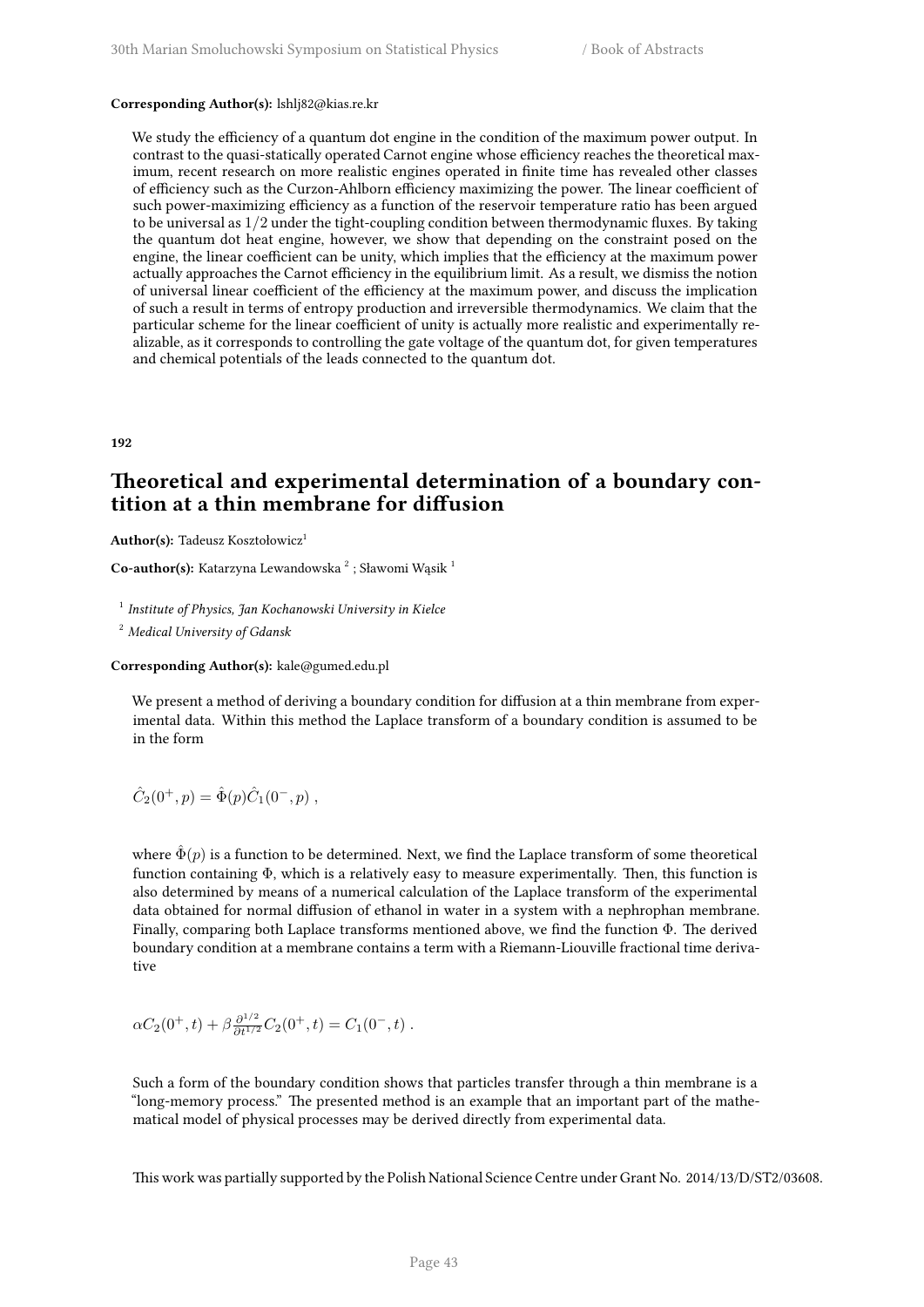[1] T. Kosztołowicz, S. Wąsik, K.D. Lewandowska, Phys. Rev E 96, 010101(R) (2017).

[2] T. Kosztołowicz, Int. J. Heat Mass Transf. 111, 1322 (2017).

[3] T. Kosztołowicz, J. Chem. Phys. 146, 084114 (2017).

### **110**

# **Resonant tunneling through a finite-width potential barrier in graphene nanoribbons**

Author(s): Rodrigo Lima<sup>1</sup>

**Co-author(s):** Alexandro Nascimento <sup>2</sup>

<sup>1</sup> *Universidade Federal de Alagoas*

2 *Instituto Federal de Educação, Ciência e Tecnologia do Piauí, Parnaíba, PI 64210-260, Brazil*

### **Corresponding Author(s):** rodrigo@fis.ufal.br

This study aims at presenting the calculate the transmission probabilities of Dirac particles through a graphene nanoribbon (GNR) with a barrier-like potential. Using the Dirac equation with continuity condition for wave functions at the interfaces between regions with and without a potential, it was calculated the mode-dependent transmission probability for both semiconducting and metallic armchair-edge graphene nanoribbons (AGNRs). We verified that the transmission is an oscillating function of the height and width of the barrier for both AGNRs. Finally, we can have verified that, different from those for an infinite sheet of graphene system, the transport properties of AGNRs depends sensitively on their widths and edge details. This study is not only of vital importance for understanding the fundamental physics of the material, but also useful for designing novel devices or developing applications.

## **Session 0** / **135**

## **Arrays of coupled two-state oscillators**

Author(s): Katja Lindenberg<sup>1</sup>

Co-author(s): Alexandre Rosas<sup>2</sup>; Daniel Escaff<sup>3</sup>; Italo Pinto<sup>2</sup>

<sup>1</sup> *University of California, San Diego*

<sup>2</sup> *Universidade Federal de Paraíba, João Pessoa, Brazil*

<sup>3</sup> *Universidad de Los Andes, Santiago, Chile*

**Corresponding Author(s):** klindenberg@ucsd.edu

We discuss synchronization of arrays of coupled two-state stochastic oscillators with additional fluctuations due to finite numbers of units, types and ranges of couplings, memory effects, etc. If time permits we present phase diagrams

**Session 6** / **116**

## **Navigation and target search on human chromosomes**

Ludvig Lizana<sup>1</sup>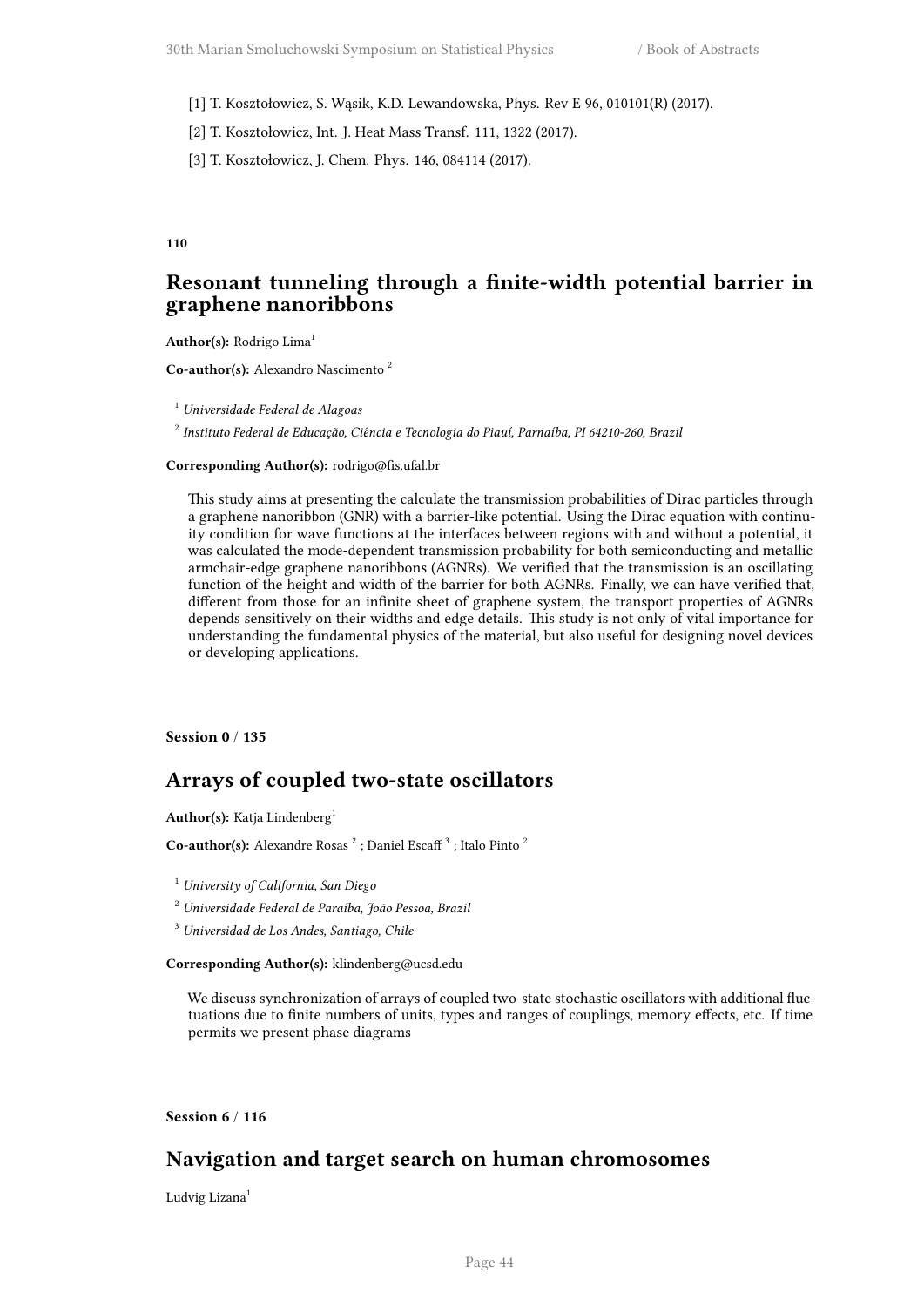<sup>1</sup> *Umeå University*

### **Corresponding Author(s):** ludvig.lizana@umu.se

In living cells, proteins often bind to specific basepair sequences on DNA, such as transcription factor proteins that regulate gene expression, or restriction enzymes that cut the DNA at cleavage sites. These proteins search for targets that are about 10 basepairs long, on a DNA that is a few mega basepairs in bacteria, and billions in humans. This sounds like a needle in a haystack- problem but search times are surprisingly short. For example, in *E. coli* bacteria it takes a few minutes to locate a gene regulatory site, whereas a random search would take up to ten times longer. The common explanation for this, is that proteins combine three dimensional (3D) excursions with one dimensional (1D) diffusion along the DNA, also known as facilitated diffusion.

Combining 3D and 1D search in this way implies that search times depend on the DNA's specific 3D organisation. This has been shown analytically using classical polymer models with known looping probabilities and in simulations. But, how this happens in humans and other eucaryotes where DNA organisation is more complex is an open problem. Theoretically, researchers have been hampered by the lack of knowledge of how eukaryotic DNA is organised, but experimental development of socalled Chromosome Conformation Capture techniques, where state-of-the-art is HiC, have partly remedied this problem. In short, HiC experiments give a genome-wide heat map of physical contact frequencies, or looping probabilities, between all DNA fragments pairs in the cell nucleus down to 1 kilo-basepair resolution.

In our recent work, we have used HiC data as a proxy for the *in-vivo* DNA looping probabilities to model protein search on human chromosomes. By mapping the search onto a network problem, with DNA segments as nodes and physical contacts as links, we calculate the mean-first passage time to all nodes for all human chromosomes. For example, we find that DNA segments that harbour gene starts have small search times and are thus easy to find.

**82**

# **Self-averaging of random quantum dynamics**

**Author(s):** Marcin Lobejko<sup>1</sup>

 $\mathbf C$ o-author(s): Jerzy Dajka  $^1$  ; Jerzy Łuczka  $^1$ 

<sup>1</sup> *University of Silesia*

### **Corresponding Author(s):** mlobejko@us.edu.pl

Stochastic dynamics of a quantum system driven by statistically independent random sudden quenches is studied. We show that with growing frequency of random quenches the system smoothly approaches deterministic limit indicating self-averaging of its temporal evolution. Moreover we reveal that there is an effective (constant) Hamiltonian generating time evolution of self-averaged system directly related to statistical properties of the stochastic driving.

**Session 5** / **59**

# **Diffusion of a tagged particle in two dimensional elastic networks**

Michael Lomholt $1$ 

<sup>1</sup> *University of Southern Denmark*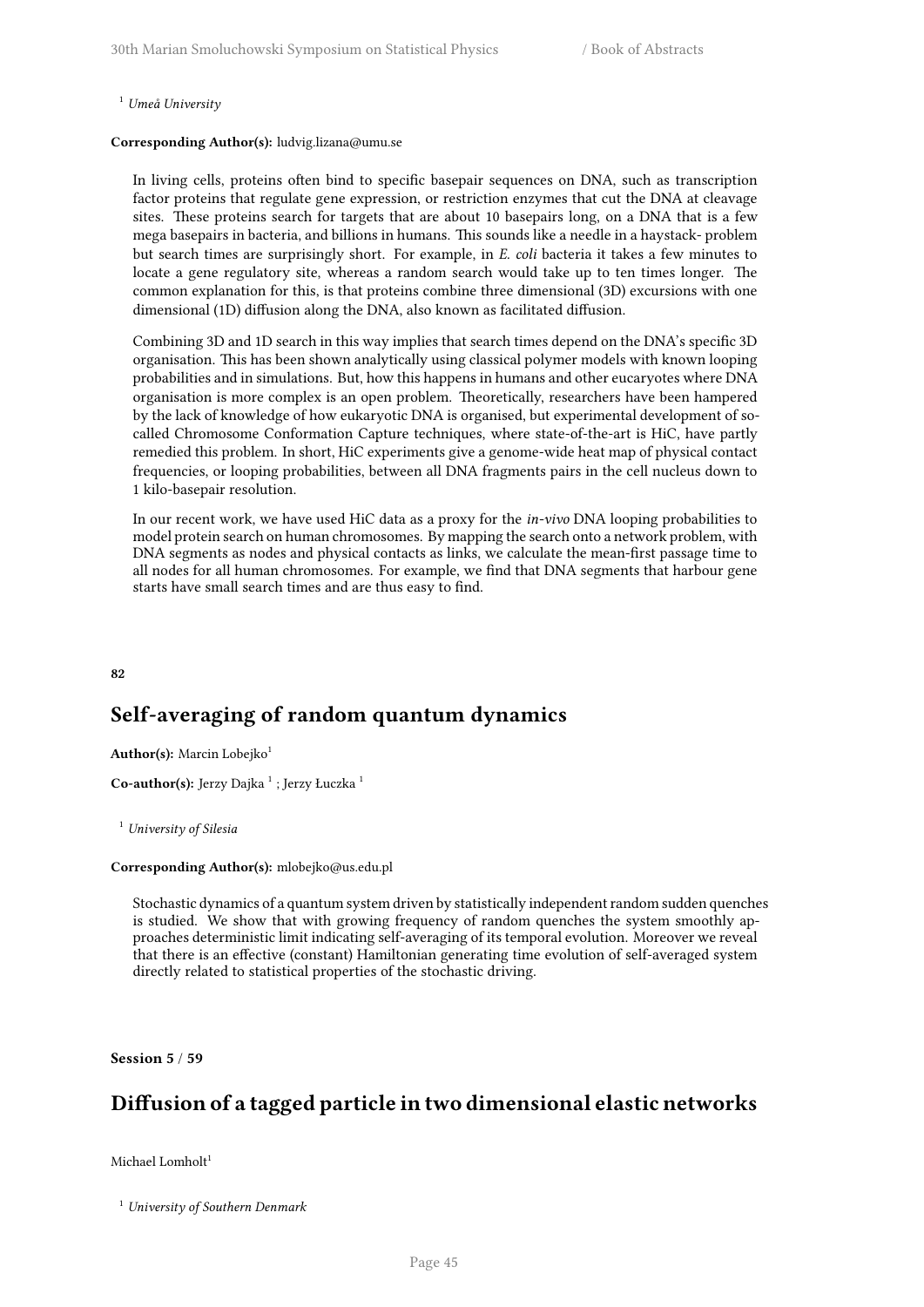#### **Corresponding Author(s):** mlomholt@memphys.sdu.dk

I will discuss the long time asymptotic behavior of a tagged particle in two dimensional systems, where the particles are stuck with their neighbors. This corresponds to single-file diffusion in one dimension, where the mean squared displacement of a particle grows with the square root of time. In two dimensions it turns out that the mean square displacement grows logarithmically. I will show how one can arrive at these results through an approach called harmonization.

**Session 2** / **164**

## **Transient anomalous diffusion in ratchet systems**

Author(s): Jerzy Luczka<sup>1</sup>

**Co-author(s):** Jakub Spiechowicz<sup>1</sup>; Peter Hanggi<sup>2</sup>

<sup>1</sup> *University of Silesia*

<sup>2</sup> *University of Augsburg*

## **Corresponding Author(s):** jerzy.luczka@us.edu.pl

Anomalous diffusion can be detected in various systems. We show that anomalous diffusion may emerge in a straightforward, one dimensional classical nonequilibrium dynamics of a Brownian particle moving in a ratchet potential and driven by both an unbiased time-periodic force and thermal fluctuations of Gaussian nature. In a tailored parameter regime for which the deterministic counterpart of the system is non-chaotic, the mean square deviation of the Brownian particle coordinate evolves in three following stages: initially as superdiffusion, next as subdiffusion and finally as normal diffusion in the asymptotic long time limit. The lifetimes of superdiffusion and subdiffusion can be controlled by system parameters and can last many many orders longer than characteristic times of the system, thus being comfortably detectable experimentally. The findings are distinct from existing knowledge and suggest reconsideration of generally accepted opinion that anomalies are due to large and rare fluctuations that are characterized by broad distributions with powerlaw tails.

We explain the underlying mechanism standing behind the emergence of diffusion anomalies and control of their regimes which are related to ergodicity of the system and ultraslow relaxation of the particle velocity towards its nonequilibrium stationary state.

**Session 7** / **168**

## **Evolution of information within sEMG signals in the process of treatment**

Author(s): Lukasz Machura<sup>1</sup>

Co-author(s): Michał Nowakowski<sup>2</sup>; Paulina Trybek<sup>1</sup>

<sup>1</sup> *University of Silesia*

<sup>2</sup> *Department of Medical Education, Jagiellonian University Medical College*

#### **Corresponding Author(s):** lukasz.machura@smcebi.edu.pl

Colorectal cancer remains to be one among 5 most common types of cancer found for both men and women. Typically multimodal treatment including surgery, radiation and chemotherapy is applied.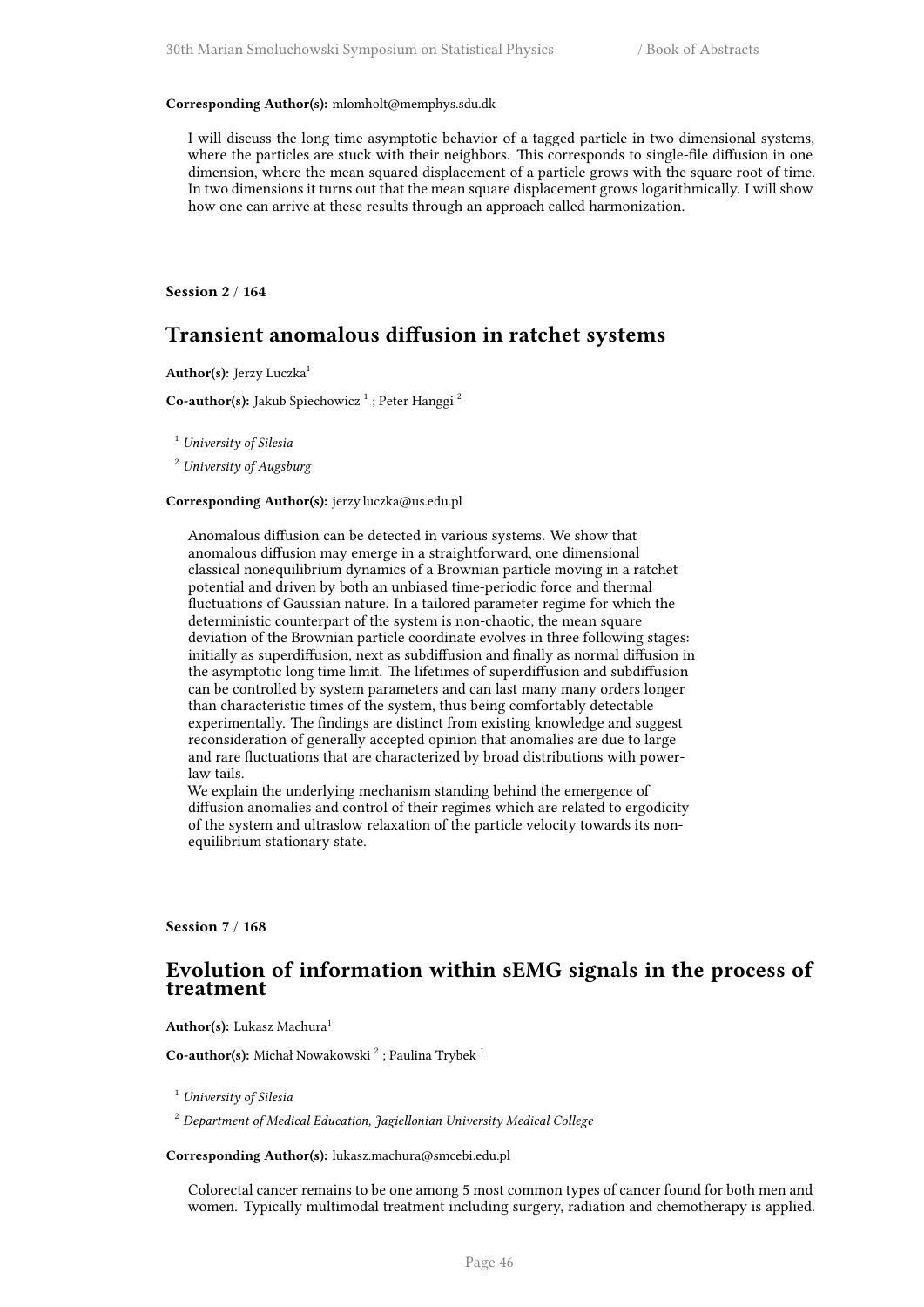The electrical activity of external anal sphincter can serve as a potential source of knowledge of the actual state of the patient. The signals registered by means of the surface electromyography are typically highly complex thus create a challenge for its description. The loss of such complexity is often related with the pathological state. Entropy often serves as one of the nonlinear methods capable to grasp an internal structure of the signal together with the insight into its complexity over a wide range of scales. In this work we would discuss the usefulness of the most common techniques for the description of the loss of information carried out by the biomedical signals.

**Session 12** / **73**

# **Temperature gradient induced solvent coarsening around colloids**

**Author(s):** Anna Maciolek<sup>1</sup>

**Co-author(s):** Siegfried Dietrich<sup>2</sup>; Sutapa Roy<sup>3</sup>

1 *ICHF PAN*

<sup>2</sup> *MPI for Intelligent Systems*

<sup>3</sup> *MPI for Intelligent Systems, Stuttgart*

#### **Corresponding Author(s):** amaciolek@ichf.edu.pl

Using mesoscopic numerical simulations and analytical theory we investigate

the coarsening of the solvent structure around a colloidal particle emerging after a

temperature quench of the colloid surface. Qualitative differences in the coarsening mechanisms are found,

depending on the composition of the binary liquid mixture forming the solvent and on the adsorption preferences of the colloid. For an

adsorptionwise neutral colloid, as function of time the phase being next to its surface alternates. This behavior sets in on the scale of the

relaxation time of the solvent and is absent for colloids with

strong adsorption preferences. A Janus colloid, with a small temperature difference between its two hemispheres,

reveals an asymmetric structure formation and surface enrichment around it, even if the solvent is within its one-phase region

and if the temperature of the colloid is above the critical demixing temperature  $T_c$  of the solvent. A comparison between the emerging fluid structures above and below *T<sup>c</sup>* is provided.

Our phenomenological

model turns out to capture recent experimental findings according to which, upon laser illumination of a Janus colloid and due to the ensuing temperature gradient between its two hemispheres, the surrounding binary liquid mixture

develops a concentration gradient.

## **Session 4** / **54**

# **Induced motion of a probe in contact with a nonequilibrium medium**

Christian Maes<sup>1</sup>

<sup>1</sup> *KU Leuven*

## **Corresponding Author(s):** christian.maes@kuleuven.be

We discuss how contact with a nonequilibrium bath can modify the effective dynamics of a probe. In particular, systematic forces may become nongradient; the second fluctuation-dissipation relation can be broken and the noise may be nonGaussian and showing power law distributed jumps.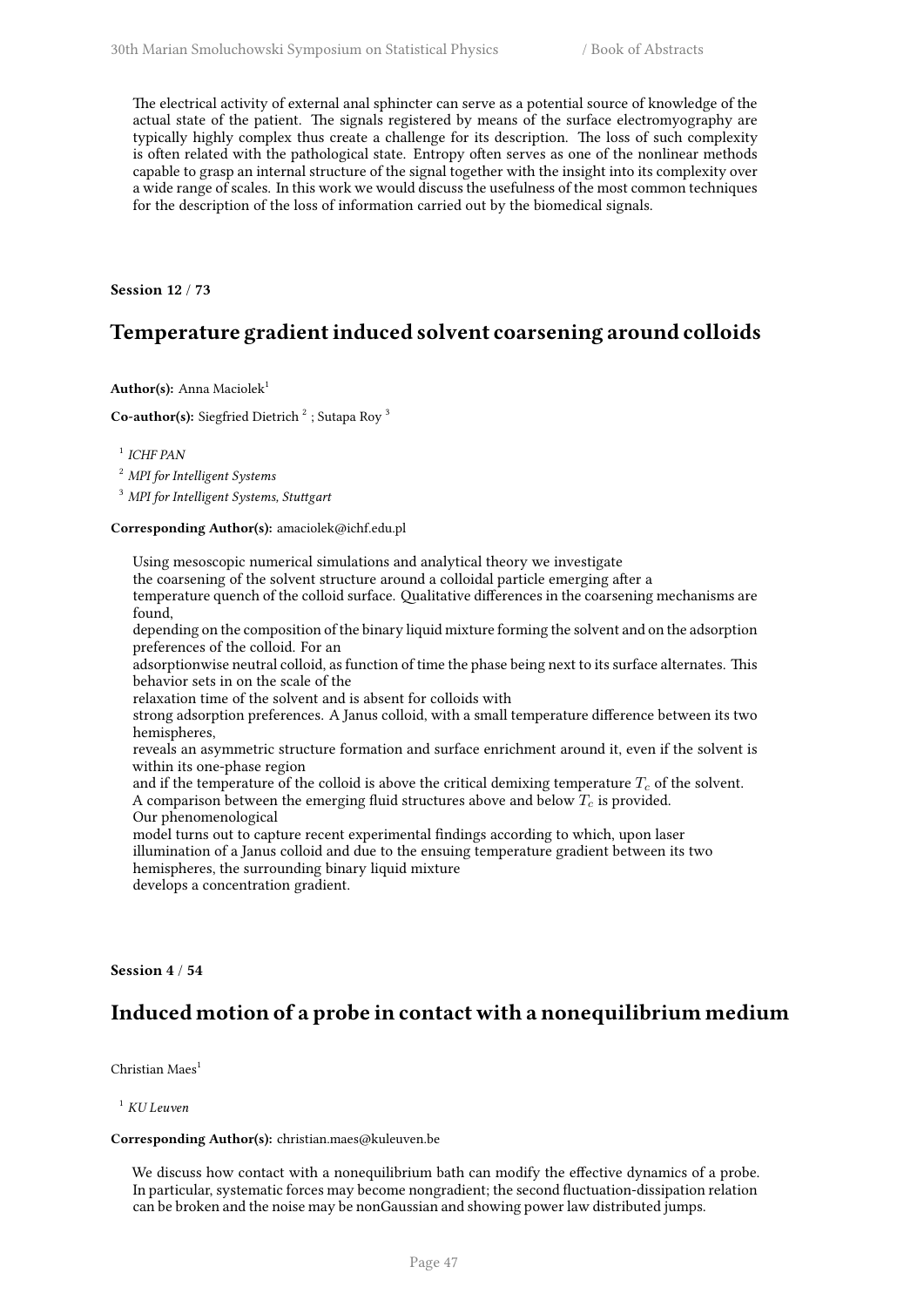## **Session 3** / **42**

## **Dynamical maps on quantum Orlicz spaces**

Wladyslaw Adam Majewski<sup>1</sup>

<sup>1</sup> *The Gdansk University*

#### **Corresponding Author(s):** fizwam@univ.gda.pl

We present a new rigorous approach based on Orlicz spaces for the description of the statistics of large regular statistical systems, both classical and quantum. We emphasize that the presented formalism is applicable to QFT!

The pair of Orlicz spaces we explicitly use are respectively built on the exponential function

(for the description of regular observables) and on an entropic type function (for the corresponding states). They form a dual pair (both for classical and quantum systems). This pair  $\langle L^{\cosh - 1}, L \log(L +$ 1)*⟩* has the advantage of being general enough to encompass regular observables, and specific enough for the latter Orlicz space to select states with a well-defined entropy function.

Quantum dynamical maps are defined and studied for quantum statistical physics based on Orlicz spaces. We show that even in the most general non-commutative contexts, completely positive Markov maps satisfying a natural Detailed Balance condition, canonically admit an action on a large class of quantum Orlicz spaces. This is achieved by the development of a new interpolation technique, specifically suited to the above context, for extending the action of such maps to the appropriate intermediate spaces of the pair  $\langle L^{\infty}, L^1 \rangle$ .

**189**

## **The effects of sub-diffusion in the NTA size measurements of extracellular vesicles**

Maciej Majka<sup>1</sup>

1 *Jagiellonian University*

### **Corresponding Author(s):** maciej.majka@uj.edu.pl

The interest in the extracellular vesicles (EVs) is rapidly growing as they became reliable biomarkers for many diseases. For this reason, fast and accurate techniques of EVs size characterization are the matter of utmost importance. One increasingly popular technique is the Nanoparticle Tracking Analysis (NTA), in which the diameters of EVs are calculated from their diffusion constants. This assumes that the diffusion of EVs follows the Stokes-Einstein relation, i.e. that the Mean Square Displacement is linear in time (MSD*∝ t*). However, we show that this relation is severely violated in biological samples. In fact, at intermediate time periods MSD is strongly sub-diffusive (MSD  $\alpha$  *t*<sup> $\alpha$ </sup>, 0 < *α* < 1). The sub-diffusive behaviour is well known in statistical physics, but most of its theoretical models do not provide the direct relation between the size of a particle and the generalized diffusion constant  $D_{\alpha}$ . We solve this problem by introducing the logarithmic model of sub-diffusion. Applying it into analysis results in the average measured EV diameter reduced by 45% in comparison to the normal diffusion models. To corroborate our analysis, we compare our results with the AFM studies of the same samples. While the average size of EVs in AFM is still twice smaller than the in NTA, this discrepancy is expected due to the systematic differences between these two methods, which we also discuss.

**Session 3** / **85**

## **Glass transition as the consequence of spatially correlated stochastic dynamics**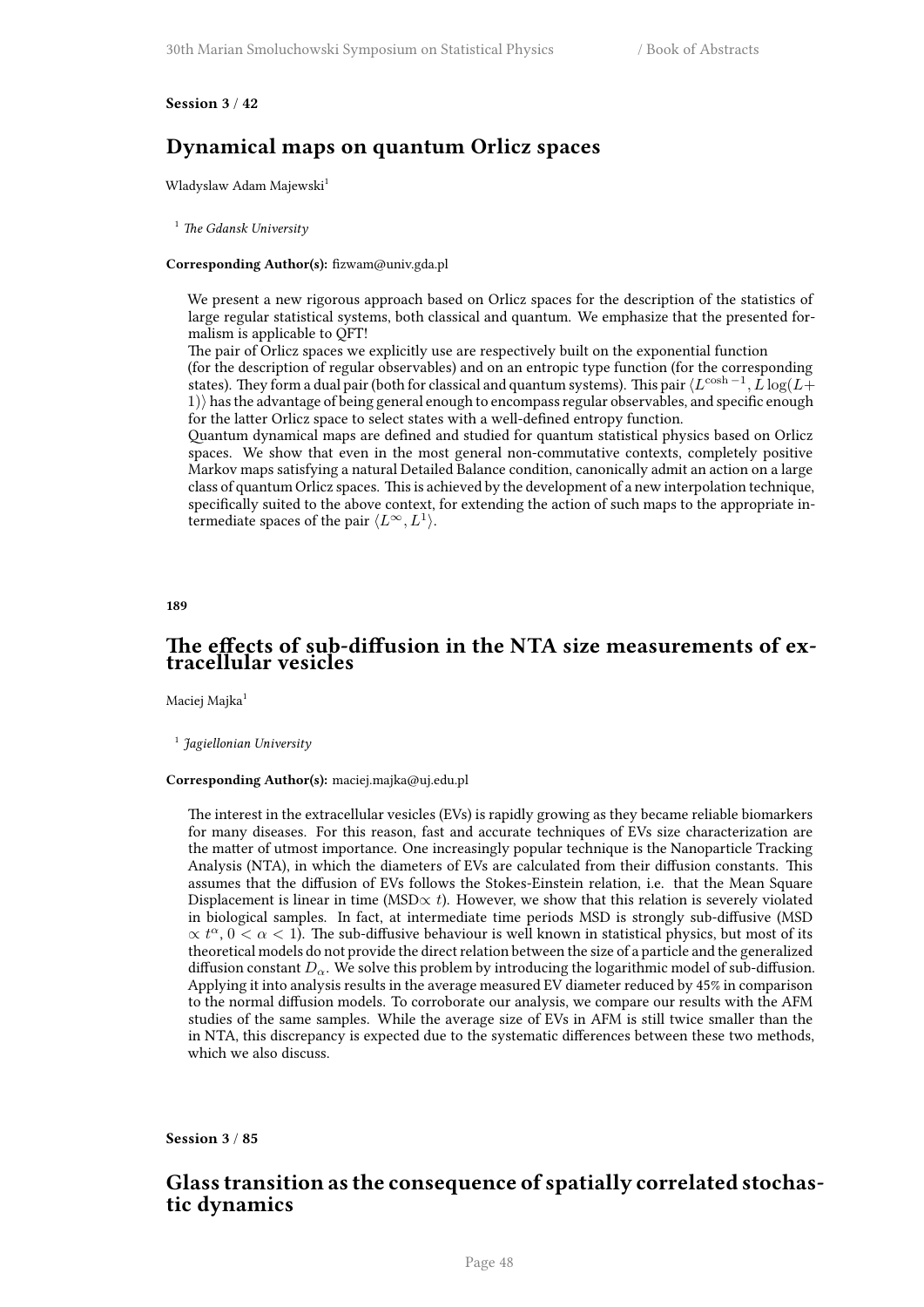### Maciej Majka<sup>1</sup>

1 *Jagiellonian University*

### **Corresponding Author(s):** maciej.majka@uj.edu.pl

Despite the decades of intense research, the glass transition, i.e. the extreme rise in the viscosity (by  $10^{14}$  for molecular and  $10^3$  for colloidal glasses) of the disordered system as it becomes denser/colder, is far from being fully understood. One important limitation here is the lack of analytically solvable models for the systems with arbitrary interactions. In this presentation such one-dimensional model is introduced. The model originates from the recent theoretical advancements in the field of Langevin dynamics driven by the spatially correlated noise (SCN). SCN can be linked to the diffusion in colloids or dynamic heterogeneity in molecular systems. Recently, it has been shown that the thermodynamic consistency requires SCN to be accompanied by the dissipation represented as the friction-response matrix. I will show that in the thermodynamic limit, this matrix can develop a genuine singularity in dissipation for finite volume packing, thus heralding the system jamming. Since this happens under the assumption of complete molecular disorder, this jamming is identified as the glass transition. The model introduces new perspective on the role of spatial correlations in vitrification, i.e. it shows that they might not be the consequence, but the cause of jamming. It also provides the exact relation between the noise correlation length and the critical packing. Finally, it suggests that the spectrum of the friction-response matrix might be the order parameter for the glass transition.

### **Session 4** / **49**

# **Modelling heart rhytm variability in heart transplant patients by cellular automata on complex networks**

Danuta Makowiec<sup>1</sup>

<sup>1</sup> Institute of Theoretical Physics and Astrophysics, University of Gdansk

## **Corresponding Author(s):** fizdm@univ.gda.pl

In patients with end-stage heart disease the heart transplantation (HTx) is associated with significant improvement in survival and in quality of life. However strong immunosuppressive drugs together with processes of aging could lead to vasculopathy and fibrosis of the donor heart. Moreover a spontaneous process of reinnervation proceeds in the myocardial tissue. All together impact on progressive alternations in the myocardial structure what influence propagation of activation wave fronts. A variety of arrhythmias – abnormal heart rhythm, may occur which adversely affect the patient long term survival.

Cellular automata modeling of signal propagation in the atrial muscle tissue is a rational compromise in resolving of physiological complexity, justified by efficiency in reproducing details of myocardial architecture. Consequently this modeling may explain key relationships between heart muscle structure and the propagation of activation wave fronts, possible reasons for the risk of arrhythmia.

Combining our proposition for stochastic network cellular automata model of the human pacemaker [1] and 2D cellular automata model of fibrosis in atria proposed in [2], we investigate which changes in myocardial structure affects propagation of cell-to-cell signals to contract in such way that we observe abnormal heart rhythm. 24-hour Holter measurement, a noninvasive and cheap ECG recording provides information on erratic rhythms of HTx patients. By modeling of structural alternates in the heart tissue we reproduce properties of some individual HTx patient heart rhythm [3].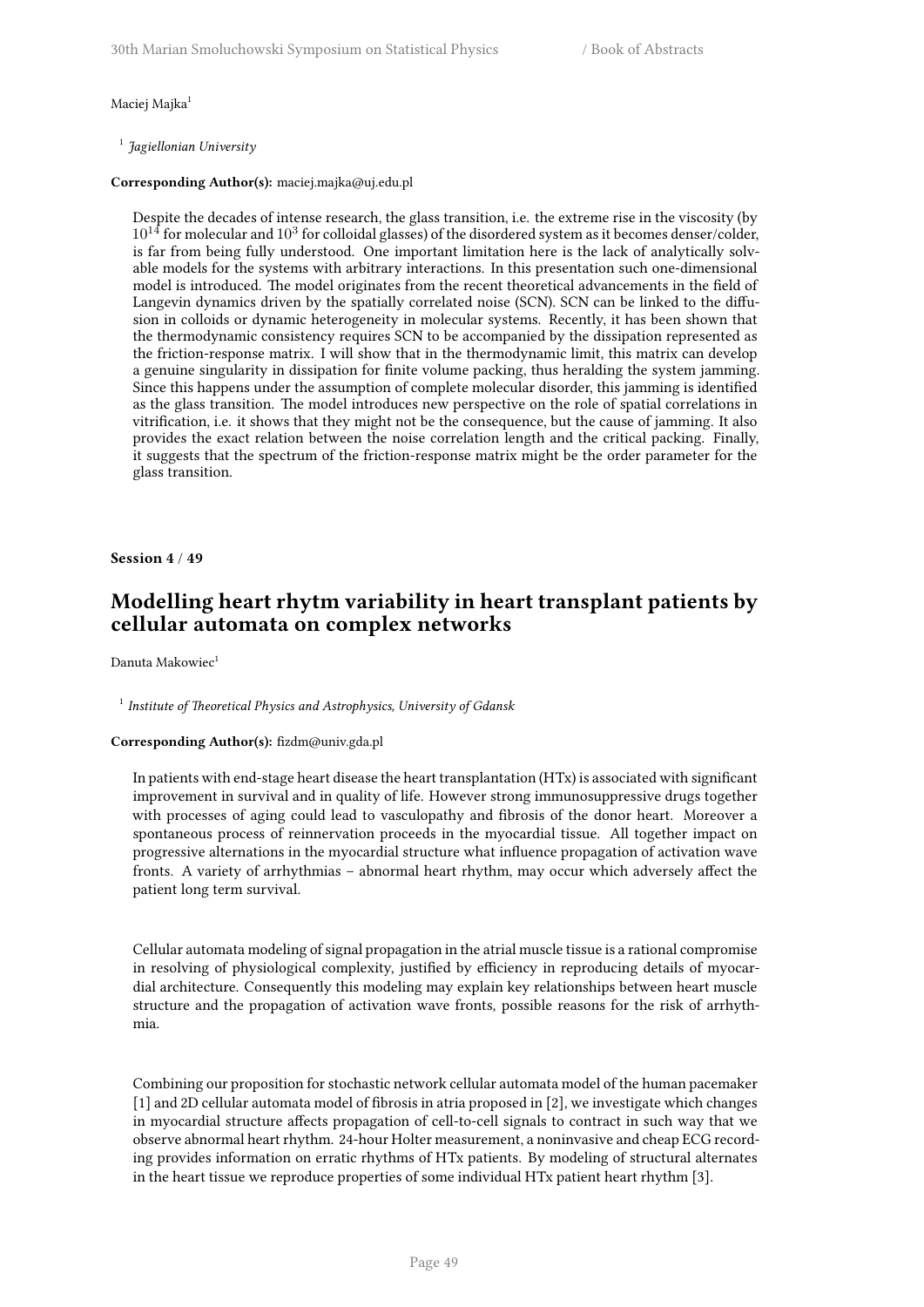#### References

- 1. D. Makowiec Acta Phys.Pol.B Proc.Suppl. 7(2014) 347
- 2. K. Christensen et al, Phys. Rev. Lett. 114 (2015) 028104
- 3. D. Makowiec et al, Chaos, Solitons & Fractals 90 (2016) 101

**Session 12** / **36**

# **Dynamics of diluted confined systems**

Paolo Malgaretti<sup>1</sup>

<sup>1</sup> *Max Planck Institute for Intelligent Systems*

#### **Corresponding Author(s):** malgaretti@is.mpg.de

Recent studies have shown that the presence of boundaries can strongly affect the dynamics of physical systems.

For example, negative mobility and fluid recirculation occurs when an electrolyte is driven in a varying-section channels[1], rectification occurs active particles such as molecular motors[2] or active swimmers[3] moving in inhomogeneous environments and off–diagonal terms in the mobility tensor appears for binary mixtures of hard sphere confined between corrugated plates[4].

Clearly the interplay between the confined systems and the confining walls is maximized when the typical length scales of the confined system match with the size of the confining walls.

In this contribution I will discuss the general mechanisms at the basis of the interplay between the confined system and the confinement. In particular, by means of a few example I will show how analytical insight into the possible regimes can be attained.

Firstly, I will discuss how the electrostatic interaction between a tracer particle and the channel walls affect particle dynamics. In such a scenario, novel dynamical regimes such as negative mobility[1] and asymmetric passage times[5] can arise due to the interplay between the electrostatic interactions and the local entropic drive induced by the varying–section channel.

Secondly I will show how the insight gained by such studies can be transferred to the problem of polymer translocation across varying-section channels.

In particular, I will show that, under suitable approximation, it is possible to reduce the problem of polymer translocation across varying-section channels to that of a single point–like particle under an effective potential that can be derived from the equilibrium local free energy of the polymer. Interestingly, the model predicts a non-monotonous dependence on the translocation time of the polymer across the pore appears. By comparing with Brownian dynamics simulations I will discuss the quantitative reliability of the point-like approximation as well as its regime of validity[6].

[1] P. Malgaretti, I. Pagonabarraga and M.J. Rubi: PRL **113** 128301 (2014)

[2] P. Malgaretti, I. Pagonabarraga and M.J. Rubi: Phys. Rev. E **85** 010105 (2012)

[3] P. Malgaretti and Holger Stark, J. Chem. Phys. **146**, 174901 (2017)

[4] U. Marini Bettolo Marconi, P. Malgaretti and I. Pagonabarraga: J. Chem. Phys. **143** 184501 (2015)

[5] P. Malgaretti, I. Pagonabarraga and M.J. Rubi: J. Chem. Phys. **144** 034901 (2016)

[6] V. Bianco and P. Malgaretti J. Chem. Phys. **145** 114904 (2016)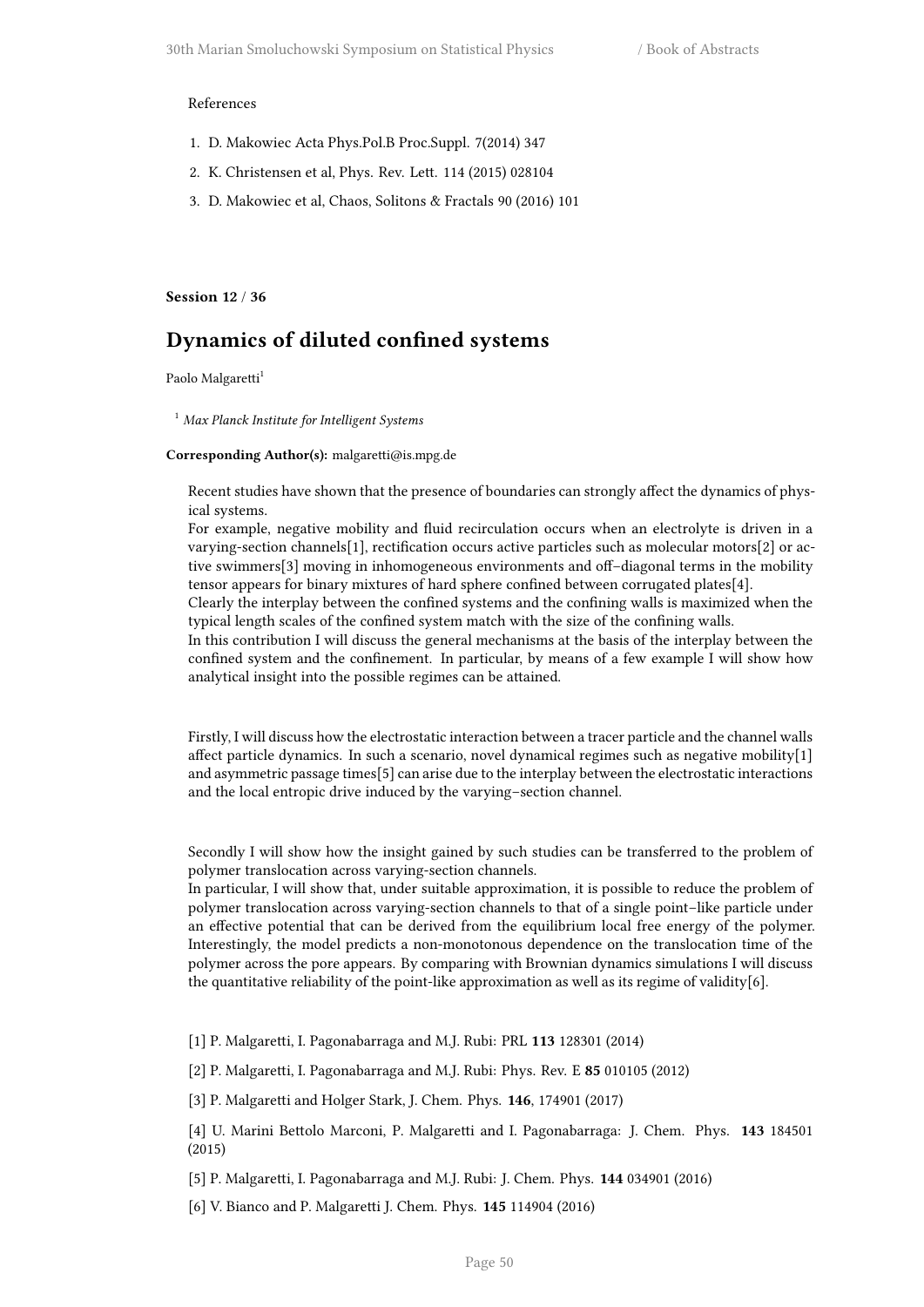#### **196**

# **Bayes' theorem and fluctuation theorems**

Michal Mandrysz<sup>1</sup>

### <sup>1</sup> *Krakow*

### **Corresponding Author(s):** michal.mandrysz@student.uj.edu.pl

Using Bayes' theorem we present a simple and general model which allows us to generate distributions of change in entropy between two macroscopic states. Obtained results are with agreement with the Second Law of thermodynamics, favouring decrease in the number of macroscopic states (keeping the number of microscopic states constant) and thus increasing the number of microscopic realisations of the surviving macrostates.

Due to the close resemblance of our expression to the fluctuation theorems we discuss its relation to Crooks Fluctuation Theorem. Surprisingly, the distributions obtained during experimental verification of Crooks relation on RNA strands follow closely the distributions obtained from our Bayesian relation.

### **Session 2** / **9**

# **Temperature-abnormal diffusivity and weak ergodicity breaking in space-periodic systems driven by external forces**

**Author(s):** Ivan Marchenko<sup>1</sup>

**Co-author(s):** Andrey Zhiglo<sup>2</sup>; Igor Marchenko<sup>3</sup>; Victor Tkachenko<sup>1</sup>

<sup>1</sup> National Scientific Centre "Kharkov Institute of Physics and Technology"

<sup>2</sup> *The University of Tokyo*

<sup>3</sup> *NTU "Kharkov Polytechnic Institute"*

### **Corresponding Author(s):** march@kipt.kharkov.ua

The phenomena of diffusion over a potential energy landscape play a key role in a number of processes in physics, chemistry and biology. In this talk a set of original theoretical results on diffusion enhancement of underdamped Brownian particles in symmetric space-periodic potential due to external forcing is presented [1-5].

We demonstrate that depending on the value of the constant external force in underdamped spaceperiodic systems dfferent functional dependences of the diffusivity on the temperature are realized. It is shown by numeric simulations of the Langevin equation that the phenomenon of diffusivity growth with the temperature decreasing ("temperature-abnormal diffusivity"- TAD) is manifested in a narrow interval of applied external forcing.

We demonstrate that weak ergodicity breaking takes place in TAD region. The correlation time tends to infinity as  $~\text{exp}(+U/kBT)$  at  $T\rightarrow 0$  in TAD region.

It is well-known that the double-well system is a typical classical memory device. We show that particle dynamics in underdamped space periodic systems may be considered as overdamped particle movement in effective double-well velocity space potential.

Based on the double-well model the analytical expression for diffusion coefficients in TAD region is derived. The functional dependence of TAD region width and its position on the friction coefficient and system parameters is found.

These results allow for simple experimental verification, and have practical applications – in physics of adsorbates, diffusion of interstitials, nanoparticle sorting, hydrogen energetics to name a few.

[1] I. G. Marchenko, I. I. Marchenko, Europhys. Let. 100, 50005 (2012).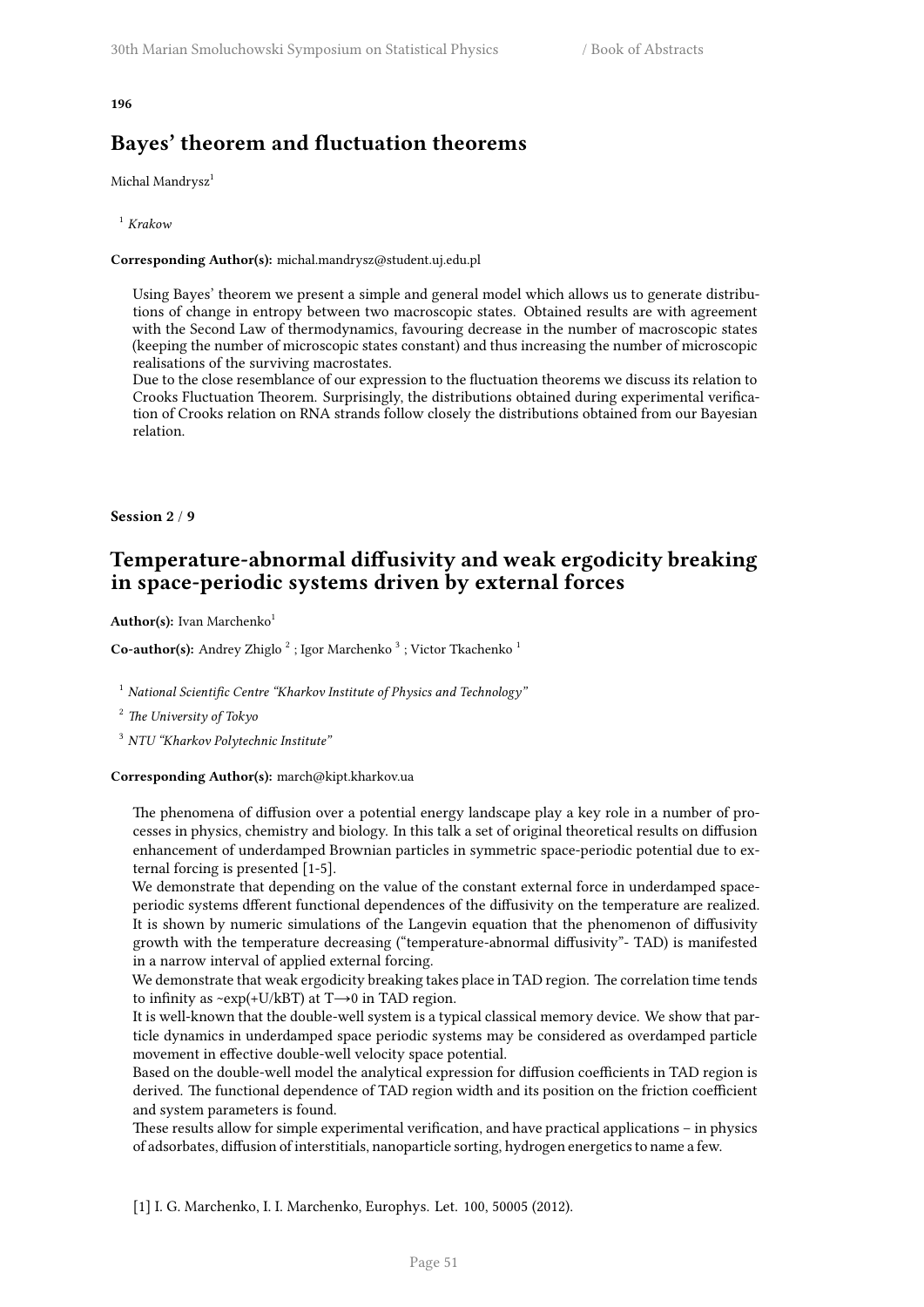- [2] I. G. Marchenko, I. I. Marchenko, A. V. Zhiglo, Euro. Phys. Journ. B87, 10 (2014).
- [3] I. G. Marchenko, I. I. Marchenko, JETP Lett., 95 (2012) 137.
- [4] I. G. Marchenko, I. I. Marchenko, Journ. of Phys. Conf. Ser. 514, 012045 (2014).
- [5] I. G. Marchenko, I. I. Marchenko, A. V. Zhiglo, arXiv:1701.01424v2 (2017).

### **35**

## **Fast numerical method for Smoluchowski aggregation model with fragmentation terms**

Author(s): Sergey Matveev<sup>1</sup>

Co-author(s): Alexander Smirnov<sup>2</sup> ; Artem Vladimirov<sup>3</sup> ; Eugene Tyrtyshnikov<sup>1</sup> ; Nadezda Vasilyeva<sup>3</sup>

- 1 *Institute of Numerical Mathematics, RAS*
- 2 *Lomonosov Moscow State University*
- <sup>3</sup> *V.V. Dokuchaev Soil Science Institute*

## **Corresponding Author(s):** matseralex@gmail.com

In this work we present an expansion of fast numerical method for Smoluchowski aggregation equations with additional unary fragmentation terms. The method is based on use of low-rank matrix decomposition of kernel kinetic coefficients and fast methods of linear algebra. We also present its application to local model of aggregation in soil profile and discuss results of our numerical experiments.

**Session 7** / **137**

## **Stochastic dynamics in biological ion channels**

**Author(s): Peter McClintock**<sup>1</sup>

Co-author(s): Dmitri Luchinsky<sup>1</sup>; Igor Kaufman<sup>1</sup>; Olena Fedorenko<sup>2</sup>; Robert Eisenberg<sup>3</sup>; Stephen Roberts<sup>2</sup>; William Gibby<sup>1</sup>

- <sup>1</sup> *Department of Physics, Lancaster University*
- <sup>2</sup> *Department of Biomedical and Life Sciences, Lancaster University*
- <sup>3</sup> *Department of Molecular Biophysics, Rush University, Chicago*

**Corresponding Author(s):** p.v.e.mcclintock@lancaster.ac.uk

The passage of ions through biological cell membranes [1] is essential for life at all levels. It occurs via ion channels through proteins embedded in the membrane, and involves Brownian motion under the influence of powerful electrostatic forces. The permeation process is highly selective, e.g. in valence selectivity a calcium channel selects  $Ca^{2+}$  over Na<sup>+</sup> by up to 1000:1. There is still no general agreement on the physical mechanism(s) underlying selectivity, but it is known to be associated with fixed negative charge *Q<sup>f</sup>* in a narrow part of the channel called the selectivity filter. There are persuasive arguments [2] that valence selectivity arises from ionic Coulomb blockade (ICB), a phenomenon that is closely analogous to electronic Coulomb blockade in semiconductor devices such as quantum dots and which gives rise to distinct conduction bands and stop-bands as  $Q_f$  is varied. We report the first systematic tests [3] of the ICB picture based on experimental, analytical and numerical investigations of the influences of the fixed charge and bulk ionic concentrations on conduction and selectivity in the bacterial NaChBac channel and its mutants. Site-directed mutagenesis and voltage clamp recordings were used to investigate its  $Na^{+}/Ca^{2+}$  selectivity, divalent blockade and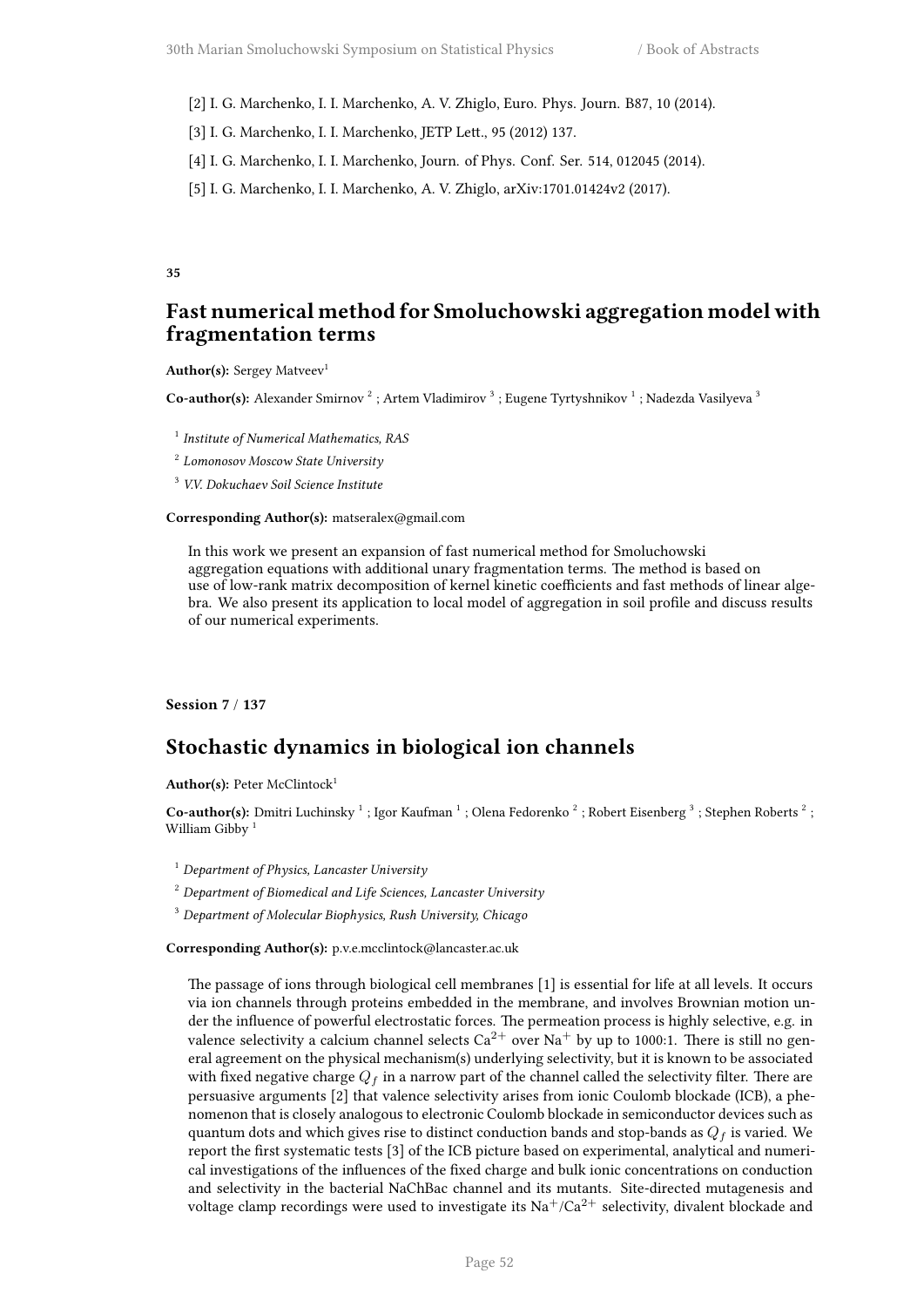anomalous mole fraction effect (AMFE). We show that an enhanced ICB model can describe well both the main experimental observations (divalent blockade and AMFE) and the results of Brownian dynamics simulations including the conduction bands and concentration-dependent shifts of the Coulomb staircase of channel occupation. We take account of multi-ion effects, the discreteness of the ionic energy levels, their occupation statistics, and the density of states in the channel, and we consider a generalisation of the theory to encompass selectivity between alike charges [4,5]. These results are not only extending the understanding of ion channel selectivity but also promise applications to biomimetic nanopores with charged walls.

[1] J. Zheng and M. C. Trudeau (eds.), *Handbook of Ion Channels*, CRC Press, Boca Raton, 2015.

[2] I. Kh. Kaufman, P. V. E. McClintock, and R. S. Eisenberg, "Coulomb blockade model of permeation and selectivity in biological ion channels", *New J. Phys.* **17**, 083021 (2015).

[3] I. Kh. Kaufman, O. A. Fedorenko, D. G. Luchinsky, W. A. T. Gibby, S. K. Roberts, P. V. E. Mc-Clintock, and R. S. Eisenberg, "Ionic Coulomb blockade and anomalous mole fraction effect in the NaChBac bacterial ion channel and its charge-varied mutants", *EPJ Nonlinear Biomed. Phys.*, in press (2017).

[4] D. G. Luchinsky, W. A. T. Gibby, I. Kh. Kaufman, D. A. Timucin, and P. V. E. McClintock, "Statistical theory of selectivity and conductivity in biological channels", *arXiv preprint* arxiv:1604.05758 (2016).

[5] W. A. T. Gibby, D. G. Luchinsky, I. Kh. Kaufman, A. Ward, and P. V. E. McClintock, "Kinetic model of selectivity and conductivity of the KcsA filter", *International Conference on Noise and Fluctuations*, IEEE, doi 10.1109/ICNF.2017.7985935 (2017).

**Session 4** / **76**

# **Large deviations of surface height in the Kardar-Parisi-Zhang equation**

Baruch Meerson<sup>1</sup>

<sup>1</sup> *Hebrew University of Jerusalem*

## **Corresponding Author(s):** meerson@mail.huji.ac.il

The Kardar-Parisi-Zhang (KPZ) equation describes an important universality class of nonequilibrium stochastic growth. There has been much recent interest in the one-point probability distribution P(H,t) of height H of the evolving interface at time t. I will show how one can use the optimal fluctuation method (also known as the instanton method, the weak-noise theory, the macroscopic fluctuation theory, or simply WKB) to evaluate  $P(H,t)$  for different initial conditions in  $1+1$  dimensions. At short times the body of the height distribution is Gaussian, but its tails are non-Gaussian and highly asymmetric. In a moving frame, one of the tails coincides, at all times, with the proper tail of the Tracy-Widom distribution (for the flat and curved interface), and of the Baik-Rains distribution (for the stationary interface). The other tail displays a behavior that differs from the known long-time asymptotic. At sufficiently large  $|H|$  this large-deviation tail also persists at arbitrary long times. The case of stationary interface is especially interesting. Here at short times the large deviation function of the height exhibits a singularity at a critical value of |H|. This singularity results from a symmetry-breaking of the "optimal path" of the system, and it has the character of a second-order phase transition.

**Session 4** / **47**

# **Anomalous diffusion, ageing, and non-errodicity**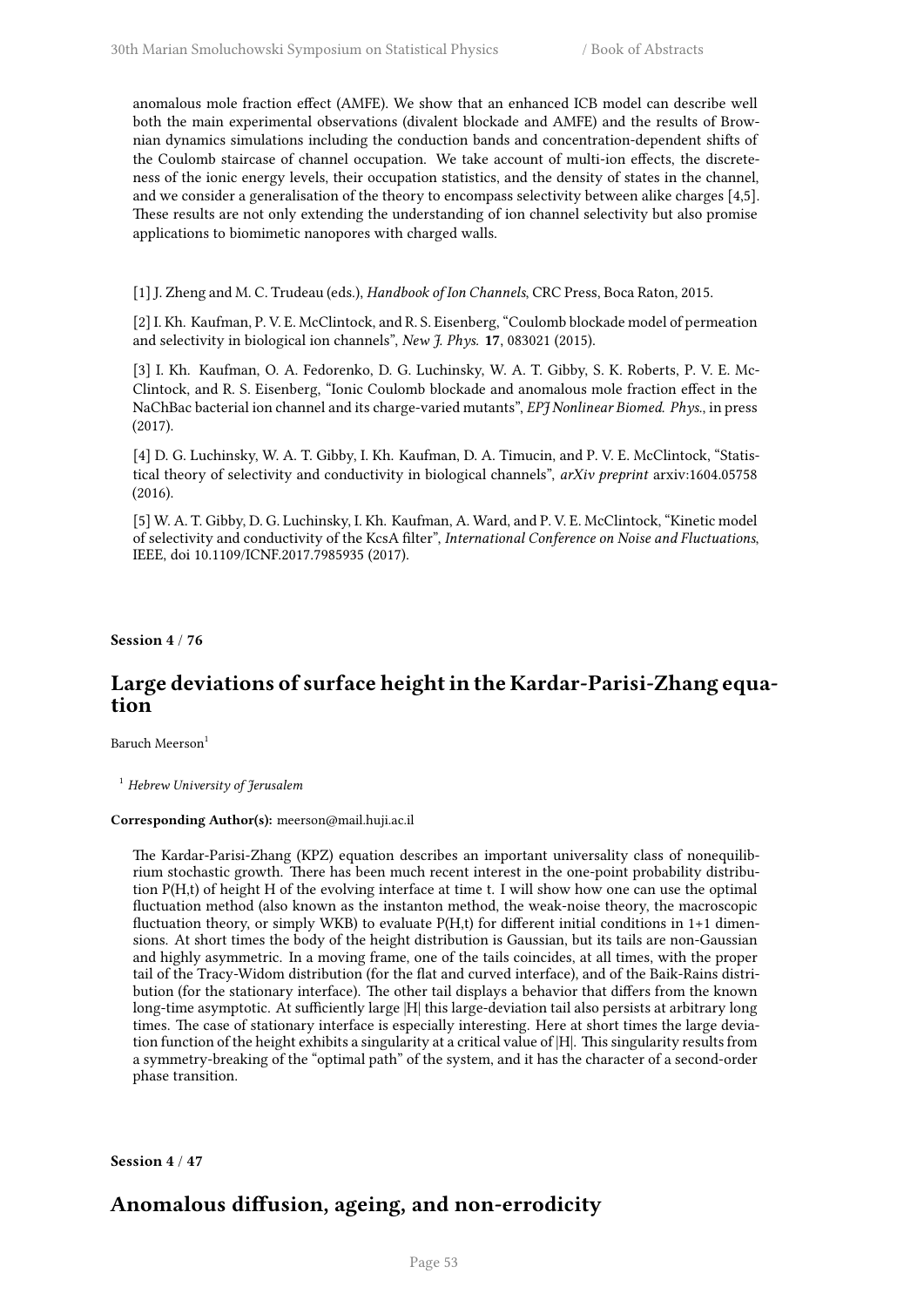#### $Ralf Metzler<sup>1</sup>$

<sup>1</sup> *University of Potsdam*

### **Corresponding Author(s):** rmetzler@uni-potsdam.de

In 1905 Einstein formulated the laws of diffusion, and in 1908 Perrin published his Nobel-prize winning studies determining Avogadro's number from diffusion measurements. With similar, more refined techniques the diffusion behaviour in complex systems such as the motion of tracer particles in living biological cells is nowadays measured with high precision. Often the diffusion turns out to deviate from Einstein's laws. This talk will discuss the basic mechanisms leading to anomalous diffusion as well as point out the physical consequences. In particular the unconventional behaviour of non-ergodic, ageing systems will be discussed within the framework of different stochastic processes. Concrete examples include granular gases, biological cells, lipid membranes, and interacting many particle systems.

### **Session 12** / **75**

## **Mean-potential law in evolutionary games**

Jacek Miekisz $^1$  ; Paweł Nałęcz-Jawecki $^2$ 

<sup>1</sup> Institute of Mathematics, Polish Academy of Sciences and University of Warsaw

<sup>2</sup> *University of Warsaw*

#### **Corresponding Author(s):** miekisz@mimuw.edu.pl

We formulate two simple and intuitive criteria for evolutionary stability of pure Nash equilibria in stochastic dynamics of finite populations. Our approach is based on the mapping of continuous stochastic dynamics into discrete ones and the appropriate choice of potential functions. We present the correspondence between one-dimensional stochastic differential equations describing diffussion with a state-dependent drift and discrete-space random walks, which is exact even in finite-state spaces. This enables us to compute fixation probabilities in various stochastic dynamical systems with two absorbing states.

**Session 9** / **72**

## **Diffusion and dynamic scaling in concentrated charge-stabilized colloidal suspensions**

Author(s): Gerhard Naegele<sup>1</sup>

Co-author(s): Adolfo J. Banchio<sup>2</sup>; Marco Heinen<sup>3</sup>; Mariano Brito<sup>1</sup>

1 *Forschungszentrum Jülich, ICS-3*

2 *FaMAF-UNC and IFEG-CONICET, University of Cordoba, Argentina*

<sup>3</sup> *University of Guanajuato at Leon, Mexico*

#### **Corresponding Author(s):** g.naegele@fz-juelich.de

We present a joint theory, simulation and experimental study of collective and self-diffusion in concentrated suspensions of charged colloidal particles. The study is based on the generalized Smoluchowski diffusion equation accounting both for direct and solvent-mediated hydrodynamic interactions, and it spans the range from the colloidal short-time to the long-time regime. Owing to the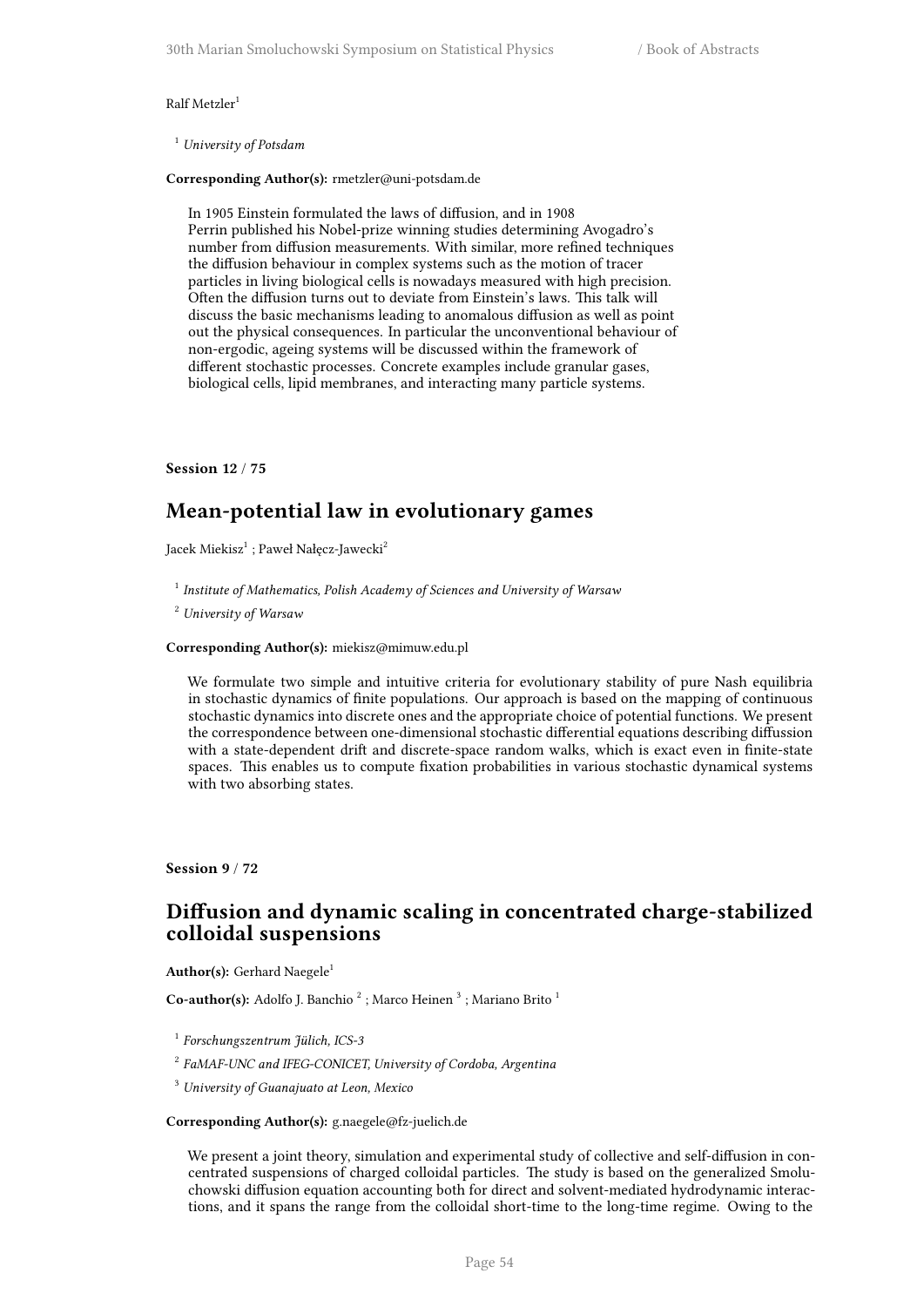large size asymmetry between the colloidal macroions and the neutralising microns, the degrees of freedom of the latter can be integrated out, resulting in an effective (microion-dressed) colloid pair potential characterised by a renormalised colloid charge and Debye screening parameter. Various state-of-the-art methods of calculating such an effective colloid interaction potential are compared for suspensions in osmotic equilibrium with a salt reservoir. The effective colloid potential is used as input in our accelerated Stokesian Dynamics (ASD), Brownian Dynamics (BD) and self-consistent mode-couling theory (MCT) calculations of intermediate and self-intermediate scattering functions and particle mean-squared displacements. On basis of these numerical results that are compared in addition with dynamic light scattering data on silica particles suspensions, the influence of hydrodynamic interactions on self- and collective diffusion, and the accuracy of the MCT method are quantified. A proposed time-wavenumber scaling relation between short- and long time diffusion properties is shown to be violated in general.

**190**

# **Reinventing the triangle: rule of thumb for assessing detectability of communities in networks**

Jeremi Ochab<sup>1</sup>

<sup>1</sup> *M. Smoluchowski Institute of Physics, Jagiellonian University, Kraków*

### **Corresponding Author(s):** jeremi.ochab@uj.edu.pl

Statistical significance of network clustering has been an unresolved problem since it was observed that community detection algorithms produce false positives even in random graphs. After a phase transition between undetectable and detectable cluster structures was discovered [1,2], the spectra of adjacency matrices and detectability limits were shown to be connected, and they were calculated for a wide range of networks with community structure [3]. In practice, given a real-world network neither the hypothetical network model nor its full eigenspectrum is known, and whether the network has any detectable communities cannot be easily established.

Based on the global clustering coefficient (GCC) we construct a criterion telling whether in an undirected, unweighted network there is some/no detectable community structure, or if the network is in a transient regime. To that end we use approximations of GCC and the spectra of adjacency matrices, together with the empirical observations showing that: a) for graphs with community structure GCC reaches the random graph value before its connectivity is fully random, and b) this saturation of GCC coincides with the theoretically predicted limit of detectability.

We compare the criterion against existing methods of assessing significance of network partitioning. We compute it on various benchmark graphs, as well as on real-world networks from SNAP database, and compare it with the results of state-of-the-art community detection methods. The method is simple and faster than methods involving bootstrapping; it is robust also on sparse networks. Analogous criteria are plausible also for directed graphs.

- 1. J. Reichardt and M. Leone, Phys. Rev. Lett. 101, 078701 (2008).
- 2. A. Decelle, F. Krzakala, C. Moore, and L. Zdeborova, Phys. Rev. Lett. 107, 065701 (2011).
- 3. X. Zhang, R. R. Nadakuditi, and M. E. J. Newman, Phys. Rev. E 89, 042816 (2014).

**Session 5** / **96**

## **Stochastic gene expression in cells undergoing division**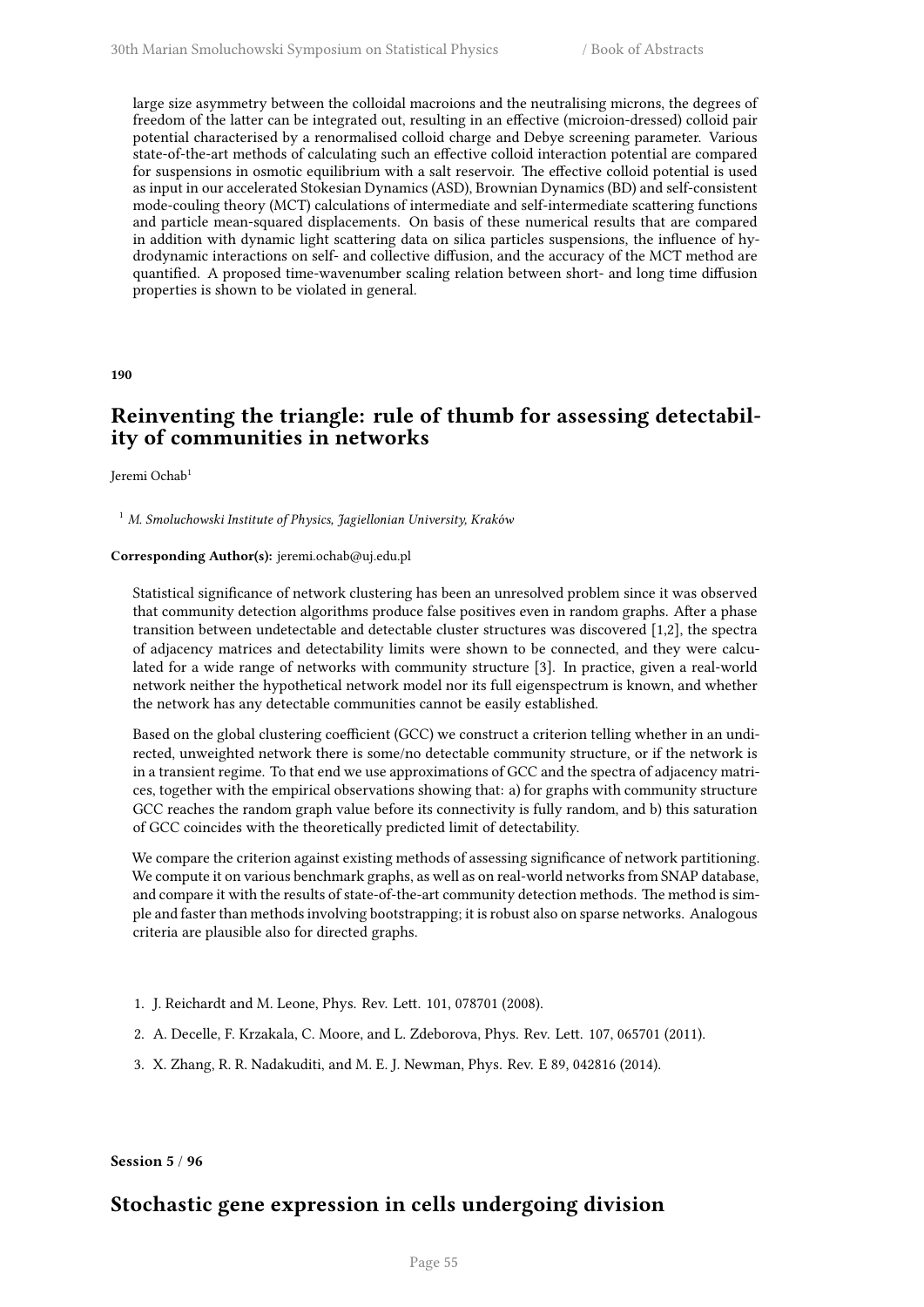#### Author(s): Jakub Jędrak<sup>1</sup>

**Co-author(s):** Anna Ochab-Marcinek <sup>1</sup>

1 *Institute of Physical Chemistry, Polish Academy of Sciences*

## **Corresponding Author(s):** ochab@ichf.edu.pl

Stochasticity in gene expression is one of the most important problems of quantitative biology. It has been shown that, in the systems as small as living cells, production of proteins is strongly affected by random fluctuations coming from various sources. As a result, the biological noise is a meaningful factor influencing cellular processes and cell-fate decisions. The particular questions explored within the field of quantitative biology are, among others, the correct identification of noise sources and correct estimation of noise parameters, e.g., frequencies and sizes of the random bursts of protein production.

We propose a stochastic model of gene expression in cells undergoing division. The model combines a deterministic approximation of protein degradation and the two sources of noise: 1) Random bursts of protein production, and 2) more or less random duration of the cell cycle. Random partitioning of proteins between daughter cells is also possible as the third source of noise.

In the classical model proposed by the Xie group, the effect of cell division was tacitly identified with the effect protein degradation. We show that this may not be a correct assumption and the values of mean burst size and mean burst frequency inferred from the experiments using the classical model may be wrong. We show that our model provides more reasonable estimates for these quantities. Moreover, our model demonstrates that the "noise floor", observed in the experiments and previously ascribed to an unidentified extrinsic noise, may be the effect of cell division. Our model sets physical constraints, based on the degree of randomness in cell cycle duration, for the levels of noise in gene expression.

## **Session 6** / **24**

## **Griffiths phases on a large human Open Connectome network**

**Author(s):** Geza Odor<sup>1</sup>

**Co-author(s):** Michael Gastner <sup>2</sup>

<sup>1</sup> *MTA-EK-MFA, Research Center for Energy, Hungarian Academy of Sciences*

2 *Yale-NUS College, 16 College Avenue West, 01-220 Singapore 138527*

#### **Corresponding Author(s):** odor@mfa.kfki.hu

Extended numerical simulations of threshold models have been performed on a human brain network with

N=836733 connected nodes available from the Open Connectome Project [1]. While in the case of simple

spreading models like contact process, SIS or threshold model a sharp discontinuous phase transition, without any critical dynamics arises, variable threshold models exhibit extended power-law scaling regions. This is attributed to fact that Griffiths effects, stemming from the topological or interaction heterogeneity of the network, can become relevant if the input sensitivity of nodes is equalized. Nonuniversal power-law avalanche size and time distributions have been found with exponents agreeing with the values obtained in electrode experiments of the human brain [2]. Power-law activity time dependences occur sub-critically in an extended control parameter space region without the assumption of self-organization. Probably the most important result of this study is that negative weights enable local sustained activity and promote strong rare-region effects without network fragmentation. Thus, connectomes with high graph dimensions can be subject to rare-region effects and can show measurable Griffiths effects. Another important observation is that power-laws may occur in a single network, without sample averaging, due to the modular topological structure. Link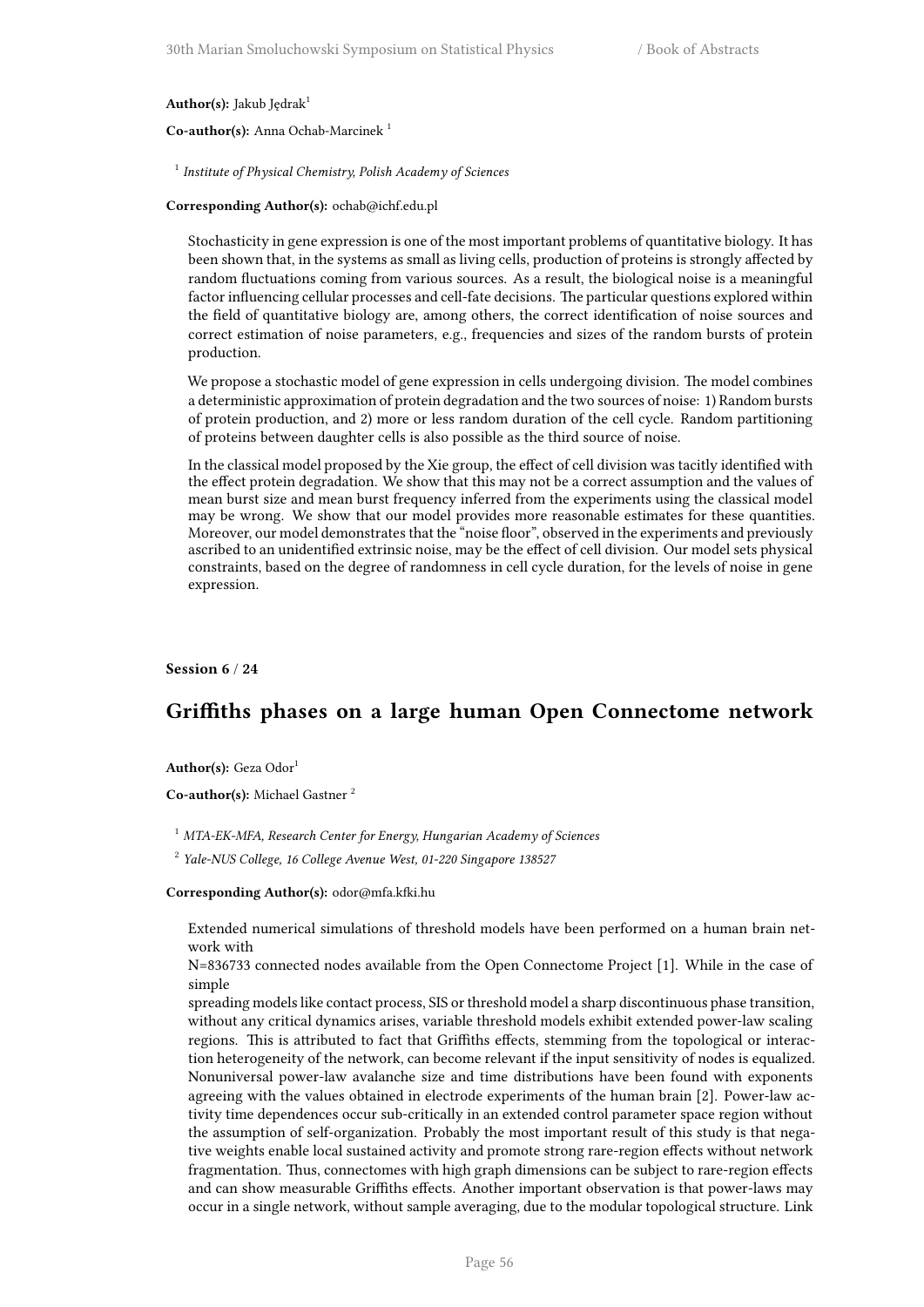directness, as well as the consequence of inhibitory connections is studied. Robustness with respect of random removal of links suggest that connectome generation errors do not modify the Griffths effects qualitatively.

[1] M.T. Gastner and G. Ódor, Sci. Rep. 5 , 14451 (2015).

[2] G. Ódor PRE 94, 062411 (2016).

**Session 5** / **21**

# **Order in quantum compass and orbital** *e<sup>g</sup>* **models**

**Author(s):** Andrzej M. Oles<sup>1</sup>

 $\mathbf C$ o-author(s): Jacek Dziarmaga  $^1$  ; Piotr Czarnik  $^1$ 

1 *Jagiellonian University*

**Corresponding Author(s):** a.m.oles@uj.edu.pl

Exchange interactions in orbital models are frustrated even on a square lattice, where two  $T = 1/2$  pseudospin components *T*<sub>*i*</sub><sup> $\gamma$ </sup>(*θ*) parameterized by angle *θ ∈* (0*, π*/2] interact by terms *JT*<sup> $\gamma$ </sup>(*θ*)*T*<sub>*j*</sub><sup> $\gamma$ </sup>(*θ*). Maximal frustration in the quantum compass model with  $T_i^{\gamma}(\pi/2) \equiv \frac{1}{2}\sigma_i^{\gamma}$ , where  $\sigma_i^{\gamma}$  is the Pauli matrix, is reduced to moderate frustration for the  $e_q$  orbital model at  $\theta = \pi/3$  [1]. We investigate thermodynamic phase transitions at temperature *T<sup>c</sup>* on an infinite square lattice by variational tensor network renormalization (VTNR) in imaginary time. From the linear susceptibility (order parameter) in the symmetric (symmetry-broken) phase the onset of nematic order in the quantum compass model is estimated at  $T_c/J = 0.0606(4)$  [2], in good agreement withQuantum Monte Carlo (QMC). For the 2D *e<sup>g</sup>* orbital model one finds: (*i*) a very accurate VTNR estimate of  $T_c/J = 0.3566 \pm 0.0001$  while QMC fails due to the sign problem, and (*ii*) that the critical exponents are within the Ising universality class. Remarkably large difference in frustration and entanglement results in so distinct *Tc*.

- [1] L. Cincio, J. Dziarmaga, and A. M. Oleś, Phys. Rev. B **82**, 104416 (2010).
- [2] P. Czarnik, J. Dziarmaga, and A. M. Oleś, Phys. Rev. B **93**, 184410 (2016).

**Session 9** / **87**

# **Exact solution for a** 1 + 1 **etching model.**

Author(s): Fernando Oliveira<sup>1</sup>

Co-author(s): Evandro Rodrigues<sup>1</sup>; Ismael Costa<sup>1</sup>; Waldenor Gomes<sup>1</sup>; Washington Alves<sup>1</sup>

<sup>1</sup> *Universidade de Brasília*

### **Corresponding Author(s):** faooliveira@gmail.com

We present a method to derive analytically the growths exponents of a eroded surface whose dynamics is ruled by cellular automata. Starting from the automata, we write down the time evolution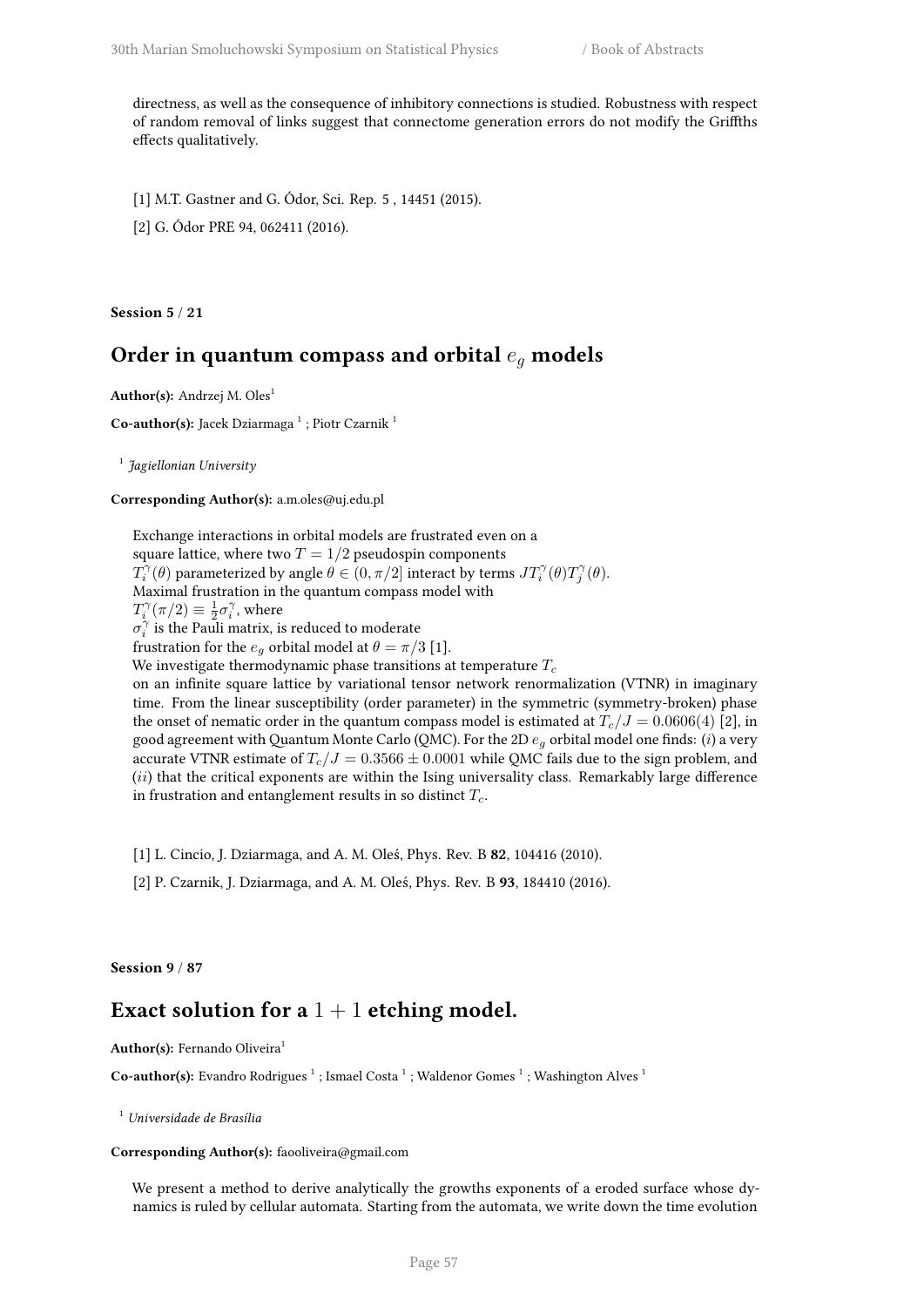for the height's average and height's variance (roughness). We apply the method to the etching model[1,2] of  $1+1$  dimensions, than we obtain the dynamical exponents, which perfectly match the numerical results obtained from simulations. Those exponents are exact and they are the same as those exhibited by the KPZ model[3] for this dimension. Therefore, it shows that the etching model and KPZ belong to the same universality class[4]. Moreover, we proof that in the continuous limit the majors terms leads to KPZ [5].

[1] B. A. Mello, A. S. Chaves, and F. A. Oliveira, Phys. Rev. E 63, 041113 (2001).

[2] E. A. Rodrigues, B. A. Mello, and F. A. Oliveira, J. Phys. A 48, 035001 (2015).

[3] M. Kardar, G. Parisi, and Y. C. Zhang, Phys. Rev. Lett. 56, 9, 889 (1986).

[4] W. S. Alves, E. A. Rodrigues, H. A. Fernandes, B. A. Mello, F. A. Oliveira and I. V. L. Costa, Phys. Rev. E 94, 042119 (2016).

[5] W. P. Gomes and F. A. Oliveira, to be published.

## **119**

# **Pendular behaviour of public transport network**

**Author(s):** Mirian Izawa<sup>1</sup>

Co-author(s): Bernardo Mello<sup>1</sup>; Daniel Cajueiro<sup>1</sup>; Fernando Oliveira<sup>1</sup>

<sup>1</sup> *Universidade de Brasília*

**Corresponding Author(s):** faooliveira@gmail.com

In this work, we propose a methodology that bears close resemblance to the Fourier analysis of the first harmonic to study networks subjected to pendular behavior [1]. In this context, pendular behavior is characterized by the phenomenon of people's dislocation from their homes to work in the morning and people's dislocation in the opposite direction in the afternoon. Pendular behavior is a relevant phenomenon that takes place in public transport networks because it may reduce the overall efficiency of the system as a result of the asymmetric utilization of the system in different directions. We apply this methodology to the bus transport system of Bras\'{i}lia (Brazil), which is a city that has commercial and residential activities in distinct boroughs. We show that this methodology can be used to characterize the pendular behavior of this system, identifying the most critical nodes and times of the day when this system is in more severe demanded[1,2].

[1] M. M. Izawa, F. A. Oliveira, D. O. Cajueiro, and B. A. Mello, Phys. Rev. E \textbf{96}, 012309 (2017).

[2] Highlight of PRE https://physics.aps.org/synopsis-for/10.1103/PhysRevE.96.012309.

### **122**

# **Critical behavior of noise-induced phase synchronization**

Author(s): Pedro Pinto<sup>1</sup>

Co-author(s): Andre Penna<sup>2</sup>; Fernando Oliveira<sup>2</sup>

<sup>1</sup> *Universidade Federal do Oeste da Bahia*

<sup>2</sup> *Universidade de Brasília*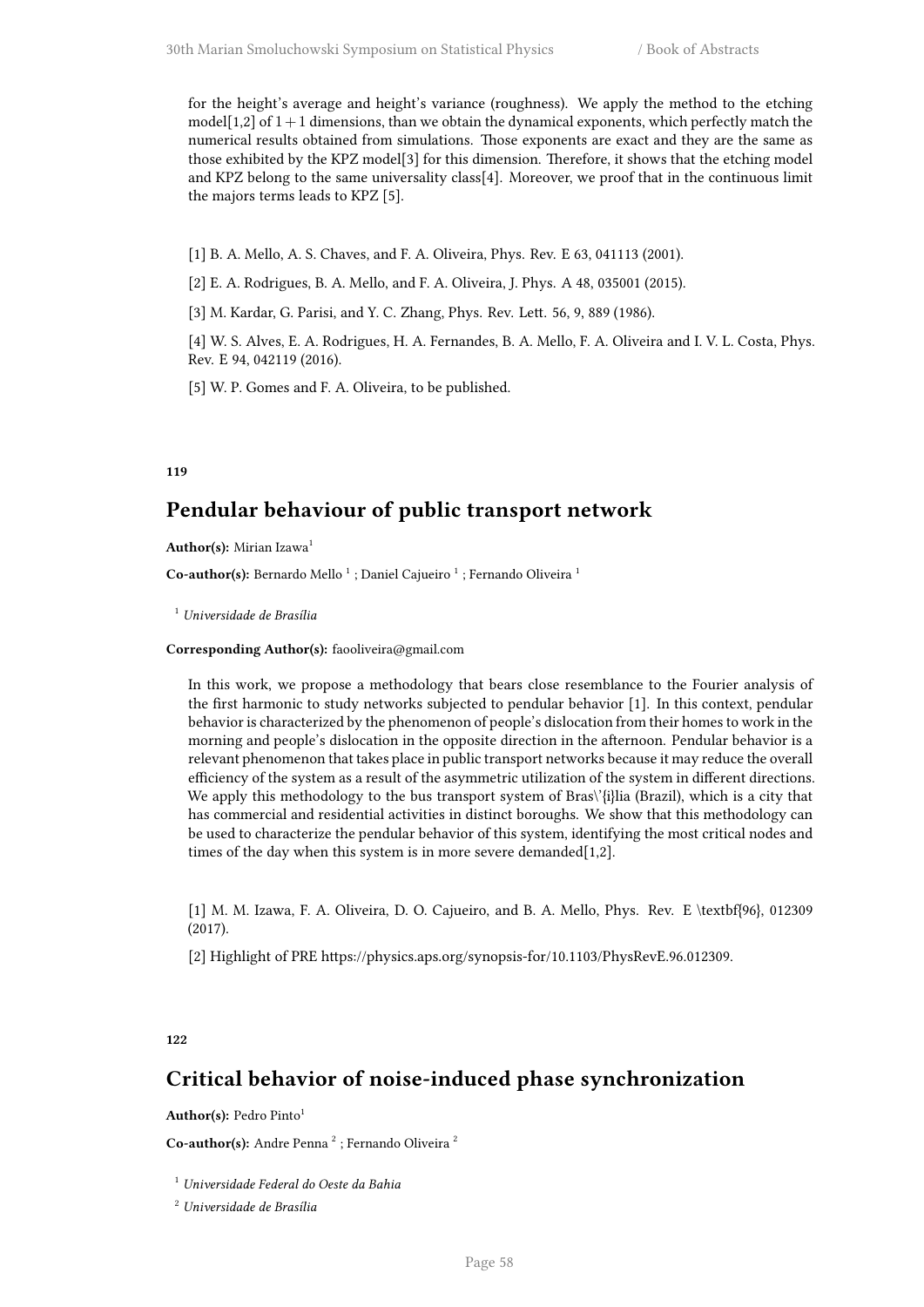### **Corresponding Author(s):** faooliveira@gmail.com

We present for the first time in detail the set of the main critical exponents associated with the phase transition of the Kuramoto model under multiplicative noise action. This was done considering the equilibrium thermodynamics for the states of synchronization [1], as well as the subsequent analysis of the critical behavior of the free energy and entropy of the model. We reinforce the concept of the synchronization field for a system of oscillators with multiplicative noise where an expression for the susceptibility is analytically obtained at the critical limit. These results complete the gap that was lacking in obtaining all the critical exponents associated with the phase transition of a Kuramototype model.

[1] PD Pinto, FA Oliveira, ALA Penna, Phys. Rev. E 93 052220 (2016).

[2] PD Pinto, ALA Penna, FA Oliveira, EPL 117 5 50009 (2017).

**Session 8** / **111**

## **Diffusive escape through a narrow opening: new insights into a classic problem**

Author(s): Gleb Oshanin<sup>1</sup>

**Co-author(s):** Denis Grebenkov <sup>2</sup>

1 *Laboratoire de Physique Théorique de la Matière Condensée (UMR CNRS 7600) Sorbonne Universités - UPMC, Paris, France*

2 *Laboratoire de Physique de la Matiere Condensee Ecole Polytechnique, F-91128 Palaiseau France*

### **Corresponding Author(s):** oshanin@lptmc.jussieu.fr

In this talk I overview our recent results [1] on the mean first escape time T of a diffusive particle from a spherical (or a circular) domain enclosed by an impenetrable boundary containing a small escape window. Our settings differ from the classical narrow escape problem in two aspects : First, we introduce explicitly into the model long-range potential interactions of a particle with the boundary, which are always present in realistic situations. Second, we take into account effects of an energy/entropy barrier at the escape window, which were discarded in previous analyses. We develop a self-consistent approximation to derive for T a general expression, akin to the celebrated Collins-Kimball relation in chemical kinetics, which shows that the contibution due to a diffusive search for the escape window and the contribution due to the passage through the escape window are additive. Further on, our analysis reveals that in the true narrow escape limit, where the size of the opening tends to zero, the barrier-induced contribution to T represents the dominant controlling factor such that the narrow escape problem is « barrier-limited » rather than « search-limited ». Next, we analyse the contribution due to diffusive search for the escape window and construct an expansion in powers of the size of the escape window in which the coefficients before the leading terms are expressed as integrals and derivatives of (a rather arbitrary) interaction potential. On example of a triangular-well potential we show that the contribution to T due to diffusive search is non-monotonic with respect to the range of the interaction potential, being minimal for the one having an intermediate extent, neither too concentrated on the boundary nor penetrating too deeply into the bulk. Our analytical predictions are confirmed by numerical simulations.

[1] D. S. Grebenkov and G. Oshanin, Phys. Chem. Chem. Phys. 19, 2723 - 2739 (2017)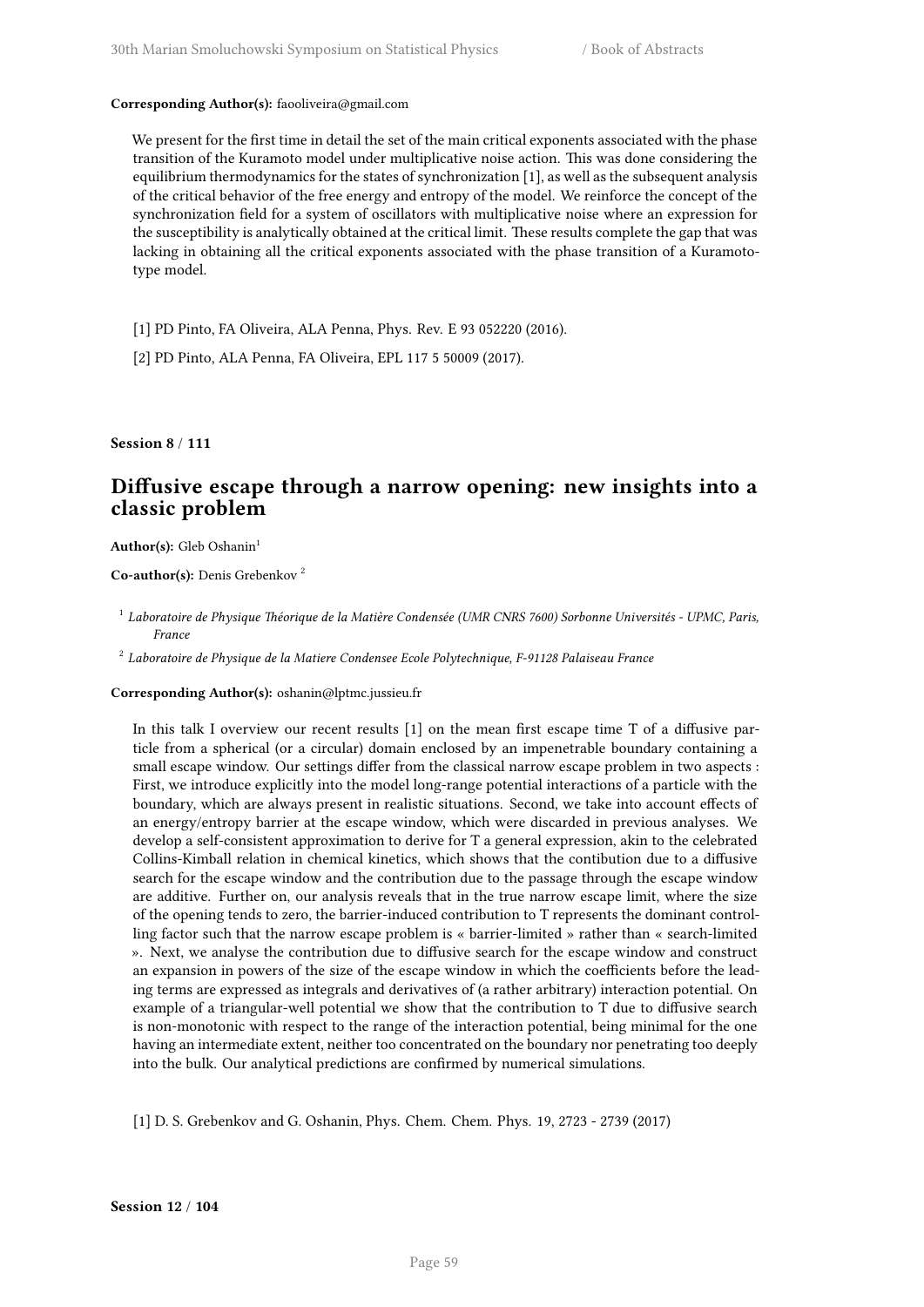# **Stochastic processes for fractional kinetics with application to anomalous diffusion in living cells**

Author(s): Gianni Pagnini<sup>1</sup>

Co-author(s): Carlo Manzo<sup>2</sup>; Daniel Molina-García<sup>1</sup>; Paolo Paradisi<sup>3</sup>

1 *BCAM - Basque Center for Applied Mathematics, Bilbao, Basque Country - Spain*

<sup>2</sup> *Universitat de Vic - Universitat Central de Catalunya (UVic-UCC), Vic, Spain*

3 *ISTI - CNR, Pisa, Italy*

**Corresponding Author(s):** gpagnini@bcamath.org

Fractional kinetics is derived from Gaussian processes when the medium where the diffusion takes place is characterized by a population of length-scales [1]. This approach is analogous to the generalized grey Brownian motion [2], and it can be used for modelling anomalous diffusion in complex media. In particular, the resulting stochastic process can show sub-diffusion, ergodicity breaking, p variation, and aging with a behaviour in qualitative agreement with single-particle tracking experiments in living cells. Moreover, for a proper distribution of the length-scales, a single parameter controls the ergodic-to-nonergodic transition and, remarkably, also drives the transition of the diffusion equation of the process from nonfractional to fractional, thus demonstrating that fractional kinetics emerges from ergodicity breaking [3].

[1] Pagnini G. and Paradisi P., A stochastic solution with Gaussian stationary increments of the symmetric space-time fractional diffusion equation. Fract. Calc. Appl. Anal. 19, 408–440 (2016)

[2] Mura A. and Pagnini G., Characterizations and simulations of a class of stochastic processes to model anomalous diffusion. J. Phys. A: Math. Theor. 41, 285003 (2008)

[3] Molina–García D., Pham T. Minh, Paradisi P., Manzo C. and Pagnini G., Fractional kinetics emerging from ergodicity breaking in random media. Phys. Rev. E. 94, 052147 (2016)

**Session 5** / **128**

# **Nonequilibrium steady states in Langevin thermal systems**

**Author(s):** Hyunggyu Park<sup>1</sup>

**Co-author(s):** Hyunn Keun Lee <sup>2</sup>

<sup>1</sup> *Korea Institute for Advanced Study*

2 *SungkyunKwan University*

**Corresponding Author(s):** hgpark@kias.re.kr

Equilibrium is characterized by its fundamental properties such as the detailed balance, the fluctuation-dissipation relation, and no heat dissipation. Based on the stochastic thermodynamics, we show that these three properties are equivalent to each other in conventional Langevin thermal systems with microscopic reversibility. Thus, a conventional steady state has either all three properties (equilibrium) or none of them (nonequilibrium). In contrast, with velocity-dependent forces breaking the microscopic reversibility, we prove that the detailed balance and the fluctuationdissipation

relation mutually exclude each other and no equivalence relation is possible between any two of the three properties. This implies that a steady state of Langevin systems with velocitydependent

forces may maintain some equilibrium properties but not all of them. Our results are illustrated with a few example systems.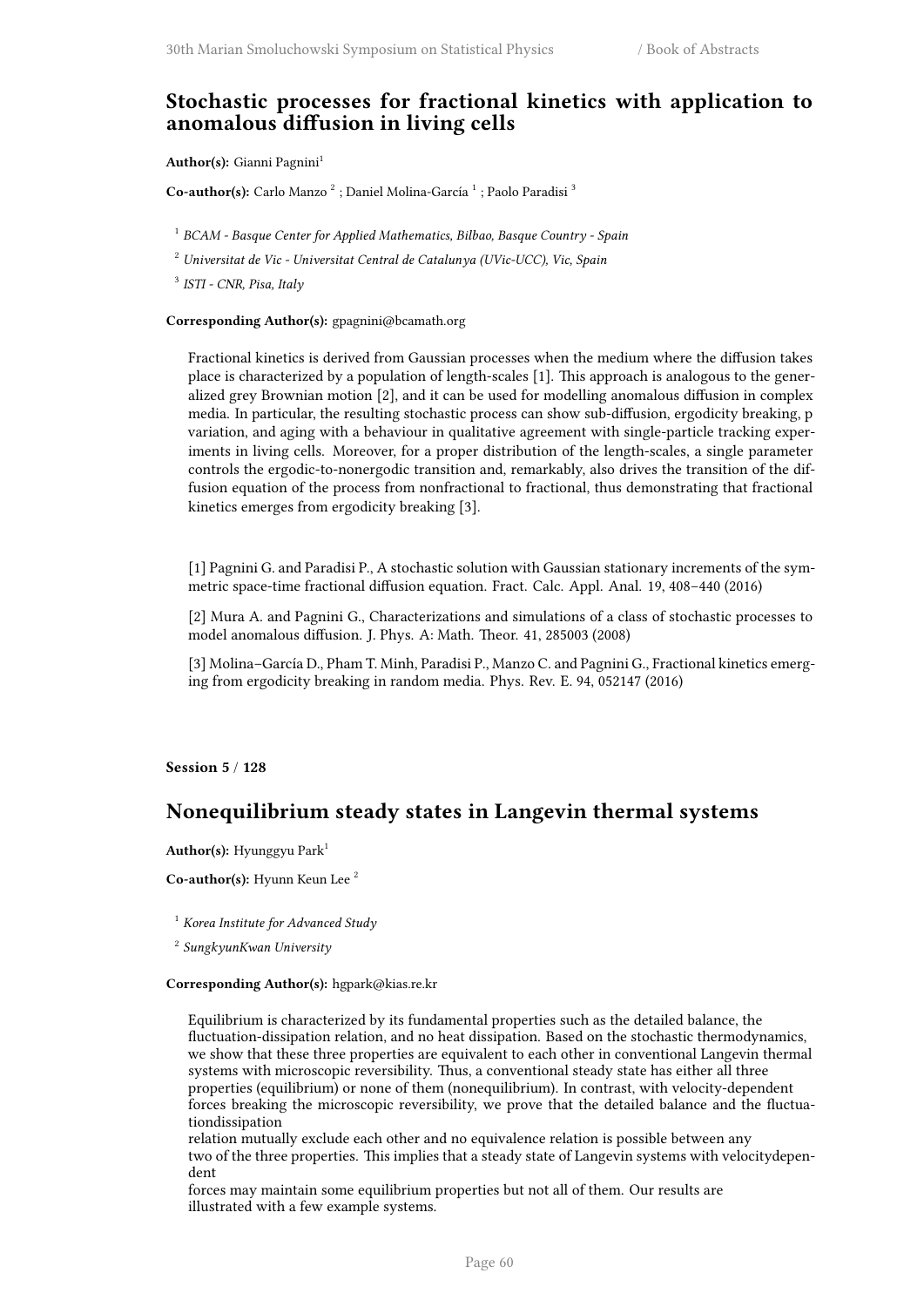## **Session 12** / **118**

# **Bottlebrush polymers: from dilute solutions to super-soft rubbers**

## Author(s): Jaroslaw Paturej<sup>1</sup>

Co-author(s): Joanna Burdyńska <sup>2</sup> ; Krzysztof Matyjaszewski <sup>2</sup> ; Michael Rubinstein <sup>3</sup> ; Panyukov Sergey <sup>4</sup> ; Sergei Sheiko $^3$ ; Torsten Kreer $^5$ ; William Daniel $^3$ 

- <sup>1</sup> *University of Szczecin*
- <sup>2</sup> *Carnegie Mellon*
- <sup>3</sup> *University of North Carolina*
- 4 *Russian Academy of Sciences*
- 5 *Leibniz Institute of Polymer Research Dresden*

### **Corresponding Author(s):** jpaturej@univ.szczecin.pl

Polymer bottlebrushes provide intriguing features being relevant both in nature and in synthetic systems. While their presence in the articular cartilage optimizes synovial joint lubrication, bottlebrushes offer pathways for fascinating applications, such as within super-soft elastomers or for drug delivery. However, the current theoretical understanding lacks completeness, primarily due to the complicated interplay of many length scales. During the talk new analytical model of bottlebrush polymers will be presented. The model applies to solutions ranging from dilute concentrations to dense melts. The validity of our model is supported by data from extensive molecular dynamics simulation. We demonstrate that the hierarchical structure of bottlebrushes dictates a sequence of conformational changes as the solution concentration increases. The effect is mediated by screening of excluded volume interactions at subsequent structural parts of the bottlebrushes. Our findings provide important insights that should enable improved customization of novel materials based on the architectural design of polymer bottlebrushes.

## **Session 3** / **191**

## **Aerated Poisson distributions and their exact approximants.**

Karol Penson $<sup>1</sup>$ </sup>

<sup>1</sup> *University Paris 6*

#### **Corresponding Author(s):** penson@lptl.jussieu.fr

We analyze the properties of combinatorial numbers appearing in the normal ordering of powers of certain differential operators. They are natural generalizations of the conventional Bell numbers. We explicitly construct the solutions of the Stieltjes moment problems with these combinatorial sequences. It turns out that in certain cases one encounters as solutions the discrete probability distributions based on lacunary subsets of positive integers. They generalize the standard Poisson laws and are called aerated Poisson distributions. We furnish explicit approximants of the aerated Poisson distributions through continuous functions via reparametrization of auxiliary solutions for other generalized Bell numbers.

**EPS** / **175**

# **What is Complexity?**

Grassberger Peter<sup>1</sup>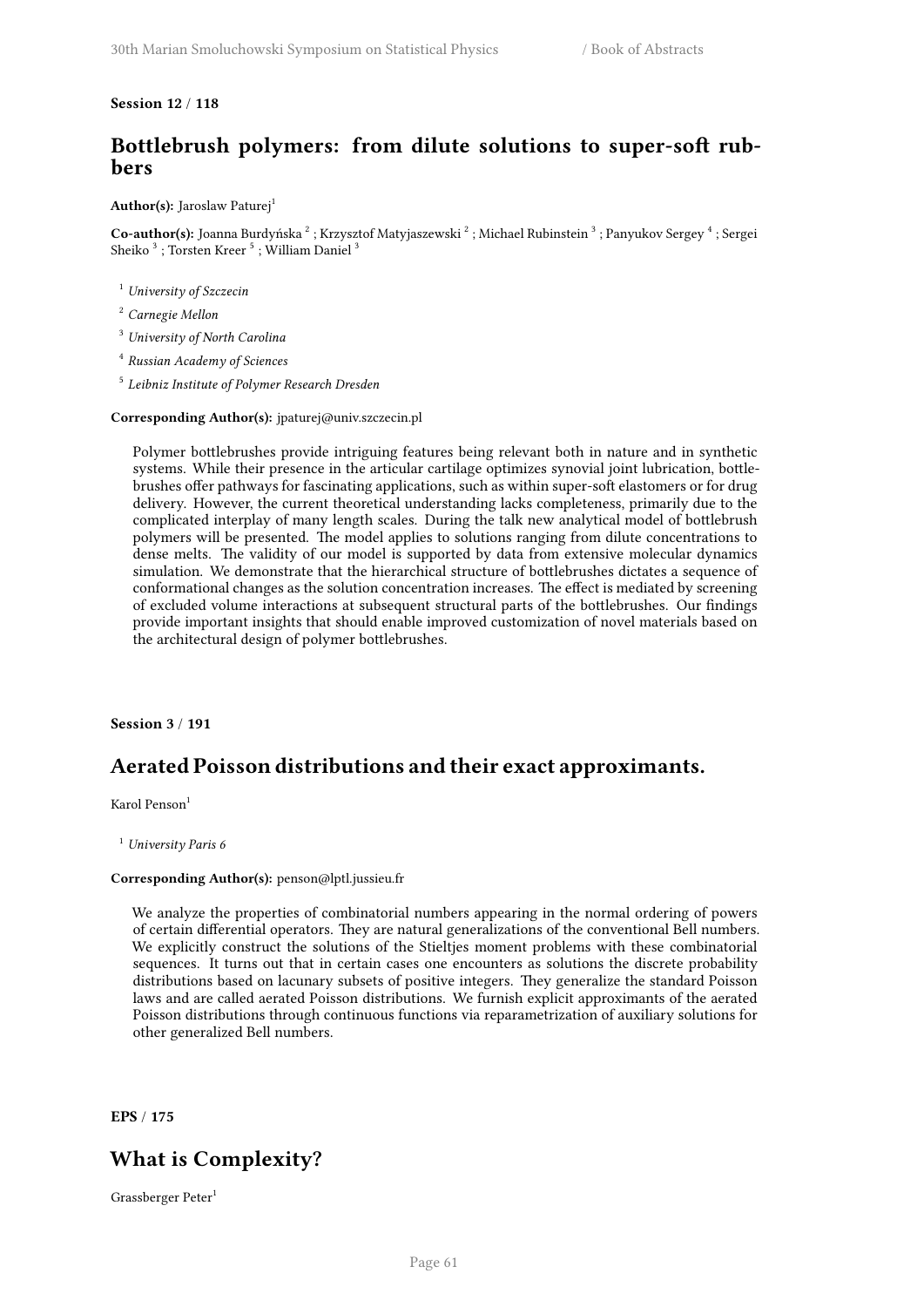1 *Forschungszentrum Juelich*

**Corresponding Author(s):** p.grassberger@fz-juelich.de

We have now institutes for complex systems, conferences on complex systems, and journals of complex systems. So most of us have a good feeling what is a complex system. But what is complexity itself, and is there any way to measure it? The answer to this is surprisingly non-trivial. Indeed, there is no universally agreed concept, according to which a bacterium is more complex than a human. But how can we do complex systems science, if we cannot measure complexity? How would we do thermodynamics, if we could not measure temperature? In this talk I will not give answers, but I will discuss several approaches that give partial answers at least.

**Session 3** / **81**

## **Fluctuating hydrodynamics of one-dimensional nonlinear chains**

**Author(s):** Harald Posch<sup>1</sup>

**Co-author(s):** Henk van Beijeren <sup>2</sup>

<sup>1</sup> *University of Vienna*

<sup>2</sup> *Utrecht University*

**Corresponding Author(s):** harald.posch@univie.ac.at

One-dimensional particle systems are known to be anomalous with respect to the dynamics of their hydrodynamic conserved fields and their related currents. We review some of the predictions of mode-mode coupling theory combined with exact results by Prähofer and Spohn [J. Stat. Phys., vol. 115, 255 (2004)] to derive asymptotic expressions for the time-correlation functions of the hydrodynamic modes and their currents. These results are compared to extensive computer simulations for two simple fluids with non-linear short-range interactions.

**Session 7** / **86**

## **Identification of spatial diffusivity patches by the wavelet processing of single-particle trajectories**

Author(s): Eugene Postnikov<sup>1</sup>

**Co-author(s):** Igor Sokolov <sup>2</sup>

<sup>1</sup> *Kursk State University*

<sup>2</sup> *Humbold University at Berlin*

### **Corresponding Author(s):** postnicov@gmail.com

Modern developments in single particle tracking not only open new perspectives for the study of molecular motions in complex environments,

but also allow for using these motions as a probe for revealing properties of substrates on which the motions occur. This approach is

especially important for studying biological membranes since their non-uniform structure (e.g. due to the presence of protein clusters)

results in a large variety of anomalous diffusion phenomena [1]. The first step on this way is providing a map of local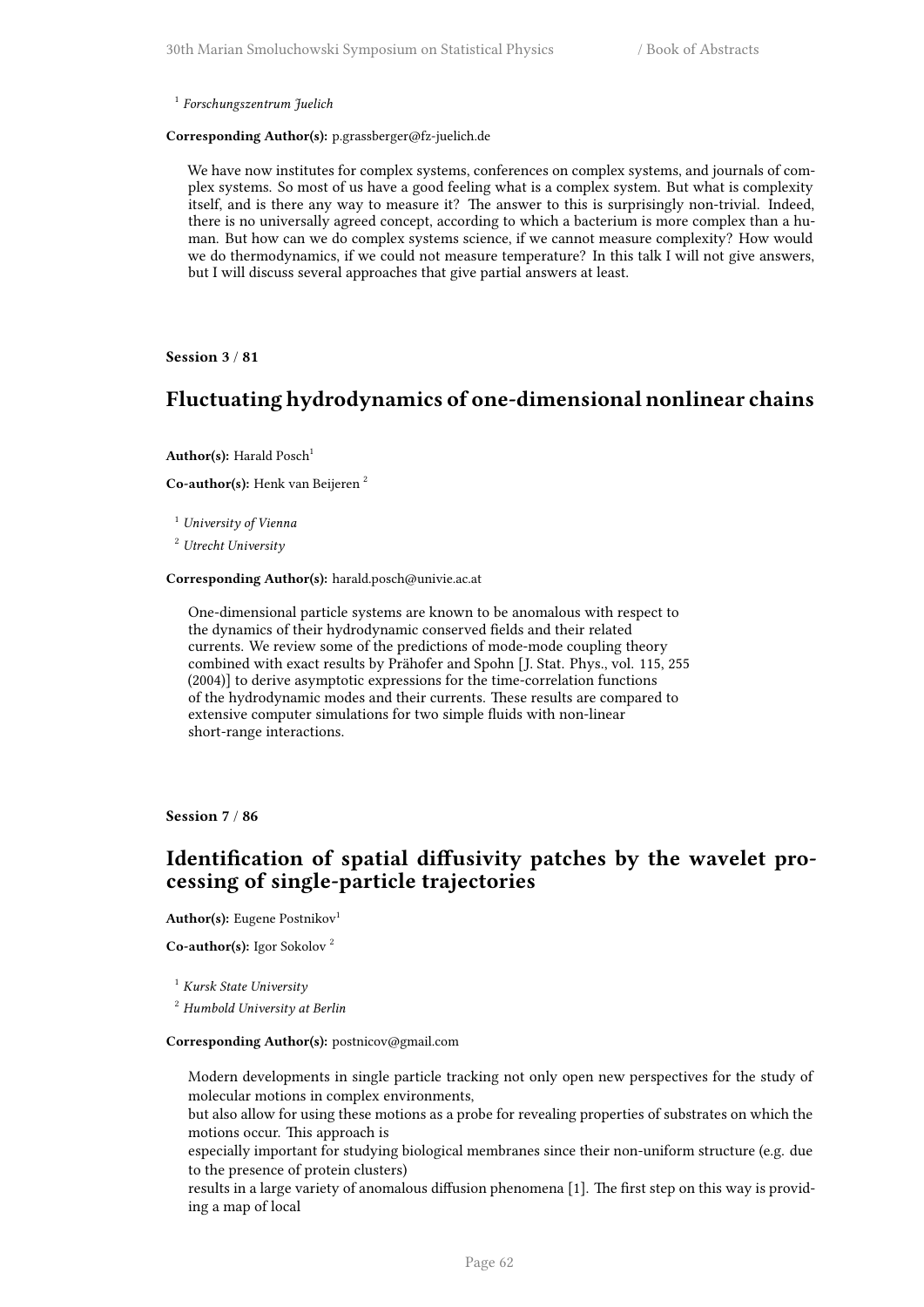diffusion coefficients. Using a standard approach based on moving time averaging of the local squared displacements poses a task of

judicious choice of the averaging window, which, for achieving satisfactory accuracy, has to be chosen adaptively, depending on the local diffusion coefficient itself.

This complication may be circumvented by generalizing methods of robust linear fitting based on comlexification of the smooth functions

with their subsequent Fourier [2] or Complex Wavelet Transforms (CWT) [3]. For this aim the function  $\exp[i\Omega R^2(t)]$ ,

where  $R^2(t)$  is the step-wise displacement squared and  $\Omega$  is an appropriately chosen factor, is used as an input for the CWT.

A modification with respect to [3] is the replacement of the Morlet wavelet

by a combination of the Tukey window and the multiplicative decomposition of the exponential factor that assures better spatio-temporal localization.

The method proposed was checked in numerical simulations of random walks on patchy structures with different diffusion coefficients within patches,

and was shown to be able to reveal patched structure of diffusion coefficient and to distinguish such situations from random walks with a

time-dependent diffusion coefficient. In addition, the method was applied to the experimental data of [1] provided by courtesy of C. Manzo.

Its application resulted not only in the demonstration of an existence of substrate patches with slowly varying diffusivity but also allowed for a discussion

of a difference between such structures and systems with ergodicity breaking.

EBP is partially supported the Ministry of Education and Science of the Russian Federation within the research project \#3.9499.2017/8.9.

[1] C. Manzo et al., Phys. Rev. X **5** 011021 (2015)

[2] E.B. Postnikov, I.M. Sokolov, Physica A **434** 257 (2015)

[3] F. Thiel, I.M. Sokolov, E.B. Postnikov, Phys. Rev. E **93** 052104 (2016)

**EPS** / **167**

## **A bird's eye view of Nonlinear Physics**

Itamar Procaccia<sup>1</sup>

<sup>1</sup> *The Weizmann Institute of Science*

### **Corresponding Author(s):** itamar.procaccia@gmail.com

The special challenge of Nonlinear Physics is that every new problem calls for a specialized idea and a new method to solve it. There exist almost no "general" methods in the arsenal. I will review my own forays into the nonlinear domain stressing this challenge and highlighting the few lucky strikes that I had been involved in during more than 35 years of research.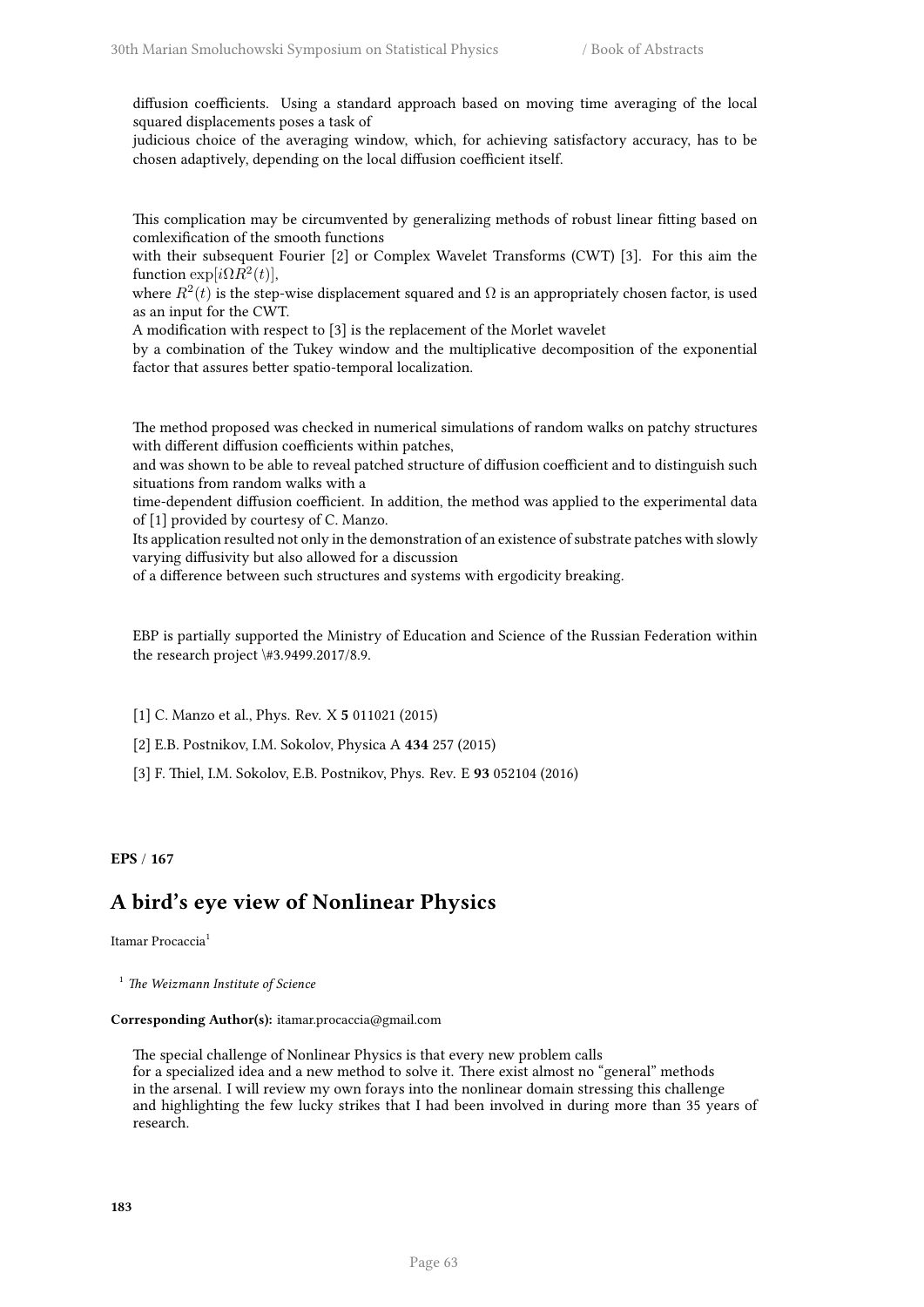# **Complex dynamics of guest molecules in all-optical poling: kinetic Monte Carlo modelling**

Author(s): Wojciech Radosz<sup>1</sup>

Co-author(s): Antoni C. Mituś<sup>2</sup>; Grzegorz Pawlik<sup>3</sup>

- <sup>1</sup> *Wrocław University of Science and Technology*
- <sup>2</sup> *Wroclaw University of Science and Technology*
- <sup>3</sup> *Wroclaw University of Science and Technology,*

**Corresponding Author(s):** wojciech.radosz@pwr.edu.pl

We study theoretically the kinetics of non-interacting photo-switchable guest molecules (model azodye) dispersed in host (model polymer matrix) in the all-optical poling process close to the glass transition temperature Tg. The polymer matrix is simulated using the bond-fluctuation model. The kinetics of multiple trans-cis-trans cycles is formulated in terms of transition probabilities which depend on local free volume in the matrix and its dynamics. Close to Tg complex dynamics of guest molecules is observed, what implies the presence of dynamic heterogeneities of the matrix in space and time which influences guest molecules. A qualitative physical picture of mosaic-like states intertwined areas of free- and hindered angular motion of guest molecules - is proposed and the role of related short and longer scales in space for the promotion of complex dynamics of guest molecules is discussed.

**182**

## **The q-voter model with nonconformity in freely forming groups: does the size distribution matters?**

Author(s): Wojciech Radosz<sup>1</sup>

**Co-author(s):** Adam Mielnik-Pyszczorski <sup>2</sup>; Katarzyna Weron <sup>2</sup>; Marta Brzezińska <sup>2</sup>

<sup>1</sup> *Wrocław University of Science and Technology*

<sup>2</sup> *Wroclaw University of Science and Technology*

#### **Corresponding Author(s):** wojciech.radosz@pwr.edu.pl

We study a q-voter model with stochastic driving on a complete graph with q being a random variable described by probability density function  $P(q)$ , instead of a constant value. We investigate two types of P(q): (1) artificial with the fixed expected value  $\langle q \rangle$ , but a changing variance and (2) empirical of freely forming groups in informal places. We investigate also two types of stochasticity that can be interpreted as different kinds of nonconformity (anticonformity or independence) to answer the question about differences observed at the macroscopic level between these two types of nonconformity in real social systems. Moreover, we ask the question if the behavior of a system depends on the average value of the group size q or rather on probability distribution function  $P(q)$ .

**Session 12** / **32**

## **Forces from temperature quenches in thermal and active matter**

**Author(s):** Christian Rohwer<sup>1</sup>

Co-author(s): Alexandre Solon<sup>2</sup>; Matthias Krüger<sup>1</sup>; Mehran Kardar<sup>2</sup>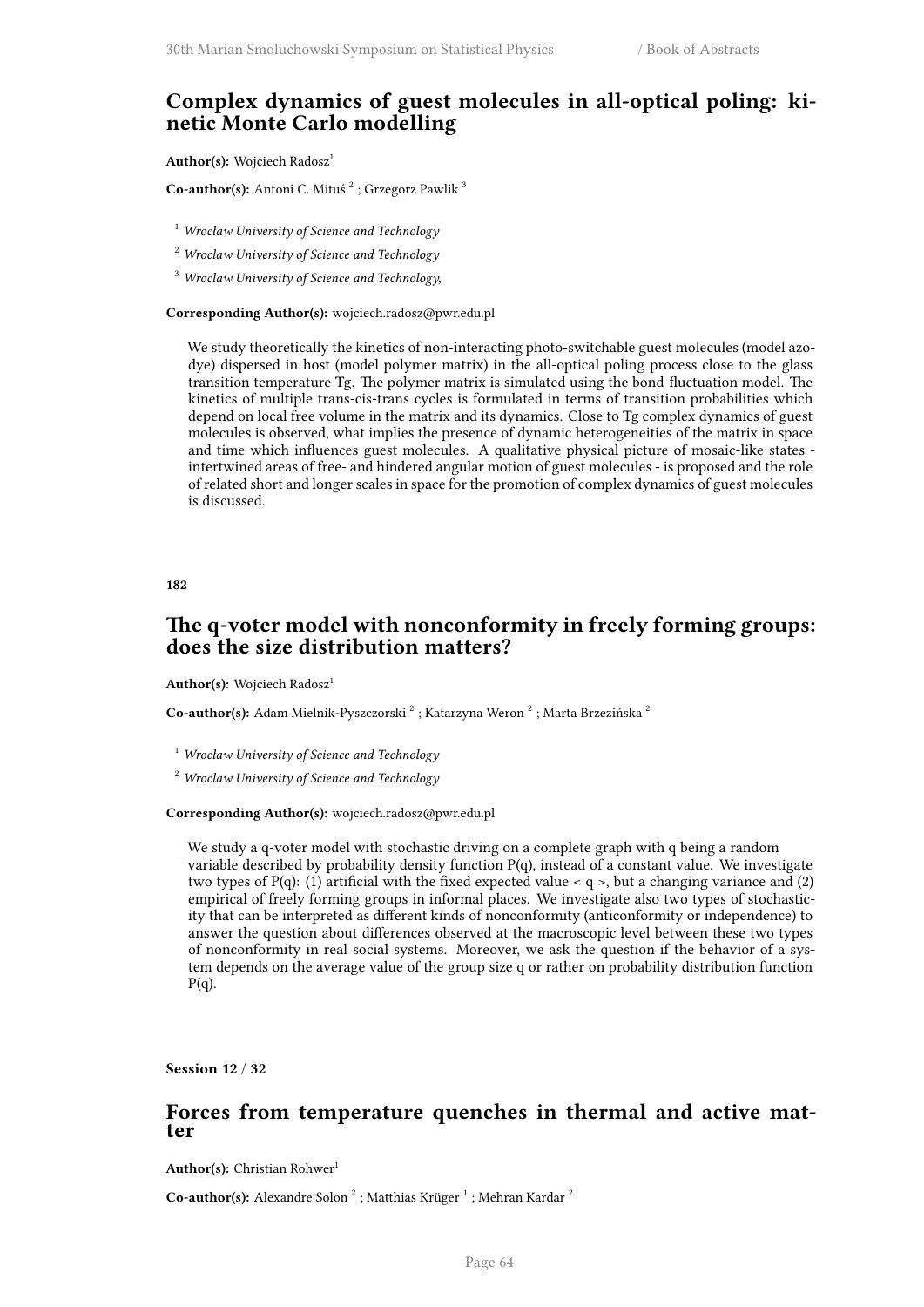<sup>1</sup> *Max Planck Institute for Intelligent Systems*

<sup>2</sup> *MIT*

## **Corresponding Author(s):** crohwer@is.mpg.de

Non-equilibrium systems are known to exhibit long-ranged correlations in the presence of dynamical conservation laws. This phenomenon gives rise to various types of fluctuation-induced forces between objects immersed in non-equilibrium media. However, driving systems out of equilibrium, for instance by changing their temperature, may also result in changes of the mean density.

In this talk I will discuss our recent work on non-equilibrium fluctuation-induced (Casimir) forces [1,2] and density-induced forces [2] arising from temperature quenches in thermal and active matter. Focusing on temperature quenches, we predict theoretically and demonstrate with simulations the existence of both these types of forces between objects immersed in a conserved density. (In active matter, a quench could be achieved by a rapid change in activity.) We discuss the distinguishing features of fluctuation-induced and density-induced forces as regards universality, time-scales and scaling. By considering microscopic theories and coarse-graining procedures, we propose methods to extract the fluctuation-induced contribution of forces in simulations. Simulation results [2] display the scaling in space and time predicted in [1].

[1] C.M. Rohwer, M. Kardar, M. Krüger, Phys. Rev. Lett. 015702 **118** (2017)

[2] C.M. Rohwer, A. Solon, M. Kardar, M. Krüger, *in preparation* (2017)

**EPS** / **146**

# **Generic properties of stochastic entropy production**

Author(s): Edgar Roldan<sup>1</sup>

**Co-author(s):** Frank Jülicher <sup>1</sup> ; Izaak Neri <sup>1</sup> ; Simone Pigolotti <sup>2</sup>

<sup>1</sup> *Max Planck Institute for the Physics of Complex Systems*

<sup>2</sup> *Okinawa Institute for Science and Technology*

## **Corresponding Author(s):** edgar@pks.mpg.de

The laws of thermodynamics can be extended to mesoscopic systems for which energy changes are on the order of the thermal energy are relevant. Therefore, thermodynamic observables associated with mesoscopic degrees of freedom are stochastic. A key example of such thermodynamic observable is the stochastic entropy production in nonequilibrium processes. Little is known beyond fluctuation theorems about universal or model-independent statistics of entropy-production fluctuations.

Using Martingale theory we have discovered novel universal statistics of stochastic entropy production in nonequilibrium steady states such as: (i) The distribution of the negative record (which we call infimum) of entropy production (ii) the passage probabilities of entropy production; (iii) the stopping-time fluctuations of entropy production.

For nonequilibrium Langevin processes, we derive an Ito stochastic differential equation for entropy production. Introducing a random-time transformation, entropy production obeys a onedimensional drift-diffusion equation, independent of the underlying physical model. This transformation allows to identify novel generic properties of entropy production. It also leads to an exact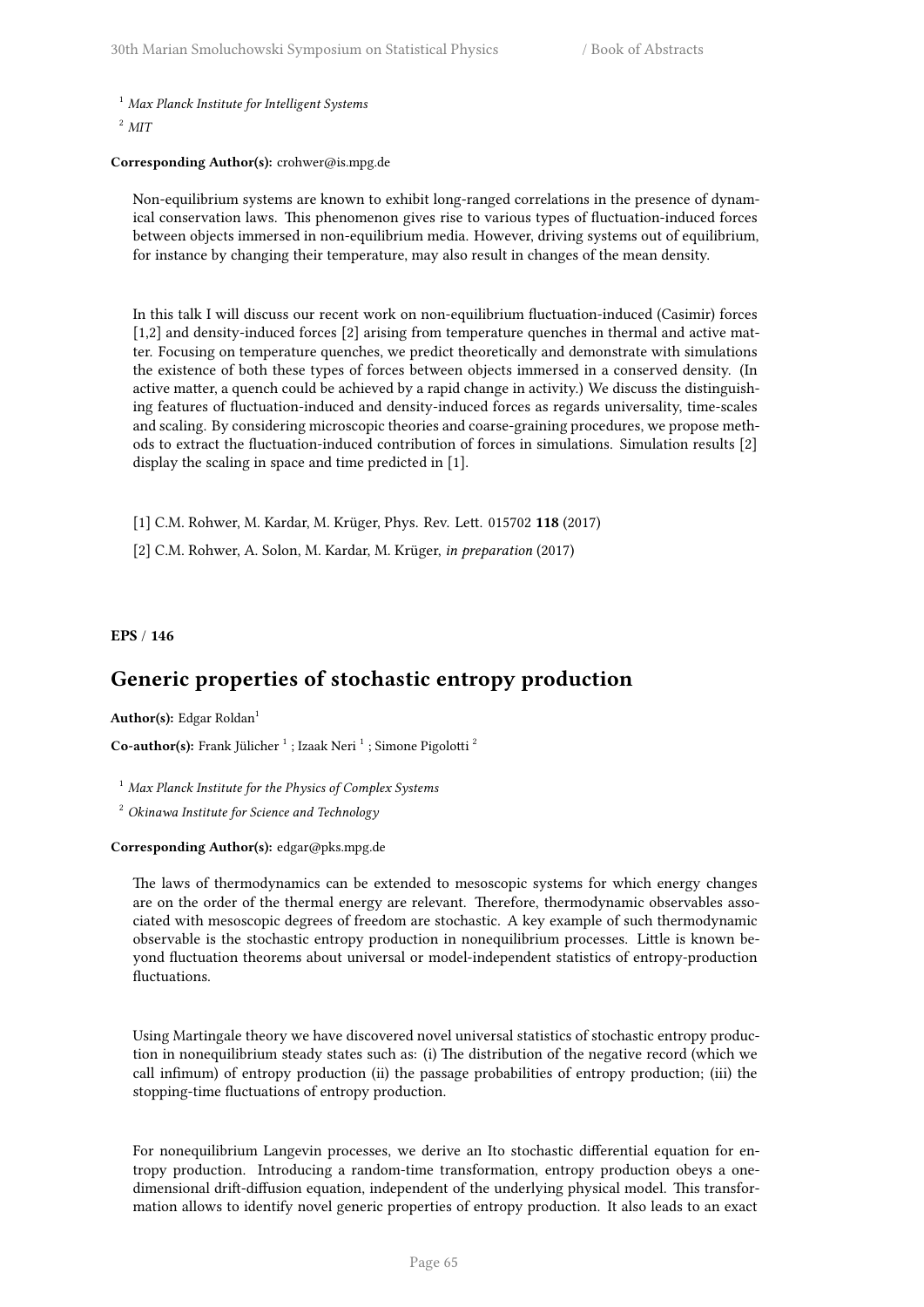uncertainty equality relating the Fano factor of entropy production and the Fano factor of the random time.

Our results have interesting implications for stochastic processes that can be discussed in colloidal systems and active molecular processes. For example, we make predictions for the distribution of the maximum backtrack depth of RNA polymerases during RNA transcription in eukaryotes.

[1] É. Roldán, I. Neri, M. Dörpinghaus, H. Meyr and F. Jülicher, Phys. Rev. Lett. 115 (25), 250602 (2015).

[2] I. Neri, É. Roldán, and F. Jülicher, Phys. Rev. X 7, 011019 (2017).

[3] S. Pigolotti, I. Neri, É. Roldán, and F. Jülicher, arXiv:1704.04061 (2017).

**Session 1** / **60**

## **Entropy facilitated active transport**

J. Miguel Rubi<sup>1</sup>

<sup>1</sup> *University of Barcelona*

**Corresponding Author(s):** mrubi@ub.edu

We show how active transport of ions can be interpreted as an entropy facilitated process. In this interpretation, a particular change in the pore geometry through which substrates are transported gives rise to a driving force. This chemical energy provided by the chemical reaction is then used to create a protein geometry favorable for the uphill transport of ions. Attempts to estimate the energy available by this change in several proteins shows that an entropic contribution from the pore geometry is significant. We discuss how this effect can be used to understand how energy transduction in active transport can take place over a relatively long distance.

**Session 8** / **44**

# **Out-of-equilibrium physics in spontaneous synchronization**

Author(s): Stefano Ruffo<sup>1</sup>

**Co-author(s):** Alessandro Campa<sup>2</sup>; Shamik Gupta<sup>3</sup>

1 *SISSA*

2 *Istituto Superiore di Sanità, Roma*

<sup>3</sup> *Department of Physics, Ramakrishna Mission Vivekananda University, Kollkata, India*

### **Corresponding Author(s):** ruffo@sissa.it

Spontaneous synchronization is a cooperative phenomenon common in nature which makes oscillators of different frequencies, if strongly coupled, operate together with a single common frequency. Such cooperative effects occur in physical and biological systems over length and time scales of several orders of magnitude. Examples: are flashing of fireflies, rhythmic applause in a concert hall, animal flocking behavior, electrical power-grids, etc. The most celebrated model of synchronization is the Kuramoto model, introduced in 1975, which is simple enough to allow quite a detailed analytical treatment, at the same time capturing several features of realistic systems. After discussing the general dynamical and statistical features of synchronization, I will concentrate on its out-ofequilibrium physical aspects when uncorrelated Langevin noise is added to the model.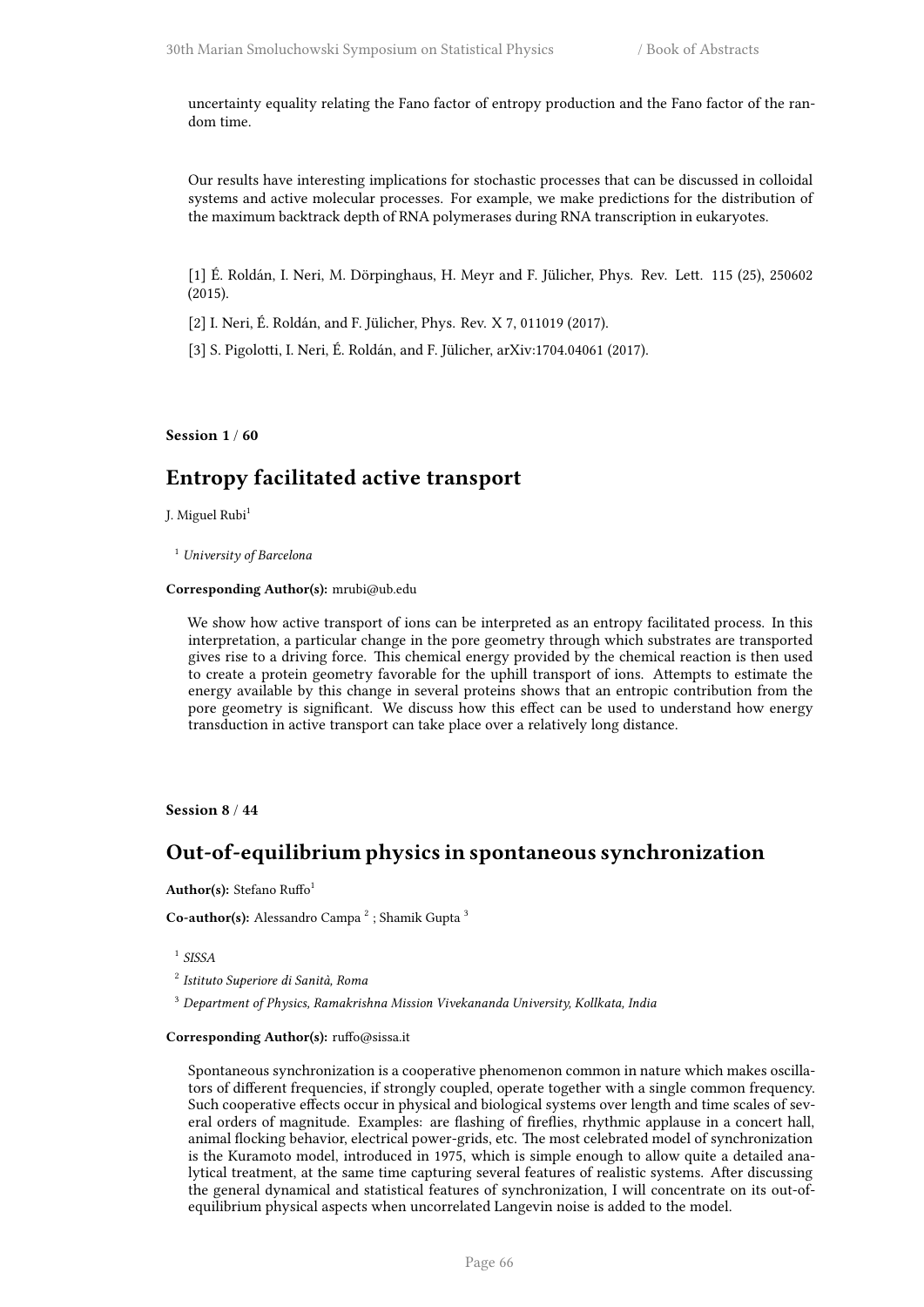**62**

# **Power and efficiency of Feynman ratchet**

Author(s): Ekaterina Berestneva<sup>1</sup>

**Co-author(s):** Artem Ryabov<sup>1</sup>; Viktor Holubec<sup>1</sup>

<sup>1</sup> *Charles University*

**Corresponding Author(s):** rjabov.a@gmail.com, despvir@gmail.com

We focus on an overdamped two-dimensional diffusion of a particle in a corrugated tilted periodic potential. The particle is subjected to two white noise sources with different intensities representing two heat baths at different temperatures. The model dynamics mimics a working principle of the famous Feynman ratchet and pawl. Using a perturbation expansion in potential width, which is similar in spirit to Fick-Jacobs theory, we obtain stationary probability current, mean velocity of the particle and also discuss energetics of the ratchets including its output power and efficiency.

[1] V. Holubec, A. Ryabov, M. H. Yaghoubi, M. Varga, A. Khodaee, M. E. Foulaadvand and P. Chvosta, Thermal ratchet effect in confining geometries, Entropy 19, 119, 2017

[2] A. Ryabov, V. Holubec, M. H. Yaghoubi, M. Varga, M. E. Foulaadvand and P. Chvosta, Transport coefficients for a confined Brownian ratchet operating between two heat reservoirs, J. Stat. Mech. 2016, 093202, 2016

**136**

# **Theory of microwave amplifier based on single Josephson junction**

**Author(s):** Artem Ryabov<sup>1</sup>

 $\mathbf C$ o-author(s): Martin Žonda <sup>1</sup> ; Tomáš Novotný <sup>1</sup>

<sup>1</sup> *Charles University, Faculty of Mathematics and Physics, Department of Condensed Matter Physics, Prague, Czech Republic*

## **Corresponding Author(s):** rjabov.a@gmail.com

We present a theory describing the recently proposed and realized microwave amplifier based on the negative resistance of a damped Josephson junction [P. Lahteenmaki et al., Sci. Rep. 2, 276 (2012)]. The standard linear response theory based on expansion around the limit cycle [A. Kamal et al. Phys. Rev. B 86, 144510 (2012)] yields nearly perfect results for the gain characteristics of the device, but it fails to describe a reported noise suppression at the working frequency of the amplifier. In order to capture the latter effect, we extend the linear response theory to account for a subtle interplay between linear fluctuations around the limit cycle and nonlinear dynamics of the phase along the limit cycle. Detailed comparison of our predictions with the experiment and implications of these findings on the prospects of achieving the originally intended quantum-limited amplification will be discussed.

**15**

# **Non-monotonic temperature dependence of diffusion coefficient in tilted disordered potentials**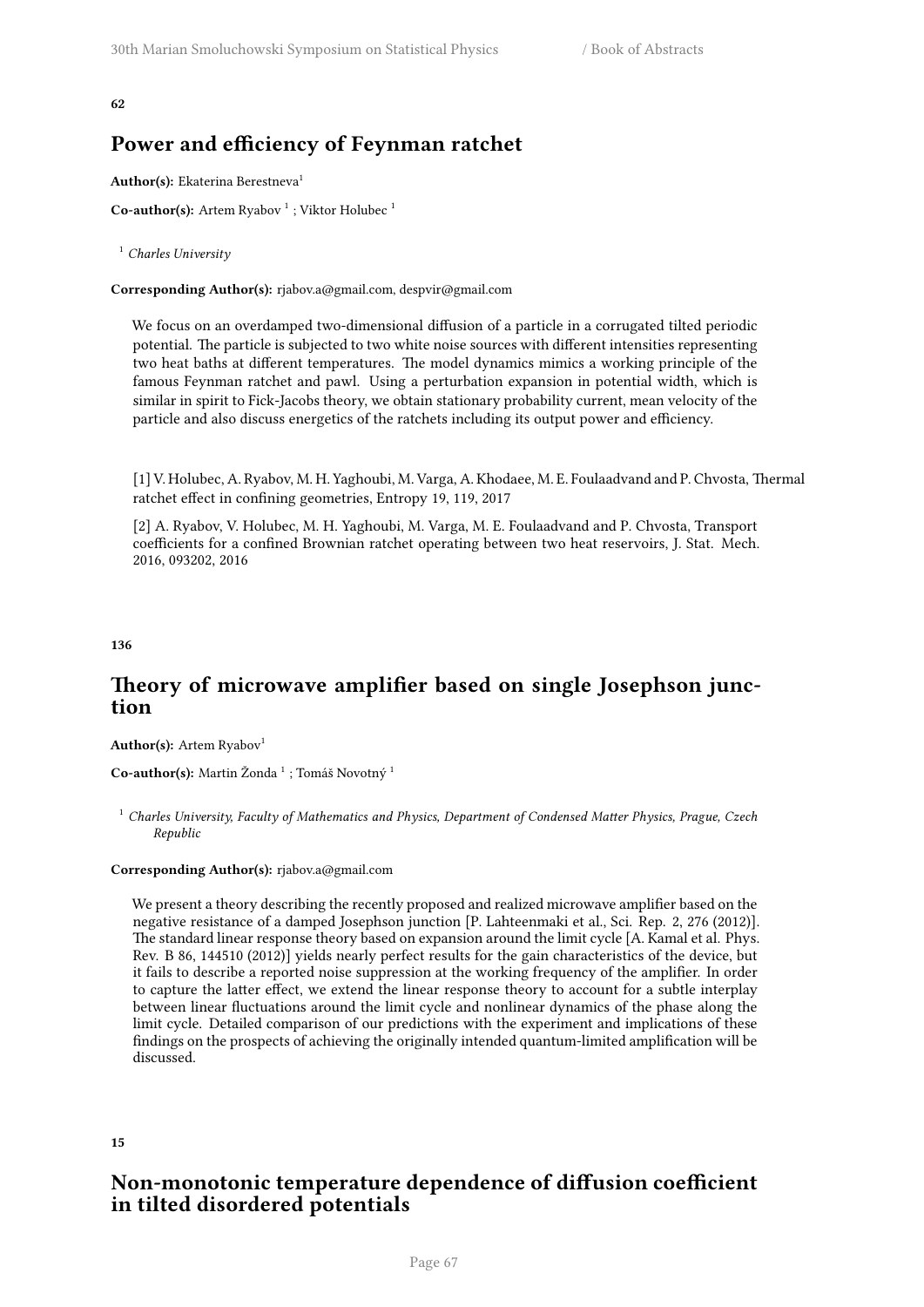Raul Salgado-Garcia<sup>1</sup>

<sup>1</sup> *Universidad Autonoma del Estado de Morelos*

**Corresponding Author(s):** raulsg@uaem.mx

We study the transport properties of non-interacting overdamped particles, moving on tilted disordered potentials, subjected to Gaussian white noise. We give exact formulas for the drift and diffusion coefficients for the case of random potentials resulting from the interaction of a particle with a "random polymer". In our model the random polymer is made up, by means of some stochastic process, of monomers that can be taken from a finite or countable infinite set of possible monomer types. For the case of uncorrelated random polymers we found that the diffusion coefficient exhibits a non- monotonous behavior as a function of the noise intensity. Particularly interesting is the fact that the relative diffusivity becomes optimal at a finite temperature, a behavior which is reminiscent of stochastic resonance. We explain this effect as an interplay between the deterministic and noisy dynamics of the system. We test our findings by means of numerical simulations of the corresponding Langevin dynamics of an ensemble of noninteracting overdamped particles diffusing on uncorrelated random potentials

**EPL** / **53**

# **Random matrices meet trapped fermions**

Gregory Schehr $1$ 

<sup>1</sup> *Universite Paris-Sud, CNRS*

**Corresponding Author(s):** gregory.schehr@u-psud.fr

I will review some recent results exploring the connection between non-interacting fermions in a d-dimensional trapping potential and random matrix theory. The presence of the trap introduces an edge where the average density of fermions vanishes. Far from the edge, near the centre of the trap (the so called "bulk regime"), physical properties of the fermions have traditionally been understood using the Local Density Approximation. However, this approximation drastically fails near the edge where the density vanishes. In this talk, I will show that, even near the edge, novel universal properties emerge, independently of the details of the confining potential. These universal correlations can be described by random matrix theory (in one dimension and at zero temperature) and by more general determinantal processes in higher dimensions and finite temperature.

D. S. Dean, P. Le Doussal, S. N. Majumdar, G. Schehr, Phys. Rev. Lett. **114**, 110402 (2015), EPL **112**, 60001 (2015), Phys. Rev. A **94**, 063622 (2016).

**Session 9** / **138**

## **Eliminating inertia of a stochastic microswimmer with constant speed**

Author(s): Lutz Schimansky-Geier<sup>1</sup>

**Co-author(s):** Igor M. Sokolov<sup>1</sup>; Jörg Nötel<sup>1</sup>

<sup>1</sup> *Department of Physics, Humboldt-University at Berlin*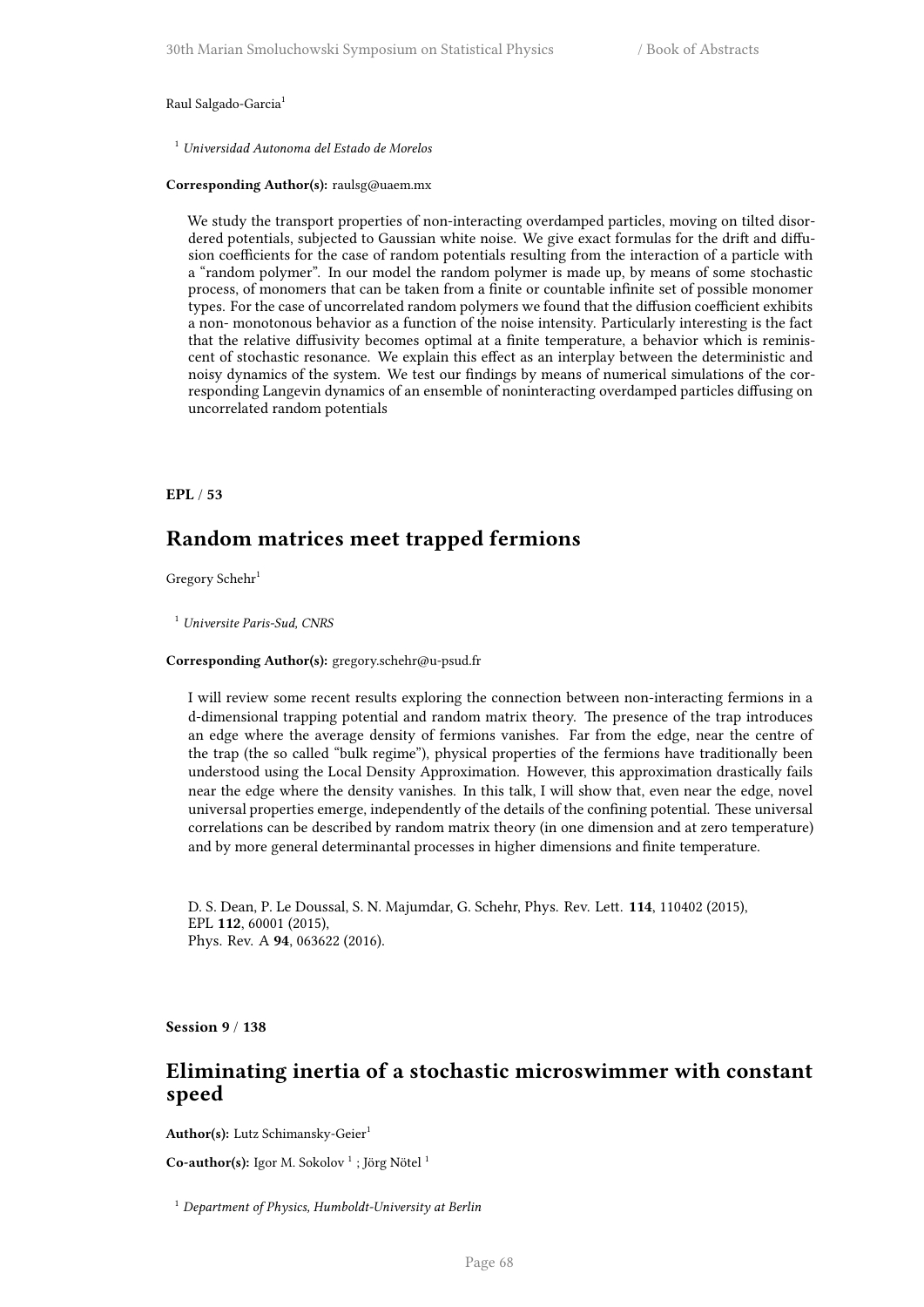### **Corresponding Author(s):** alsg@physik.hu-berlin.de

An often used model for an active entity is the two dimensional stochastic microswimmer. It moves due to a propulsive mechanism with constant speed and changes the direction due to deterministic and random torques. Despite the simplicity, the model it is not an overdamped situation. Intertia is reflected by an initial ballistic behaviour. Only after an crossover time being the relaxation time of the orientational directions the motion becomes normally diffusive characterized by a diffusion coefficient.

In the report I discuss the properties and the distribution of displacements of the stochastic microswimmer with constant speed. Various situations with several random torques like Gaussian white noise, an Ornstein-Uhlenbeck process and alpha-stable noise will be studied. Special attention is devoted to the adiabatic elimination of inertia in the model and the derivation of the overdamped limit. It results for all types of random torques in a Gaussian simplification similar to a Brownian particle driven by white noise. Therein the noise intensity addresses the specific noise sources.

J. Nötel, I.M. Sokolov, L. Schimansky-Geier, "Diffusion bof active particles with stochastic torques modeled as alpha-stable noise", Journal of Physics A: Mathematical and Theoretical **50** (3), 034003 (2016).

S. Milster, J. Nötel, I.M. Sokolov, L. Schimansky-Geier, "Eliminating inertia in a stochastic model of a microswimmer with constant speed", Eur. Phys. J. Special Topics **226**, 2039-2055 (2017).

J. Nötel, I.M. Sokolov, L. Schimansky-Geier, "Gaussian appproximation of the stochastic microswimmer driven by alpha-stale noise, submitted for publication.

**Session 5** / **176**

# **Transport of granular materials in turbulent flows (or sand in streams)**

Rina Schumer<sup>1</sup>

<sup>1</sup> *Desert Research Institute*

### **Corresponding Author(s):** rina@dri.edu

The notion that the kinematics of sediment transported in streams is well-represented by quasirandom motions amenable to Smoluchowski-type diffusion was first proposed by Hans Albert Einstein at his renowned father's suggestion. Since then, there have been attempts to adapt formalisms of diffusion and anomalous diffusion developed for thermodynamic systems to the start-and-stop and spatially variable behavior of sediment transport. New high-resolution measurements of sediment particle motions in laboratory flumes indicate that the mean squared displacement of tracer particles , when treated as a plume reflects a nonlinear increase in the variance in hop distances with increasing travel time. Ensemble calculations of MSD indicates a transition from correlated random walks to normal diffusion. Normal behavior also is reflected in the particle velocity autocorrelation function. Spatial variations in particle entrainment produce a flux from sites of high entrainment toward sites of low entrainment; thus, an entrainment form of flux and continuity equations are used for describing statistically expected transport behavior.

**Session 3** / **163**

# **Progressive quenching**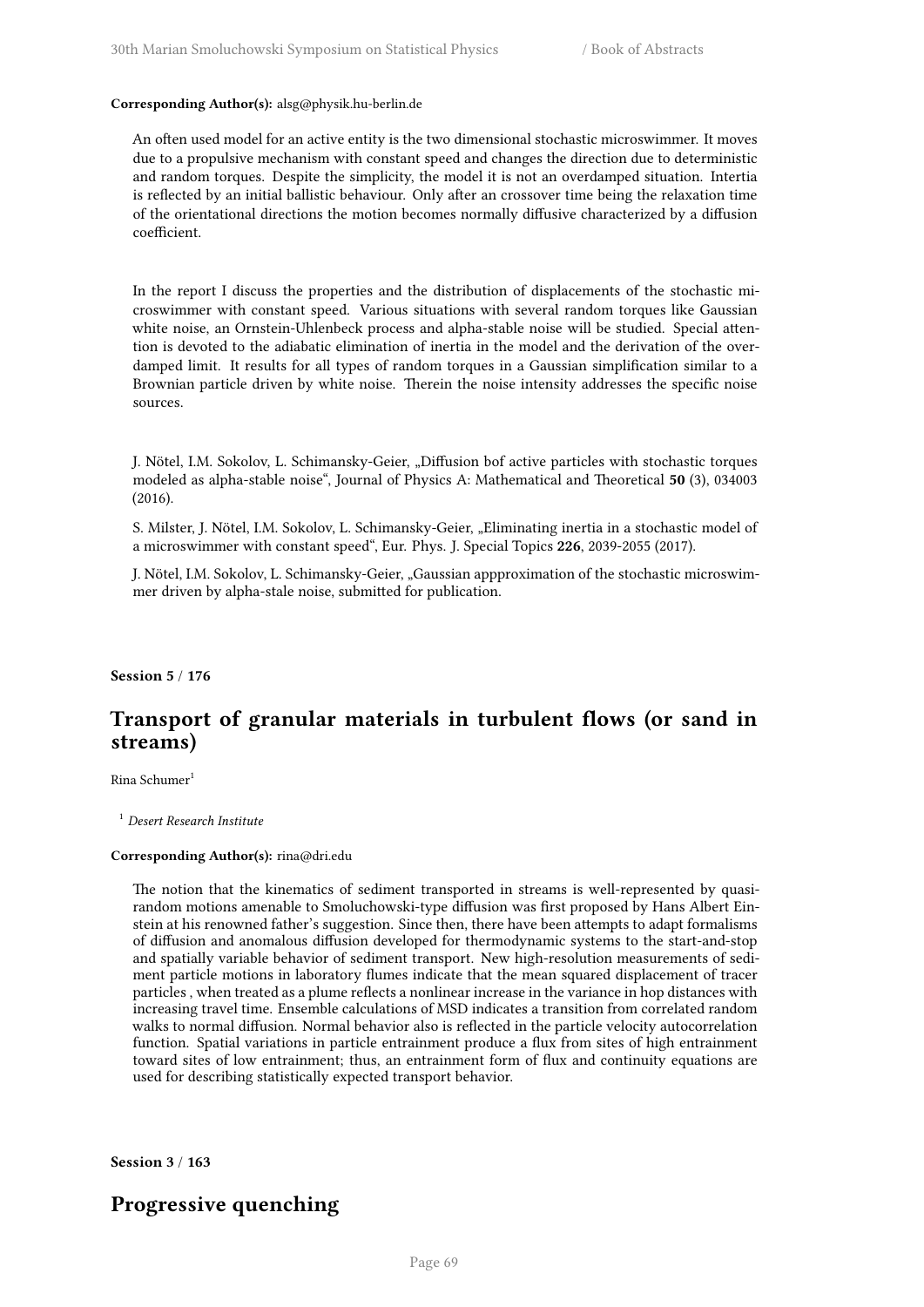#### Author(s): Ken Sekimoto<sup>1</sup>

**Co-author(s):** Bruno Ventejou<sup>2</sup>; Michael Etienne<sup>2</sup>

```
1 Univ. Paris-Diderot & ESPCI
```
2 *ESPCI*

**Corresponding Author(s):** ken.sekimoto@espci.fr

We will describe the basic idea and some applications of the processes when the system's degrees of freedom are progressively quenched. This work has been done in collaboration with Bruno Ventejou and Michael Etienne (paper in preparation).

#### **165**

## **Negative mobility of a Brownian particle in the strong damping regime**

**Author(s):** Aleksandra Slapik<sup>1</sup>

Co-author(s): Jakub Spiechowicz<sup>1</sup>; Jerzy Łuczka<sup>1</sup>

<sup>1</sup> *University of Silesia*

#### **Corresponding Author(s):** aleksandra.slapik@smcebi.edu.pl

We study impact of inertia on directed transport of a Brownian particle under non-equilibrium conditions: the particle moves in a one-dimensional periodic and symmetric potential, is driven by both an unbiased time-periodic force and a constant force, and is coupled to a thermostat of temperature T. Within selected parameter regimes this system exhibits negative mobility, which means that the particle moves in the direction opposite to the direction of the constant force. It is known that in such a setup the inertial term is essential for the emergence of negative mobility, which cannot be detected in the limiting case of overdamped dynamics. We analyse inertial effects and show that negative mobility can be observed even in the strong damping regime. We determine the optimal dimensionless mass for the presence of negative mobility and reveal three mechanisms standing behind this anomaly: deterministic chaotic, thermal noise induced and deterministic non-chaotic. To the best of authors knowledge the last origin has never been reported before. It may provide guidance to the possibility of observing negative mobility for strongly damped dynamics which is of fundamental importance from the point of view of biological systems, all of which operate in fluctuating environments.

#### **117**

## **Asymptotic behaviour of time averages for non-ergodic Gaussian processes**

Jakub Slezak<sup>1</sup>

<sup>1</sup> *Wroclaw University of Science and Technology*

#### **Corresponding Author(s):** jakub.slezak@pwr.edu.pl

We study the behaviour of time-averages for stationary (non-ageing), but ergodicity-breaking Gaussian processes using their representation in Fourier space. We provide explicit formulas for various time-averaged quantities, such as mean square displacement, density, and analyse the behaviour of time-averaged characteristic function, which gives insight into rich memory structure of the studied processes. Moreover, we show applications of the ergodic criteria in Fourier space, determining the ergodicity of the generalised Langevin equation's solutions.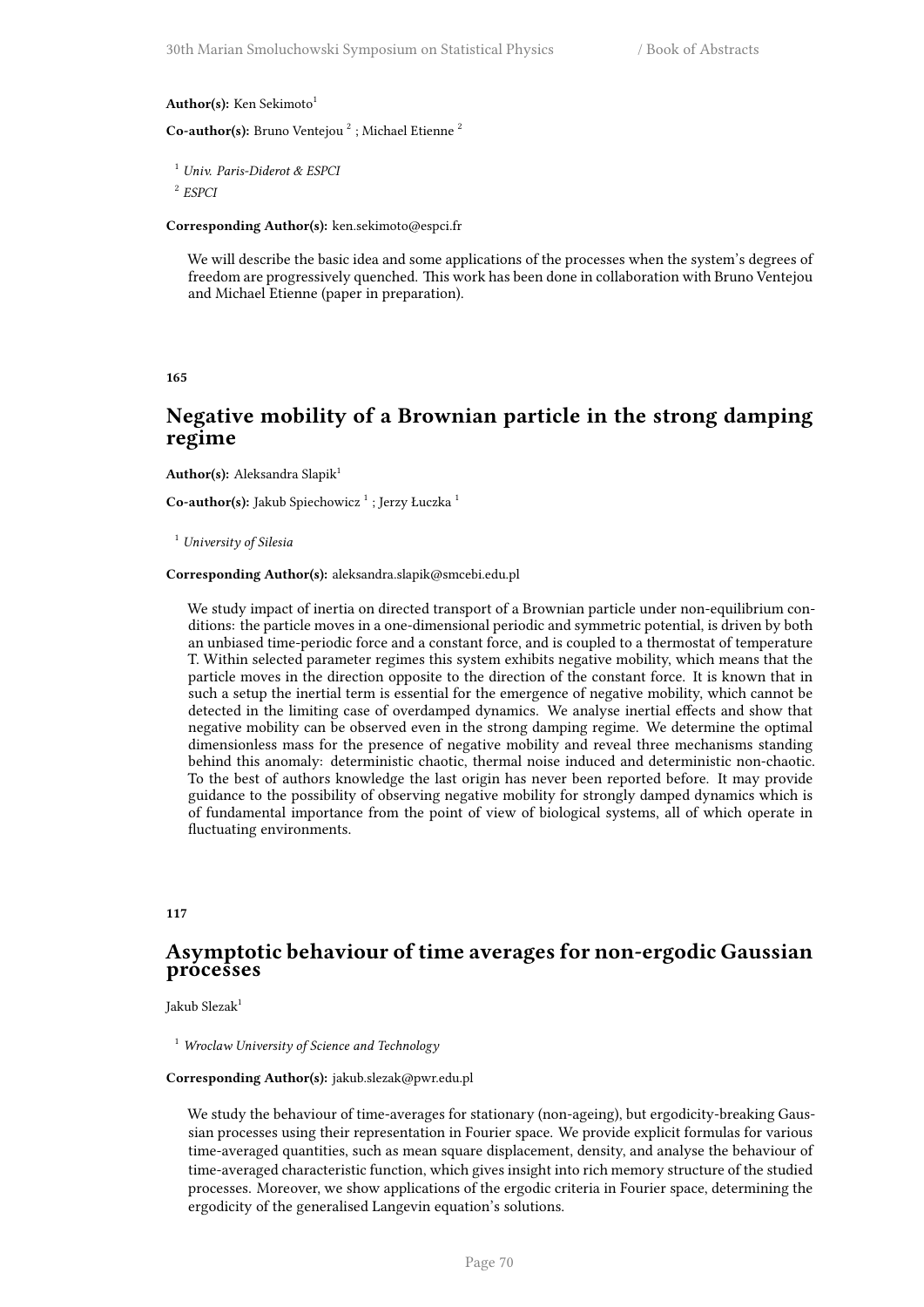- **J. Ś.**, ''Asymptotic behaviour of time averages for non-ergodic Gaussian processes", Ann. Phys. **383**, 285–311 (2017)
- R. Salem, ''Algebraic numbers and Fourier analysis, Heath (1963)
- G. Maruyama, ''Infinitely divisible processes", Theory Probab. Appl. **15**:1, 3–23 (1970)
- M. Magdziarz, ''A note on Maruyama's mixing theorem", Stochastic Process. Appl. **119**, 3416– 3434 (2009)

**188**

## Abnormal behavior of rupture force distribution in PEI/SiO<sub>2</sub> sys**tem**

Ewa Gudowska-Nowak $^1$  ; Jakub Barbasz $^2$  ; Kamila Sofinska $^2$  ; Michał Cieśla $^1$ 

<sup>1</sup> *M. Smoluchowski Institute of Physics, Jagiellonian University, Kraków, Poland*

2 *Jerzy Haber Institute of Catalysis and Surface Chemistry Polish Academy of Sciences, Kraków, Poland*

### **Corresponding Author(s):** ncsofins@cyf-kr.edu.pl

Understanding the dynamic properties of interacting molecules is an important issue in the field of designing micro and nano drug carriers or transfection systems. One of the most powerful research methods of these properties is dynamic force spectroscopy that allows to determine the interactions strength between single molecules, the local Young's modules or the energy landscapes. This technique enables also to explore the dynamic properties in the interacting proteins or polymer molecules systems. The dynamic force spectroscopy measurements derive the distributions of locally determined parameters which are analyzed based on models described in the literature, i.e. Bell-Evans model, Dudko, Hummer and Szabo model. Theoretical interpretation of experimental results is complex because of the wide distributions of measured forces for the multiple repetition of the experiment even for fixed rupture speed. At the same time there is a dependence of the rupture force on the rupture rate.

The results of rupture forces obtained for  $PEI / SiO<sub>2</sub>$  system were interpreted based on theoretical models of rupturing the interactions in the individual particles that are available in the literature. The general characteristics of results distributions obtained for the PEI-silica are consistent with existing models (narrowing of histograms with the increasing rate of the rupture speed, i.e. with the increase of the rupture force in time). However, none of the models describe accurately the measured distributions. Regardless of whether the Bell-Evans or HSD (Hummer, Szabo Dudko) models were used, it was not possible to obtain asymmetric, heavy-tailed distributions of rupture forces. It suggests that the rupture in such system cannot be reduced to the model describing a single particle overcoming a constant energy barrier. It is possible that the proper model of PEI -  $SiO<sub>2</sub>$  interaction should include interactions between larger groups of particles as well as fluctuation of an interaction potential that keeps a system together.

**Session 4** / **107**

## **Intermediate asymptotics and aging phenomena in anomalous transport by flows.**

Author(s): Igor Sokolov<sup>1</sup>

Co-author(s): Alexander Nepomnyashchy<sup>2</sup>; Michael Zaks<sup>1</sup>; Patrick Poeschke<sup>1</sup>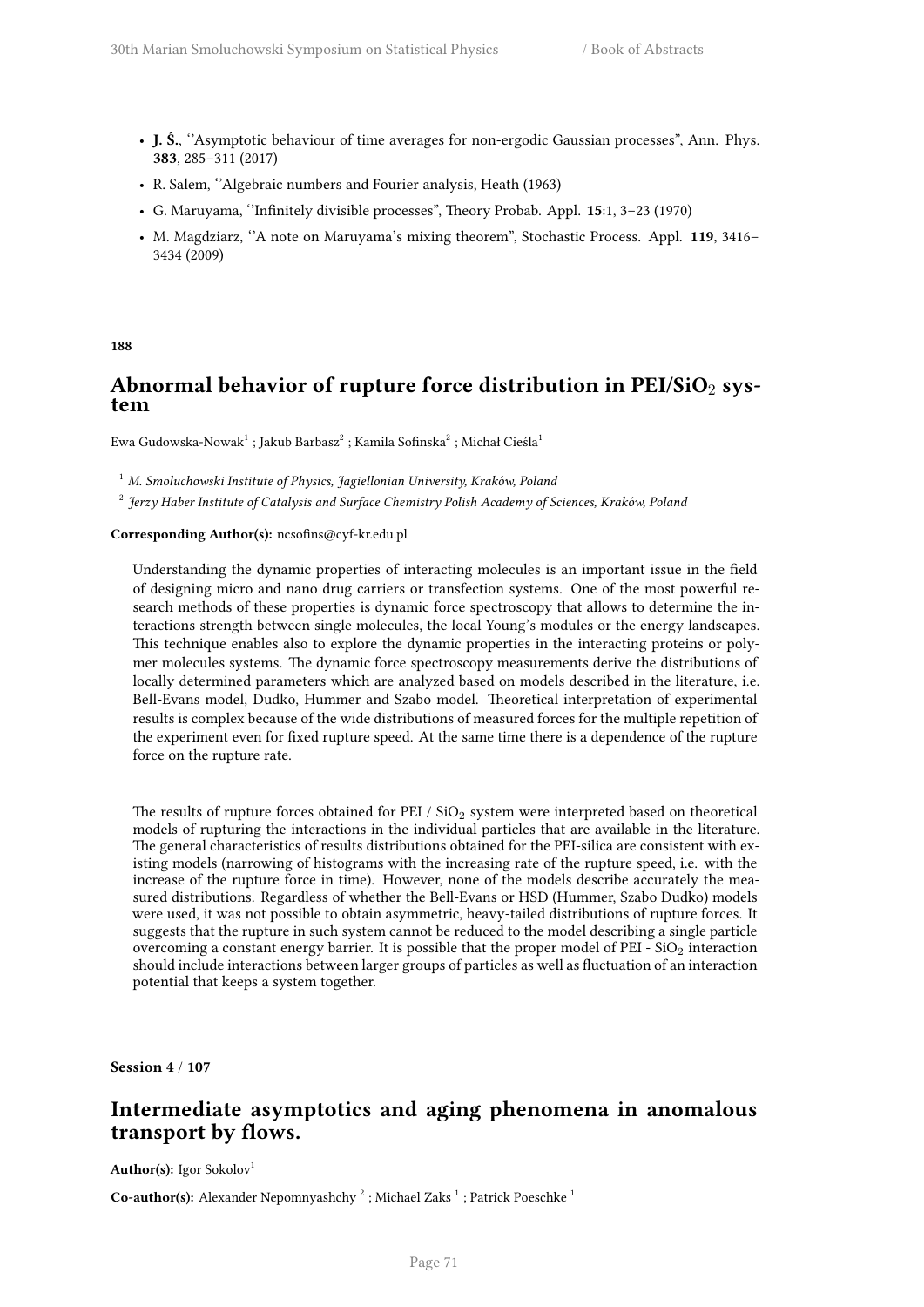<sup>1</sup> *Humboldt University Berlin*

2 *Technion Haifa*

**Corresponding Author(s):** igor.sokolov@physik.hu-berlin.de

Anomalous transport in flows is often invoked in discussion of anomalous transport phenomena as described by continuous-time random walk (CTRW) or Levy walk (LW) schemes. The first model describes the particles' transport in eddy lattices, and the model of a Levy walk interrupted by rests describes the transport in flows which consist of eddies and jets. The models adequately describe the intermediate-time dynamics of the mean squared displacement (MSD) of the transported particles from their initial positions under initial conditions corresponding starting on the separatrix between two eddies or between an eddy and a jet, and the long-time dynamics for any initial condition, when the initial conditions are already forgotten.

Both random walk models lead to non-stationary dynamics on intermediate times, and exhibit aging phenomena. It is sometimes assumed that the corresponding models also can describe aging in flows. The aging phenomena in random walk schemes are connected with the walker's behavior during the very first step after the beginning of the observation, and assume that this dynamics is trivial (being at rest in CTRW, or either being at rest or moving along straight line in the interrupted LW) while the dynamics during the capturing periods in a flow is essentially quite complex and corresponds to rotations around elliptic points of eddies or oscillations in jets.

We concentrate on the MSD of the transported particles from their initial positions, and discuss in detail the aging dynamics of MSD in flows. We show that the time-evolution of the MSD depends strongly on initial conditions, that simple CTRW / LW-dynamics only describes the intermediatetime behavior of the initial conditions discussed above, and that several other regimes

(including superdiffusion or oscillations) are possible. Even in the case when simplified models correctly describe the intermediate time behavior of MSD when starting on the separatrix, they fail to describe the aging behavior of the MSD even in this case. We give the theoretical discussion of all theses issues, and illustrate our points by results of massive numerical simulations of the system.

**Session 2** / **130**

## **Mesoscopic and metastable quantum systems**

Bernardo Spagnolo<sup>1</sup>

<sup>1</sup> *University of Palermo*

### **Corresponding Author(s):** bernardo.spagnolo@unipa.it

We shortly review the transient dynamics of mesoscopic systems, such as Josephson junctions, in noisy environments. The role of noise induced solitons and breathers on the mean switching time from the superconducting metastable state to the resistive state, in the presence of an external noise source modeled by  $\alpha$ -stable Lévy distributions, will be outlined.

Thereafter, the dissipative dynamics of a particle moving in a strongly asymmetric double well potential, interacting with a thermal bath will be considered. Common wisdom is that quantum fluctuations enhance the escape rate from metastable states in the presence of dissipation. We show that dissipation can enhance the stability of a quantum metastable system. We find that the escape time from the metastable region has a nonmonotonic behavior, with a maximum, versus the system-bath coupling, and with a minimum versus the temperature, thus producing a stabilizing effect. Therefore, as the temperature increases, an enhancement of the escape time is observed, increasing the stability of the metastable state. These results shed new light on the role of the environmental fluctuations in stabilizing quantum metastable systems.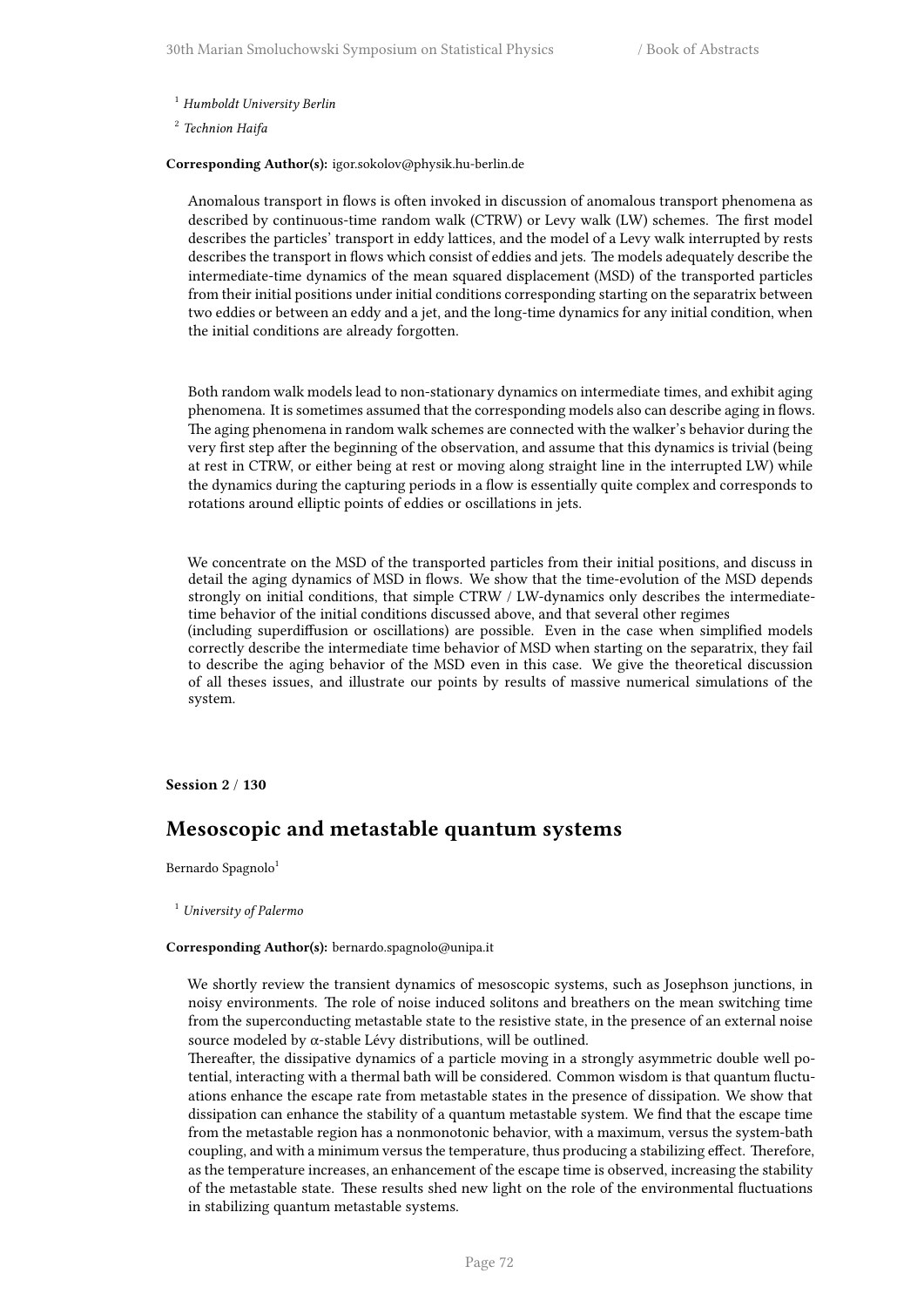We will show then, how the combined effects of strong Ohmic dissipation and monochromatic driving affect the stability of a quantum system with a metastable state. We find that, by increasing the coupling with the environment, the escape time makes a transition from a regime in which it is substantially controlled by the driving, displaying resonant peaks and dips, to a regime of frequencyindependent escape time with a peak followed by a steep fall off. The quantum noise enhanced stability phenomenon is observed in the system investigated. Resonant activation, the presence of a minimum in the mean escape time, occurs when the time scale of the modulations is the same as the characteristic time scale of the system's dynamics. The simple quantum system considered displays as well the general features that at slow modulations the mean escape time is dominated by the slowest configuration assumed by he system, while at fast modulations the escape dynamics is determined by the average configuration.

[1] D. Valenti, C. Guarcello, and B. Spagnolo, Phys. Rev. B **89**, 214510 (2014).

[2] C. Guarcello, D. Valenti, and B. Spagnolo, Phys. Rev. B **92**, 174519 (2015).

[3] C. Guarcello, D. Valenti, B. Spagnolo, V. Pierro and G. Filatrella, Nanotechnology, **28**, 134001 (2017).

[4] D. Valenti, L. Magazzù, P. Caldara, and B. Spagnolo, "Stabilization of quantum metastable states by dissipation", Physical Review B **91**, 235412 (7) (2015).

[5] Luca Magazzù, Angelo Carollo, Bernardo Spagnolo, Davide Valenti, "Quantum dissipative dynamics of a bistable system in the sub-Ohmic to super-Ohmic regime", Journal of Statistical Mechanics: Theory and Experiment 054016 (2016).

[6] B. Spagnolo, C. Guarcello, L. Magazzù, A. Carollo, D. Persano Adorno, D. Valenti, "Nonlinear Relaxation Phenomena in Metastable Condensed Matter Systems", Entropy, 19 (1), 20 (2017).

[7] L. Magazzù, P. Hänggi, B. Spagnolo, and D. Valenti, "Quantum Resonant Activation", Physical Review E 95 (13), 042104 (2017).

### **Session 3** / **170**

# **Where are we with the understanding of a collective dynamics of quasi-periodically perturbed particles?**

Aneta Stefanovska<sup>1</sup>

1 *Physics Department, Lancaster University*

### **Corresponding Author(s):** aneta@lancaster.ac.uk

Marian Smoluchowski provided an explanation of the Brownian motion of particles. The equation for a particle's displacement in space that he proposed in 1906 provided an important basis for the theory of stochastic processes. This initiated the whole new field of stochastic dynamics that blossomed during the last century. In this talk we will discuss what happens to the particles if external deterministic forces are continuously imposed on them, and how a collective dynamics emerges to describe particles under external forcing.

The time-varying, non-autonomous, dynamics that emerges under external forcing has been detected in living, as well as man-made, systems. Currently, however, non-autonomous dynamics is commonly considered easy to deal with - either by transforming it into autonomous dynamics, for which an abundance of tractable analytic tools is available, or by considering it as belonging to the class of stochastic systems where, again, numerous analytic approaches exist.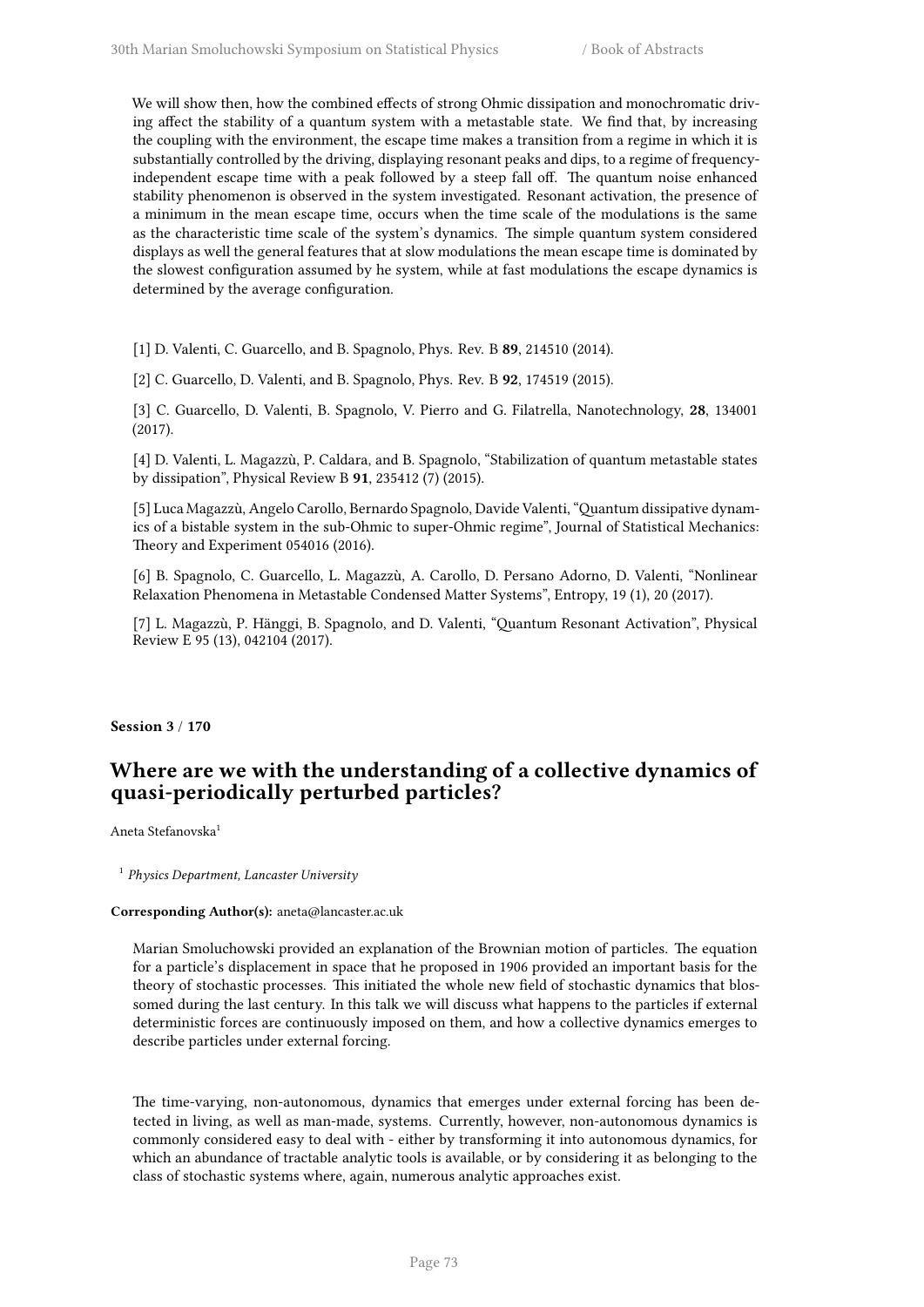In the talk, we will argue that there is a need for a theory of a new class of non-autonomous systems with time-varying dynamics due to external forcing. We will first present examples of nonautonomous dynamics measured from biological cells, the cardiovascular system and the brain, as well as from experiments with electrons on the surface of liquid helium.

Then, we will review briefly the existing numerical methods for the detection and analysis of nonautonomous dynamics from data. In the third part of the talk, we will summarise our current work on non-autonomous dynamics when the external perturbation is of quasi-periodic origin, arguing that most of the challenging problems still remain unsolved and that our better understanding of non-autonomous, finite-time dynamics could make a similarly significant contribution to that of Smoluchowski more than 100 years ago, thereby advancing our understanding of nature in general.

Y Shiogai, A Stefanovska, PVE McClintock, Nonlinear dynamics of cardiovascular ageing, Phys. Rep. **488**: 51-110, 2010

YF Suprunenko, PT Clemson, A Stefanovska, Chronotaxic systems: A new class of self-sustained nonautonomous oscillators, Phys. Rev. Lett. **111**: 024101, 2013

PT Clemson, A Stefanovska, Discerning non-autonomous dynamics, Phys. Rep. \**542*: 297-368, 2014

P Clemson, G Lancaster, A Stefanovska, Reconstructing time-dependent dynamics, Proc. IEEE 104: 223-241, 2016

T Stankovski, T Pereira, PVE McClintock, A Stefanovska, Coupling functions: Universal insights into dynamical interaction mechanisms, Rev. Mod. Phys. in press, 2017

**Session 9** / **7**

# **The quantum first detection problem: from the energy spectrum to the detection probabilities**

Author(s): Felix Thiel<sup>1</sup>

Co-author(s): David A. Kessler<sup>1</sup>; Eli Barkai<sup>1</sup>

1 *Bar-Ilan University*

### **Corresponding Author(s):** thiel@posteo.de

We consider the question of when a quantum system initially prepared in state A first "arrives" in state B, i.e. the first arrival problem in quantum physics.

To determine the arrival, the observer attempts to detect the system stroboscopically with fixed period via a projective measurement.

The time of the first successful detection attempt is the first detection time.

The corresponding probability of the event is the first detection probability.

For systems with a continuous energy spectrum, this quantity can be expressed in terms of the spectral measure of the evolution operator (which is related to the density of energy states).

This allows us to present an exact formula for the total probability of detection and to derive the long-time asymptotic behavior of the first detection probabilities.

It is shown that the latter decays like a power law with superimposed oscillations.

The exponent of the power law is determined by the spectral (or fracton) dimension of the spectral measures.

The total probability of detection is always less than unity.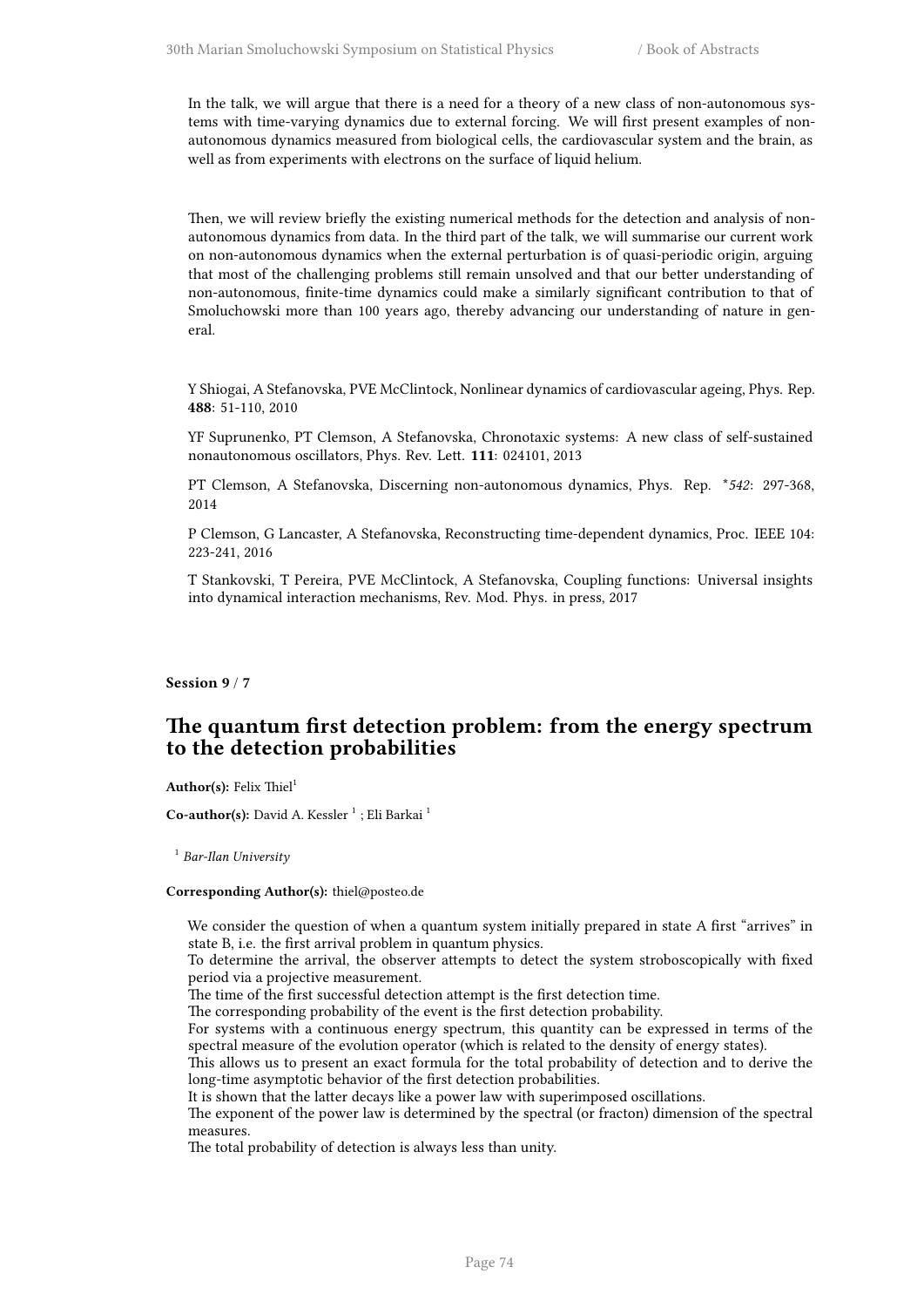## **Session 12** / **125**

# **Individual and network heterogeneity in agent-based models**

Raul Toral<sup>1</sup>

1 *IFISC*

### **Corresponding Author(s):** raul@ifisc.uib-csic.es

Most applications of Statistical Mechanics methods to agent-based models make assumptions that aim at a simplification of the mathematical treatment and which are reasonable, or well established, in other applications of the field. Amongst others, we can cite the assumption of the thermodynamic limit and the assumption that there is a high degree of homogeneity amongst the agents. This is certainly not true in most cases: the number of agents is never close to the Avogadro number and the dispersion in the individual features of agents is an unavoidable nature of the system. In this talk I will discuss some difficulties associated to the existence of such a heterogeneity and the mathematical tools that can be used to achieve analytical results. As an example, I will consider in detail both network and parametric heterogeneity in Kirman's model for herding behavior in financial markets. Stylized facts of financial markets (fat tails, volatility clustering) has been proposed as an emergent phenomenon of interactions among traders. One of the simplest agent-based models capable of reproducing these statistical properties is the one proposed by Kirman. The fundamental aspect of the model is that agents change opinion based on the proportion of neighbor agents holding it. The effect of network structure on the results of the model is also addressed with recent analytical tools known as heterogeneous mean field approximations. This approach suggests that the dynamics in an heterogeneous degree network is equivalent to the usual all-to-all approximation with an effective system size  $N_{\text{eff}} = N \mu_1^2 / \mu_2$ , where  $\mu_k$  is the *k*-th moment of the degree distribution. This implies that highly heterogeneous degree networks are characterized by a low effective population number. Intuitively, only highly connected agents play an important role in the dynamics and the number of those agents is measured by this effective population number. Taking into account that most real networks are highly heterogeneous with power-law degree distributions, one concludes that the effect finite-size fluctuations is non-trivial and must be studied in detail for each specific type of network.

### **156**

# **Entropy-based analysis of the surface electromyography signals**

## **Author(s):** Paulina Trybek<sup>1</sup>

## **Co-author(s):** Lukasz Machura <sup>1</sup> ; Michal Nowakowski <sup>2</sup>

<sup>1</sup> Silesian Center for Education and Interdisciplinary Research, University of Silesia, Chorzow, Poland

2 *Jagiellonian University School of Medicine, Krakow, Poland*

### **Corresponding Author(s):** paulina.trybek@smcebi.edu.pl

Physiological systems are characterized by high dynamical complexity, which is conditioned by their ability to adapt in incessantly changing environment. Loss of such complexity can be related with occurring the pathological state, what has been gained widespread use in biomedical signal analysis.

Among the nonlinear methods that take into account an internal structure of the signal together with the insight into its complexity over a range of scales, the entropy of series has found wide application.

Based on sample entropy parameter (SampEn) which has been successfully investigated in the context of data characterized by the low signal to noise ratio, we present the application of Multiscale Entropy method (MSE) to the surface electromyography signals(sEMG).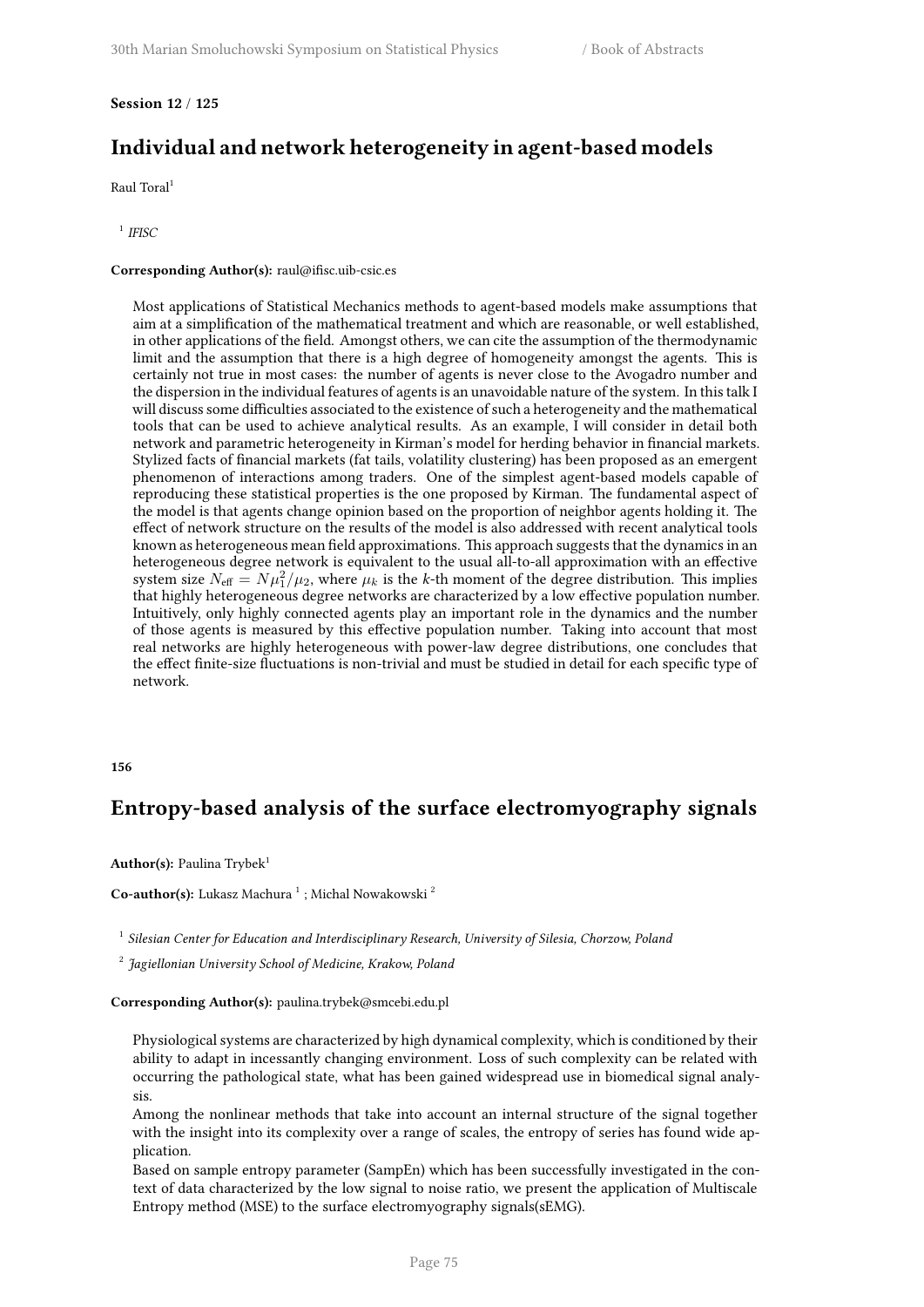The usefulness of that approach has been illustrated by examining the muscle activity of external anal sphincter during multimodal rectal cancer treatment which mainly involved surgery and radiotherapy. Both, the specific values of the entropy measure and the dependence on the time scale were analyzed due to the factors such as time period after surgery and the use of radiation therapy. Also the contraction and relaxation state in conjunction with the different levels of signal acquisition were considered separately.

- 1. Costa, Madalena, Ary L. Goldberger, and C-K. Peng. "Multiscale entropy analysis of biological signals." Physical review E 71.2 (2005): 021906.
- 2. Chen, Weiting, et al. "Measuring complexity using fuzzyen, apen, and sampen." Medical Engineering & Physics 31.1 (2009): 61-68.
- 3. Gao, Jianbo, et al. "Multiscale entropy analysis of biological signals: a fundamental bi-scaling law." Frontiers in computational neuroscience 9 (2015).

**Session 9** / **129**

# **Heterogeneous continuous time random walk on graphs**

Author(s): Liubov Tupikina<sup>1</sup>

**Co-author(s):** Denis Grebenkov <sup>2</sup>

1 *Ecole Polytechnique*

<sup>2</sup> *CNRS*

### **Corresponding Author(s):** lyubov78@gmail.com

Solute transport and, particularly, diffusion of particles in porous media is a long standing problem  $[1]$ .

The general random walks framework has been shown to describe quantitatively the anomalous transport patterns frequently observed in fractured and heterogeneous porous media [2]. One of the major conceptual difficulties consists in a very broad range of time and length scales in the dynamics [3]

that prohibits using conventional theoretical approaches or numerical simulation methods.

### To

overcome this problem and bridge various scales, we present a new model, Heterogeneous Continuous Time Random Walk model (HCTRW) and suggest to represent a porous medium by an equivalent "porous graph" and then to model the complex dynamics of a particle

in the porous medium by a continuous time random walk (CTRW) on that porous graph. The graph structure accounts for the inter-connectivity of pores, whereas their geometric properties (shapes of pores and of connectivity regions) are, to some extent, captured through the CTRW characteristics, hence connecting the topological and dynamical properties of the system.

In our CTRW approach, the space and time characteristics of individual jumps on a graph are coupled that requires developing new theoretical tools. We present several preliminary results on the long-time asymptotic behavior of a particle on a porous graph. To validate the proposed coarsegraining scheme, we compare the asymptotic behavior of the CTRW on a porous graph with the original continuous dynamics in several models of porous media. In particular, we investigate how topology of a graph (which would correspond to i.e. the interconnectivity of pores) can affect the long-time behavior of HCTRW.

[1] R. Friedrich, J. Peinke, M. Sahimi, M. R. R. Tabar, "Approaching complexity by stochastic methods: From biological systems to turbulence", Phys. Rep. **506**, 87-162 (2011)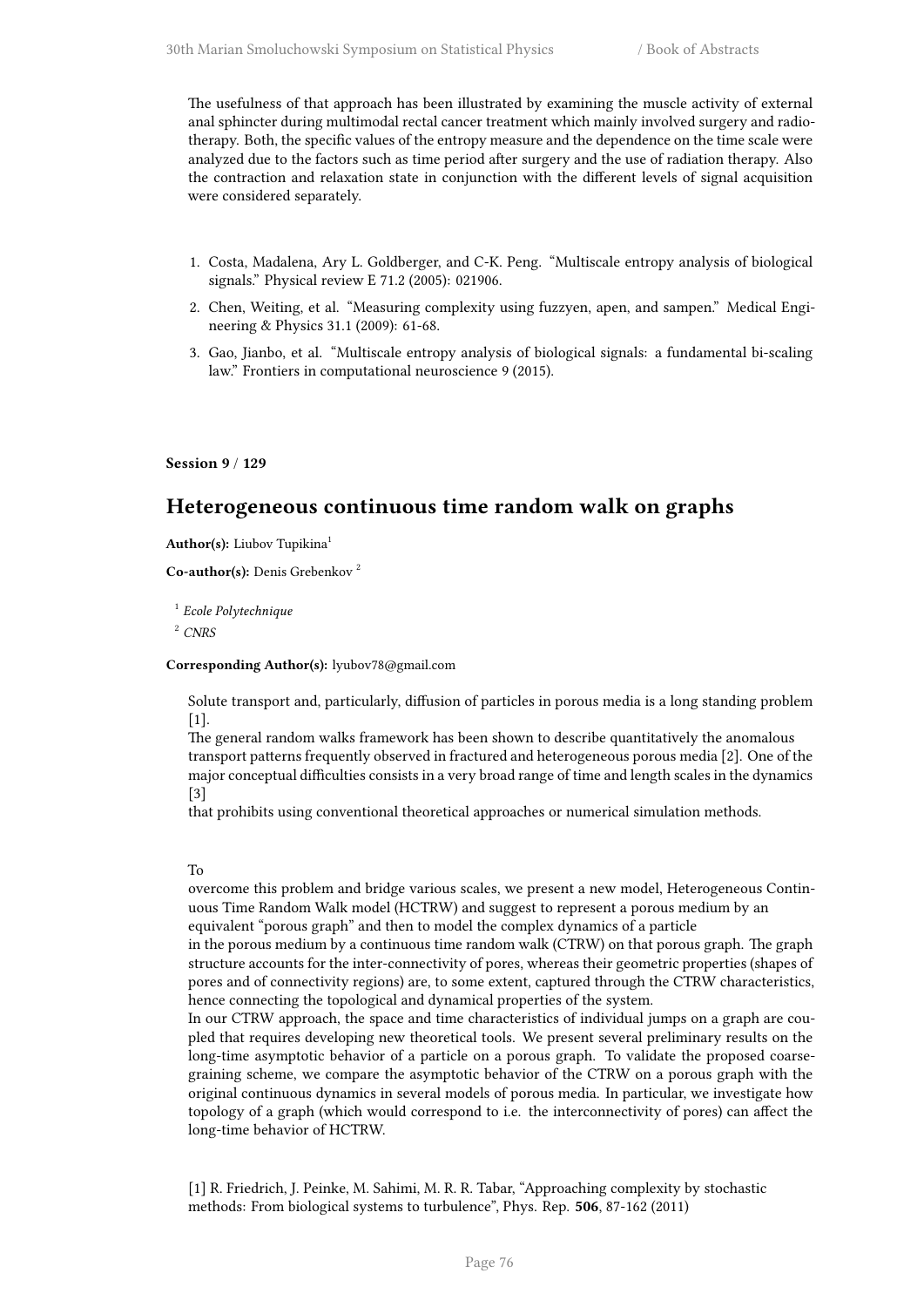[2] H. Scher and M. Lax, "Stochastic Transport in a disordered solid. I. Theory", Phys. Rev. B **7**, 4491 (1973)

[3] P. Levitz, V. Tariel, M. Stampanoni, and E. Gallucci, "Topology of evolving pore networks", Eur. Phys. J. Appl. Phys. **60**, 24202 (2012)

### **19**

# **Stronger selection can slow down evolution driven by recombination on a smooth fitness landscape**

Author(s): Masahiko Ueda<sup>1</sup>

**Co-author(s):** Kunihiko Kaneko <sup>1</sup>; Nobuto Takeuchi <sup>1</sup>

<sup>1</sup> *Department of Basic Science, The University of Tokyo*

## **Corresponding Author(s):** ueda@complex.c.u-tokyo.ac.jp

Stronger selection implies faster evolution—that is, the greater the force, the faster the change. This apparently self-evident proposition, however, is derived under the assumption that genetic variation within a population is primarily supplied by mutation (i.e. mutation-driven evolution). Here, we show that this proposition does not actually hold for recombination-driven evolution, i.e. evolution in which genetic variation is primarily created by recombination rather than mutation. By numerically investigating population genetics models of recombination, migration and selection, we demonstrate that stronger selection can slow down evolution on a perfectly smooth fitness landscape. Through simple analytical calculation, this apparently counter-intuitive result is shown to stem from two opposing effects of natural selection on the rate of evolution. On the one hand, natural selection tends to increase the rate of evolution by increasing the fixation probability of fitter genotypes. One the other hand, however, it tends to decrease the rate of evolution by decreasing the chance of recombination between immigrants and resident individuals. As a consequence of these opposing effects, there is a finite selection pressure maximizing the rate of evolution; hence, the change" depends on theforce" non-monotonically.

**Session 2** / **121**

# **Stochastic advection-reaction-diffusion model for phytoplankton populations in a 2D spatial domain**

Davide Valenti<sup>1</sup>

<sup>1</sup> *Department of Physics and Chemistry, University of Palermo*

### **Corresponding Author(s):** davide.valenti@unipa.it

Phytoplankton lies at the base of the food chain of seas and oceans, and it is responsible for about 80% of the total *chlorophyll a*. As a consequence, phytoplankton determines the trophic structures of marine ecosystems, while influencing the total abundance and the spatial distributions of marine biological species, e.g. fish populations. Thus the study of spatio-temporal dynamics of phytoplankton populations and the development of models which predict the trend of primary production become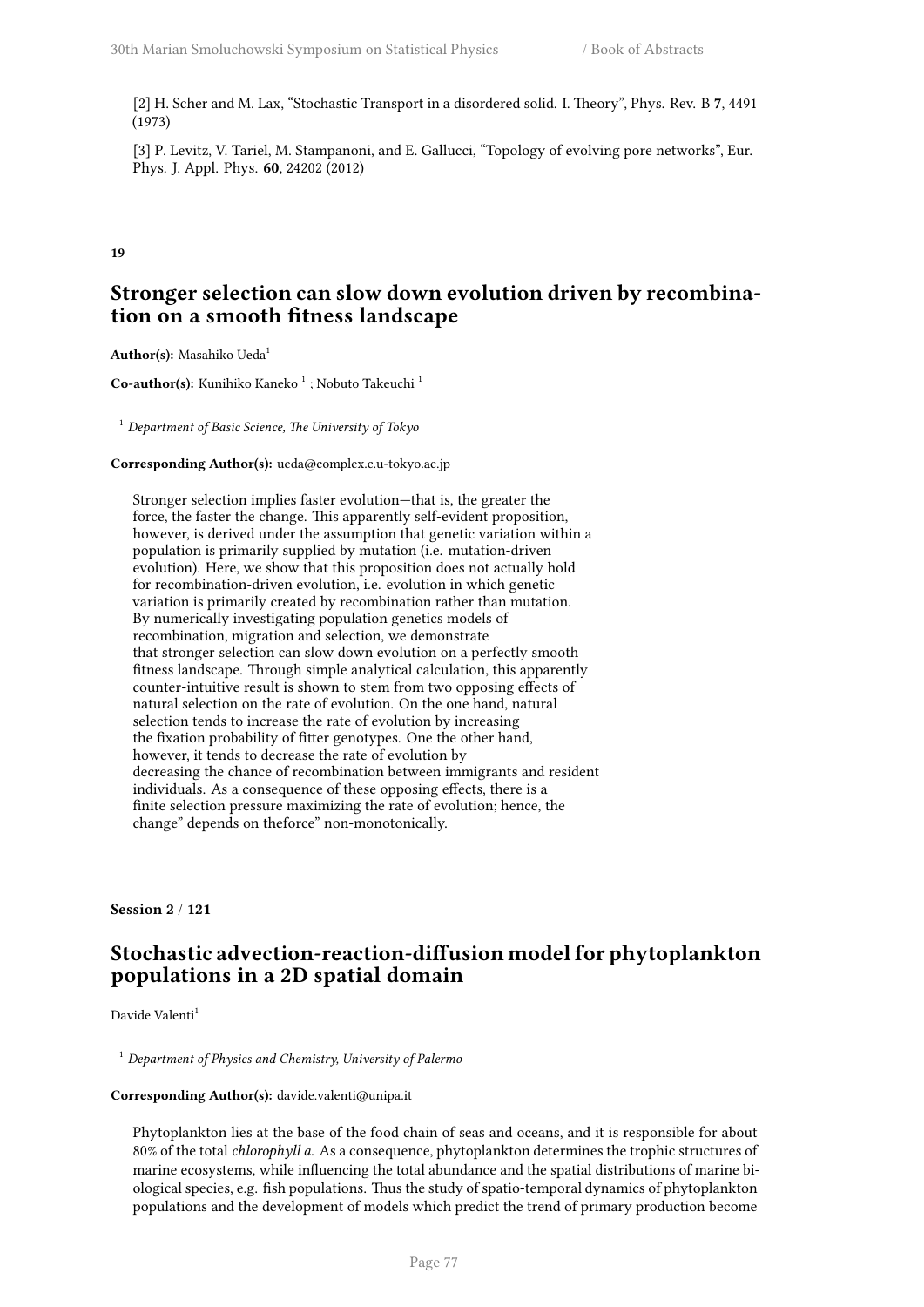of paramount importance to understand and forecast the dynamics of biological species within marine ecosystems.

Here it is presented a two-dimensional advection-reaction-diffusion model to describe the dynamics of four phytoplankton populations in a real ecosystem located in the Channel of Sicily (South Mediterranean Sea). Light intensity and nutrient concentration represent the limiting factors for the phytoplankton growth. Specifically, due to the characteristics of the marine ecosystem analyzed, i.e. a transect consisting of twelve marine stations between Cape Passero (Sicily) and Misurata (Libya) [1], the limiting nutrient component is phosphorus.

Phytoplankton abundances are first obtained by solving numerically a system of deterministic partial differential equations and then converted *chlorophyll a* concentrations [2], whose spatial distributions are compared with those obtained from field data collected in the twelve marine stations [3]. Statistical checks based on the chi-square test indicate a good agreement between theoretical and experimental distributions of *chlorophyll a* concentration.

Deterministic models however can not fully describe the nonlinear dynamics of a real ecosystem continuously exposed not only to deterministic but also to random perturbations coming from the environment. To take into account the random fluctuations of the environmental variables, the deterministic model is modified by inserting in the equations Gaussian noise sources [4]. As confirmed by checks based on the chi-square test, the distributions of *chlorophyll a* concentration obtained by the stochastic model fit the field data better than those calculated by the deterministic model.

It is worth noting that in this study real values for physical and biological variables were used. Specifically, the analysis exploits hydrological and nutrients data acquired in situ, including intraspecific competition for limiting factors.

The study and the results discussed here indicate the effectiveness of this approach for reproducing real spatial distributions of *chlorophyll a* concentration. Moreover we note that the stochastic advection-reaction-diffusion model presented in this work can be extended to different marine ecosystems and used as a global model to forecast eventual decreases in the abundance of primary production and to prevent the consequent decline of fish species.

[1] F. Placenti, K. Schroeder, A. Bonanno, S. Zgozi, M. Sprovieri, M. Borghini , P. Rumolo, G. Cerrati, S. Bonomo, S. Genovese, G. Basilone, D. A. Haddoud, B. Patti, A. El Turki, M. Hamza, S. Mazzola, Water masses and nutrient distribution in the Gulf of Syrte and between Sicily and Libya, J. Mar. Syst. 121-122, 36-46 (2013).

[2] C. Brunet, R. Casotti, V. Vantrepotte, F. Conversano, Vertical variability and diel dynamics of picophytoplankton in the Strait of Sicily, Mediterranean Sea, in summer, Mar. Ecol. Prog. Ser. 346, 15-26 (2007).

[3] D. Valenti, G. Denaro, R. Ferreri, S. Genovese, S. Aronica, S. Mazzola, A. Bonanno, G. Basilone, B. Spagnolo, Sci. Rep., Spatio-temporal dynamics of a planktonic system and chlorophyll distribution in a 2D spatial domain: matching model and data 7, 220 (2017).

[4] G. Denaro, D. Valenti, B. Spagnolo, G. Basilone, S. Mazzola, S. W. Zgozi, S. Aronica, A. Bonanno, Dynamics of two pico-phytoplankton groups in Mediterranean Sea: Analysis of the deep chlorophyll maximum by a stochastic advection-reaction-diffusion model, PLoS ONE 8, e66765 (2013).

#### **20**

# **Quantum thermostatted disordered systems and sensitivity under compression**

Rondoni Lamberto $^1$  ; Tommaso Vanzan $^2$ 

1 *Politecnico di Torino*

<sup>2</sup> *University of Geneva*

**Corresponding Author(s):** tommaso.vanzan@unige.ch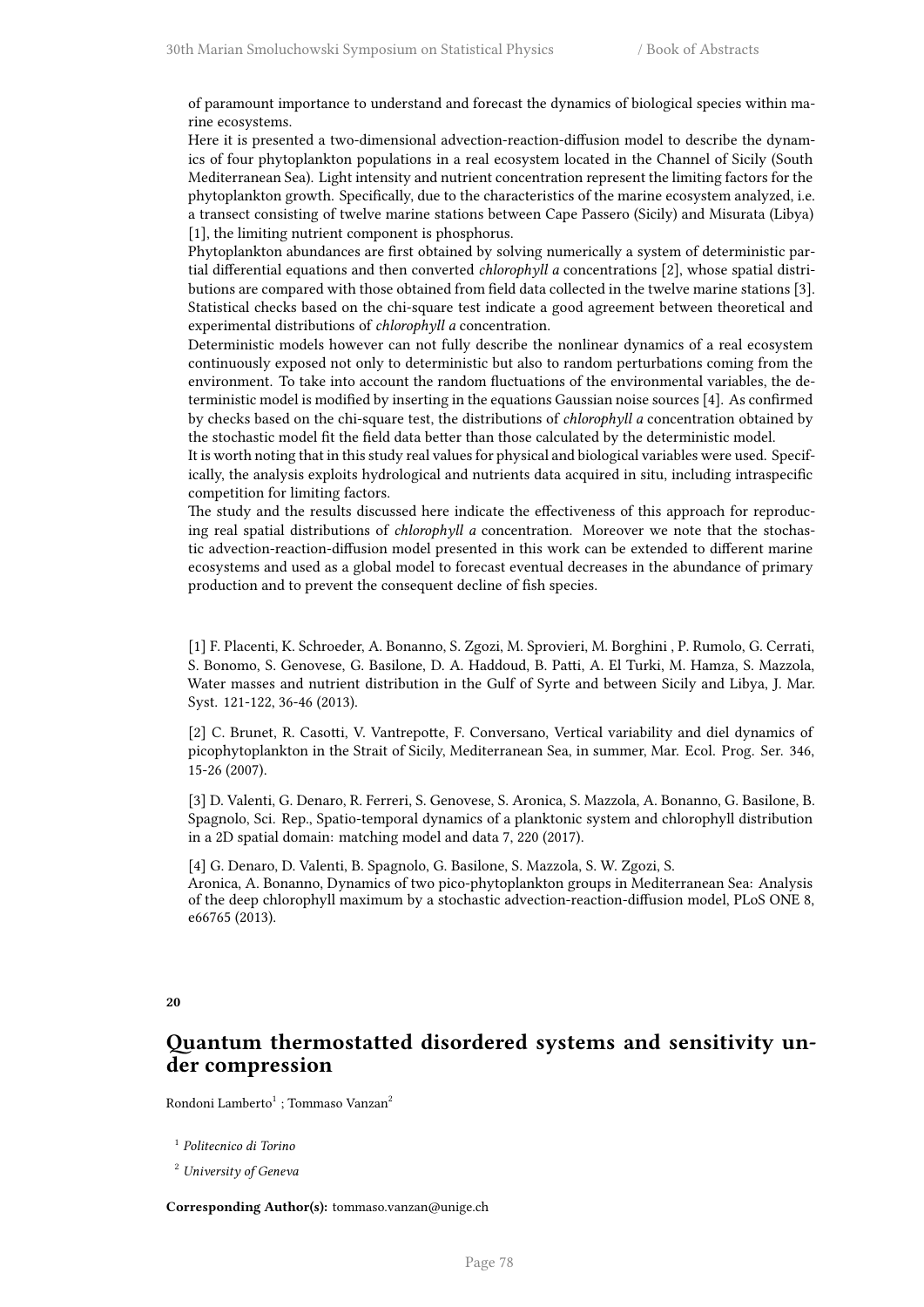We consider a one-dimensional quantum system with off diagonal disorder, consisting of a sample of conducting regions

randomly interspersed within potential barriers.

Results mainly concerning the large *N* limit are presented and it is shown that the disordered model converges to the periodic case as the number of barriers increases, with a rate of convergence which depends on the disorder degree. In particular, the effect of compression on the transmission coefficient is investigated. Compression always leads to a decrease of the transmission coefficient which may be exploited to design nano-technological sensors. Effective choices for the physical parameters to improve the sensitivity are provided and eventually large fluctuations and rate functions are analysed, which can be used to revel the compression state of the system.

Moreover, a numerical method to simulate such a system, for a physically relevant number of barriers, is proposed.

**EPL** / **48**

# **The (random) matrix reloaded. Old tricks for new dogs - and return**

Pierpaolo Vivo<sup>1</sup>

<sup>1</sup> *King's College London*

## **Corresponding Author(s):** pierpaolo.vivo@kcl.ac.uk

Matrices with random entries - much like cats - enjoy several lives. Studied in one context, they usually prove more useful in another, giving rise to more and more baffling challenges and unexpected twists as time goes by. But, the field of random matrices is also plagued by false myths, inaccurate historical accounts, and true gems that - while jealously kept from our colleagues - would certainly deserve a better fate. I will give a cheerful account of the 'old tricks' of the trade in the occasion of the 89th birthday of Random Matrix Theory, and how well they assist us with a few - nasty - 'new dogs'. Also, how technical advancements in the field have made it possible - at long last - to make significant progresses in our understanding of old problems. In the course of my talk, I will likely get many cats out of the bag - as progress in science often relies on not letting sleeping dogs lie!

**Session 5** / **31**

# **Mechanical interactions affect biological evolution in bacterial colonies**

Bartlomiej Waclaw<sup>1</sup>

<sup>1</sup> *University of Edinburgh*

### **Corresponding Author(s):** bwaclaw@staffmail.ed.ac.uk

Bacterial conglomerates such as biofilms and microcolonies are ubiquitous in nature and play an important role in industry and medicine. In contrast to well-mixed cultures routinely used in microbial research, bacteria in a microcolony interact mechanically with one another and with the substrate to which they are attached. Here we use a computer model of a microbial colony of rod-shaped cells to investigate how physical interactions between cells determine their motion in the colony and how this affects biological evolution. We show that the probability that a faster-growing mutant "surfs" at the colony's frontier and creates a macroscopic sector depends on physical properties of cells (shape, elasticity, friction). Although all these factors contribute to the surfing probability in seemingly different ways, they all ultimately exhibit their effects by altering the roughness of the expanding frontier of the colony and the orientation of cells. Our predictions are confirmed by experiments in which we measure the surfing probability for colonies of different front roughness.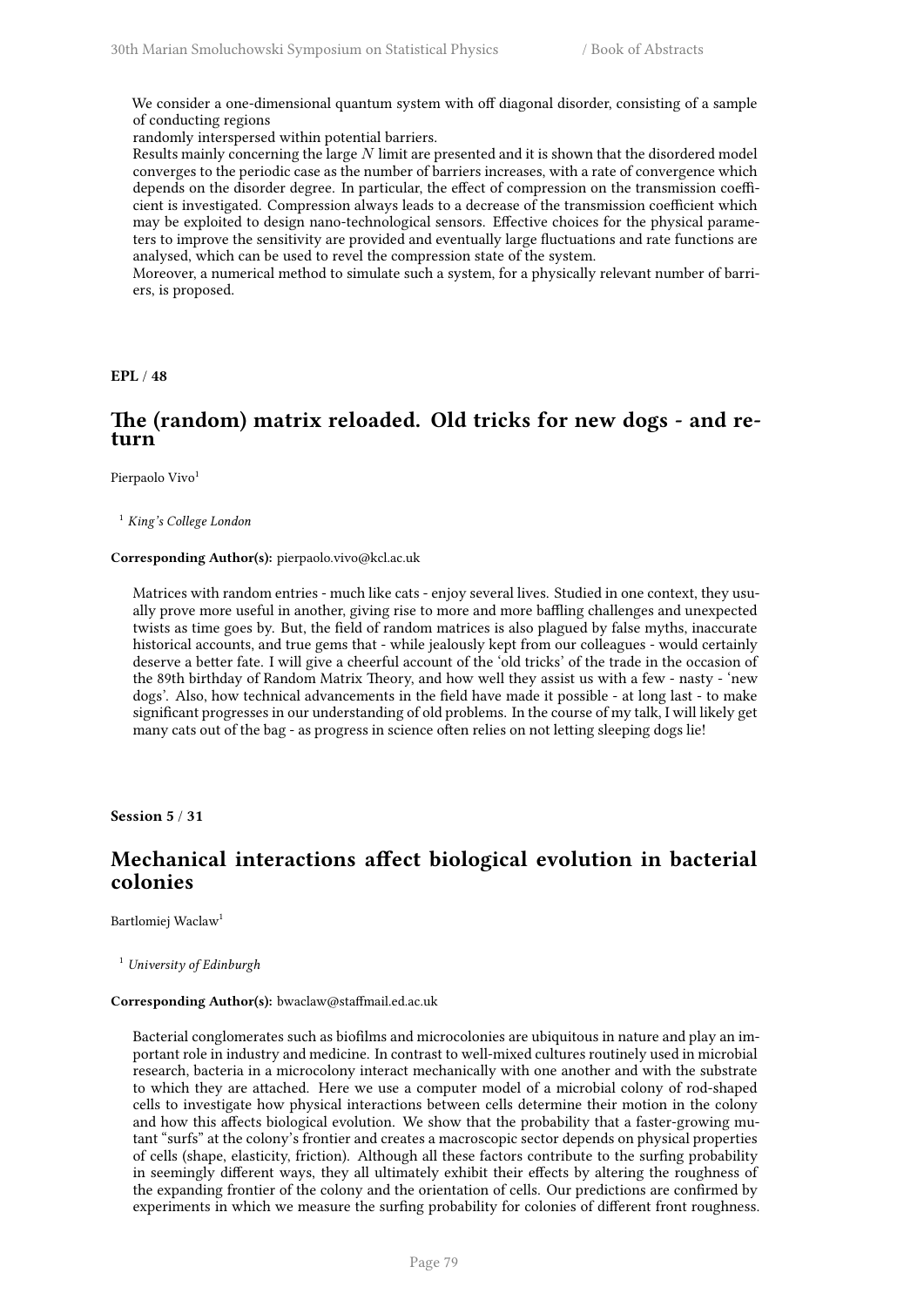Our results show that physical interactions between bacterial cells play an important role in biological evolution of new traits, and suggest that these interaction may be relevant to processes such as de novo evolution of antibiotic resistance.

**105**

# **Entropy facilitated transport of potassium ions through Kv 1.2 channels**

Author(s): Agata Wawrzkiewicz-Jalowiecka<sup>1</sup>

**Co-author(s):** Zbigniew Grzywna <sup>1</sup>

1 *Silesian University of Technology, Faculty of Chemistry*

**Corresponding Author(s):** agata.wawrzkiewicz@polsl.pl

We analyze how changes of channel pore geometry during membrane depolarization can influence transport properties of Kv 1.2 channel protein. Spatial confinements of the channel give rise to entropic barriers which effectively influence its ability to transport the potassium ions through the membrane.

First, on the base of structures of the channel in an open state at membrane depolarization (full voltage activation of the channel) and hyperpolarization (implying low activity of the channel) we calculate the difference in entropy between fully voltage-activated and resting state of the channel. The obtained result indicates that voltage-activation is an entropy-driven process.

Second, we describe the differences in characteristics of K+ transport through the channel pore at different voltages basing on the results of random walk simulations in entropic and electric potentials.

**Session 6** / **179**

# **An anomalous diffusion approach to stochastic modeling for single molecule tracking of receptors and proteins at cell surface**

Author(s): Aleksander Weron<sup>1</sup>

**Co-author(s):** Krzysztof Burnecki <sup>2</sup>

<sup>1</sup> *Hugo Steinhaus Center, Faculty of Pure and Applied Mathematics, Politechnika Wrocławska*

<sup>2</sup> *Wroclaw University of Science and Technology*

**Corresponding Author(s):** aleksander.weron@pwr.edu.pl

The Nobel Prize in Physiology or Medicine 2009 was awarded for the discovery of how chromosomes are protected by telomeres and the enzyme telomerase. The Nobel Prize in Chemistry 2012 was given for studies of G-protein-coupled receptors and the Nobel Prize in Chemistry 2014 was presented for the development of superresolved fluorescence microscopy. Definitely, the research behind these Nobel Prizes - awarded within a short few years period - have caused a dramatic increase of experimental and theoretical achievements in the study of living cells around the world.

Ultimately the accessibility of quantitative data prompted many statistical physicists and applied mathematicians to turn their attention to the study of single biological cells and the physiological processes running off therein. For example, G protein-coupled receptors mediate the biological effects of many hormones and neurotransmitters and are major pharmacological targets, [1-4].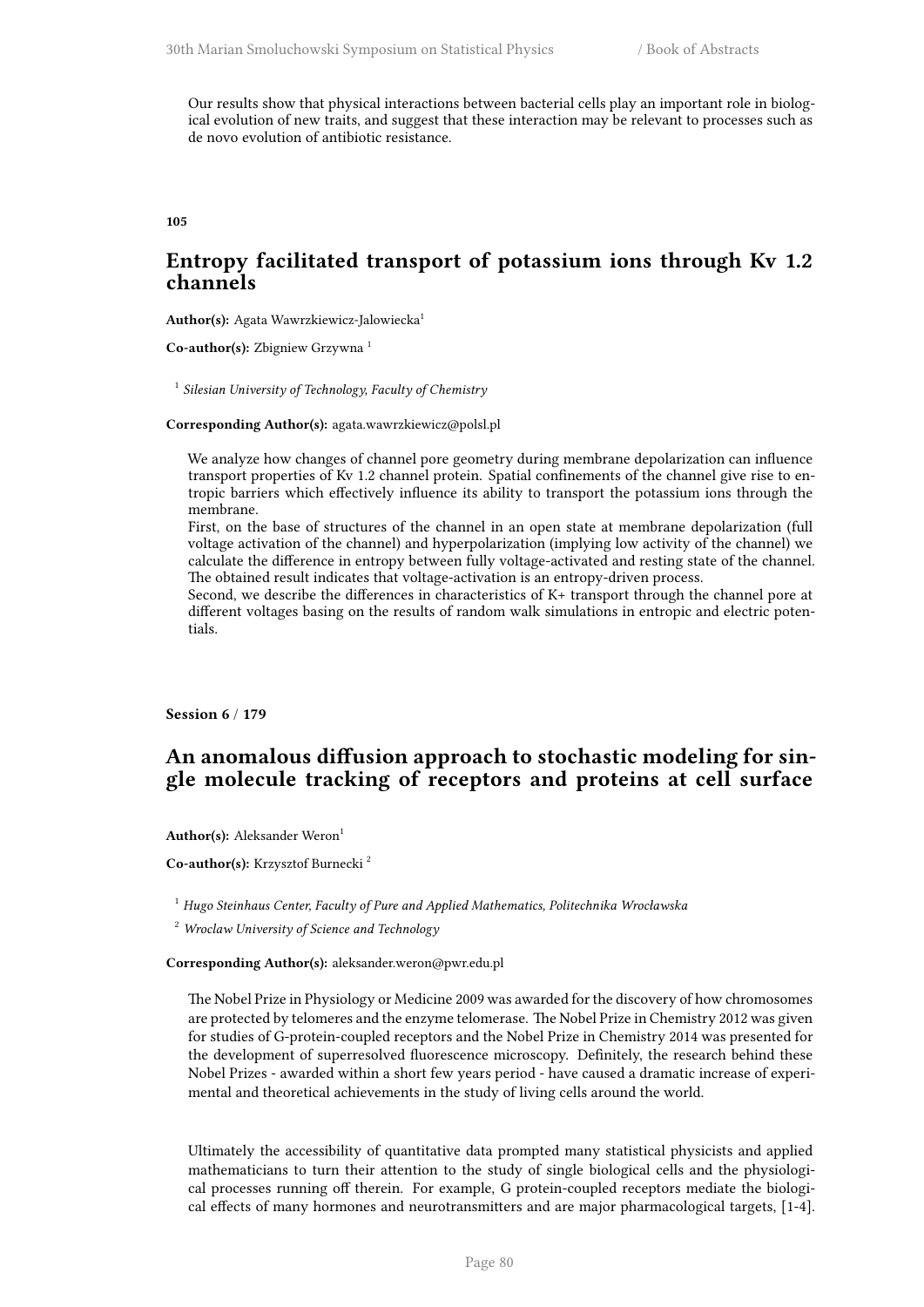However, how receptors and G proteins interact and couple at the plasma membrane is not well understood.

A phenomenon observed in recent single-molecule experiments is anomalous diffusion, which largely departs from the classical Brownian diffusion theory since the mean-squared displacement (MSD) is nonlinear. The most popular theoretical models that are commonly employed are: continuous-time random walk (CTRW), fractional Brownian motion (FBM), fractional Langevin equation (FLE) and autoregressive fractionally integrated moving average (ARFIMA).

Using single-molecule imaging data one can visualize motion of individual receptors and G proteins at the surface of living cells [2]. Here, we provide a detailed anomalous diffusion classification based on MSD analysis [5] for some exemplary experimental data from [2].

[1] K. L. Pierce, R.T. Premont, R.T. & R.J. Lefkowitz, Seven-transmembrane receptors, Nat. Rev. Mol. Cell. Biol. 3, 639-650 (2002).

[2] D. Calebiro, et al. Single-molecule analysis of fluorescently labeled G-protein-coupled receptors reveals complexes with distinct dynamics and organization, Proc. Natl. Acad. Sci. U.S.A. 110, 743- 748 (2013).

[3] R. 0. Dror, et al. Structural basis for nucleotide exchange in heterotrimeric G proteins, Science 348, 1361-1365 (2015).

[4] B. T. DeVree, et al. Allosteric coupling from G protein to the agonist-binding pocket in GPCRs, Nature 535, 182-186 (2016).

[5] K. Burnecki, E. Kepten, Y. Garini, G. Sikora, & A. Weron, Estimating the anomalous diffusion exponent for single particle tracking data with measurement errors, Sci. Rep. 5, 11306 (2015).

## **93**

# **Kinetic equation for Smoluchowski's diffusion**

Ryszard Wojnar<sup>1</sup>

1 *Instytut Podstawowych Problemów Techniki Polskiej Akademii Nauk*

## **Corresponding Author(s):** rwojnar@ippt.pan.pl

Smoluchowski's diffusion, [1], it is a diffusion in an external field is studied, and a general kinetic equation valid within the framework of classical statistical mechanics is found.

We apply Stecki's projection operator method, [2], to obtain a kinetic equation for an auxiliary distribution function f(k,v\_1,t). This function yields the intermediate scattering function I\_s(k,t), which is a Fourier transform of van Hove's function  $G_s(r,t)$ . The function  $G_s(r,t)$  gives the probability of finding in a equilibrium system a given (marked) particle at (r,t), if it was known to be at the position r=0 at the time t=0. A kinetic equation of the convolution type for the time evolution of the distribution function  $f(k, v_1, t)$  is given.

Diffusion problems studied in the time scale comparable with time of particles collision lead to kinetic equations which for step-wise potentials are functional equations in the velocity space.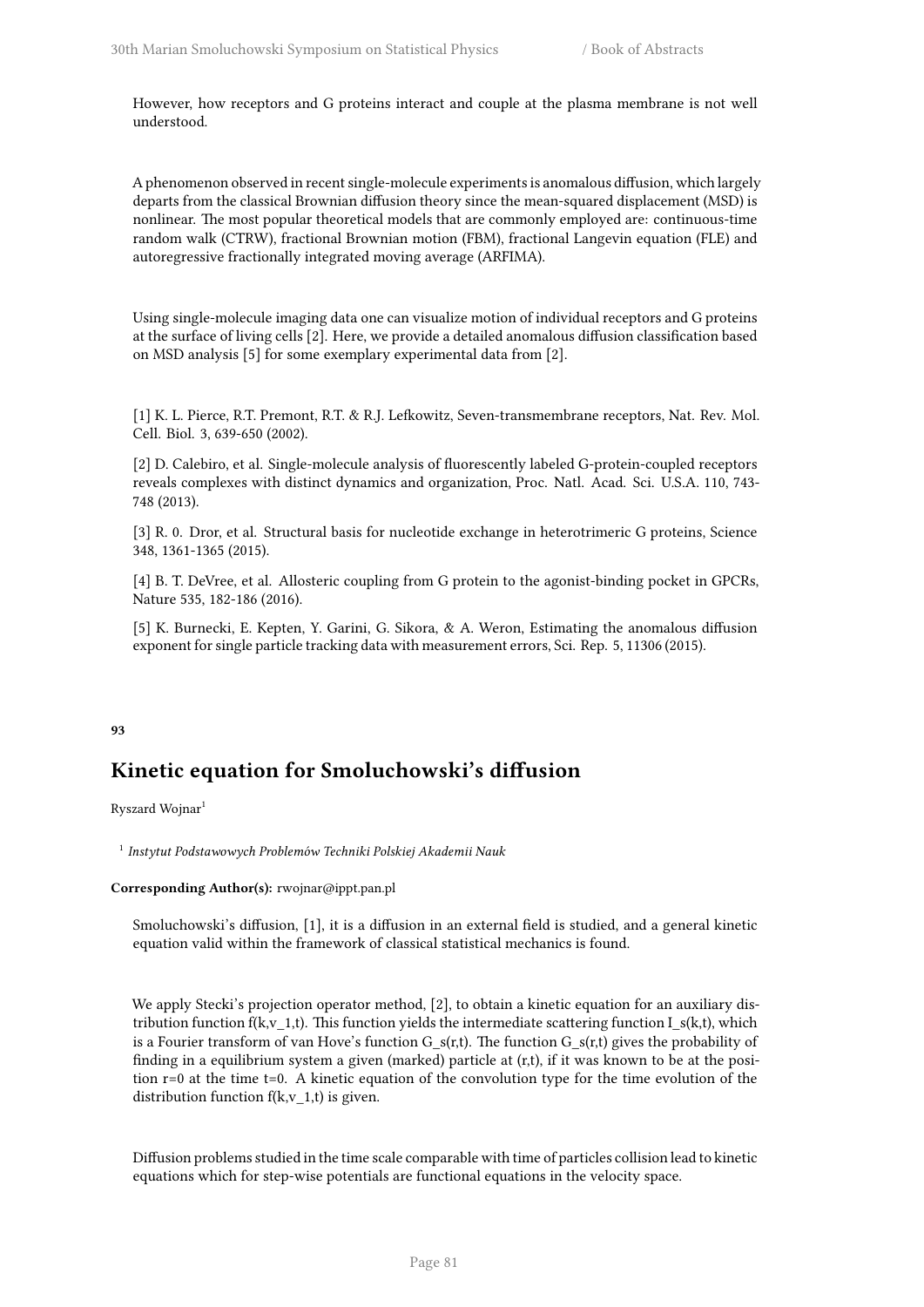We start, as usually in statistical physics from Liouville's theorem, which is a key theorem in classical statistical and Hamiltonian mechanics. The gas is composed of N particles. We pay a particular attention to Lorentz' gas with N-1 immovable particles-scatterers, between which a light particle number 1 is moving, and to Brownian diffusion (one heavy–marked particle among N-1 light particles). The second case is a natural generalization of Smoluchowski's equation.

[1] Subrahmanyan Chandrasekhar, Mark Kac, Roman Smoluchowski, Marian Smoluchowski - his life and scientific work, ed. by R. S. Ingarden, Seria: Polish Men of Science, PWN - Polish Scientific Publishers, Warszawa 1999.

[2] Jan Stecki, On the kinetic equation nonlocal in time for the generalized self-diffusion process, Journal of Computational Physics 7 (3) 547–553 (1971).

### **63**

# **Brownian dynamics simulation of protein-polyelectrolyte particle formation and growth**

### Author(s): Miao Yu<sup>1</sup>

Co-author(s): Ahmad Sediq <sup>2</sup>; Geert-jan Witkamp <sup>1</sup>; Hayley Every <sup>3</sup>; Peter Verheijen <sup>1</sup>; Reza Nejadnik <sup>2</sup>; Wim Jiskoot <sup>2</sup>

- <sup>1</sup> *Department of Biotechnology, Delft University of Technology, Delft, the Netherlands*
- <sup>2</sup> *Division of Drug Delivery Technology, Cluster BioTherapeutics, Leiden Academic Centre for Drug Research (LACDR), Leiden University, Leiden, the Netherlands*
- 3 *FeyeCon Development & Implementation B.V., Weesp, the Netherlands*

### **Corresponding Author(s):** m.yu@tudelft.nl

The interaction between protein and polyelectrolytes is relevant for the development of protein drug delivery systems [1]. The formation and growth of protein-polyelectrolyte complexes has been monitored experimentally by nanoparticle tracking analysis (NTA) and flow imaging microscopy (MFI) [2]. Although Smoluchowski's theory was able to describe the agglomeration in this system, it can be expected that if systems become more complex (for instance when starting with size distributions instead of a single particle size), finding the analytical solution may not be easy. Therefore we develop here a simulation environment that allows explicit size dependent particle properties to be loaded in a Brownian motion based agglomeration process.

A direct collision (DC) simulation was developed focusing on the perikinetic particle agglomeration. In the simulation, particles are displaced stochastically in short time steps where the displacement distance is shorter than their diameters. Whenever two particles are close to each other within the distance of effective collision diameter, a merge of the two particles is assumed to take place. In order to lift the simulation efficiency, the DC simulation always starts with hundreds of particles in a mini-volume (about 1E-14 – 1E-13 m3) followed by step-by-step expansion into larger volumes while maintaining the particle number concentration constant (typically about 1E15 particles/m3).

The DC simulation was validated through comparisons with analytical solutions of Smoluchowski's model, and with the modelling results on gold particles described in Smoluchowski's own paper [3]. It was found that for the given systems a short displacement distance of maximally ≈1/4 of the particle diameter was necessary for a good fit.

The DC simulation was applied to experimental data on protein-polyelectrolyte particle growth. The DC simulation started with an initial particle concentration of 1.23E15/m3 as reported [2] after 1 min of the mixing of protein and polyelectrolyte. From the fit of the particle size envelope a ratio of effective particle collision radius versus the real particle radius was calculated to be 0.2-0.5. This value is much lower than that was reported by Smoluchowski [3] for gold particles. This short effective collision distance for proteins compared with the real radius of the particle made a shorter displacement distance ( $\approx$ 1/10 of the particle size) in the simulation necessary.